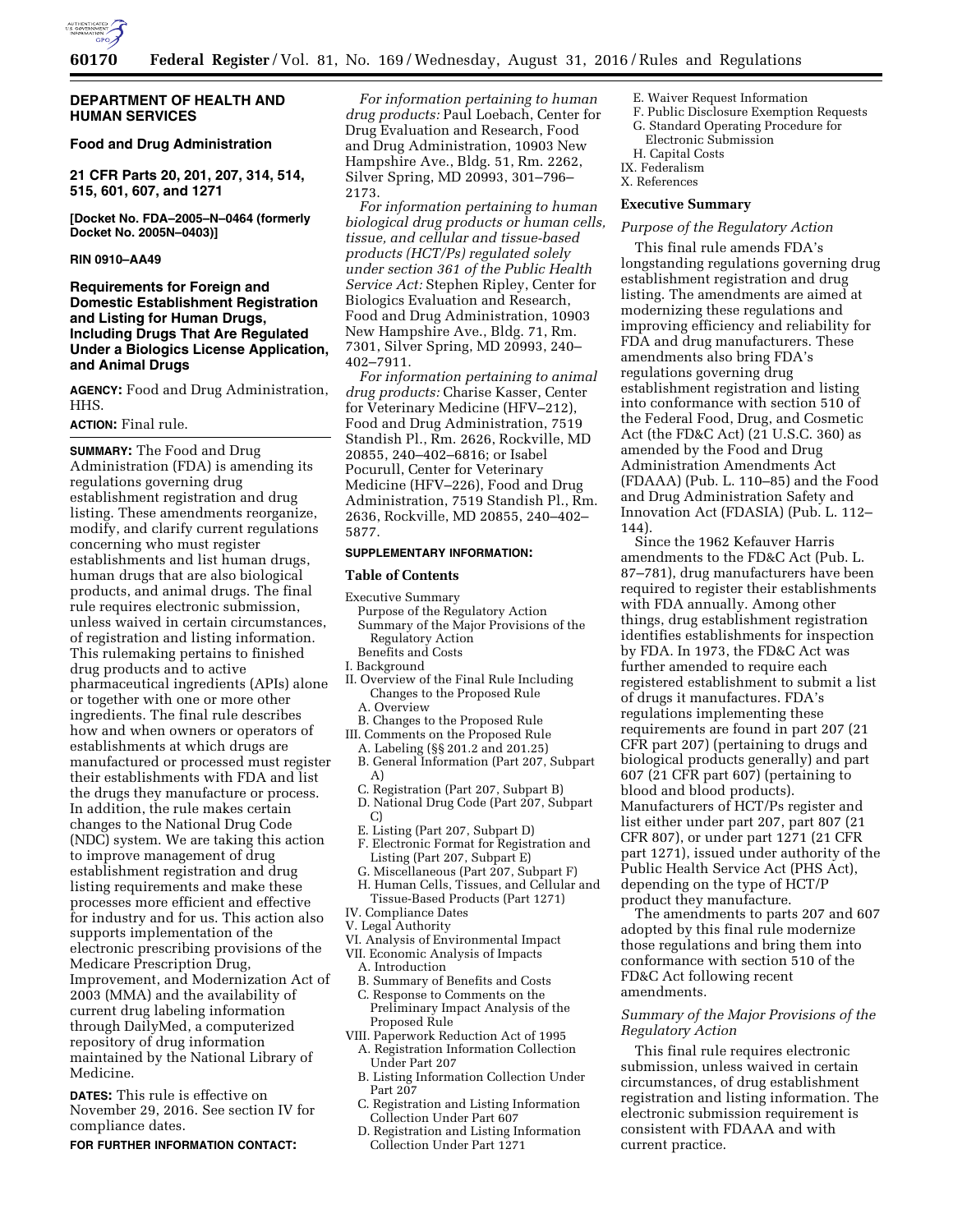The rule makes clear that the establishment registration and listing obligation rests with persons who manufacture, repack, relabel, or salvage drug products. The rule does not require persons who act only as private label distributors of drug products to register establishments or list drugs, but allows them to submit drug listing information as agents acting on behalf of persons who manufacture, repack, relabel, or salvage drug products. The amendments make several adjustments to the timing and substance of the submission of information to register a drug establishment and list drugs manufactured, repacked, relabeled, or salvaged at the establishment. The amendments also update longstanding regulatory provisions governing FDA disclosure of drug registration and

listing information, stating that with certain exceptions, establishment registration and drug listing information is generally available for public disclosure.

This final rule does not include certain aspects of the proposed rule that were opposed by many who submitted comments. Features of the proposed rule that have not been finalized include most significantly: (1) A requirement that FDA, not registrants, develop national drug codes (NDCs) for assignment to listed drugs and (2) a requirement that the NDC appear in human-readable form on the label of each listed drug and provisions that would have defined the appropriate NDC for that purpose. As discussed in section III, revisions to the FD&C Act

require human-readable NDCs on certain drug labels.

## *Benefits and Costs*

All incremental costs from the final rule are one-time costs, except for registrants' annually recurring costs of certifying no change to listings upon annual registration for part 207 registrants. We estimate one-time total costs of \$59.7 million and recurring costs of \$0.5 million. These costs represent total annualized costs of \$9 million when calculated at a 7-percent discount rate over 10 years, and \$7.5 million when calculated using a 3 percent discount rate. The largest cost elements will be for registrants reading and understanding the final rule and making changes to their standard operating procedures.

# SUMMARY OF TOTAL INCREMENTAL COST OF THE FINAL RULE

[\$ millions]

| Affected firms | One-time<br>costs    | Recurring<br>costs<br>(annual) | Total costs<br>annualized at<br>7% | Total costs<br>annualized at<br>3% |
|----------------|----------------------|--------------------------------|------------------------------------|------------------------------------|
|                | \$48.9<br>5.1<br>5.7 | \$0.5<br>N/A<br>N/A            | \$7.5<br>0.7<br>0.8                | \$6.2<br>0.6<br>0.7                |
| Total 1        | 59.7                 | 0.5                            | 9.0                                | 7.5                                |

1Total costs are annualized over a 10-year period. Recurring costs include only annual time costs of certifying that there are no changes to listings; these costs are unique to part 207. All estimates reflect rounded 2014 dollars.

By codifying the statutory requirements of FDAAA and FDASIA, the final rule clarifies and completes the modernization of our electronic registration and listing systems. Thus, the final rule will improve management of the establishment registration and drug listing requirements and make these processes more efficient and effective for industry and for us. The final rule also supports implementation of the electronic prescribing provisions of the MMA and the availability of current drug labeling information through DailyMed, a computerized repository of drug information maintained by the National Library of Medicine.

## **I. Background**

In the **Federal Register** of August 29, 2006 (71 FR 51276), FDA proposed to amend its regulations governing drug establishment registration and drug listing in part 207 (proposed rule). The proposed rule included ancillary amendments to parts 20, 201, 314, 514, 515, 601, 607, and 1271 (21 CFR parts 20, 201, 314, 514, 515, 601, 607, and 1271). These amendments reorganize, modify, and clarify current regulations

concerning who must register establishments and list human drugs, human drugs that are also biological products, and animal drugs. The proposed rule and the final rule both specify that drug establishment registration and drug listing information generally must be submitted to FDA electronically.

After the proposed rule was published, FDAAA was adopted into law. FDAAA amended section 510(p) of the FD&C Act to require electronic submission of drug establishment registration and listing information, unless FDA waives the electronic submission requirement in individual cases. In June 2009, FDA announced publication of a guidance for industry on ''Providing Regulatory Submissions in Electronic Format—Drug Establishment Registration and Drug Listing'' consistent with FDAAA (74 FR 26248, June 1, 2009, available on the Internet at *<http://www.fda.gov/Drugs>*  under Guidances (Drugs)) (the electronic registration and listing guidance). This guidance applied to establishment registration and listing required under part 207. It did not apply to information required solely under part 607 (blood

and blood products), part 807 (devices), or part 1271 (human cells, tissues, and cellular and tissue-based products). FDA generally stopped receiving drug establishment registration and listing information required under part 207 submitted on paper in June 2009, allowing paper submissions only if supported by a waiver from the electronic submission requirement in individual cases. This final rule is consistent with the electronic submission provisions of FDAAA.

FDASIA made further amendments to section 510 of the FD&C Act in 2012 to specify that:

• Annual registration of establishments takes place during the period beginning on October 1 and ending on December 31.

• The information registrants supply for annual registration includes a Unique Facility Identifier (UFI) for the establishment and includes a point-ofcontact email address.

This final rule includes changes to the proposed rule consistent with these statutory provisions. The electronic registration and listing guidance stated that FDA intended to use the Data Universal Numbering System (DUNS) number, assigned and managed by Dun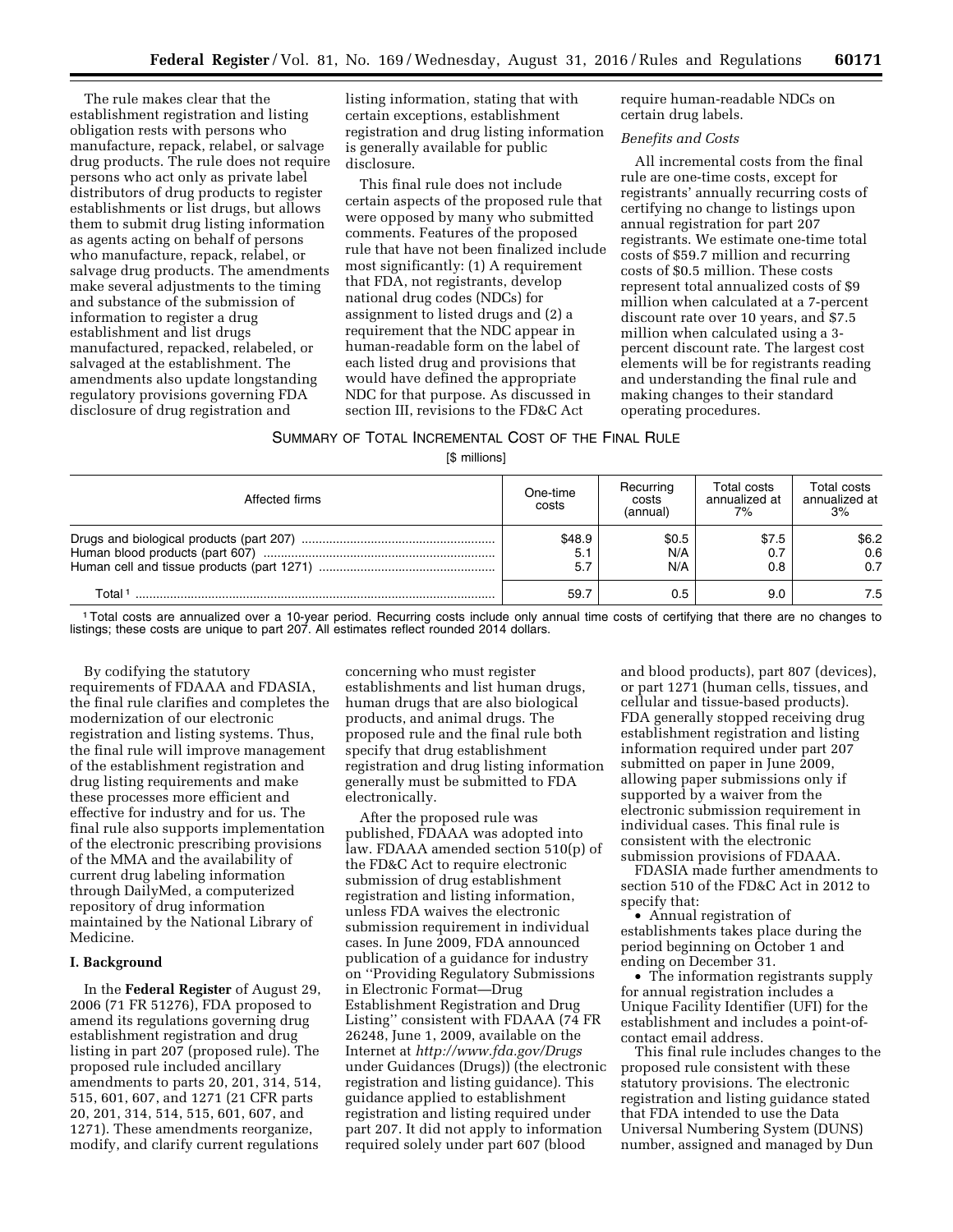& Bradstreet, as a registration number. In 2014, FDA announced publication of a guidance for industry on ''Specifications of the Unique Facility Identifier (UFI) System for Drug Establishment Registration,'' (79 FR 65977, November 6, 2014, available on the Internet at *<http://www.fda.gov/Drugs>* under Guidances (Drugs)), in which FDA specified the DUNS number as the preferred UFI.

## **II. Overview of the Final Rule Including Changes to the Proposed Rule**

## *A. Overview*

The final rule adopts significant amendments to FDA's regulations governing drug registration and listing. It modernizes these regulations to require electronic submission of drug establishment registration and listing information and to otherwise match current statutory requirements and FDA's information needs.

The final rule:

• Makes minor technical amendments to §§ 20.100, 20.116, and 201.1 (updating citations to regulations in part 207).

• Removes from § 201.2 a statement about the manner in which NDCs are displayed on drug labels.

• Amends § 201.25 to allow an FDA Center Director to approve an additional bar code standard or format.

• Revises part 207 significantly.

• Amends  $\S 314.81(b)(3)(iv)$ (requiring holders of approved new drug applications (NDAs) to report the withdrawal of approved drug products from sale) to make it consistent with part 207.

• Makes a minor conforming amendment to § 314.125(b)(11) (stating FDA may refuse to approve a new drug application if the drug will be manufactured in whole or in part in an establishment that is not registered and not exempt from registration under section 510 of the FD&C Act and part 207).

• Adds new  $\S 514.111(a)(12)$  stating FDA will refuse to approve a new animal drug application if the drug will be produced in whole or in part in an establishment that is not registered and is not exempt from registration under section 510 of the FD&C Act and part 207.

• Makes a minor technical amendment to  $\S 515.10(b)(8)$ , updating a reference to the regulations in part 207.

• Adds new § 601.2(f) requiring holders of biologics license applications (BLAs) to report to FDA electronically in accordance with part 207 the

withdrawal from sale of licensed biological products.

• Amends part 607 (ESTABLISHMENT REGISTRATION AND PRODUCT LISTING FOR MANUFACTURERS OF HUMAN BLOOD AND BLOOD PRODUCTS) consistent with the amendments to part 207, to require electronic submission of establishment registration and listing information.

• Amends part 1271 (HUMAN CELLS, TISSUES, AND CELLULAR AND TISSUE–BASED PRODUCTS) to require electronic submission of establishment registration and listing information, to state that manufacturers of HCT/Ps that are regulated as drugs, devices, and/or biological products under section 351 of the PHS Act (42 U.S.C. 262) or under the FD&C Act are subject to registration and listing under part 207 or part 807, and to make other revisions consistent with the amendments to part 207.

### *B. Changes to the Proposed Rule*

The final rule has been revised in response to comments received on the proposed rule. Our responses are discussed in section III. The final rule also includes several minor editorial revisions. The final rule makes the changes summarized in table 1.

TABLE 1—SUBSTANTIVE CHANGES FROM THE PROPOSED RULE TO THE FINAL RULE

| 21 CFR Section<br>in final rule | Description of change from proposed rule                                                                                                                                                                                                                                                                                                                                                                                       |
|---------------------------------|--------------------------------------------------------------------------------------------------------------------------------------------------------------------------------------------------------------------------------------------------------------------------------------------------------------------------------------------------------------------------------------------------------------------------------|
| 201.2                           | Labeling.                                                                                                                                                                                                                                                                                                                                                                                                                      |
| 201.25                          | • Does not include proposed revisions to §201.2 requiring human-readable NDCs on labels.<br>Bar code label requirements.                                                                                                                                                                                                                                                                                                       |
|                                 | • Revises $\S 201.25(c)(1)$ to accommodate alternatively formatted NDCs in bar codes.                                                                                                                                                                                                                                                                                                                                          |
| $207.1$                         | • Does not include other proposed amendments to §201.25.<br>Definitions.                                                                                                                                                                                                                                                                                                                                                       |
|                                 | • Includes definitions for the terms "finished drug product," "unfinished drug product," "bulk drug substance," "private<br>label distribution," "registrant," and "outsourcing facility" not included in the proposed rule.<br>• States that the definitions and interpretations of terms in sections 201 (21 U.S.C. 321) and 510 of the FD&C Act apply<br>to the terms used in part 207, if not otherwise defined in §207.1. |
|                                 | • Includes revised definitions of the terms "active pharmaceutical ingredient," "commercial distribution," "content of la-<br>beling," "importer," "manufacture," "private label distributor," "relabel," "repack," and "representative sampling of any<br>other labeling".                                                                                                                                                    |
| 207.9                           | Who does this part cover?                                                                                                                                                                                                                                                                                                                                                                                                      |
|                                 | • Clarifies that private label distributors are subject to part 207 (because they must have labeler codes).<br>• States that all drugs regulated under a BLA, except human blood or blood products regulated under part 607, are sub-<br>ject to part 207 and clarifies that for this purpose certain products are not included in the phrase "human whole blood<br>and blood products".                                       |
|                                 | • States that HCT/Ps regulated as drugs under section 505 of the FD&C Act (21 U.S.C. 355) or section 351 of the PHS<br>Act are subject to part 207.                                                                                                                                                                                                                                                                            |
| $207.13$                        | Who is exempt from the registration and listing requirements?                                                                                                                                                                                                                                                                                                                                                                  |
|                                 | • Generally exempts from registration and listing individuals or establishments engaged solely in recovering cells or tis-<br>sues to become components of a biological product at a registered establishment.                                                                                                                                                                                                                 |
|                                 | • Eliminates a reference to salvagers of inactive ingredients because salvaging, as defined, is performed only on finished<br>drug products.                                                                                                                                                                                                                                                                                   |
|                                 | • Revises § 207.13 to clarify the applicability of part 207 to medicated feeds.                                                                                                                                                                                                                                                                                                                                                |
|                                 | • Revises § 207.13 to remove a reference to HCT/Ps made unnecessary by revisions to § 207.9.                                                                                                                                                                                                                                                                                                                                   |
|                                 | • Adds an exemption for outsourcing facilities registered under section 503B of the FD&C Act (21 U.S.C. 353b) so as to<br>avoid duplicative registration for those entities.                                                                                                                                                                                                                                                   |
|                                 | • Retains the previous establishment registration exemptions for certain drugs entering foreign trade zones and certain<br>drugs imported for export.                                                                                                                                                                                                                                                                          |
|                                 | 207.17    Who must register?                                                                                                                                                                                                                                                                                                                                                                                                   |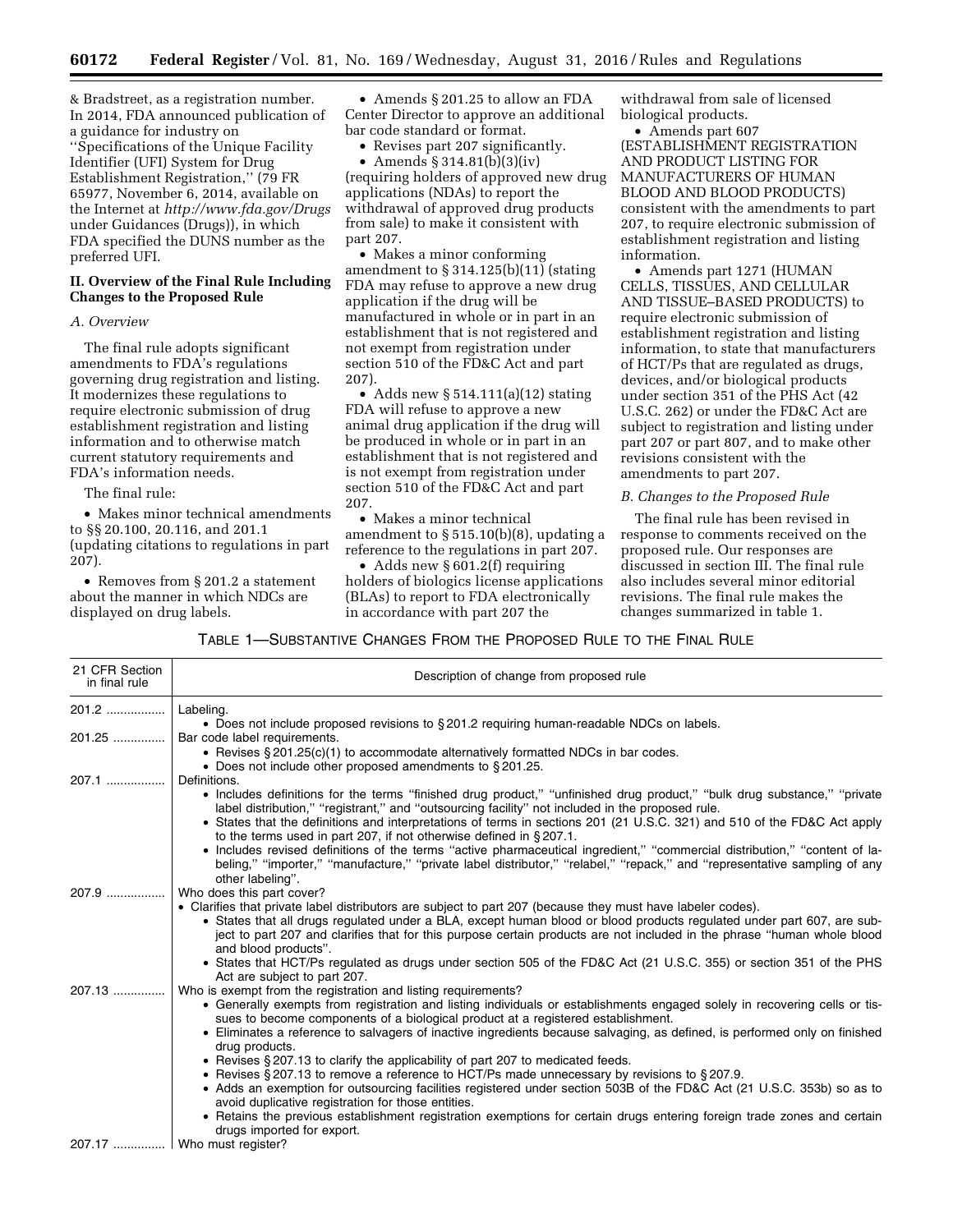۰

# TABLE 1—SUBSTANTIVE CHANGES FROM THE PROPOSED RULE TO THE FINAL RULE—Continued

| 21 CFR Section<br>in final rule | Description of change from proposed rule                                                                                                                                                                                                                                                                                                                                                                                  |
|---------------------------------|---------------------------------------------------------------------------------------------------------------------------------------------------------------------------------------------------------------------------------------------------------------------------------------------------------------------------------------------------------------------------------------------------------------------------|
|                                 | • Revises § 207.17(b) to state that FDA will accept establishment registration or listing information submitted by a private<br>label distributor if it is acting as an authorized agent for an establishment that manufactures, repacks, relabels, or<br>salvages drugs.                                                                                                                                                 |
| 207.25                          | What information is required for registration?<br>• Revises proposed § 207.25 to include the UFI required as part of establishment registration under FDASIA.                                                                                                                                                                                                                                                             |
| 207.29                          | What are the requirements for reviewing and updating registration information?<br>• Revises § 207.29 to specify that registrants must review and update registration information between October 1 and                                                                                                                                                                                                                    |
| 207.33                          | December 31 each year, consistent with FDASIA.<br>What is the National Drug Code (NDC), how is it assigned, and what are its requirements?                                                                                                                                                                                                                                                                                |
|                                 | • Allows for 10- or 11-digit NDCs, consistent with a longstanding statement in §207.35(b)(2)(i), as it read prior to this<br>final rule, that FDA will expand the NDC labeler code from 5 to 6 numeric characters when the available 5-character<br>code combinations are exhausted.                                                                                                                                      |
|                                 | • States that registrants will propose NDCs for assignment by FDA.<br>• Includes formatting requirements for registrants to follow when formulating their own proposed NDCs.                                                                                                                                                                                                                                              |
|                                 | • Allows for alternatively formatted NDCs for certain HCT/Ps.<br>• Explains how a labeler code can be obtained.                                                                                                                                                                                                                                                                                                           |
|                                 | • Allows registrants to reserve an NDC for a drug product under development.                                                                                                                                                                                                                                                                                                                                              |
|                                 | • Eliminates proposed § 207.33(c). (What information must a manufacturer submit before we will assign an NDC number<br>to a drug?)                                                                                                                                                                                                                                                                                        |
|                                 | • Adds some information elements described in proposed § 207.33(c) to the drug listing information now described in<br>§207.49 (Added to the listing information required under §207.49 are the names of inactive ingredients in the listed<br>drug and in the case of an unfinished drug, the number assigned to the Drug Master File or Veterinary Master File, if<br>any, that describes the manufacture of the drug). |
|                                 | • The option to submit an approved U.S. application number instead of a list of inactive ingredients for a finished drug<br>product (as proposed in §207.33(c)) is not retained in §207.49 of this final rule.                                                                                                                                                                                                            |
| 207.35                          | What changes require a new NDC?<br>• Introduces new §207.35 to more clearly explain what changes to drugs require a new NDC and does not include inac-<br>tive ingredient changes in this section.                                                                                                                                                                                                                        |
| 207.37                          | What restrictions pertain to the use of the NDC?<br>• Revises § 207.37 to state that a product may be deemed to be misbranded if an NDC is used improperly.                                                                                                                                                                                                                                                               |
| 207.41                          | Who must list drugs and what drugs must they list?<br>• Revises § 207.41 to clarify the manner in which human drugs that are manufactured, repacked, or relabeled for private                                                                                                                                                                                                                                             |
| 207.45                          | label distribution are listed.<br>When, after initial registration of an establishment, must drug listing information be submitted?                                                                                                                                                                                                                                                                                       |
|                                 | • Revises § 207.45 to state that drug listing must take place no later than 3 calendar days after initial registration of an<br>establishment, rather than "at the time of" initial registration.                                                                                                                                                                                                                         |
| 207.49                          | What listing information must a registrant submit for a drug it manufactures?                                                                                                                                                                                                                                                                                                                                             |
|                                 | • Revises § 207.49 to reflect that registrants will propose their own NDCs under the final rule.<br>• Eliminates the requirement of proposed §§ 207.49(f), 207.53(c), and 207.54(b)(4) (which would have required foreign<br>establishments to identify importers when listing drugs they manufacture, repack, relabel, or salvage). (This is now re-                                                                     |
|                                 | ported only as establishment registration information for foreign establishments.).<br>• Expands the language of proposed $\S 207.49(d)$ (now $\S 207.49(a)(11)$ ) to make clear that a registrant's own establish-                                                                                                                                                                                                       |
|                                 | ment(s) must be identified in drug listing information as well as other establishments involved in the production of unfin-<br>ished drugs received by the registrant and to require identification of all such establishments using their UFIs.<br>• Removes from proposed § 207.49 the option to provide an approved U.S. application number instead of labeling.                                                       |
|                                 | • Revises § 207.49 (also §§ 207.1 and 207.53) to categorize certain drug products according to whether they are subject<br>to sections 505 or 512 of the FD&C Act (21 U.S.C. 355 or 360b) or section 351 of the PHS Act, rather than whether                                                                                                                                                                              |
|                                 | registrants regard them as subject to those provisions.<br>• Adds §§ 207.49(a)(15)(iv) and 207.53(d)(4) to require the submission of labels for listed drugs not elsewhere described<br>in $\S$ S 207.49(a)(14) and 207.53(d).                                                                                                                                                                                            |
|                                 | • Clarifies in new §§ 207.49(a)(15) and 207.53(f) the information a registrant must submit when listing a human drug<br>manufactured for private label distribution.                                                                                                                                                                                                                                                      |
|                                 | • Adds § 207.49(b) to describe drug listing information that is requested of registrants but not required.<br>• Adds § 207.49(a)(2) so that drug listing information includes package size and type.                                                                                                                                                                                                                      |
| 207.53                          | What listing information must a registrant submit for a drug that it repacks or relabels?<br>• Shifts from proposed § 207.33(d)(1)(iii) to new § 207.53(b) the requirement that for a repacked or relabeled drug, reg-                                                                                                                                                                                                    |
|                                 | istrants identify the NDC assigned to the finished drug received by the registrant for repacking or relabeling and ex-                                                                                                                                                                                                                                                                                                    |
|                                 | empts repackaged medical gases from this requirement.<br>• Requires identification of establishments where repacking, or relabeling is performed based on their UFIs rather than<br>by their registration numbers.                                                                                                                                                                                                        |
|                                 | • Clarifies that all current labeling (new labeling) for a repacked or relabeled drug must be submitted, not only the<br>changed labeling.                                                                                                                                                                                                                                                                                |
|                                 | • Specifies that for animal drugs subject to section 512 of the FD&C Act, all current labeling is submitted, whereas a<br>copy of the current label, and other information, is submitted for other animal drugs.                                                                                                                                                                                                          |
| 207.54                          | What listing information must a registrant submit for a drug that it salvages?<br>• Requires identification of establishments where salvaging is performed by their UFIs rather than by their registration                                                                                                                                                                                                                |
|                                 | numbers.<br>• Deletes references to salvaged drugs distributed by private label distributors.                                                                                                                                                                                                                                                                                                                             |
| 207.57                          | What information must registrants submit when updating listing information and when?<br>• Revises proposed § 207.57 to improve clarity and to delete the proposed requirement that registrants routinely update<br>information provided under § 207.55.                                                                                                                                                                   |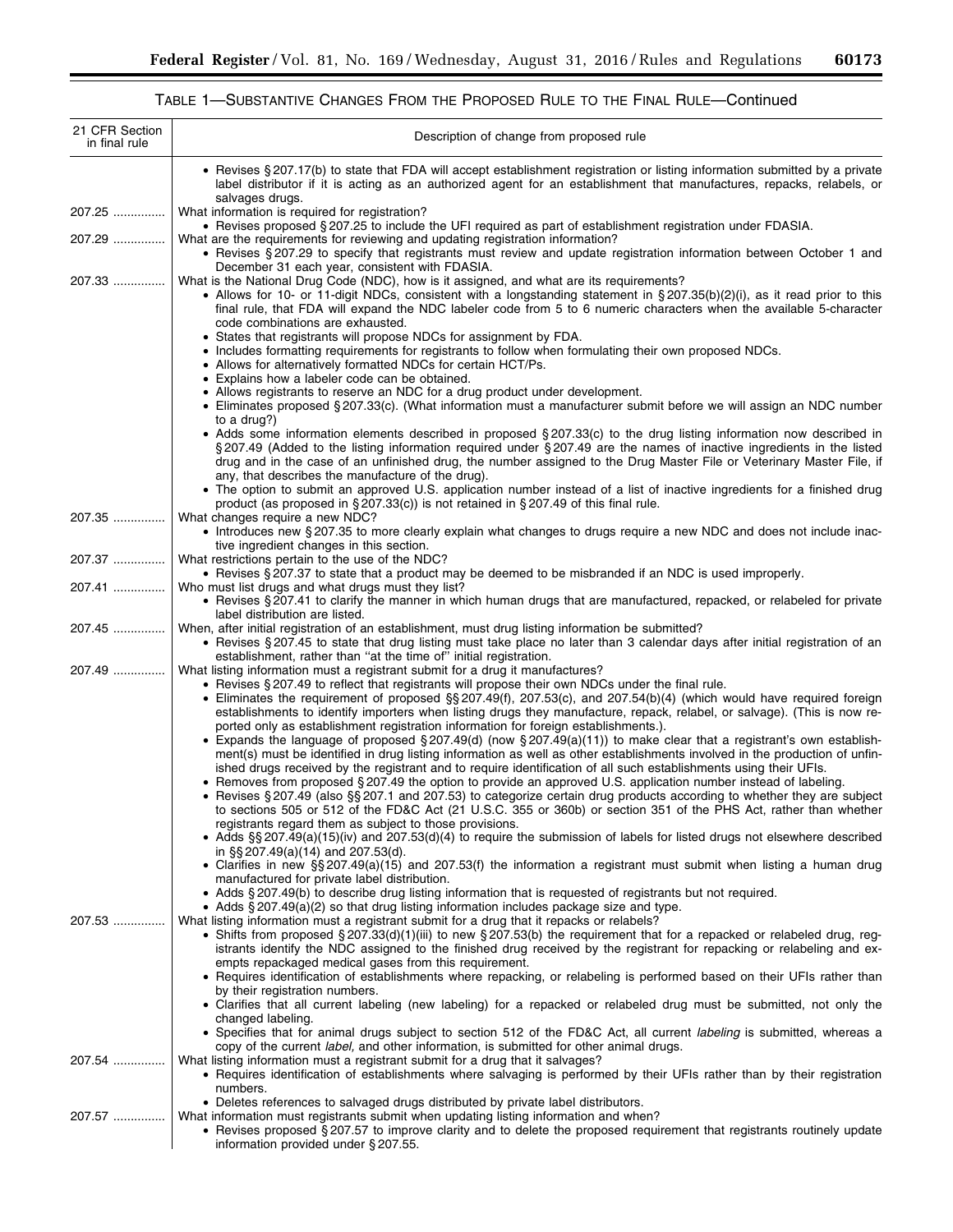-

| 21 CFR Section<br>in final rule | Description of change from proposed rule                                                                                                                                                                                                                                                                                                                                                                                                                                                                                                                                                                                                                                                                                                                                                    |
|---------------------------------|---------------------------------------------------------------------------------------------------------------------------------------------------------------------------------------------------------------------------------------------------------------------------------------------------------------------------------------------------------------------------------------------------------------------------------------------------------------------------------------------------------------------------------------------------------------------------------------------------------------------------------------------------------------------------------------------------------------------------------------------------------------------------------------------|
| 207.61                          | • Allows registrants to submit a blanket "no changes" certification applicable to listing information they have previously<br>submitted electronically, rather than making product-by-product "no changes" certifications for individual listed drugs.<br>How is registration and listing information provided to FDA?<br>• Revises § 207.61 to improve clarity, to state that we may periodically issue guidance on electronic registration and list-<br>ing, and to clarify that when foreign language labeling is used under § 201.15(c), the content of labeling must be sub-<br>mitted in that foreign language along with an accurate English translation.<br>• Removes the option to submit advertisements and certain labeling in paper format, consistent with the electronic sub- |
| 207.65                          | mission requirement of section 510(p) of the FD&C Act, as amended by FDAAA.<br>How can a waiver of the electronic submission requirement be obtained?<br>• Clarifies that requests for waivers of the electronic submission requirement cannot be relied upon until FDA grants<br>them.                                                                                                                                                                                                                                                                                                                                                                                                                                                                                                     |
|                                 | • States more broadly the conditions under which FDA will grant waiver requests.<br>• Specifies that waiver requests must be submitted in writing and must state reasons why electronic submission is not<br>reasonable for the registrant.<br>• States that FDA will specify terms of waivers and may limit their duration.                                                                                                                                                                                                                                                                                                                                                                                                                                                                |
| 207.69                          | What are the requirements for an official contact and a United States agent?<br>• Revises proposed § 207.69 to state that designated official contacts and United States agents are both responsible for<br>reviewing, disseminating, routing, and responding to all communications from FDA, including emergency communica-<br>tions.                                                                                                                                                                                                                                                                                                                                                                                                                                                      |
| 207.77                          | What legal status is conferred by registration and listing?                                                                                                                                                                                                                                                                                                                                                                                                                                                                                                                                                                                                                                                                                                                                 |
| 207.81                          | • Includes minor revisions to improve clarity and mentions the UFI that will be used to identify establishments.<br>What registration and listing information will FDA make available for public disclosure?<br>• Reorganizes § 207.81 so that registration and listing information that will be disclosed is described in paragraph (a),<br>and exceptions are described in paragraphs (b) and (c).                                                                                                                                                                                                                                                                                                                                                                                        |
|                                 | • Categorizes updated drug listing information submitted under § 207.57 as generally disclosable.<br>• Adds § 207.81(b)(2) to make explicit that FDA will generally not disclose the names of inactive ingredients in listed drug<br>products if the registrant makes a valid assertion of confidentiality.                                                                                                                                                                                                                                                                                                                                                                                                                                                                                 |
|                                 | • Categorizes the information submitted to reserve an NDC under new § 207.33(d)(3) as generally not disclosable.<br>· Categorizes the identities of the establishments involved in manufacturing, repacking, relabeling, or salvaging listed                                                                                                                                                                                                                                                                                                                                                                                                                                                                                                                                                |
|                                 | drugs as generally not disclosable.<br>• Categorizes as generally not disclosable the NDC assigned to an unfinished drug received by a registrant for use in                                                                                                                                                                                                                                                                                                                                                                                                                                                                                                                                                                                                                                |
|                                 | the manufacture of a listed drug reported under $\S 207.49(a)(12)$ ( <i>i.e.</i> , the association between the unfinished drug and                                                                                                                                                                                                                                                                                                                                                                                                                                                                                                                                                                                                                                                          |
|                                 | the listed drug is generally not disclosable).<br>• No longer categorizes the NDC assigned to a drug immediately before it is received by a registrant for salvaging as<br>generally not disclosable (because the NDC assigned to a drug does not change when a drug is merely salvaged and                                                                                                                                                                                                                                                                                                                                                                                                                                                                                                 |
| 314.81                          | not also repackaged or relabeled).<br>Other postmarketing reports (reporting the discontinuation of a drug that is the subject of an approved NDA).<br>• Renumbers proposed § 314.81(b)(3)(iii) as § 314.81(b)(3)(iv) and revises this section to provide for electronic or written<br>submissions in certain circumstances, under both paragraphs (a) and (b).                                                                                                                                                                                                                                                                                                                                                                                                                             |
| $601.2(f)$                      | Applications for biologics licenses (reporting the discontinuation of a drug that is licensed under a BLA).<br>• Revises proposed §601.2(f) to reference the electronic submission requirement of §207.61 and the waiver provision of<br>§207.65 and to clarify that the date on which the product is expected to be no longer in commercial distribution must<br>be reported rather than the "date of withdrawal from sale".                                                                                                                                                                                                                                                                                                                                                               |
| 607.1                           | Scope (Establishment registration and product listing for manufacturers of human blood and blood products.)<br>• Adds a new scope provision (§607.1) to part 607 for clarity.                                                                                                                                                                                                                                                                                                                                                                                                                                                                                                                                                                                                               |
| 607.3  ∣                        | Definitions (Establishment registration and listing for blood and blood products).<br>• Adds a definition of "foreign".                                                                                                                                                                                                                                                                                                                                                                                                                                                                                                                                                                                                                                                                     |
| 607.22                          | • Revises the proposed definition of "importer".<br>How to register blood product establishments and list blood products.                                                                                                                                                                                                                                                                                                                                                                                                                                                                                                                                                                                                                                                                   |
|                                 | • Revises proposed § 607.22 to remove references to Form FDA 2830 and to state that blood product establishment reg-<br>istration and blood product listing must be transmitted to FDA electronically through the Blood Establishment Registra-<br>tion and Product Listing system, unless FDA waives the electronic submission requirement in individual cases.                                                                                                                                                                                                                                                                                                                                                                                                                            |
| 607.25                          | Information required for establishment registration and blood product listing.<br>• Removes references to Form FDA 2830.<br>• Requires submission of a UFI when registering blood and blood product establishments along with a registration num-                                                                                                                                                                                                                                                                                                                                                                                                                                                                                                                                           |
|                                 | ber if previously assigned by FDA.                                                                                                                                                                                                                                                                                                                                                                                                                                                                                                                                                                                                                                                                                                                                                          |
| 607.26                          | • Adds the UFI of the parent establishment to blood product listing information required under §607.25(b)(3).<br>Amendments to establishment registration.                                                                                                                                                                                                                                                                                                                                                                                                                                                                                                                                                                                                                                  |
|                                 | • Revises § 607.26 regarding amendments to establishment registration to reference the Blood Establishment Registra-<br>tion and Listing System in place of Form FDA 2830.<br>• Clarifies that 5 days refers to 5 calendar days in this section.                                                                                                                                                                                                                                                                                                                                                                                                                                                                                                                                            |
| 607.30                          | Updating blood product listing information.<br>• Revises § 607.30 regarding updates to blood product listing information to reference the Blood Establishment Registra-                                                                                                                                                                                                                                                                                                                                                                                                                                                                                                                                                                                                                     |
| 607.37                          | tion and Listing System in place of Form FDA 2830.<br>Public disclosure of establishment registration and blood product listing information.                                                                                                                                                                                                                                                                                                                                                                                                                                                                                                                                                                                                                                                |
|                                 | • Revises § 607.37 to remove references to Form FDA 2830.<br>• Structures § 607.37 in a way that matches § 207.81 (public disclosure of drug registration and listing information).                                                                                                                                                                                                                                                                                                                                                                                                                                                                                                                                                                                                         |
| 607.40                          | Establishment registration and blood product listing requirements for foreign blood product establishments.<br>• Retains the exemptions applicable to foreign trade zones and products imported under section 801(d)(4) of the FD&C<br>Act (21 U.S.C. 381(d)(4)).                                                                                                                                                                                                                                                                                                                                                                                                                                                                                                                           |

# TABLE 1—SUBSTANTIVE CHANGES FROM THE PROPOSED RULE TO THE FINAL RULE—Continued

۲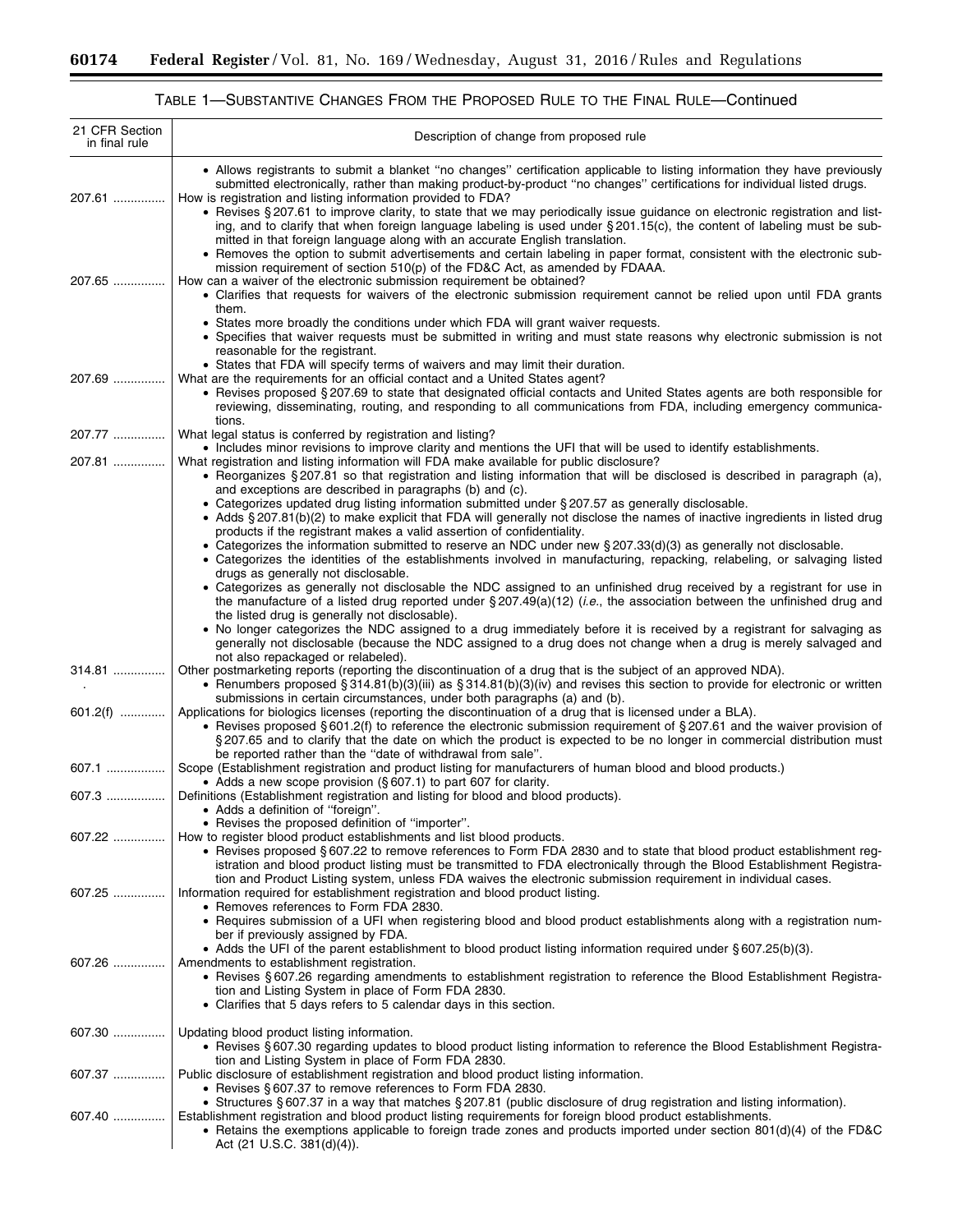| 21 CFR Section<br>in final rule | Description of change from proposed rule                                                                                                                                                                                                                                                                                                                                                                                                                                                                                     |
|---------------------------------|------------------------------------------------------------------------------------------------------------------------------------------------------------------------------------------------------------------------------------------------------------------------------------------------------------------------------------------------------------------------------------------------------------------------------------------------------------------------------------------------------------------------------|
|                                 | • Revises proposed §607.40 to state more broadly the circumstances under which FDA will waive the electronic submis-<br>sion requirement for foreign blood product establishments.                                                                                                                                                                                                                                                                                                                                           |
| 607.80                          | Applicability of part 607 to licensed devices.                                                                                                                                                                                                                                                                                                                                                                                                                                                                               |
|                                 | • Adds a new § 607.80 clarifying the applicability of part 607 to certain licensed devices.                                                                                                                                                                                                                                                                                                                                                                                                                                  |
| $1271.1$                        | What are the purpose and scope of this part? (HCT/Ps)                                                                                                                                                                                                                                                                                                                                                                                                                                                                        |
|                                 | • Adds the word "electronic" in place of "unified" in §1271.1.                                                                                                                                                                                                                                                                                                                                                                                                                                                               |
| 1271.3                          | How does FDA define important terms in this part?                                                                                                                                                                                                                                                                                                                                                                                                                                                                            |
|                                 | • Revises the definition of "importer" in proposed § 1271.3(mm) to include "at the time of entry".                                                                                                                                                                                                                                                                                                                                                                                                                           |
| 1271.20                         | If my HCT/Ps do not meet the criteria in §1271.10, and I do not qualify for any of the exceptions, what regulations apply?<br>• Adds a further amendment to §1271.20 to indicate that subpart B of part 1271 (procedures for registration and listing)<br>does not apply to HCT/Ps that do not meet the criteria set out in $\S 1271.10(a)$ . (In other words, HCT/Ps not regulated<br>solely under section 361 of the PHS Act are subject to registration and listing under part 207 or part 807 rather than<br>part 1271.) |
| $1271.25$                       | What information is required for establishment registration and HCT/P listing?                                                                                                                                                                                                                                                                                                                                                                                                                                               |
|                                 | • Removes from proposed §1271.25(a)(6) the requirement that each foreign HCT/P establishment designate only one<br>United States agent.                                                                                                                                                                                                                                                                                                                                                                                      |
|                                 | • Removes a reference to Form FDA 3356 in proposed $\S$ 1271.25(c)(4).                                                                                                                                                                                                                                                                                                                                                                                                                                                       |
|                                 | • Revises proposed §1271.25(d) to clarify that it pertains to HCT/Ps regulated under BLAs and to state that establish-<br>ment registration and listing information for such products must be submitted in accordance with the electronic submis-<br>sion requirements of part 207, subpart E.                                                                                                                                                                                                                               |

## TABLE 1—SUBSTANTIVE CHANGES FROM THE PROPOSED RULE TO THE FINAL RULE—Continued

This final rule does not include the proposed amendments to §§ 330.1, 610.60, and 610.61, all of which dealt with NDCs on labels. This final rule also does not include the proposed minor amendment to § 1271.37 (regarding public disclosure of HCT/P establishment registration and listing information) in light of the technical amendments adopted on April 3, 2015 (80 FR 18087).

Some changes from the proposed rule not addressed in section III (Comments on the Proposed Rule) are addressed in the following paragraphs.

*Active pharmaceutical ingredient:* To prevent confusion, we proposed to replace the term ''bulk drug substance'' with the more descriptive term ''active pharmaceutical ingredient.'' This change is retained in the final rule. Sections  $503A(b)(1)(A)$  and  $503B(a)(2)$  of the FD&C Act (21 U.S.C. 353a(b)(1)(A) and 353b(a)(2)), however, refer specifically to the definition of ''bulk drug substance'' within part 207. To ensure conformity with the FD&C Act, both ''bulk drug substance'' and ''active pharmaceutical ingredient'' are defined in § 207.1 of the final rule. As intended by the proposed rule, ''active pharmaceutical ingredient'' will have the same meaning as ''bulk drug substance.''

*Salvage:* In this final rule, the term "salvage" is defined to mean the act of segregating out those finished drug products that may have been subjected to improper storage conditions (such as extremes in temperature, humidity, smoke, fumes, pressure, age, or radiation) for the purpose of returning the products to the marketplace and

includes applying manufacturing controls such as those required by current good manufacturing practice in parts 210 and 211 (21 CFR parts 210 and 211). Substantively, this matches the definition of ''drug product salvaging'' included in the proposed rule, but the words have been rearranged for greater clarity. This final rule also includes a definition for the term ''salvager.''

*Establishment registration number and Unique Facility Identifier:* We proposed to define the term ''establishment registration number'' in § 207.1 to mean ''the number assigned by FDA to the establishment during the establishment registration process required in this part.'' The final rule changes the definition of ''establishment registration number'' slightly to state that the number is assigned ''after'' the registration process, rather than ''during.''

The establishment registration number identifies establishments for inspection by FDA. Historically, an establishment registration number is assigned to each establishment of each manufacturer, repacker, relabeler, or salvager after the initial registration, when such activities begin. In the preamble to the proposed rule, we explained that ''[c]urrently, the FDA Establishment Identifier (FEI) will be the number we assign as the establishment registration number. In the future, however, we may use a different number as the establishment registration number'' (71 FR 51276 at 51288).

After the proposed rule was published, FDASIA amended section 510 of the FD&C Act to require persons subject to the drug establishment registration requirement to submit a UFI. In the electronic registration and listing guidance, FDA stated that it intended to use the DUNS number, assigned and managed by Dun & Bradstreet, as a registration number. To implement the UFI provision of FDASIA, FDA also issued guidance in 2014 that specified the DUNS number as the preferred UFI.1

Under the final rule, the establishment registration number and the UFI are two distinct numbers. For now, FDA will continue to assign an FEI as the establishment registration number after an establishment is registered for the first time. The final rule requires registrants to submit the establishment registration number (currently the FEI), ''if previously assigned by FDA,'' under § 207.25. Someone registering an establishment for the first time is not expected to have a registration number for the establishment. Such a registrant is required to submit its registration number at the time of the first annual review and update of registration information under § 207.29(b) of this final rule and is encouraged to submit the registration number sooner, as soon as it is received from FDA. The establishment registration number does not need to be submitted at the time of each annual registration update under § 207.29 unless the establishment registration number has changed. Likewise, the UFI, currently specified as

<sup>&</sup>lt;sup>1</sup> See the guidance for industry "Specification of the Unique Facility Identifier (UFI) System for Drug Establishment Registration,'' November 2014, available on the Internet at *[http://www.fda.gov/](http://www.fda.gov/Drugs) [Drugs](http://www.fda.gov/Drugs)* under Guidances (Drugs).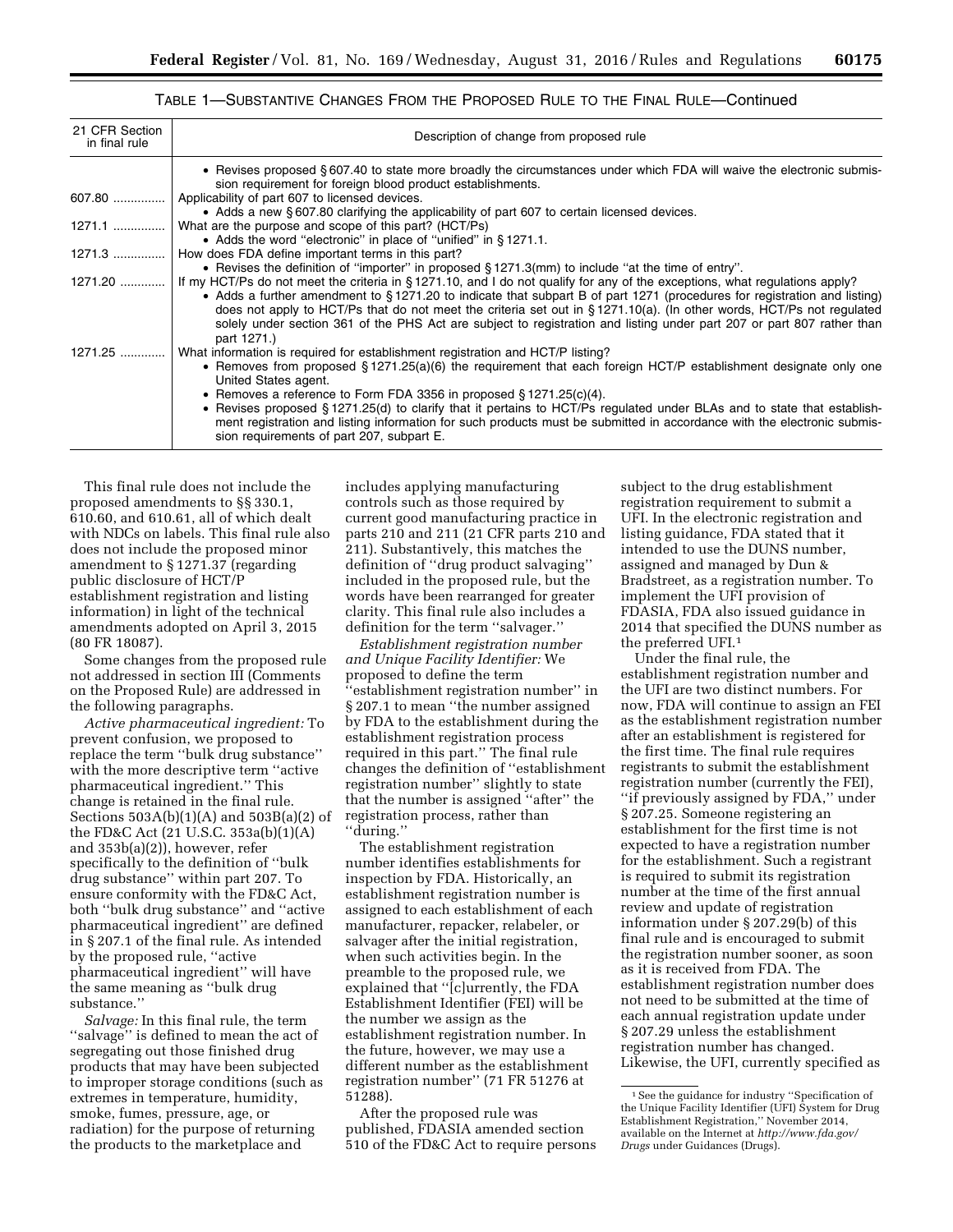the DUNS number, must be submitted when registering an establishment for the first time under § 207.25. The UFI does not need to be submitted at the time of each annual registration update under § 207.29 unless the UFI has changed.

*Bar code label requirements (§ 201.25):* As explained in section III, this final rule does not include two proposed amendments to § 201.25. It does, however, include a minor new amendment to § 201.25. To accommodate the possibility of alternatively formatted NDCs in bar codes, § 201.25 is amended in this final rule to allow FDA's Center Directors to approve additional standards or formats for bar codes.

*Submission of approved U.S. application number instead of inactive ingredients (§ 207.33(c)(2)):* Information registrants would have submitted under § 207.33(c) of the proposed rule to obtain an NDC has been shifted to drug listing information required under § 207.49 of this final rule. Under § 207.49(a)(5) of this final rule, a registrant must provide the name of each inactive ingredient in a listed drug it manufactures. The option to submit an approved application number instead of a list of inactive ingredients is not retained in the final rule because FDA is not currently able to pull inactive ingredient information from approved applications to our drug listing systems.

### **III. Comments on the Proposed Rule**

In the **Federal Register** of October 31, 2006 (71 FR 63726), FDA announced an extension of the comment period for this rulemaking and a public meeting to discuss the proposed changes to the NDC system presented in the proposed rule. The public meeting was held on December 11, 2006. In the **Federal Register** of February 8, 2007 (72 FR 5944), FDA announced a reopening of the comment period because technical problems prevented some persons from submitting comments electronically on the last day of the previous comment period. The Agency received numerous comments, including oral presentations made at the December 2006 public meeting and approximately 200 written comments placed in the docket. Comments were received from prescription and nonprescription drug manufacturers and related companies, trade associations representing drug manufacturers and other interested parties, academic institutions, and professional associations.

The docket for this rulemaking, Docket No. FDA–2005–N–0464, was also used to collect comments on FDA's draft guidance for industry entitled

''Providing Regulatory Submissions in Electronic Format—Drug Establishment Registration and Drug Listing'' (74 FR 26248). In this final rule, we are responding to comments that pertain to the rulemaking, *i.e.,* comments that relate to the changes in regulations proposed on August 29, 2006.

To make it easier to identify comments and our responses, the word ''Comment,'' in parentheses, appears before the comment's description, and the word ''Response,'' in parentheses, appears before our response. We have numbered each comment to help distinguish between different comments. Similar comments are grouped together under the same number. The number assigned to each comment is purely for organizational purposes and does not signify the comment's value or importance or the order in which comments were received.

#### *A. Labeling (§§ 201.2 and 201.25)*

The proposed rule included amendments to § 201.2 that would have required drugs subject to the listing requirement of part 207 to have labels that bear the appropriate NDC in human-readable form. As discussed in this document, this final rule does not include the proposed amendments that would have made human-readable NDCs mandatory on drug labels.

Section 201.2 currently states that NDCs are ''requested but not required'' to appear on all drug labels. Section 201.25 currently requires bar codes on prescription human drug labels with certain exceptions and on certain nonprescription human drug labels. Section 201.25(c) currently specifies that each bar code must contain, at a minimum, the appropriate NDC.

Sections 201.2 and 201.25 currently do not specify which NDC should appear on labels and in bar codes apart from referring to it as ''the appropriate'' NDC (§ 201.25(c)). This implies that the NDC appearing on a drug's label match an NDC under which the drug is appropriately listed under part 207.

#### 1. NDC Numbers (§ 201.2)

Pharmacists and health care providers use NDCs currently appearing on drug labels in a variety of ways, including to help prevent medication errors and to process prescription drug reimbursement claims. We believe there is currently a high level of cooperation with FDA's request in § 201.2 that NDCs appear in human-readable form on labels, as drug manufacturers recognize the importance of this information.

In addition to making human-readable NDCs on drug labels mandatory, the

proposed rule would have specified which NDC must appear on labels. Specifically, proposed § 201.2(b) sought to define the appropriate NDC for this purpose as being that of the last manufacturer, repacker, relabeler, or private label distributor responsible for the drug immediately before it is received by the wholesaler or retailer.

(Comment 1) Several comments recognized the importance of having NDCs in human-readable form on labels, but many objected to FDA's proposed provisions defining the appropriate NDC in proposed § 201.2(b). In particular, certain repackers objected to the proposed requirement that a repacker's NDC, rather than that of the original manufacturer, appear on the labels of repackaged drug products.

(Response) This final rule does not include the proposed amendments to § 201.2 that would have made humanreadable NDCs mandatory on drug labels. It includes only a conforming amendment to that section (replacing the reference to § 207.3(b)(3) with an updated reference to new § 207.1).

The Drug Quality and Security Act (DQSA) (Pub. L. 113–54) of 2013 includes as Title II the Drug Supply Chain Security Act (DSCSA). The DSCSA requires drug manufacturers and repackagers (as defined in sections 581(10) and 581(16) of the FD&C Act, respectively) to affix or imprint a *product identifier* on packages for certain prescription drugs for human use. Under section 581(14) of the FD&C Act, a ''product identifier'' is a standardized graphic that includes, in both human-readable form and on a machine-readable data carrier, the ''standardized numerical identifier,'' lot number, and expiration date of the product. The NDC is one component of the standardized numerical identifier. FDA has determined that because the DSCSA requires the inclusion of NDCs on certain prescription drug labels (as part of a product identifier), it is unnecessary to include the proposed amendments to § 201.2 in this final rule.

Our determination that the proposed amendments to § 201.2 should not be finalized renders moot many comments concerning identification of the appropriate NDC for labeling purposes, along with placement and formatting issues. Therefore, we do not respond to those comments.

The DSCSA does not require manufacturers or repackagers to affix or imprint product identifiers on nonprescription human drug products or on animal drugs. Therefore, we will maintain the status quo for those drug products, meaning FDA will continue to request that NDCs in human-readable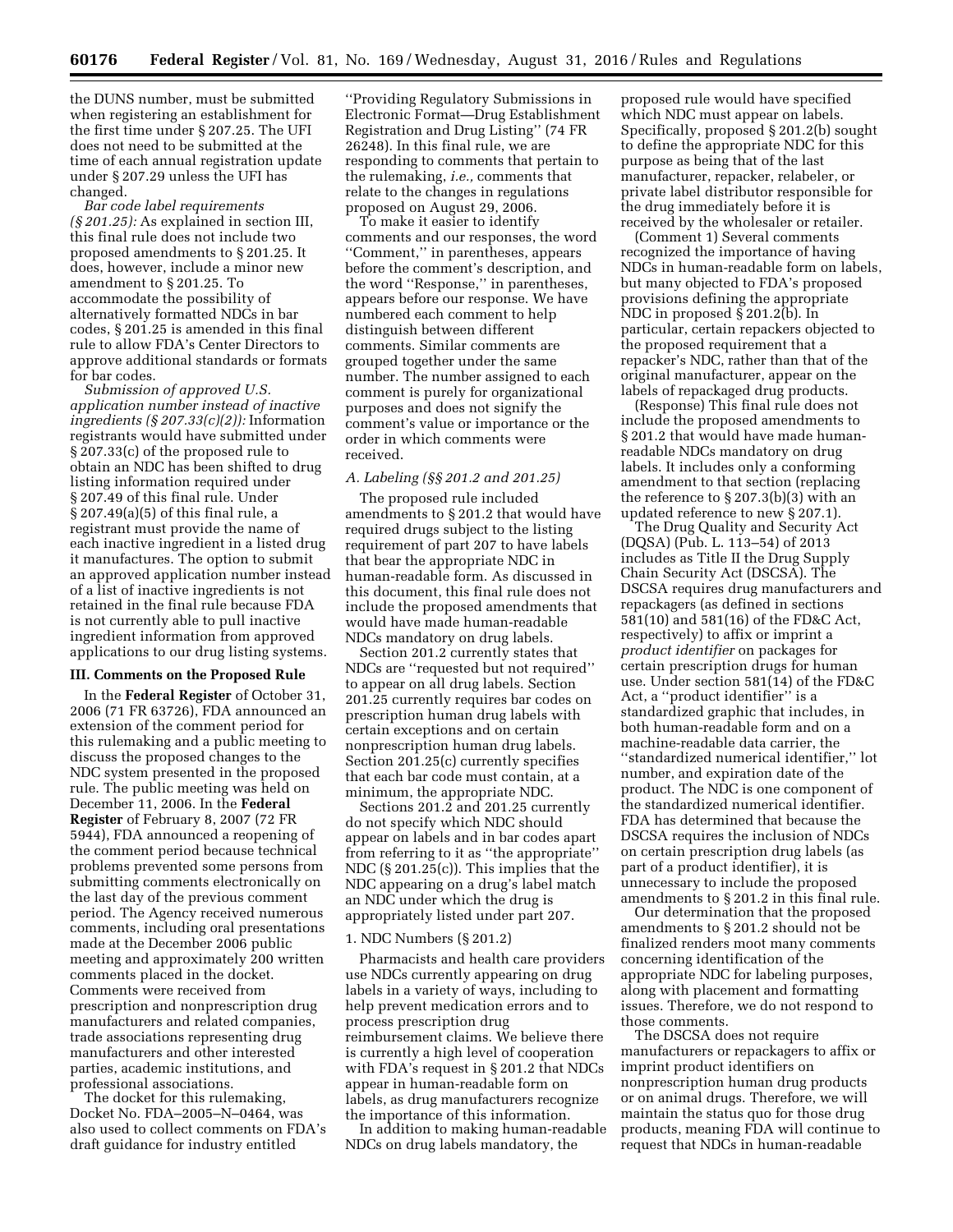form appear on all drug labels and in all drug labeling, as indicated in § 201.2. We may revisit a regulatory requirement that human-readable NDCs appear on the labels of nonprescription human drug products and animal drugs in the future.

## 2. Bar Code Label Requirements (§ 201.25)

Section 201.25 currently requires that a human drug product's NDC be included in its bar code. We proposed to amend § 201.25 in two minor ways: (1) To add a cross-reference to proposed new § 201.2(b), which would have described the ''appropriate NDC'' for labeling purposes and (2) to add new § 201.25(e) stating that a bar code may be displayed on certain drug product labels voluntarily but only if it meets the requirements of § 201.25(c). Neither proposed amendment to § 201.25 is retained in the final rule.

(Comment 2) The Animal Health Institute expressed concern that proposed § 201.25(e) would unreasonably burden its members who, although they are not currently required by § 201.25 to place bar codes on animal drug labels (because it applies to human drugs), may do so for logistical reasons. They asked that the animal health industry be exempt from the requirement to include an NDC in any bar codes appearing on animal drug labels. Similar comments were received from manufacturers of allergenic extracts. Allergenic extracts are currently exempt from the bar code requirement (see § 201.25(b)(1)(i)(B)). Commenters explained that manufacturers of allergenic extracts may place bar codes on their labels for inventory, warehousing, and other logistical purposes. They objected to proposed § 201.25(e) to the extent that it would require such bar codes to include NDCs.

(Response) FDA has not retained proposed § 201.25(e) in this final rule.

(Comment 3) A group of comments asserted that 11-digit NDCs cannot be encoded into a bar code that meets European Article Number/Uniform Code Council or Health Industry Business Communications Council standards, as required by current § 201.25(c). Another comment urged FDA to remove the NDC from bar codes.

(Response) This final rule acknowledges that 10-digit NDCs will be exhausted at some point in the future as a mathematical inevitability. As discussed in our response to Comment 52, this final rule reduces the number of occasions when a change to a drug requires a new NDC under § 207.35. This final rule also amends § 201.25 to

allow FDA's Center Directors to approve additional bar code standards and formats.

As discussed in response to Comment 1, the DSCSA requires the inclusion of product identifiers on prescription human drug labels and defines ''product identifier'' to mean a standardized graphic that includes, in both humanreadable form and on a machinereadable data carrier the standardized numerical identifier, lot number, and expiration date of the product. The standardized numerical identifier, a component of the product identifier, is comprised of the NDC and a serial number.

FDA continues to recognize the importance of NDCs on drug labels in both machine-readable and humanreadable form. We remind manufacturers of the current requirement in § 201.25 that bar codes on human drug labels include the appropriate NDC, and we encourage manufacturers to continue to provide the NDC in human-readable form on drug labels where not required by the DSCSA.

## *B. General Information (Part 207, Subpart A)*

1. What definitions and interpretations of terms apply to this part? (§ 207.1)

The proposed rule included a set of terms and definitions in §§ 207.1, 607.3, and 1271.3. These definitions are retained in the final rule with several modifications. Additionally, the final rule includes definitions for the terms ''finished drug product,'' ''unfinished drug product,'' ''bulk drug substance,'' ''outsourcing facility,'' ''private label distribution,'' and ''registrant'' in § 207.1 and a definition of ''foreign'' in § 607.3.

*a. Commercial distribution.* In the proposed rule, the definition of ''commercial distribution'' excluded ''the internal or interplant transfer of an active pharmaceutical ingredient between registered establishments within the same parent, subsidiary, and/ or affiliate company.''

In the final rule, the definition does not include the phrase ''an active pharmaceutical ingredient'' so that internal or interplant transfers between such registered establishments are not treated as commercial distribution under part 207, whether the transfer involves active pharmaceutical ingredients, other unfinished drug products, or finished drug products.

(Comment 4) A comment suggested that the definition of ''commercial distribution'' be revised to exclude transfers between a registered

establishment and a marketing authorization holder when the two are in a contractual relationship. Otherwise, this comment argued, products marketed by private label distributors who employ contract manufacturers are held to a higher burden of documentation than products manufactured and distributed by the same entity.

(Response) We disagree with the suggestion that a transfer of drugs from a contract manufacturer to another contracting party should not qualify as commercial distribution. Such an exemption would interfere with FDA's ability to track drugs and establishments for inspection. However, by revising the definition of ''commercial distribution'' to exclude internal or interplant transfers of drugs, including active pharmaceutical ingredients, other unfinished drugs, and finished drug products, between registered establishments under common ownership and control, we have reduced the drug listing burden generally. This exclusion accommodates the common practices of specialized manufacturing at different registered establishments under common ownership and control. This practice often results in multiple internal and interplant transfers of these materials prior to marketing, which we do not consider commercial distribution for registration and listing purposes.

*b. Content of labeling.* The proposed rule included a multipart definition for the term ''content of labeling'' with separate provisions applicable to:

• Human prescription drugs that the manufacturer regards as subject to section 505 of the FD&C Act or section 351 of the PHS Act, *i.e.,* subject to premarket approval from FDA;

• Human prescription drugs that the manufacturer regards as not subject to section 505 of the FD&C Act or section 351 of the PHS Act;

• Human nonprescription drugs; and • Animal drugs.

The term "content of labeling" was used in the proposed rule to describe some, but not all, labeling that must be submitted with drug listing information. For example, proposed § 207.49(g)(2)(i) stated that listing information for certain human over-the-counter (OTC) drugs must include ''all current labeling . . . including the content of labeling. Content of labeling is defined in a very similar way in the final rule with deletion of the phrase ''that the manufacturer regards as'' and the addition of a reference to the labeling requirements for veterinary drugs in 21 CFR part 201.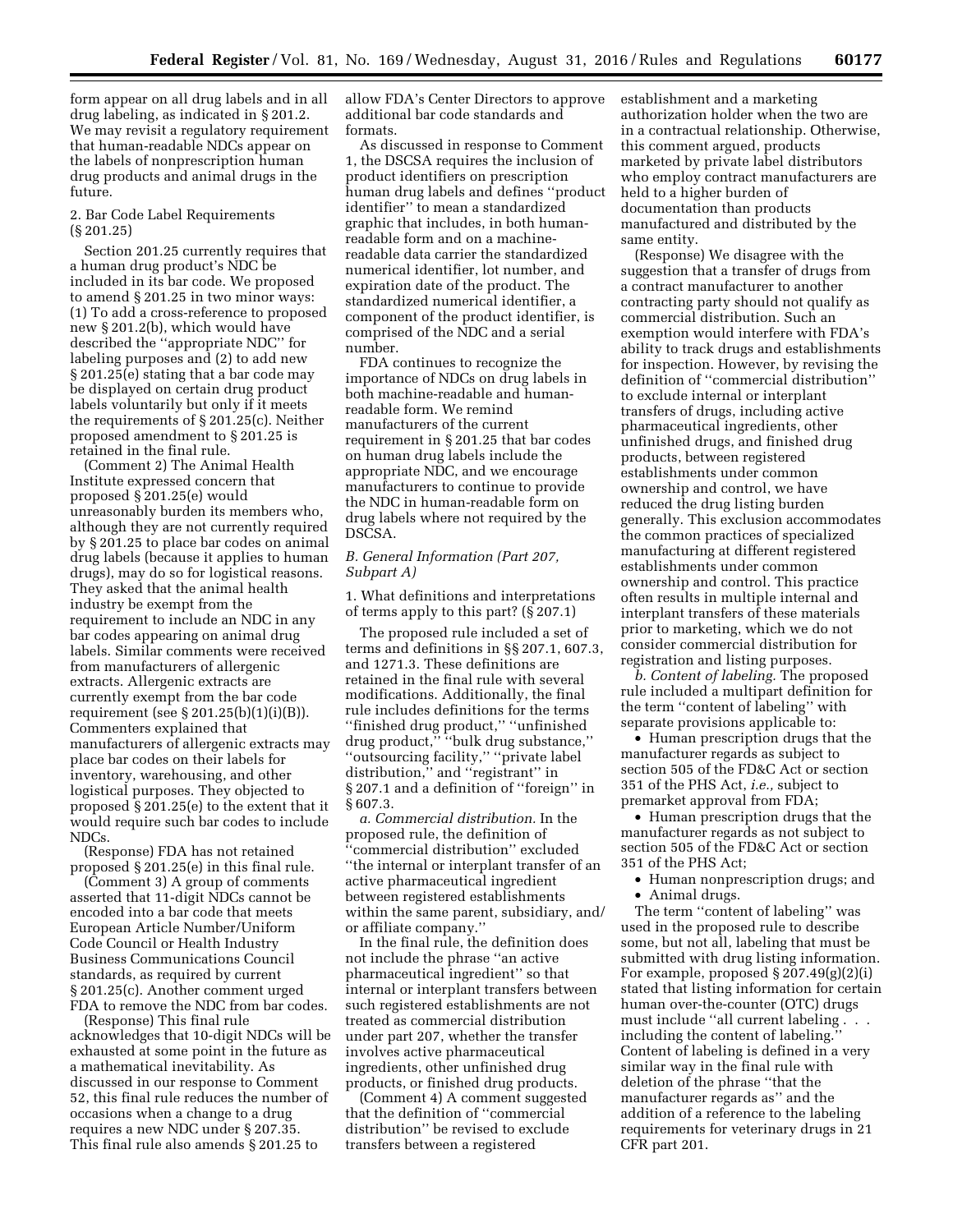We removed the language ''that the manufacturer regards as subject to section 505 [or 512] of the FD&C Act or section 351 of the PHS Act'' and added in its place language that refers to drugs as being either subject or not subject to those provisions. We made this change after determining that the manner in which content of labeling is defined should not depend on a manufacturer's subjective understanding or intent with respect to sections 505 or 512 of the FD&C Act or section 351 of the PHS Act.

The revised definition includes, among others, the category ''human prescription drugs that are not subject to section 505 of the FD&C Act or section 351 of the PHS Act.'' We have retained this construction even though FDA considers it unlikely that any currently marketed human prescription drug product is grandfathered or is otherwise not a new drug subject to those provisions. However, the Agency recognizes that the existence of such drugs is at least theoretically possible. No part of this final rule is a finding as to the legal status of any particular drug product.

Regarding animal drugs, in part four of the definition of ''content of labeling'' and in other places throughout this final rule, the phrase ''subject to section 512'' means, for purposes of this final rule, drugs meeting the definition of ''new animal drug'' as that term is defined in section  $201(v)$  of the FD&C Act, and which therefore are subject to some or all of the provisions relating to new animal drugs found in section 512 of the FD&C Act. This term includes not only new animal drugs that are approved under section 512 but also new animal drugs that are conditionally approved under section 571 of the FD&C Act (21 U.S.C. 360ccc) or indexed under section 572 of the FD&C Act (21 U.S.C. 360ccc– 1). The phrase ''all other animal drugs'' as used in provisions of this final rule at §§ 207.49(a)(15)(iii) and 207.53(d)(3) describing the labeling registrants must provide as part of the listing for an animal drug, refers to animal drugs that do not meet the definition of new animal drug found in section 201(v) of the FD&C Act (*e.g.,* grandfathered animal drugs). Although the Agency recognizes that the existence of such animal drugs is theoretically possible, we believe it is unlikely that any currently marketed animal drug product is grandfathered or otherwise not a ''new animal drug'' subject to section 512 of the FD&C Act.

(Comment 5) Commenters asked FDA to clarify how content of labeling differs from package inserts and final printed labeling.

(Response) A prescription human drug product's FDA-approved labeling is sometimes referred to as a ''package insert'' or as ''professional labeling.'' In defining the term ''content of labeling,'' for human drugs, we use the phrase ''prescription drug labeling'' (instead of ''package insert'' or ''professional labeling") to mean FDA-approved labeling for prescription drug products described in §§ 201.56, 201.57, and 201.80. For human prescription drugs that are subject to section 505 of the FD&C Act or section 351 of the PHS Act, content of labeling is defined as the content of the prescription drug labeling. For human OTC drugs, content of labeling is not defined in these terms; it includes ''all text, tables, and figures including the drug facts labeling required by § 201.66.'' For animal drugs, ''content of labeling'' is defined to mean labeling that accompanies the drug that is necessary to enable safe and proper administration of the drug. This would generally include package inserts and final printed labeling. Sections 207.49 and 207.53 require submission of labeling with drug listing information. In most cases, all current labeling must be submitted, including the content of labeling.

(Comment 6) A comment stated that FDA should more clearly delineate between the terms ''label'' and ''labeling'' throughout the rulemaking, rather than using the term ''labeling'' to refer to both. This comment pointed out that the proposed rule's definition of content of labeling for human OTC drugs referred to ''labeling required by § 201.66,'' but § 201.66 pertains to information appearing on the ''outside container or wrapper of the retail package, or the immediate container label if there is no outside container or wrapper'' (§ 201.66(c)).

(Response) We have clarified in § 207.1(a) of the final rule that the definitions and interpretations of terms in sections 201 and 510 of the FD&C Act apply to the terms used in part 207 unless otherwise defined. Accordingly, the term ''label'' means a display of written, printed, or graphic matter upon the immediate container of any article consistent with section 201(k) of the FD&C Act. The term "labeling" more broadly includes both immediate container labels and other written, printed, or graphic matter accompanying such article consistent with section 201(m) of the FD&C Act. When we intend to refer only to immediate container or package labels, we use the term ''label.'' More often, we use the broader term ''labeling'' in this final rule to encompass both immediate container labels and/or other written,

printed, or graphic matter accompanying the drug, as the labeling definition in section 201(m) of the FD&C Act has been interpreted. The term ''content of labeling'' is defined slightly differently for human prescription drugs, human OTC drugs, and animal drugs, and the term is intended to encompass both labels and labeling.

The proposed rule (proposed § 207.1) referred only to definitions in section 510 of the FD&C Act, and the preamble to the proposed rule suggested that reference to the definitions in section 201 of the FD&C Act was intentionally omitted (71 FR 51276 at 51285). Consistent with 21 CFR 1.1(b), this final rule clarifies that the definitions in section 201 of the FD&C Act apply to the terms used in part 207.

*c. Establishment.* We proposed to define ''establishment'' in § 207.1 as ''a place of business under one management at one geographic location.'' The definition in proposed § 207.1 also stated ''one geographic location may include separate buildings within the same city if their activities are closely related to the same business enterprise and are under the supervision of the same local management.''

Rather than adopt this proposed definition, the final rule retains the definition of the term ''establishment'' that has appeared in the part 207 regulations since 1980. This definition states that an establishment is ''at one general physical location.''

(Comment 7) One comment suggested that the phrase ''within the same city'' used in the proposed definition of ''establishment'' was too specific. This comment argued that a manufacturing facility located in a city with a warehouse located just outside that city should together be treated as a single establishment for registration purposes.

(Response) In reviewing this comment and considering it in light of the longstanding definition of ''establishment'' and the objectives behind the establishment registration requirement, we determined that the existing definition in part 207 is clearer and better serves our objectives than would the proposed amended definition. The longstanding language, ''one general physical location,'' generally restricts a single establishment to one street address or one or more contiguous plots of land. We do not agree with the comment that a second facility located in a different city should be covered by the first facility's establishment registration.

We note, however, that a facility operated only as a warehouse may not require registration. Section 510 of the FD&C Act and § 207.17 of this final rule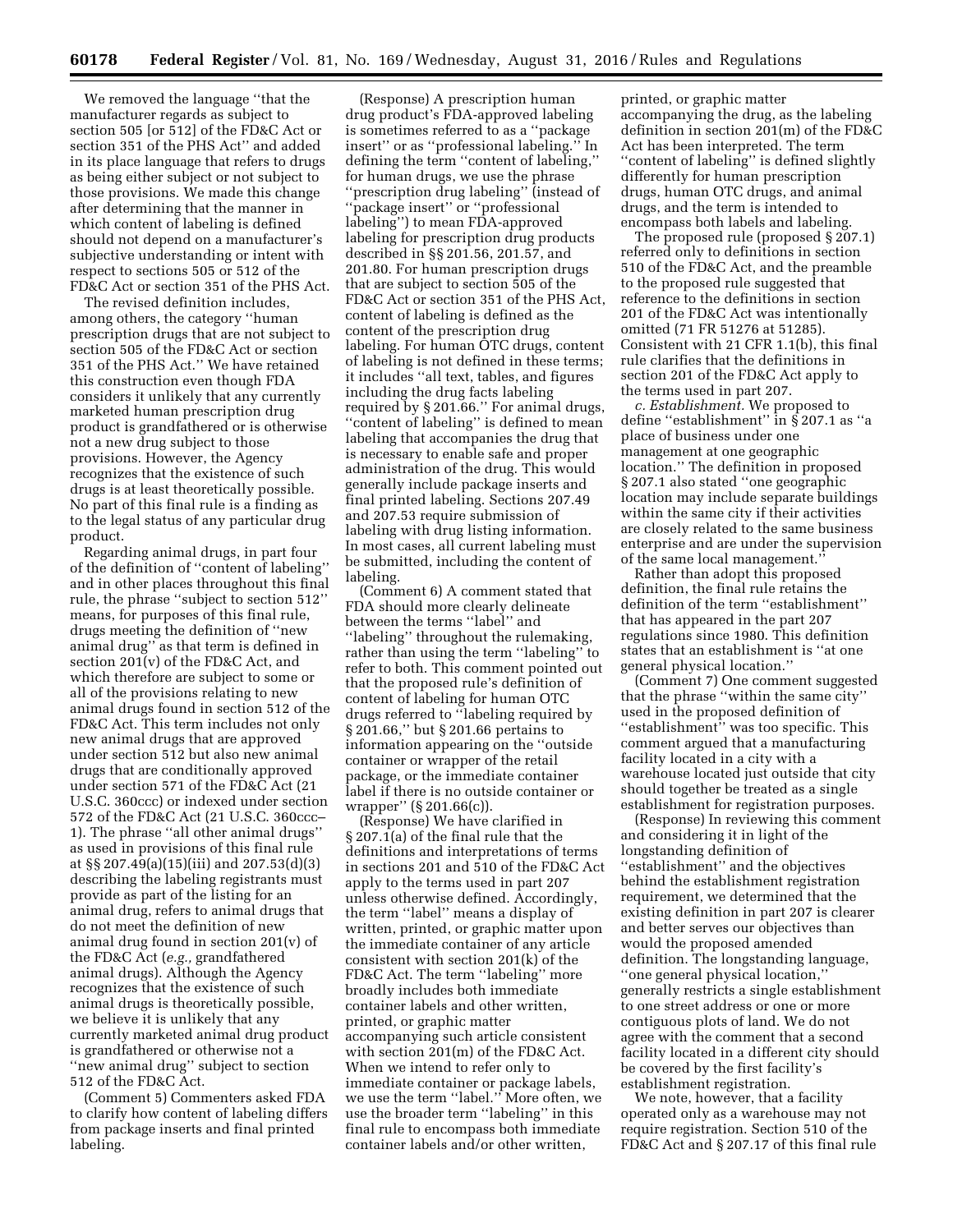require registration of establishments where drugs are manufactured, repacked, relabeled, or salvaged. A facility at which drugs are merely stored may not require registration under this final rule, unless the facility includes, for example, controlled storage for stability testing as an element of good manufacturing practices. Other Federal and State requirements may apply to such facilities.

Likewise, the corporate headquarters of a drug establishment should not register under this rule if drugs are not manufactured, repacked, relabeled, or salvaged at that location.

*d. Foreign.* We proposed to use the term ''foreign'' to refer to a manufacturer, repacker, relabeler, drug product salvager, or private label distributor who is located in a foreign country and who manufactures, repacks, relabels, salvages, or distributes a drug that is imported or offered for import into the United States. When used to modify ''establishment,'' we proposed to use ''foreign'' to refer to an establishment that is located in a foreign country and is the site where a drug that is imported or offered for import into the United States was manufactured, repacked, relabeled, salvaged or distributed.

We have omitted the words ''or distributed'' from this definition because only establishments at which drugs are manufactured, repacked, relabeled, or salvaged are required to be registered.

(Comment 8) One comment urged us to revise the definition of ''foreign'' to mean ''located in a foreign country'' while stating in § 207.9 that part 207 applies to foreign entities who import or offer for import products into the United States.

(Response) We do not agree that the proposed rule was confusing or difficult to understand in this respect and have decided against making this change.

*e. Importer.* Section 207.25 of this final rule and section 510(i) of the FD&C Act require foreign establishments, when registering, to provide names and contact information for each importer in the United States of drugs manufactured, repacked, relabeled, or salvaged at the establishment that is known to the establishment. We proposed to define ''importer'' to mean, in part, ''a company or individual in the United States that is an owner, consignee, or recipient of the foreign establishment's drug that is imported into the United States.'' In proposing this language, we recognized that a foreign establishment may have more than one importer, and we proposed to include in this term any owner,

consignee, or recipient, even if not the initial owner, consignee, or recipient, of the foreign establishment's drug that is imported into the United States.

(Comment 9) Some comments stated that our proposed definition of the term ''importer'' was too broad and would increase the burden on manufacturers to provide unnecessary information concerning a wide variety of entities that are not responsible for the drug. One comment noted that the inclusion of downstream recipients in our definition of ''importer'' would impose a significant reporting burden on foreign establishments that is not required of domestic establishments.

(Response) We agree that we should clarify and narrow the proposed definition of ''importer.'' As proposed, the definition included every U.S. recipient of a foreign-produced drug, excepting only the final consumer or patient. Of this large group, foreign establishments would be required to identify in their establishment registration submissions only those importers that are known to the establishment. To make this information element more useful to FDA and to reduce the burden on registered establishments, we have determined that in this context the term ''importer'' should include a U.S. owner, consignee, or recipient *at the time of the drug's entry into the United States* and should not include additional subsequent owners, consignees, or recipients of the drug. We have revised the definition of importer in § 207.1 of the final rule accordingly.

(Comment 10) One comment recommended that we change ''company or individual'' to ''person,'' in the rule's definition of ''importer,'' consistent with the definition of the term ''person'' in section 201(e) of the FD&C Act.

(Response) We agree that the term ''person,'' as defined in the FD&C Act, is an improvement over ''company or individual'' in this definition. We have made this change in §§ 207.1 and 607.3 of the final rule, and as discussed in our response to comment 6, we have also added a statement in §§ 207.1(a) and 607.3(a) that the definitions and interpretations of terms in sections 201 and 510 of the FD&C Act apply if not otherwise defined.

*f. Person who imports or offers for import.* Section 207.25 of this final rule and section 510(i) of the FD&C Act also require foreign establishments, when registering, to supply names and contact information for each person who imports or offers for import drugs manufactured, repacked, relabeled, or salvaged at the establishment. The

proposed rule's definition of ''person who imports or offers for import'' included ''an agent, broker, or other entity, other than a carrier, that the foreign establishment uses to facilitate the import of its drug into the United States.'' We invited comments on the use and interpretation of the term ''facilitate.''

(Comment 11) Some comments expressed concern regarding the potential breadth of this definition, noting in particular that the word "facilitate" could, in theory, encompass entities such as foreign insurance adjusters, underwriters, and international banks. Commenters pointed out the significant burden associated with the identification of such entities in foreign establishment registrations and updates to registrations, noting that international supply chains and business relationships are not static. One comment urged FDA to exclude customs brokers from the rule's definition of ''person who imports or offers for import.'' Another comment encouraged FDA to exclude middlemen from this definition, as their identities would change frequently.

(Response) Although we did not intend for the word ''facilitate'' to be read as broadly as some comments suggested, FDA agrees that the definition of ''person who imports or offers for import'' should be made more precise, narrow, and useful.

We note, as a matter of clarification, that in section 510(i) of the FD&C Act and in § 207.25 of the final rule, the requirement that foreign establishments identify each person who imports or offers for import is not said to be limited to persons known to the establishment (unlike the requirement that they identify ''importers''). The preamble to the proposed rule included statements that were inconsistent with the FD&C Act in this regard, suggesting that foreign establishments would be required to report the name of each person *known to the establishment* who imports or offers for import its drug(s) into the United States. See, *e.g.,* 71 FR 51276 at 51289. In fact, the proposed rule (proposed § 207.25), the final rule, and the FD&C Act all require foreign establishments to report, when registering, the name of each person who imports or offers for import its drug(s) into the United States without regard to whether such persons are known to the establishment. Therefore, it is important that we define ''person who imports or offers for import'' in a way that is practical, useful, and consistent with this understanding.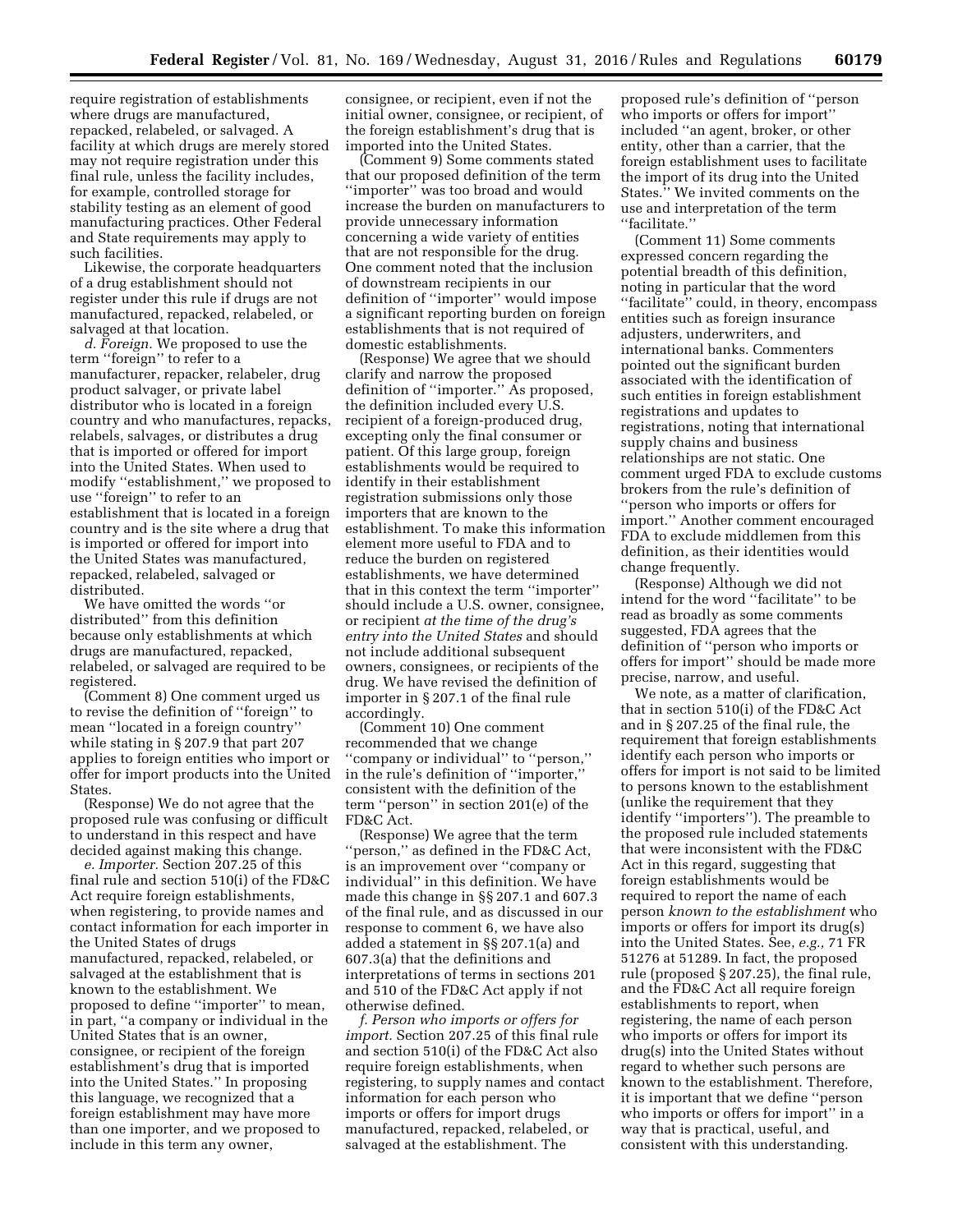Our intention in defining this term is to include foreign persons who are primarily responsible for sending a drug to the United States. Foreign establishments are reasonably expected to know the identities of such persons. In many cases, the establishment itself will be a person who imports or offers for import its drugs into the United States. In other cases, it will be a person the foreign establishment engages to send one or more drugs to the United States. It will generally be the foreign person who owns the drug and sells or enters into a contractual obligation to supply the drug to a person in the United States.

In light of the comments received and FDA's objectives, the final rule defines ''person who imports or offers for import'' to mean the owner or exporter of a drug who consigns and ships a drug from a foreign country to the United States. This definition includes persons who send a drug to the United States by international mail or other private delivery service, but does not include carriers who merely transport the drug. This definition is not intended to include persons operating merely as customs brokers.

*g. Manufacture, manufacturer.* The definitions of ''manufacture'' and ''manufacturer'' in § 207.1 of this final rule include minor editorial revisions for clarity and new references to animal feed bearing or containing a new animal drug.

(Comment 12) Some comments stated that the definition of ''manufacturer'' should specify that it applies only to entities manufacturing drugs for commercial distribution.

(Response) We disagree with the recommendation that the definition of ''manufacturer'' be limited to drugs manufactured ''for commercial distribution.'' The underlying statutory provisions require registration of establishments where drugs are manufactured, without regard to commercial distribution (section 510(c) of the FD&C Act), but require listing of drugs that are manufactured for commercial distribution (section 510(j) of the FD&C Act). Accordingly, under § 207.17 of this final rule, each domestic establishment where a drug is manufactured (or repacked, relabeled, or salvaged) must be registered unless exempt from registration under section 510(g) of the FD&C Act or under § 207.13, regardless of whether the drug is commercially distributed. The drug listing obligation, as described in § 207.41, applies to drugs that are manufactured, repacked, relabeled, or salvaged for commercial distribution.

(See separate definition of ''commercial distribution.'')

(Comment 13) One comment asked that drug sponsors be included in the definition of manufacturer. Other comments suggested that FDA add ''product formulator'' to the definition of ''manufacturer'' or provide definitions for terms such as ''drug sponsor.'' These comments pointed out that the holder of an approved application, such as an NDA, or the formulator of a nonprescription monograph product may use a contract manufacturer to produce the product for distribution under the name of the application holder or the product formulator. Some comments recommended that the final rule treat such application holders or product formulators as manufacturers so they would register their establishments and list such products and that it exempt contract manufacturers from the drug listing requirement.

(Response) We decline to add the application holder or ''product formulator'' concepts to the definition of ''manufacturer.'' Under section 510(c) of the FD&C Act, the obligation to register drug establishments rests on owners or operators of establishments engaged in the manufacture (including repacking, relabeling, and salvaging) of drugs, and the listing obligation applies to ''every person who registers.'' FDA recognizes that this language could be read broadly to encompass entities that develop or formulate drug products without performing manufacturing operations. However, considering the objectives behind drug registration and listing, we are currently interested in the registration of establishments where manufacturing operations (including repacking, relabeling, and salvaging) take place and the listing of drugs handled at those establishments.

We recognize, however, that an application holder or a product formulator using a contract manufacturer to manufacture a drug may wish to submit drug listing information for that product directly to FDA. Although the actual manufacturer of the drug has the legal obligation to list it, FDA would accept listing information for the drug submitted by its formulator or any other person acting as an authorized agent for the manufacturer. When we use the term ''authorized agent'' in this final rule, we mean a person who is authorized to act on behalf of another. The term ''authorized agent'' should not be confused with the United States agent referred to in § 207.69(b).

(Comment 14) Several comments asked for clarification on how the terms ''manufacture,'' ''repackage,'' ''relabel'' and ''private label distributor'' would apply to the medical gas industry and pointed out that certain medical gas operations, such as the transfilling of gas from one container to another, have long been treated as drug manufacturing by FDA but, under the proposed rule, would seem to qualify as ''repacking.'' These comments asked FDA to classify medical gas refillers as ''manufacturers'' rather than ''repackers'' in the final rule.

(Response) FDA agrees that these important points require clarification. Nothing in this final rule is intended to alter the definitions applicable to FDA's regulations governing current good manufacturing practices for drug products, parts 210 and 211. Therefore, the definition of ''manufacture, processing, packing, or holding of a drug product'' currently appearing in § 210.3(b)(12) will continue to apply to medical gases as that definition has always applied.

For purposes of part 207, we will interpret the definition of ''manufacture'' in § 207.1 as including the initial manufacturing process that produces or purifies a medical gas, whether by air separation, chemical reaction, or other process. Additionally, the mixing of two or more medical gases to produce a combination would also qualify as ''manufacture'' under § 207.1. The impact of this interpretation is that a person who thus qualifies as a manufacturer of a medical gas will be required to submit the drug listing information required under § 207.49 of this final rule (''What listing information must a registrant submit for a drug it manufactures?'') in addition to registering the establishment(s) at which manufacturing is conducted.

All subsequent transfillings of a medical gas from one container to another (*i.e.,* from tanker trucks into standing tanks and from standing tanks into smaller containers, etc.) would fall within the definition of ''repack or repackage'' in § 207.1 of this final rule. The impact of this interpretation is that a person who thus qualifies as a repacker of a medical gas will be required to submit the drug listing information required under § 207.53 of this final rule (''What information must a registrant submit for a drug that it repacks or relabels?'') in addition to registering the establishment(s) at which repackaging is conducted. Comments opposing this classification expressed concern that under the proposed rule, repackers would be required to identify the NDC assigned to a drug immediately before it is received by the repacker as information that must be submitted to obtain an NDC for a repackaged drug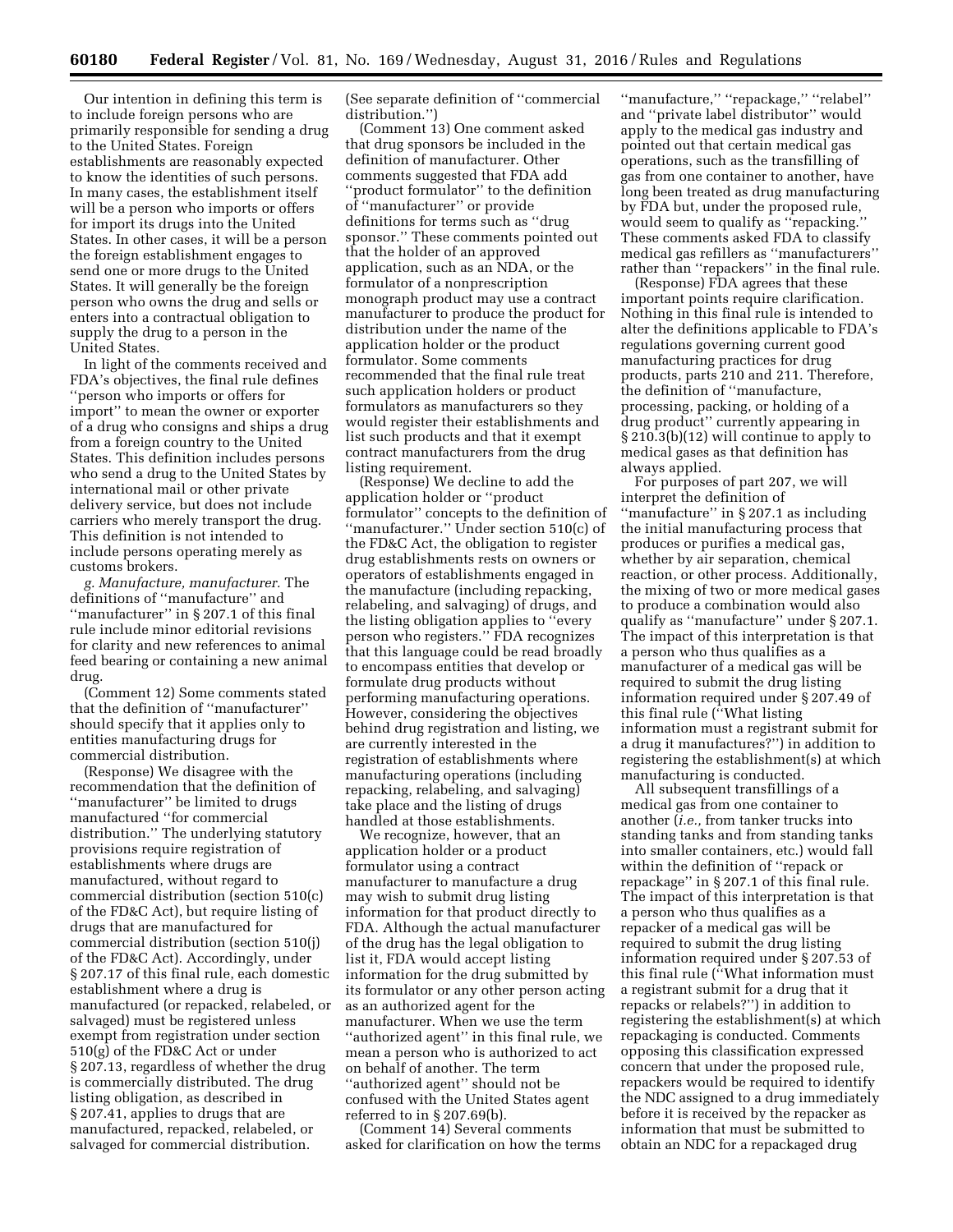under proposed § 207.33(d)(1)(ii). See our response to Comment 73 regarding an exemption for medical gases from the requirement that registrants submit such source NDCs for drugs they repackage or relabel.

The definition of ''relabel'' in § 207.1 of this final rule applies to medical gases. It refers to changing or altering the existing label on a drug or drug package, without repacking the drug or drug package. A person who places a label on a repackaged drug (*e.g.,* a medical gas recently filled into a canister) for the first time qualifies as a ''repackager'' as that term is defined in this final rule.

The term ''private label distributor'' is defined in § 207.1 of this final rule to mean, with respect to a particular drug, a person who did not manufacture, repack, relabel, or salvage the drug but under whose label or trade name the drug is commercially distributed. This definition applies equally to private label distributors of medical gases and other drugs. A medical gas transfiller is a repackager, and not a private label distributor, under this final rule. As discussed in our response to comment 16, private label distributors do not—by reason of their status as private label distributors—have an obligation to register establishments or list drugs. They must have labeler codes, obtained under new § 207.33(c), and they may submit drug listing information or establishment registration information if acting as the authorized agent of a registrant on whose behalf the information is submitted.

*h. Material change.* In the proposed rule, ''material change'' was defined as any change in any drug listing information, excluding labeling changes in arrangement or printing or labeling changes of an editorial nature. This definition is retained in the final rule with minor revisions to clarify that material change also does not include changes in the format of labeling, or the inclusion of a bar code or the initial inclusion of an NDC on a label.

(Comment 15) One comment asked FDA to clarify the types of labeling changes that would qualify as a material change and, hence, require reporting as an update to drug listing information under § 207.57. This comment specifically suggested examples of labeling changes that would qualify as significant changes in the labeling of a prescription drug product or significant changes in the label or package insert of an OTC drug product.

(Response) In referring to ''significant'' labeling changes, this comment seems to relate to the longstanding definition of ''material

change" in  $\S 207.3(a)(3)$ , prior to this final rule, which encompassed labeling changes described as ''significant.'' Today's final rule revises that definition so that material change includes any labeling change other than changes in the format of labeling, changes of an editorial nature, inclusion of a bar code, or initial inclusion of an NDC. In this context, changes of an editorial nature would not include any changes that add or revise meaning.

Thus, the new definition of ''material change'' adopted as part of this final rule is broader than the previous definition and is not limited to ''significant'' changes. The definition includes—with very few exceptions any change in previously reported drug listing information. FDA intends to rely primarily on new § 207.57 to maintain an up-to-date database of current drug labeling. Registrants should submit current labeling (and a resubmission of all listing information) each time they submit a drug listing update to report changed information under § 207.57.

*i. Private label distributor.* We proposed to define ''private label distributor'' to mean a person who owns or operates an establishment that commercially distributes, under its own label or trade name, any drug manufactured, repacked, relabeled, or salvaged by a registered establishment. In the preamble to the proposed rule we explained that the private label distributor does not engage in any activities performed by a manufacturer, repacker, relabeler, or salvager for the drug it distributes (71 FR 51276 at 51290).

In the final rule, private label distributor is defined to mean, with respect to a particular drug, a person who did not manufacture, repack, relabel, or salvage the drug but under whose label or trade name the drug is commercially distributed. We have also defined ''private label distribution'' in this final rule to mean commercial distribution of a drug under the label or trade name of a person who did not manufacture, repack, relabel, or salvage that drug.

(Comment 16) Some comments requested clarification regarding the distinction between private label distributors, manufacturers, and wholesale distributors. Others urged FDA to allow private label distributors to list the drugs they distribute. One comment requested clarification regarding the responsibilities of private label distributors under part 207.

(Response) We agree that more clarity is needed regarding these terms and the registration and listing obligations associated with private label

distribution of drug products. We have eliminated the mention of establishment ownership in the proposed rule's definition of ''private label distributor'' because private label distributors do not necessarily own establishments that require registration under section 510 of the FD&C Act. We have also clarified that an entity may act as a private label distributor with respect to a particular drug. For example, if a drug manufacturer distributes, under its own name or trade name, a drug manufactured entirely by a contract manufacturer, it is acting as a private label distributor with respect to that drug. The difference between private label distributors and wholesale distributors or others involved in drug distribution is that a private label distributor's name, trade name, or label appears on the product. A common example of private label distribution is the sale of aspirin under a retail pharmacy's brand name when the retail pharmacy did not manufacture the product. As defined in this final rule, private label distribution encompasses the use of any brand name or business name on a drug product where the named business or the owner of the brand name did not manufacture the drug. Thus, as we are defining the term in part 207, a private label distributor may, but does not necessarily, operate retail stores or play a role in the physical distribution of the drug product. Even without using a brand name, if an entity is identified as the distributor or marketer of a drug under § 201.1 of the drug labeling regulations, without having manufactured the drug, that person will qualify as a private label distributor as the term is defined in this final rule.

Under this final rule, private label distributors do not have registration or listing obligations with respect to drugs for which they merely act as private label distributors. Only manufacturers, repackers, relabelers, and salvagers have an obligation to register and list. Private label distributors are subject to this final rule only in that they must apply for an NDC labeler code as described in § 207.33(c) and update the information submitted under that section when the information changes. Private label distributors are in the best position to obtain their own labeler codes and update information associated with those codes, thereby preventing potential submissions of inconsistent or inaccurate information by multiple contract manufacturers.

A person who is a private label distributor with respect to a particular drug does not for that reason incur an establishment registration or listing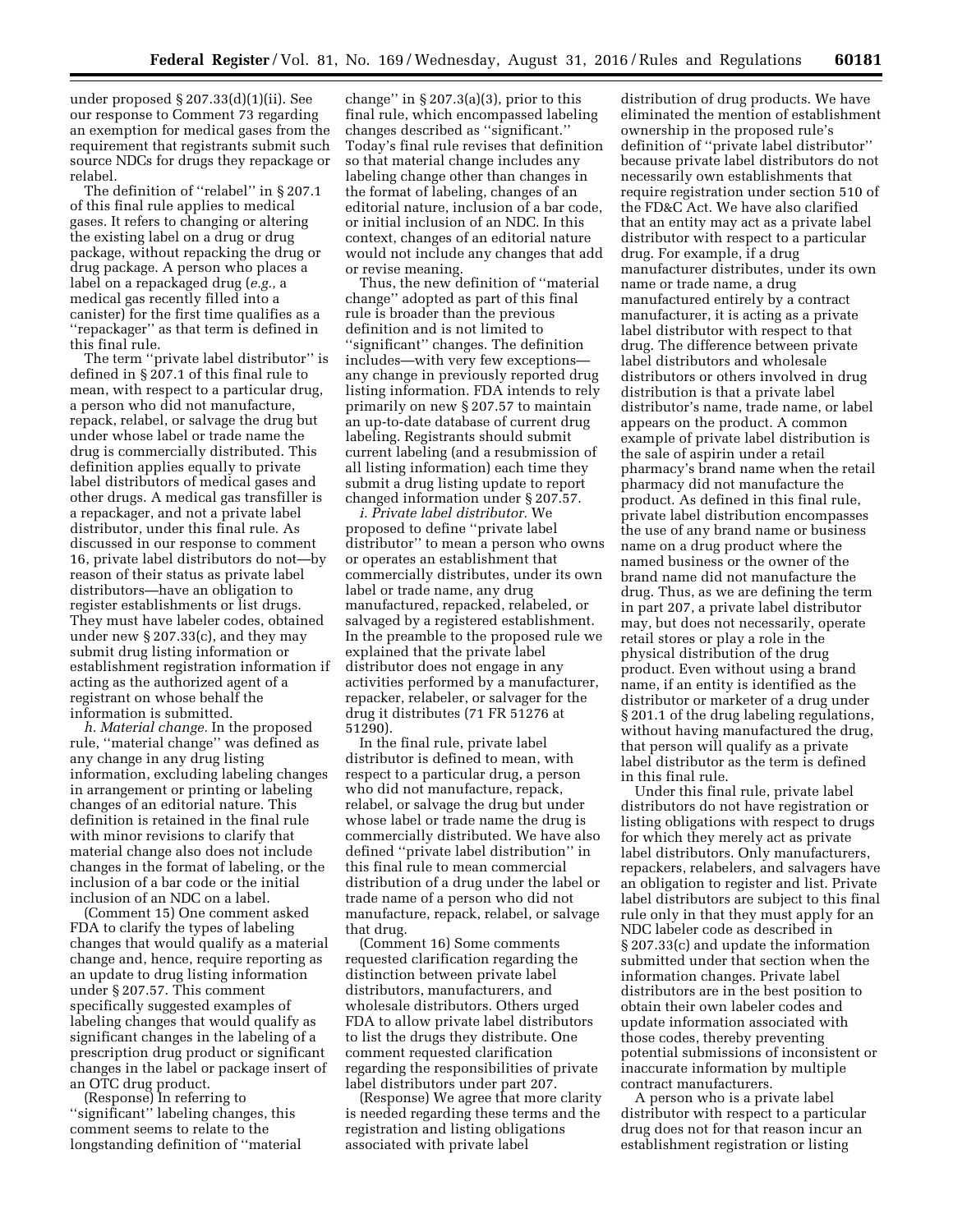obligation. The FD&C Act and the regulations in part 207 both place the registration and listing obligation on persons who manufacture, repack, relabel, or salvage drugs. The registration and listing obligation thus rests with the actual manufacturer, repacker, relabeler, or salvager whether or not a product is intended for private label distribution. For this reason, the final rule does not include provisions regarding establishment registrations or drug listings submitted by private label distributors.

We recognize, however, that some private label distributors are in a position to supply listing information, including NDCs, for drugs distributed under their names and may prefer to do so. FDA will accept registration and listing information submitted by any authorized agent acting on behalf of a manufacturer, repacker, relabeler, or salvager, and this includes a private label distributor authorized by a manufacturer, repacker, relabeler, or salvager, to submit drug listing information on its behalf. In these cases, the manufacturer, repacker, relabeler, or salvager remains responsible for compliance with all registration and listing requirements and the accuracy of the information submitted by its agent.

A person who acts merely as a wholesale distributor of a drug product (i.e, a person who did not manufacture, repack, relabel, or salvage the drug product and whose name, trade name, or label does not appear on the drug product) does not incur obligations under this rule.

*j. Relabel, relabeler, repack, repacker.*  We proposed to define ''relabel'' to mean changing the label or labels on a drug or drug package, or adding to the labeling for a drug or drug package, without repacking the drug or drug package. We also proposed to define 'relabeler'' to mean a person who owns or operates an establishment that relabels a drug.

We proposed to define ''repack'' to mean repack or repackage or otherwise change the container or wrapper of a drug or drug package. Similarly, we proposed to define ''repacker'' to mean a person who owns or operates an establishment that repacks a drug or drug package.

In the final rule, these definitions are clarified and revised in response to comments.

(Comment 17) Some comments noted that the definition of relabel could include wholesale drug distributors who add information to outer container labels for purposes of delivery to a customer, customer identification, inventory management, special

handling instructions, or to aid in compliance with Federal and State pedigree requirements. Commenters urged us not to require establishments (*e.g.,* distribution facilities) where such relabeling occurs to register and list.

(Response) We agree generally with these comments and have revised the definition of ''relabel'' in the final rule to exclude the addition or modification of information affixed solely for purposes of delivery to a customer, customer identification, or inventory management. However, we did not exclude the addition of special handling instructions from the definition of ''relabel,'' as recommended in these comments. Such an exclusion might be misinterpreted as accommodating revised storage instructions in drug labeling. However, FDA would not object to the addition of storage information to an outer label if such information is not inconsistent in any way with storage instructions appearing elsewhere in the drug's labeling. In that case, FDA would not regard the addition of such storage information to an outer container label as relabeling that would subject a person to registration and listing.

*k. Representative sampling of advertisements* and *Representative sampling of any other labeling.* The definitions of these terms included in the proposed rule appear in this final rule with one minor revision.

(Comment 18) The preamble to the proposed rule included a brief discussion of these definitions. That discussion pointed out a confusing aspect of the previous definitions of these terms and the previous definition of the term ''advertising and labeling'' in part 207. See 71 FR 51276 at 51291. One comment argued that there was no conflict in these definitions and urged FDA to retain our previous definitions of ''representative sampling of advertisements'' and ''representative sampling of any other labeling.'' This comment pointed out that the examples given in those previous definitions were helpful.

(Response) We disagree with this comment. The revised definitions are intended to eliminate some confusion associated with the previous definitions as explained in the preamble to the proposed rule. The examples appearing in the previous definitions read as follows: ''If more than one medical journal advertisement is used but the promotional content is essentially identical, only one need be submitted'' and ''if more than one brochure is used but the promotional content is essentially identical, only one need be submitted.'' The quoted language served as common sense guidance regarding the application of the definitions without being a central part of the definitions. Although omitting that language from the definitions included in the proposed rule and this final rule, FDA is not disavowing the examples or suggesting that registrants should take a different approach.

#### 2. Who does this part cover? (§ 207.9)

The Agency proposed new § 207.9 to clarify the types of businesses that are subject to drug establishment registration and listing under part 207. Section 207.9 is retained in this final rule with certain revisions and clarifications.

Section 207.9(a)(3) of this final rule clarifies that private label distributors are subject to part 207. As discussed previously in this document, private label distributors do not have an obligation to register an establishment or list any drugs arising from their activities as private label distributors. They are, however, expected to obtain NDC labeler codes under § 207.33(c) of this final rule and update the information reported to FDA under § 207.33(c) as required by § 207.33(c)(2).

Section 207.9(a)(4) of this final rule is revised to state more clearly its applicability to establishments engaged in the manufacture, repacking, relabeling, or salvaging of drugs regulated under a BLA. These establishments are subject to part 207 unless they are required to register and list under part 607 (ESTABLISHMENT REGISTRATION AND PRODUCT LISTING FOR MANUFACTURERS OF HUMAN BLOOD AND BLOOD PRODUCTS).

Section 207.9(a)(5) of this final rule is revised to state that HCT/Ps, as defined in § 1271.3(d), are subject to registration and listing under part 207 if they are drugs regulated under section 505 of the FD&C Act or under section 351 of the PHS Act. A conforming amendment is made to § 1271.1. Manufacturers of HCT/Ps that are regulated under section 361 of the PHS Act (42 U.S.C. 264) and not under section 351 will remain subject to registration and listing under part 1271.

(Comment 19) Comments requested clarification on the applicability of this rule to contract manufacturers and private label distributors of drug products, saying it was not clear in the proposed rule how contract manufacturers are to handle establishment registration and labeler code assignment.

(Response) Manufacturers of drug products are obligated by the FD&C Act and by this final rule—whether or not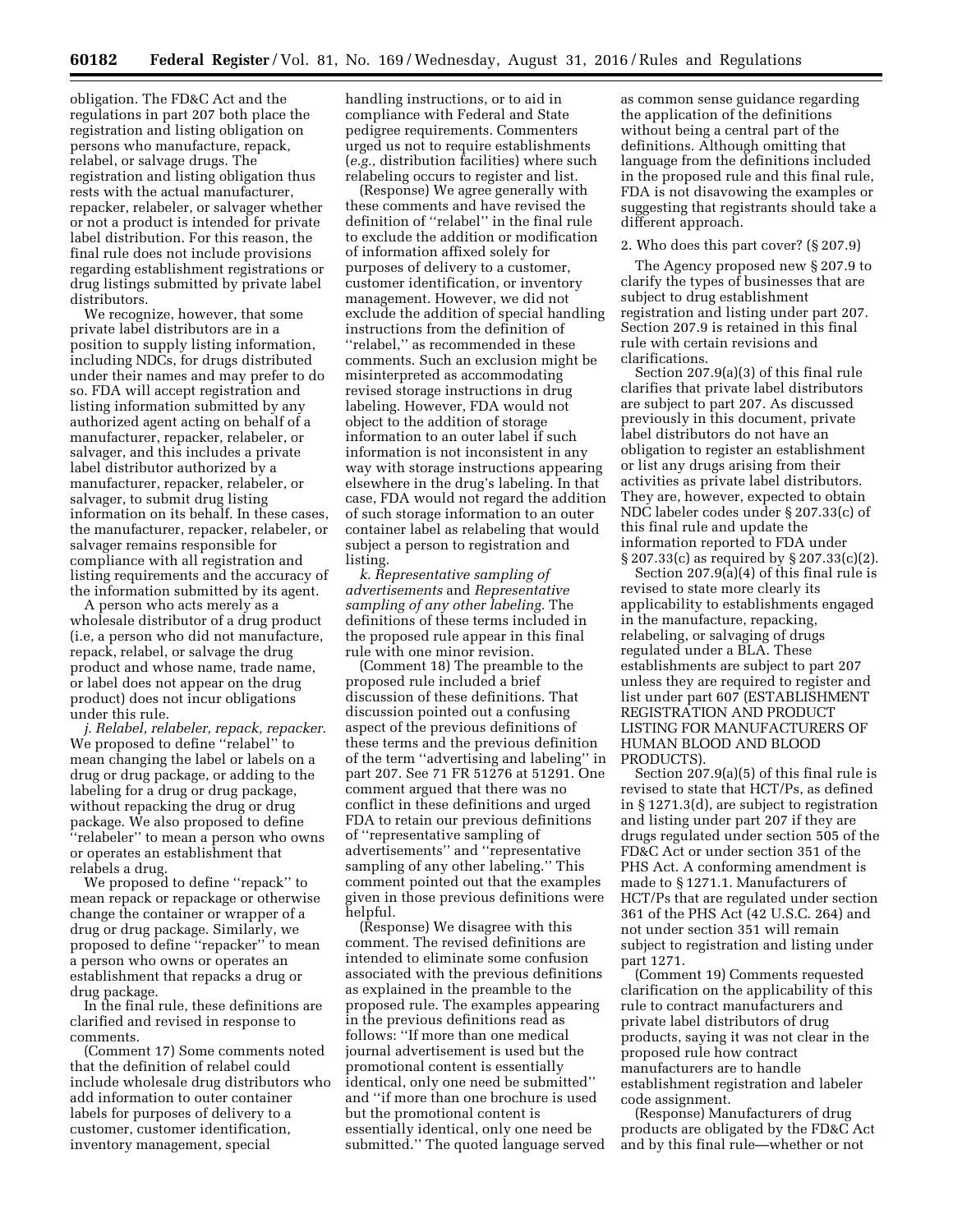they are contract manufacturers—to register their establishments and list the drugs they manufacture for commercial distribution (as the term ''commercial distribution'' is defined in new § 207.1). Sections 207.49 and 207.53 of this final rule require manufacturers, repackers, and relabelers to provide their own NDC (an NDC that includes the registrant's own labeler code) for each drug they list. (Salvagers are not required to provide new NDCs when listing drugs they salvage because a drug's NDC does not change when it is merely salvaged, and not repacked or relabeled. A person who salvages and then repacks or relabels a drug is a repacker or relabeler, as those terms are defined in § 207.1, and must register and list as a repacker or relabeler.) This provision requires manufacturers, repackers, and relabelers responsible for listing drugs, including contract manufacturers, to obtain an NDC labeler code in accordance with new § 207.33(c).

When listing a human drug manufactured for private label distribution (distribution under the name or trade name of someone other than the drug's manufacturer, as defined in new § 207.1), §§ 207.49 and 207.53 require registrants to provide two NDCs, one that includes the registrant's own NDC labeler code and one that includes the NDC labeler code of the private label distributor. As stated in response to comment 16, FDA will accept drug listing information submitted by a private label distributor (or anyone else) if properly authorized to act as an agent for the actual manufacturer. The use of an agent to handle establishment registration or drug listing submissions does not, however, transfer legal responsibility for complying with this final rule from a manufacturer, repacker, relabeler, or salvager to its agent. Animal drugs manufactured for private label distribution should be listed under a single NDC that includes the labeler code of the private label distributor.

Note that the term "private label distributor'' is defined in new § 207.1 to mean, with respect to a particular drug, a person who did not manufacture, repack, relabel, or salvage the drug but under whose label or trade name the drug is commercially distributed. FDA's statements in this document that private label distributors are not obligated to register their establishments or list the drugs they distribute are premised on this definition. If someone who would otherwise qualify as a private label distributor carries out testing or control procedures applied to the final product, *e.g.,* systematic batch release testing required under current good manufacturing practices, that person

may qualify as a manufacturer (see the definition of ''manufacture'' in new § 207.1) and need to register its establishment where the testing or control procedures are carried out. (But if a private label distributor uses a contract laboratory to carry out the testing or control procedures, the contract laboratory, not the private label distributor, may qualify as a manufacturer and need to register its establishment.) Likewise, if someone qualifies as a private label distributor with respect to one or more drugs, but also qualifies as a manufacturer, repacker, or relabeler with respect to other drugs, that person would need to register the establishment where manufacturing, repacking, or relabeling is conducted and list the drugs that are manufactured, repacked, or relabeled for commercial distribution at the registered establishment.

Entities that qualify as private label distributors under this final rule and do not also manufacture, repack, relabel, or salvage any drugs may already have effective establishment registrations and drug listings submitted in the past. We do not expect these entities to renew their registrations after the effective date of this final rule. They may either cancel their registrations or allow their registrations to lapse by not making any further submissions. Any drug listings submitted in the past by entities that qualify as private label distributors under this final rule for drugs they do not manufacture, repack, relabel, or salvage should be transferred to the actual manufacturers, repackers, relabelers, or salvagers of the listed drugs.

(Comment 20) One comment asked FDA to clarify whether radiologic products are subject to this rule.

(Response) This comment did not elaborate on the types of products encompassed by the question so we are unable to respond specifically. There is not an exemption from the establishment registration and drug listing requirements for manufacturers of radioactive drugs, also known as radiopharmaceutical products. Anyone with questions about the applicability of part 207, either before or after this final rule, to radioactive drug products should contact the electronic Drug Registration and Listing System staff in the Office of Compliance at FDA's Center for Drug Evaluation and Research (CDER). For diagnostic device products that include a radioactive drug constituent part, see our response to comment 22 in this document regarding drug/device combination products. Also see part 807 regarding establishment registration and listing for radiologic

device products. Positron emission tomography (PET) drugs are subject to part 207, as stated in § 207.13(l)(1) and as discussed in the proposed rule (71 FR 51276 at 51285).

(Comment 21) One comment requested guidance regarding the information needed for ''active drug substance manufacturers'' to register and list.

(Response) In this final rule, the term ''active pharmaceutical ingredient'' (API) is defined in § 207.1. The registration obligation applies to each domestic establishment that manufacturers, repacks, relabels, or salvages a drug or an animal feed bearing or containing a new animal drug (whether or not that product is commercially distributed). It also applies to each foreign establishment that manufacturers, repacks, relabels, or salvages a drug or an animal feed bearing or containing a new animal drug that is imported or offered for import into the United States. In each case, the term ''drug'' includes: (1) An API by itself, (2) an API that has been combined with one or more other APIs or inactive ingredients (see definition of ''unfinished drug'' in § 207.1), and (3) finished drug products (see definition of ''finished drug product'' in § 207.1).

The information that must be submitted for establishment registration is set forth in new § 207.25. These information elements do not differ depending on whether the registrant handles APIs, other unfinished drugs, or finished drugs.

The information that must be submitted with a drug listing is set forth in new § 207.49 for a drug the registrant manufactures, § 207.53 for a drug the registrant repacks or relabels, and in § 207.54 for a drug the registrant salvages. As specified in § 207.41, the drug listing obligation applies only to drugs that are manufactured, repacked, relabeled, or salvaged for commercial distribution. Sections 207.49, 207.53, and 207.54 indicate some minor differences in the information that must be submitted depending on whether the drug is finished or unfinished. For example, § 207.49(a)(15)(iv) describes the labeling that must be submitted for an unfinished drug.

(Comment 22) One comment asked, in the context of the proposed rule's requirement that NDCs appear on drug labels, how the rule would apply to drug/device combination products. Other comments asked how registration and listing should be handled for drug/ device combination product kits. (See the definition of ''combination product'' in § 3.2(e) (21 CFR 3.2(e)), unaffected by this rulemaking.)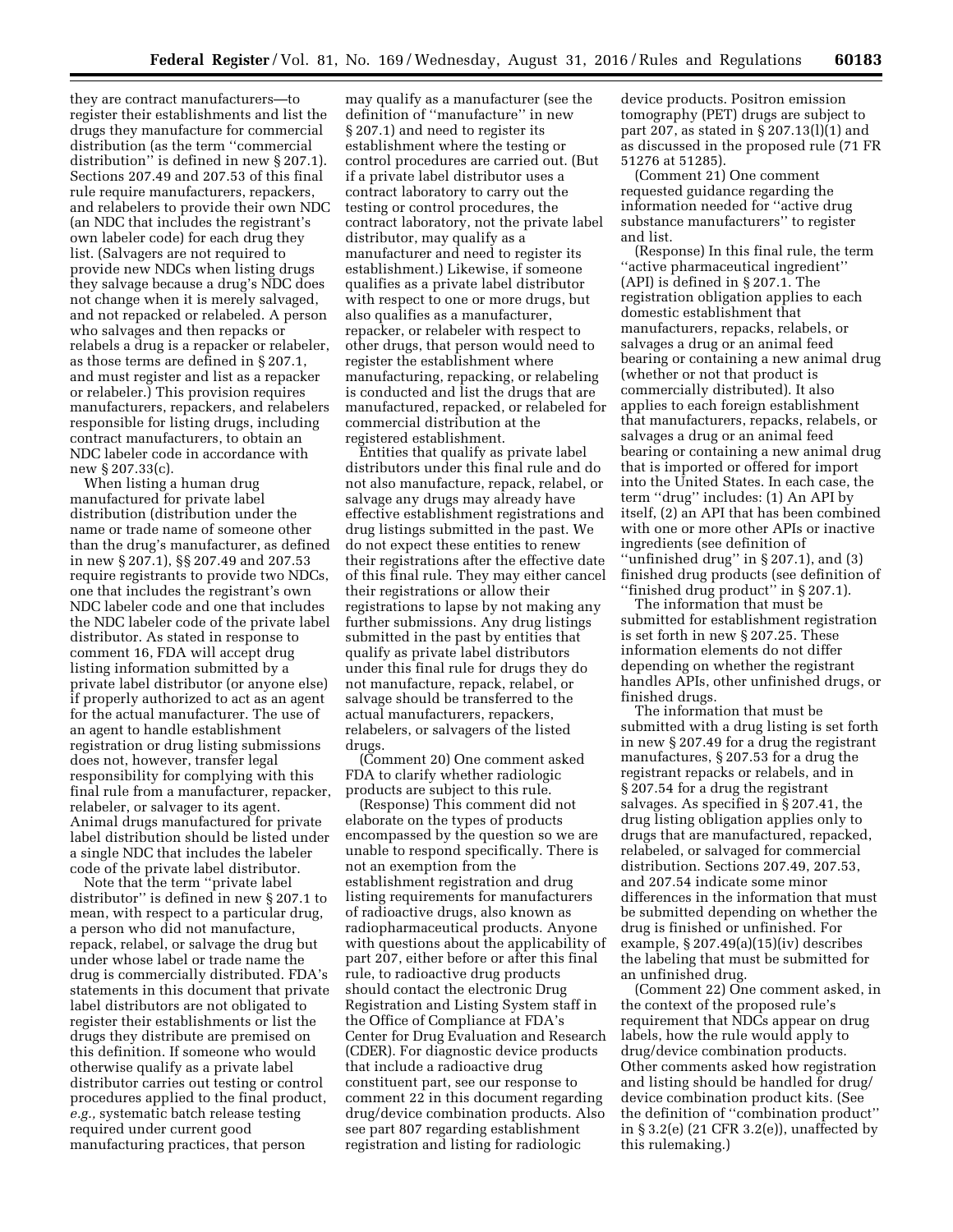(Response) We acknowledge that the proposed rule did not include an explanation of its applicability to drug/ device combination products, including how manufacturers of such products should register their establishments, list their combination products, and provide related information on the labels of their combination products. The codified of this final rule likewise does not contain specific provisions regarding drug/ device combination products. FDA expects to further address drug/device combination product registration and listing in the future. As stated previously in this document, we also are not finalizing the proposed amendment to § 201.2 that would have required human-readable NDCs on the labels of all drugs subject to the listing requirement.

3. Who is exempt from registration and listing requirements? (§ 207.13)

The proposed rule included a new § 207.13 aimed at clarifying the types of businesses that are exempt from drug establishment registration and listing under part 207. Section 207.13 is retained in this final rule with certain revisions and clarifications. Some exemptions described in § 207.13 are derived directly from section 510(g) of the FD&C Act. Other exemptions are established under section 510(g)(5) of the FD&C Act supported by our finding that registration by such classes of persons is not necessary for the protection of the public health.

(Comment 23) Several comments argued against the elimination of two existing exemptions from registration and listing that the proposed rule would have revoked. These two exemptions encompass: (1) Drugs imported under section 801(d)(3) of the FD&C Act (often referred to as ''import for export'') and (2) drugs that enter a foreign trade zone and are re-exported from that foreign trade zone without having entered U.S. commerce.

(Response) Previous § 207.40(b) stated that no drug may be imported or offered for import into the United States unless the drug is listed and manufactured, prepared, propagated, compounded, or processed at a registered foreign establishment. The section also stated that this prohibition did not apply to, among other things, components of drugs imported under section 801(d)(3) of the FD&C Act. Section 801(d)(3) allows persons to import certain articles, including components of drugs, if specified conditions are met, provided that the imported articles are further processed or incorporated into products and exported or, if not used, the imported articles are destroyed or

exported. Thus, previous § 207.40(b) exempted certain foreign establishments from the establishment registration and listing requirement.

Previous § 207.40(a) stated that a foreign establishment was not required to comply with the registration and listing requirements if its drug entered a foreign trade zone and was re-exported from that foreign trade zone without having entered U.S. commerce.

Upon careful consideration of the comments received, we have decided to retain both exemptions in this final rule. Therefore, under § 207.13(j) of this final rule, if all the conditions of section 801(d)(3) of the FD&C Act are satisfied, a component of a drug will not be excluded from importation into the United States by reason that it is unlisted or was manufactured at an unregistered foreign establishment. Additionally, under § 207.13(j) of this final rule, a foreign establishment does not incur a registration and listing obligation if its drug enters a foreign trade zone and is re-exported from that foreign trade zone without having entered U.S. commerce. These exemptions pertain only to drugs that are re-exported or components of drugs that are processed or incorporated into products and then exported, and these exemptions pertain only to foreign establishments. If an establishment located within a foreign trade zone manufactures, repacks, relabels, or salvages a drug for commercial distribution in the United States, that establishment would need to register and list those drugs it handles for U.S. commercial distribution. Additionally, if a foreign establishment exports drugs to the United States relying on either of these exemptions, but also exports other drugs for commercial distribution in the United States, it must comply with the registration and listing requirements for those drugs that are commercially distributed in the United States.

The corresponding exemptions for blood product establishments are also retained in § 607.40 under this final rule.

(Comment 24) One comment asked FDA to confirm that animal biological products are not subject to this rule.

(Response) Some biological drugs intended for administration to animals are regulated by the U.S. Department of Agriculture (USDA) under the Virus, Serum, and Toxins Act of 1913. Section 510.4 (21 CFR 510.4) states that animal drugs produced and distributed in full conformance with the Virus, Serum, and Toxins Act and any regulations issued thereunder shall not be deemed to be subject to section 512 of the FD&C Act (includes premarket approval and other

requirements for new animal drugs regulated by FDA). As proposed in § 207.13(g), the final rule includes an exemption applicable to these products in § 207.13(h).

(Comment 25) Comments from the medical gas industry expressed concern about the ability of entities such as pharmacies, hospitals, clinics, and emergency responders to refill medical gas cylinders if the repackaging would require the repacker's NDC to appear on the label of the repackaged product. The comment stated that if these entities are exempt from part 207, they cannot obtain an NDC.

(Response) Our decision not to include the proposed amendments to § 201.2 that would have required human-readable NDCs on drug labels renders the concern expressed in this comment moot. We would like to confirm that pharmacies, hospitals, clinics, other health care entities, and public health agencies that qualify as exempt from the registration and listing requirements under § 207.13 of this final rule do not lose their exemptions by dispensing medical gases or filling medical gas containers in the normal course of their activities.

## *C. Registration (Part 207, Subpart B)*

#### 1. Who must register? (§ 207.17)

Section 207.17 describes who is required to register an establishment under part 207. This section is reworded in the final rule: (1) To distinguish between domestic and foreign manufacturers, repackers, relabelers, and salvagers and (2) to clarify that FDA will accept registration information submitted by a private label distributor only if it is acting as an authorized agent for and submitting information pertaining to an entity that has an establishment registration obligation.

(Comment 26) One comment asked FDA to clarify whether a storage facility that does not repack or relabel drugs is required to register under part 207.

(Response) A facility at which drugs are stored, such as a warehouse, does not need to be registered provided drugs are not manufactured, repacked, relabeled, or salvaged (as those terms are defined in § 207.1) at the facility. Note that the definition of ''manufacture'' includes sampling, testing, or control procedures applied to the final product or to any part of the process. Thus, for example, if a warehouse includes a temperaturecontrolled storage area where drug samples are stored for stability testing to satisfy current good manufacturing practice requirements, that activity would qualify as a manufacturing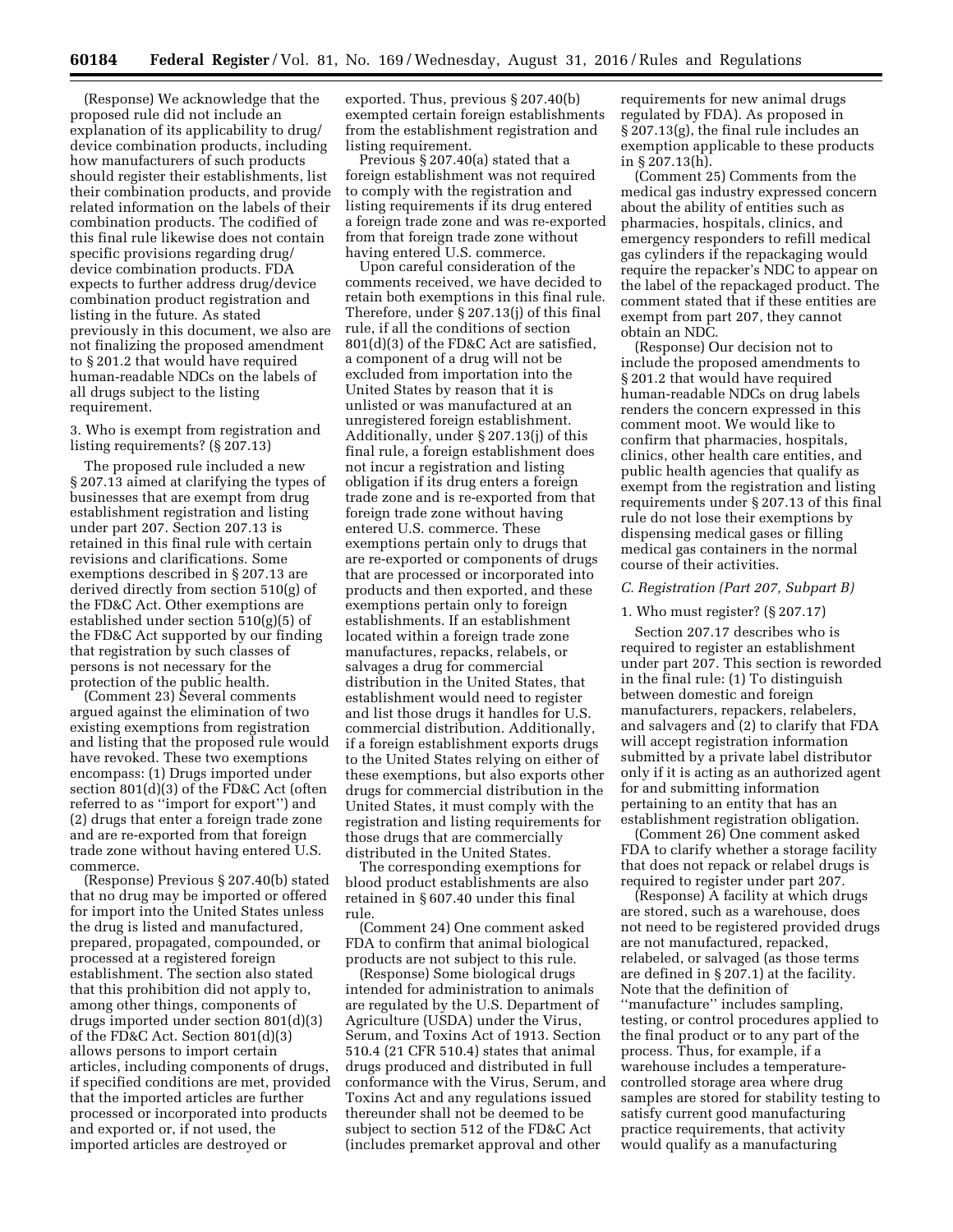operation and require registration of the warehouse as a drug establishment. Other State or Federal requirements may apply to such facilities.

As explained in response to Comment 17, we have revised the definitions of ''relabel'' and ''relabeler'' so they do not include the addition or modification of information affixed to drug packaging solely for purposes of delivery to a customer, customer identification, or inventory management. Therefore, the addition or modification of such information at a warehouse does not trigger the need to register it as an establishment.

## *2. When must initial registration information be provided? (§ 207.21)*

Proposed § 207.21 described when initial registration information must be submitted for an establishment newly required to register under part 207. The provision is retained in this final rule and reorganized into paragraphs (a) and (b) for improved clarity.

(Comment 27) One comment suggested that the words ''for commercial distribution'' be added to § 207.21, suggesting that establishment registration is required only for establishments at which drugs intended for commercial distribution are manufactured, repacked, relabeled, or salvaged.

(Response) The absence of these words—''for commercial distribution'' from § 207.21 is intentional and comports with section 510 of the FD&C Act. Any establishment at which drugs are manufactured, repacked, relabeled, or salvaged must be registered under part 207, unless exempt from registration under section 510(g) of the FD&C Act or under the relevant regulations (§§ 207.13, 607.65, or 1271.15, as applicable) whether or not the drugs are commercially distributed. Accordingly, an establishment at which an investigational drug is manufactured is subject to the establishment registration requirement. The listing obligation, on the other hand, applies to drugs that are for commercial distribution.

3. What information is required for registration? (§ 207.25)

Proposed § 207.25 described the information that must be submitted to register an establishment. The provision is retained in the final rule with minor substantive and editorial revisions. Substantively, new § 207.25 no longer requires the submission of fax numbers to register establishments and now includes the new statutory requirement that registrants provide a UFI for each establishment. (See our discussion of

establishment registration numbers and UFIs in section II.B, Changes to the Proposed Rule.) New § 207.25 also clarifies that the physical address of each establishment is required (rather than a post office box, for example), and a mailing address is required for the establishment's official contact.

(Comment 28) One comment asked FDA to clarify what format should be used when a foreign establishment submits contact information for each importer. This comment also asked FDA to explain who should submit establishment registration information when a business has both foreign and U.S. establishments.

(Response) According to new § 207.61, all information transmitted to FDA under part 207, including establishment registration information, must be transmitted to FDA in electronic format unless a waiver is granted. FDA's systems for electronic registration include fields for information elements such as the required contact information for U.S. importers of drugs manufactured, repacked, relabeled, or salvaged at a foreign establishment.

Section 207.17 addresses this comment's second question, who should submit establishment registration information when a business has both foreign and U.S. establishments? This section states that when operations are conducted at more than one establishment, and common ownership and control among all the establishments exists, the parent, subsidiary, or affiliate company may submit registration information for all establishments. This applies whether the establishments are domestic, foreign, or both.

(Comment 29) One comment asked FDA to exempt contract manufacturers from the requirement that establishments identify each importer in the United States of drugs they manufacture, repack, relabel, or salvage that is known to the establishment as well as each person who imports or offers for import such drugs to the United States. This comment stated that contract manufactures may not have this information.

(Response) This requirement is retained in the final rule, in § 207.25(h). The provision implements a statutory requirement (section 510(i)(1) of the FD&C Act). This requirement pertains only to foreign establishments, and it requires them to identify ''importers'' known to the establishment and ''persons who import or offer for import,'' as these terms are defined in § 207.1. Both of these definitions have been refined and narrowed in this final

rule. A foreign contract manufacturer exporting drugs to the United States should be able to identify such persons.

4. What are the requirements for reviewing and updating registration information? (§ 207.29)

Section 207.29 describes the requirements for: (1) Expedited updating of certain changes to establishment registration information and (2) annual reviewing and updating of establishment registration. This section is retained in the final rule with very minor revisions. Fax numbers are no longer mentioned in § 207.29(a) because they are no longer required for establishment registration. Additionally, the dates during which the annual review and update of registration information must take place have been adjusted to match section 510(b)(2) of the FD&C Act, added by FDAAA.

(Comment 30) Some comments opposed the requirement that if no changes have occurred since the last registration, registrants certify that no changes have occurred.

(Response) The annual review and updating of establishment registration information is critical to the integrity of FDA's database. The requirement that registrants certify that no changes have occurred when that is true provides important assurance that registrants have reviewed the establishment registration information they previously submitted. Otherwise, FDA would need to interpret silence from a registrant as indicating either that the information remains up to date or that the registrant may have neglected to review and update the information. We further note that section 510(b)(1) of the FD&C Act now requires annual registration of establishments between October 1 and December 31, and the option to certify that no changes have occurred since the last registration is a minimally burdensome implementation of this statutory requirement.

Please see our response to Comment 74, which addresses this issue in the context of drug listing updates.

## *D. National Drug Code (Part 207, Subpart C)*

1. What is the national drug code (NDC), how is it assigned, and what are its requirements? (§ 207.33)

The NDC provisions in this final rule have been revised in response to comments received on the proposed rule. Most significantly, new § 207.33:

• Allows for 11 digits in the NDC (when 10-digit combinations are exhausted).

• Reflects that registrants will propose their own NDCs for drugs they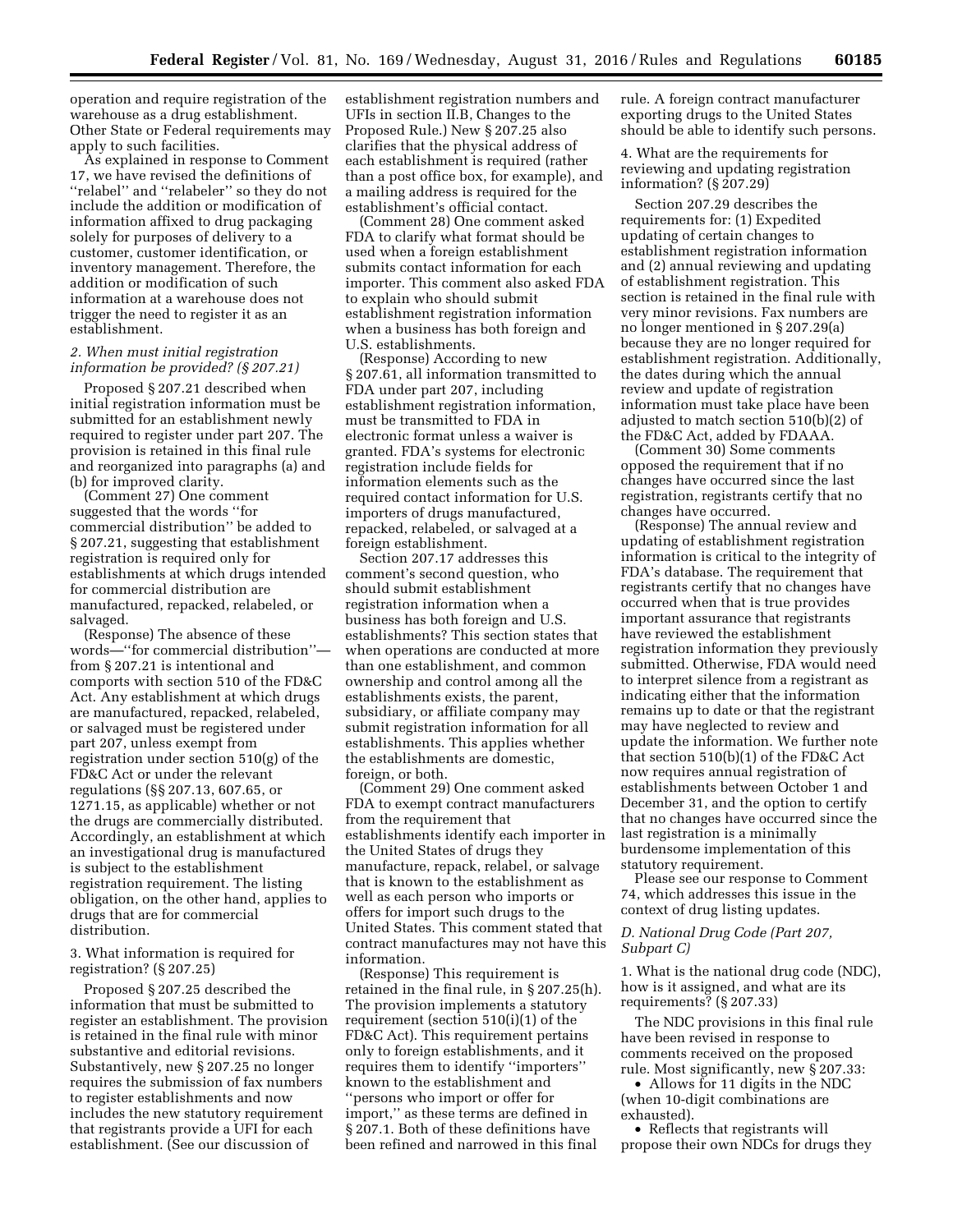list. Under the proposed rule, FDA would have assigned NDCs in response to submissions from registrants. Under this final rule, each registrant must propose its own NDC for each drug the registrant lists. FDA will assign the proposed NDCs to the listed drugs unless they are improperly formatted, previously assigned to a listed drug, or reserved.

• Includes new NDC formatting requirements for registrants to observe when proposing NDCs.

• Transfers some information that would have been required under proposed § 207.33(c) (What information must a manufacturer submit before we will assign an NDC number to a drug?) to information that must be included in a drug listing submission.

• Allows certain drug products to be assigned alternatively formatted NDCs if approved by the Center Director. This applies to the HCT/Ps specified in new § 207.33(b)(4) if they are minimally manipulated.

• Includes a new § 207.33(c) that explains who must obtain an NDC labeler code and how labeler codes are assigned and updated.

• Includes new provisions in § 207.33(d) that explain how a proposed NDC can be voluntarily reserved.

Comments on the NDC provisions of the proposed rule and FDA's responses are summarized in this document. This does not include some comments that have been made moot by the revisions summarized previously.

(Comment 31) FDA received many comments opposing the proposed rule's requirement that FDA, rather than registrants, generate and assign the complete NDC for drugs that are subject to listing. Some comments were concerned about possible delays associated with NDC request submissions. Others were concerned about losing control over numbering conventions that individual registrants may apply to their own product codes and package codes. One comment expressed concern that subjecting OTC monograph products to an NDC assignment process could begin to resemble an FDA approval process for such products.

(Response) The objective behind FDA's proposal to generate and assign NDCs was to assure they are assigned appropriately. Although we did not intend FDA's issuance of NDCs to be time consuming or to operate as an approval process, we recognize that FDA's objectives can be met in a way that is more flexible and less burdensome for registrants. Accordingly, the proposed requirement that FDA generate the complete NDC for each listed drug is not included in this final rule.

Under new § 207.33(d), registrants, not FDA, will generate NDCs for assignment to their listed drugs. An NDC is considered to be ''proposed for assignment'' when a registrant submits it for the first time with drug listing information in accordance with § 207.49 or § 207.53. If the proposed NDC conforms to the formatting requirements of § 207.33, is not reserved for a different drug, and was not previously assigned to a different listed drug, FDA will assign the proposed NDC when it receives all required listing information for the drug.

(Comment 32) Some comments asked how far in advance of marketing a drug for the first time an NDC may be requested. Comments also pointed out that manufacturers need to know the NDC for a drug in development prior to the time of drug listing.

(Response) As explained in response to Comment 31, this final rule requires registrants to propose their own NDCs for drugs they list. FDA will assign a proposed NDC to the drug identified by the registrant if the proposed NDC conforms to the formatting requirements of § 207.33, is not reserved for a different drug, and was not previously assigned to a different listed drug.

We recognize that a mechanism for reserving a specific NDC may be helpful, as this would provide greater certainty that a proposed NDC will be accepted by FDA when it is included with a listing submission at the time of marketing. Accordingly, this final rule includes a new § 207.33(d)(3) that allows a person to voluntarily reserve a proposed NDC for a period of 2 years prior to its inclusion in a drug listing submission for the first time. Note that an NDC reserved under § 207.33(d)(3) would need to include most importantly a labeler code and a product code. At the discretion of the person submitting the reservation request, a single package code could be included, or not, with one or more package codes included later in NDC(s) submitted with complete drug listing information.

Certain minimal information must be submitted to reserve a proposed NDC, as specified in new § 207.33(d)(3). This information does not include identification of the drug's inactive ingredients. Many comments opposed the inclusion of such detailed information in the proposed rule's provision governing NDC requests.

NDCs reserved under § 207.33(d)(3) would be reserved for 2 years unless the person whose labeler code is included in the NDC asks FDA to cancel the reservation earlier. If a reserved NDC is

not used during the 2-year reservation period (*i.e.,* is not submitted to FDA with complete listing information for the drug matching the reservation), the NDC will be available for assignment to another drug. Anyone wishing to extend an NDC reservation beyond 2 years may submit another reservation request.

In addition to the procedure established under § 207.33(d)(3), a registrant wishing to reserve an NDC also has the option of submitting complete listing information for a drug that is under development and specifying a future ''start marketing date'' in the listing submission. That listing submission could then be updated, as needed, when the actual marketing date arrives.

(Comment 33) One comment questioned how, when listing a drug for the first time, a registrant can supply a drug's labeling if the labeling must include the drug's NDC, and if the NDC is not assigned until the drug is listed.

(Response) As explained in response to Comment 1, unlike the proposed rule, this final rule does not require NDCs to appear in human-readable form on drug labels (but an intervening statutory amendment, the DSCSA, does require NDCs to appear as part of the product identifier on certain drug labels). After the effective date of this final rule, our regulations will continue to encourage, but not require, the appearance of human-readable NDCs on drug labels (§ 201.2) and continue to require that NDCs appear in bar codes on drug labels (§ 201.25(c)).

Under this final rule, unlike the proposed rule, registrants are able to develop and propose their own NDCs to FDA. Upon receipt of a first-time listing submission, FDA will assign the NDC proposed by the registrant to the drug being listed unless the NDC is improperly formatted, reserved for a different drug, or was previously assigned to a different listed drug. Registrants are also able to reserve an NDC for a drug under development under § 207.33(d)(3) of this final rule. Accordingly, registrants should not have difficulty determining, with adequate certainty, the NDC for a drug under development.

(Comment 34) Some comments supported the proposed rule's revocation of then-current § 207.35(b)(4)(ii), which stated that the product code of a discontinued product could be reassigned to another product 5 years after the expiration date of the discontinued product or, if there is no expiration date, 5 years after the last shipment of the discontinued product. Commenters generally agreed that the reuse of old NDCs for a different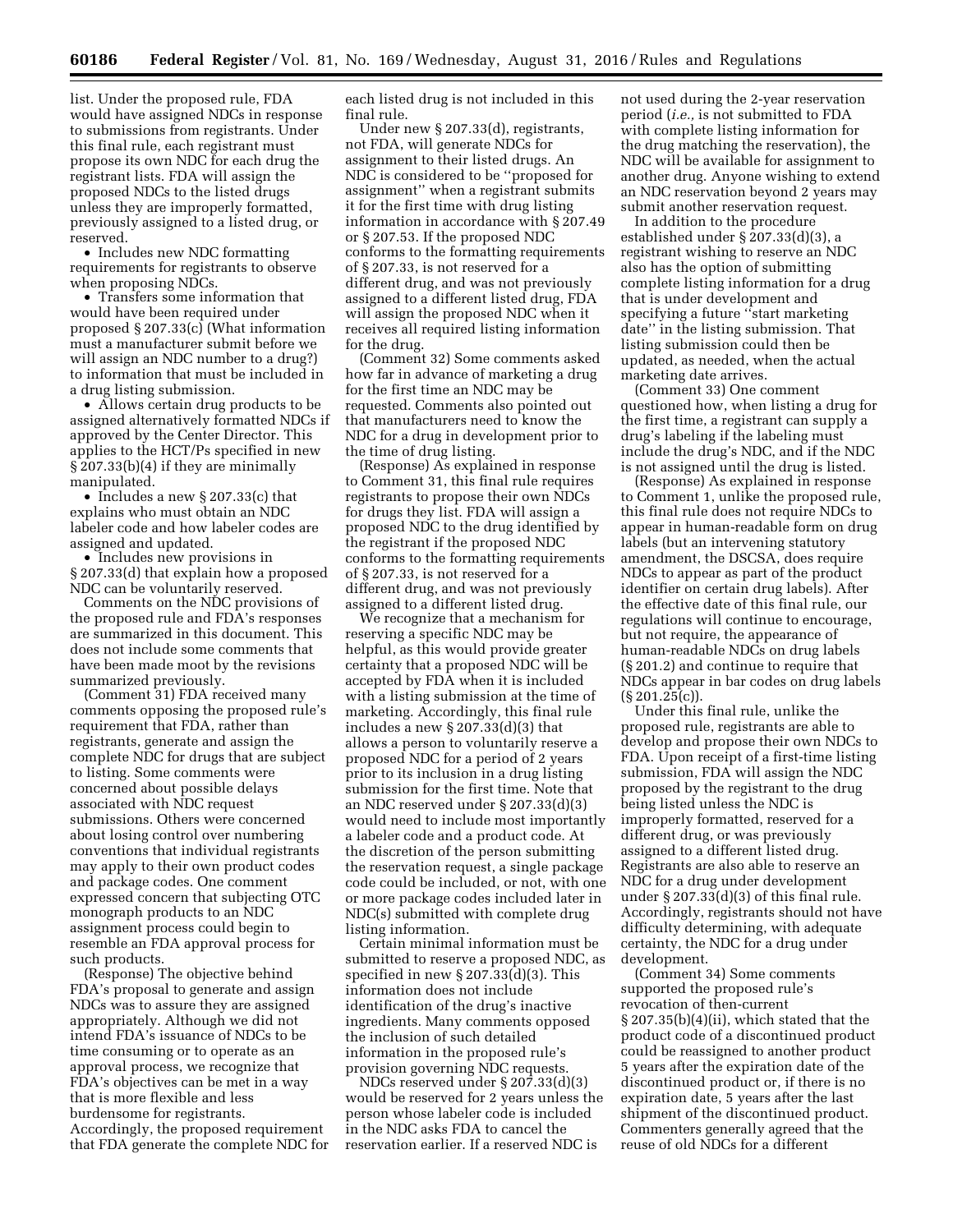product in the future can be confusing. One comment, however, urged FDA to allow for the reuse of NDCs.

(Response) FDA is retaining this general prohibition against the reuse of NDCs in the final rule. As indicated in new § 207.33(d)(2), an NDC will not be assigned to a drug if it was previously assigned to a different drug. The prohibition against reuse of NDCs applies to listings submitted on or after the effective date of this final rule. Drugs that are currently listed under NDCs that have been reused in accordance with previous § 207.35(b)(4)(ii) may continue to be listed under such NDCs.

Conversely, if a registrant reintroduces a drug it listed and discontinued in the past, that registrant must list the drug using the same NDC under which it was listed in the past. See § 207.37(b) of this final rule. However, if the reintroduced drug includes changes, compared to the discontinued drug, that would warrant a new NDC under new § 207.35, then it should be listed under a new NDC.

As discussed in response to Comment 19, under new § 207.49, if a private label distributor uses a contract manufacturer to produce a human drug, the contract manufacturer has an obligation to list the drug under two NDCs, one that includes the labeler code of the contract manufacturer and one that includes the labeler code of the private label distributor. If the private label distributor switches to a new contract manufacturer in the future, that new contract manufacturer would also have an obligation to list the drug under two NDCs, one that includes its own labeler code and one that includes the labeler code of the private label distributor. The NDC that includes the new contract manufacturer's labeler code will obviously differ from the NDC under which the previous contract manufacturer listed the drug (because the labeler codes will differ). The NDC that includes the private label distributor's labeler code may be the same as that under which the previous contract manufacturer listed the drug provided: (1) There have been no changes to the drug that warrant a new NDC under § 207.35 and (2) the previous contract manufacturer updates its listing information to indicate it no longer manufactures the drug (as it is required to do under § 207.57 at the time of its next June or December listing update, or sooner at its discretion). If those two conditions do not exist, FDA would accept a listing from the new contract manufacturer under a new NDC that includes the private label distributor's labeler code.

(Comment 35) We received several comments concerning the format of the NDC. Many comments expressed concern about the impact of any changes in the NDC format on various systems that track and use NDCs. Some comments urged FDA to retain the 10 digit NDC format. Others encouraged the adoption of a standard 11-digit NDC. Some comments opposed the possible introduction of alphanumeric NDCs, preferring all numeric NDCs. Others were concerned about the possible coexistence of 10- and 11-digit NDCs.

(Response) FDA is sensitive to these concerns. Section 207.33(b) of this final rule specifies the format of an NDC recognized by FDA. The final rule necessarily includes more specifications than did the proposed rule concerning NDC formatting because under the final rule, registrants, not FDA, develop their own proposed NDCs, and they must all meet certain formatting parameters. The final rule states, for example, that the NDC is 10 or 11 digits to preclude the submission of longer NDCs.

Our regulations have long stated that FDA will expand the labeler code from five to six numeric characters when the available five-character code combinations are exhausted (previous § 207.35(b)(2)(i)). This occurrence is mathematically inevitable and is reflected in new § 207.33(b)(1), which states that the NDC must consist of 10 or 11 digits. FDA will begin issuing 6 digit labeler codes, leading to 11-digit NDCs, only when the available 5-digit labeler codes are exhausted. FDA will not assign 11-digit NDCs until we begin to issue 6-digit labeler codes.

FDA recognizes the desirability of a single, standard format for NDCs, having three segments of consistent lengths, as we eventually transition to six-digit labeler codes. We intend to initiate a public discussion of future formatting options in the near future. In the meantime, the provisions included in this final rule are intended to accommodate the range of existing NDC formats, leaving room for necessary expansion to 11 digits.

This final rule refers to the NDC as a numeric code, not an alphanumeric code. This takes into account comments that objected to the inclusion of alpha characters in NDCs as disruptive of current systems and practices.

(Comment 36) Some comments urged FDA not to require NDCs for HCT/Ps, citing the International Society of Blood Transfusion (ISBT) number as a better means of identifying these products.

(Response) In response to these comments,  $\S 207.33(b)(4)$  of this final rule states that an alternatively formatted NDC may be used for certain identified HCT/Ps if they are minimally manipulated and if the alternatively formatted NDC is approved by the Center Director (CDER or CBER, as appropriate). Such approval may be indicated in Guidance for Industry issued by one or both Centers or in this preamble, for example. Accordingly, FDA identifies ISBT–128 as a currently approved alternatively formatted NDC to identify HCT/Ps within the scope of § 207.33(b)(4). ISBT–128 is an international standard for the identification of medical products of human origin. Please note that an alternatively formatted NDC approved under § 207.33(b)(4) qualifies as an NDC. HCT/Ps that are not within the scope of  $\S 207.33(b)(4)$  require traditionally formatted NDCs.

(Comment 37) One comment encouraged FDA to allow a single NDC, with a single package code, to be assigned to an API, which may be commercially distributed in various quantities.

(Response) This comment refers to APIs, but the question applies to any bulk product supplied in variable quantities. We would like to accept nonnumeric characters, such as one or more asterisks, in the package code segment of an NDC to indicate a bulk product supplied in various quantities (as was previously done in paper submissions). However, the SPL format, currently specified in the electronic registration and listing guidance, does not accommodate non-numeric characters. Manufacturers in this situation may adopt a variety of practices. They may submit multiple NDCs with package codes corresponding to a variety of commonly ordered package sizes. They may submit an NDC package code corresponding to 1 kilogram (kg), for example, and then treat a shipment of 10 kg as being comprised of 10 units. In some cases, they may submit an NDC with a package code corresponding to a 55-gallon drum, for example, and use that packaging to ship 55-gallon orders as well as orders that are slightly less than 55 gallons in volume.

(Comment 38) One comment recommended that the NDC for a drug that was repacked or relabeled include the product code of the source drug.

(Response) Section 207.53 of this final rule requires repackers and relabelers to list drugs they repack or relabel and requires them to submit an appropriate NDC for each such drug that includes the repacker's/relabeler's labeler code. It would not be feasible to require the NDC for a repacked or relabled drug to include the labeler code of the repacker or relabeler combined with the product code of the source drug. Such a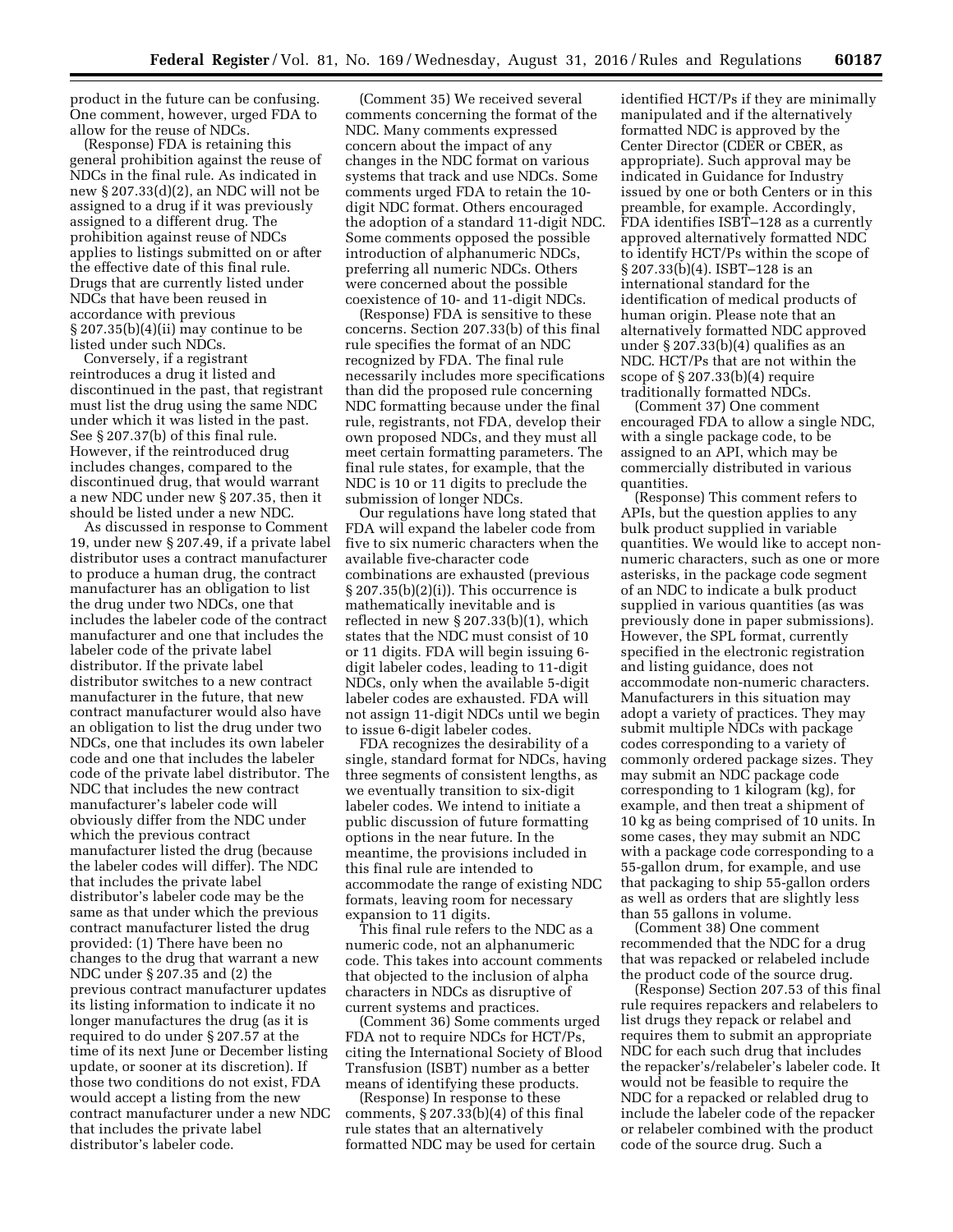requirement might produce an NDC that was previously assigned to a different drug. Because registrants will continue to propose their own NDCs under this final rule, a repacker or relabeler may generally adopt the convention proposed in the comment, but may not list a drug under an NDC that was previously assigned to a different listed drug.

Listing submissions for repacked or relabeled drugs must also include the complete NDC assigned to each finished drug received by the registrant for repacking or relabeling (*i.e.,* the source drug), so this link will exist in the drug's listing information.

(Comment 39) Two comments asked whether FDA will assign NDCs to products that do not have application numbers, *i.e.,* products that are not the subject of an approved application.

(Response) This question was posed in the context of the proposed requirement that registrants request an NDC from FDA by submitting information specified in proposed § 207.33(c) prior to a listing submission. In the case of finished drugs, proposed § 207.33(c) would have allowed registrants to submit an approved U.S. application number in place of certain information. As discussed in response to Comment 31, this final rule allows registrants to propose their own NDCs with listing submissions, and FDA will accept those proposed NDCs unless they are formatted incorrectly, reserved for a different drug, or previously assigned to a different drug. Under this final rule, NDCs are still ''assigned'' only by FDA, after all required listing information is received. We affirm that NDCs will be assigned in this manner to all drugs subject to the listing requirement, including drugs that do not have application numbers. As we have stated in the past (*e.g.,* previous § 207.39 and in the preamble to the proposed rule (71 FR 51276 at 51305)), FDA's assignment of an NDC does not in any way denote FDA approval of a product. Section 207.37 of this final rule states that a product may be deemed misbranded if an NDC is used to denote or imply FDA approval.

(Comment 40) Some comments asked how NDCs will be assigned to multidrug kits. Here we are addressing kits that do not contain medical devices. (See related discussion of drug/device combination products in response to Comment 22.)

(Response) If a product contains more than one finished drug product, copackaged as a kit, and that kit is commercially distributed, the kit itself must be listed in accordance with § 207.41, under § 207.49 or § 207.53, as

appropriate. A registrant submitting the listing should propose an NDC for the kit itself, distinct from any NDCs assigned to individual drug constituents contained in the kit. The NDC proposed for the kit should include the labeler code of the registrant obligated to submit the listing. If the kit is packaged for private label distribution, it should be listed under an additional NDC that includes the labeler code of the private label distributor.

(Comment 41) A comment asked whether a finished drug product, manufactured under one approved application at two different manufacturing sites under the same ownership and control could be listed under a single NDC. In this example, the finished product from each manufacturing site would have the same composition and physical appearance. The comment also asked whether the answer would change if the manufacturing sites are located in two different countries.

(Response) Each manufacturing site would need its own establishment registration under § 207.17 unless exempt under section 510(g) of the FD&C Act or under § 207.13. (Foreign establishments must register only if they manufacture, repack, relabel, or salvage drugs that are imported or offered for import into the United States.) With respect to the drug listing requirement, the proposed rule and the final rule specify in § 207.41(a) that when operations are conducted at more than one establishment, and common ownership and control exists among all the establishments, the parent, subsidiary, or affiliate company may submit listing information for any drug manufactured, repacked, relabeled, or salvaged at any such establishment. This language allows a registrant that manufactures a drug at more than one of its own establishments to submit a single listing for that product, while identifying all establishments where the registrant manufactures the drug under § 207.49(a)(12). The listed drug would have a single NDC in this scenario. The answer does not change if one or more manufacturing sites are located outside the United States.

Note, however, that FDA would also accept multiple listings if a manufacturer in this situation wished for any reason to submit separate listings and NDCs for the same drug manufactured at multiple establishments.

This analysis does not apply to an entity that uses one or more contract manufacturers to manufacture, repack, relabel, or salvage a drug. In that case, each contract manufacturing site must

be registered under § 207.17, unless exempt under section 510(g) of the FD&C Act or under § 207.13. If more than one contract manufacturing site is used, and those sites are under common ownership and control, the contract manufacturer could submit a single listing for this drug covering its activities at multiple sites (also listing other drugs it is required to list under § 207.49 or § 207.53). Furthermore, as discussed in our response to comment 19, contract manufacturers must generally list a drug under two NDCs, one that includes the contract manufacturer's labeler code and one that includes the private label distributor's labeler code. In this scenario, a single NDC that includes the private label distributor's labeler code could be used with a drug manufactured at multiple contractor sites along with a single NDC that includes the contract manufacturer's labeler code, provided there are no differences in the product produced at the various sites that would warrant a new NDC under § 207.35.

(Comment 42) One comment asked how registrants should assess whether their existing NDCs comply with this rule. Some comments noted a statement in the preamble to the proposed rule that FDA intends to validate that current NDCs comply with the new regulations when the rule is finalized (71 FR 51276 at 51280) and requested more information about this process.

(Response) This final rule is not intended to require extensive changes to NDCs themselves. The NDC formatting provisions of new § 207.33(b) are intended to accommodate NDC formats currently in use. The 10-digit NDC formats provided for under § 207.33(b) of this final rule include (in terms of numbers of digits in the labeler code, product code, and package code respectively)  $4-4-2$ ,  $5-3-2$ , and  $5-4-1$ . Any NDC in one of those formats that is not assigned to multiple drug products and is not assigned to a nondrug product should comply with this final rule. When five-digit labeler codes are exhausted, FDA will begin issuing six-digit labeler codes, allowing for additional formats of 6–3–2 and 6–4–1.

(Comment 43) Some comments encouraged FDA to permit one registrant or business to maintain more than one labeler code. These comments pointed out that mergers and acquisitions in the pharmaceutical industry result in corporate entities responsible for drugs listed under multiple NDC labeler codes. Consolidation of such NDCs to a single labeler code would be burdensome and may not be possible in some cases if, for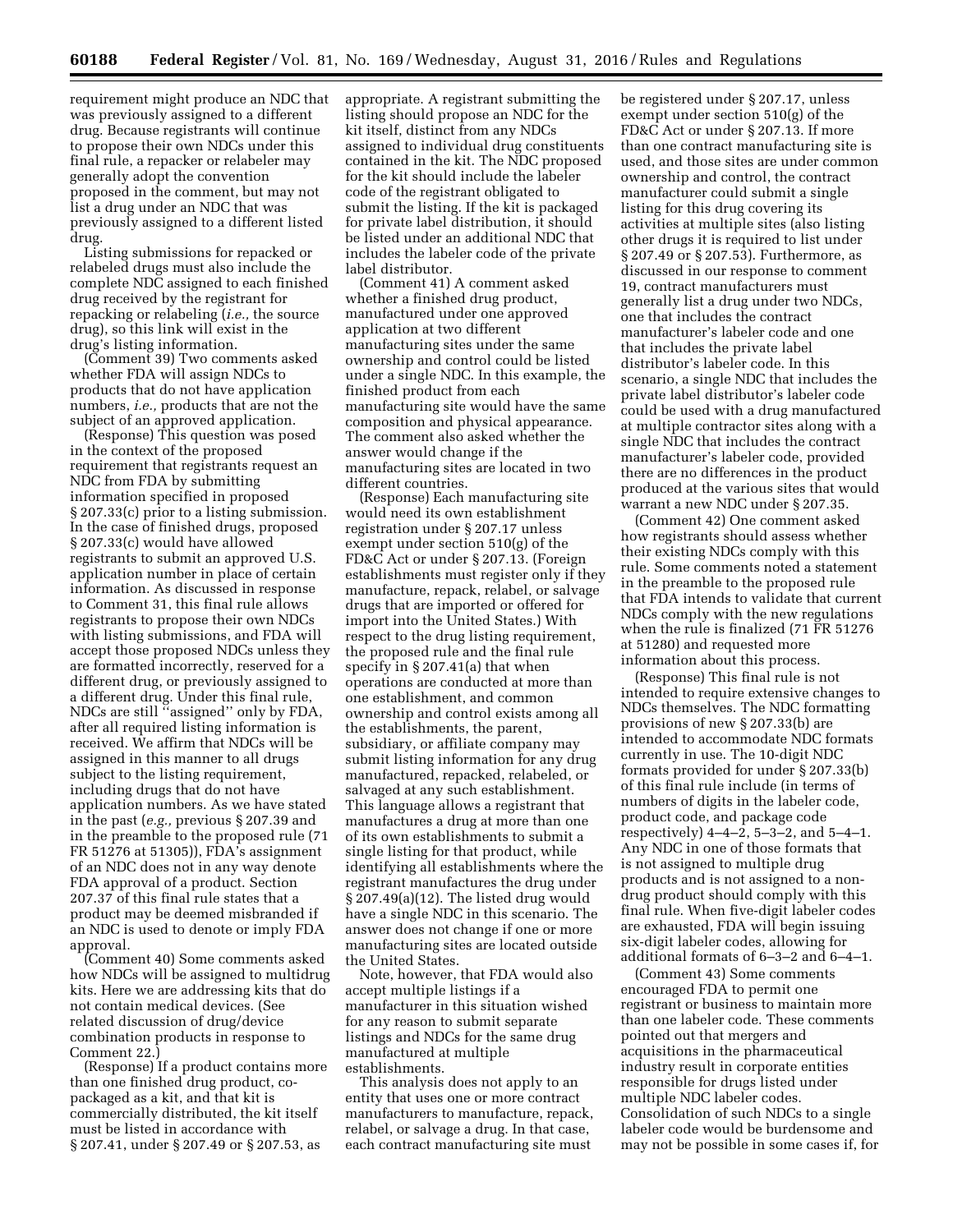example, one product code has been used with two different labeler codes.

(Response) FDA agrees with this comment. We encourage registrants and private label distributors to maintain a single labeler code wherever possible. But FDA will not require each registrant and private label distributor to maintain only one labeler code. This flexible approach accommodates mergers and acquisitions. It departs from a statement in the preamble to the proposed rule that only one labeler code would be used for new NDC numbers that FDA would have assigned prospectively for any given manufacturer, repacker, or relabeler (71 FR 51276 at 51299). It also accommodates situations in which any registrant wishes to maintain different labeler codes for different product lines or situations in which a registrant risks exhausting all available labeler code and product code combinations if the registrant operates with a single labeler code. Importantly, new § 207.33(c)(2) requires each person who is assigned a labeler code to update the information required under § 207.33(c)(1). This will allow FDA to reliably associate every labeler code with the person to whom it is assigned and the person's contact information.

Registrants and private label distributors who currently have NDC labeler codes but for whom FDA does not have up-to-date information described in § 207.33(c)(2) on the effective date of this rule are required to update their information. FDA may refuse to accept new drug listings that include an NDC labeler code for which the information required by  $\S 207.33(c)(2)$  is not current in our system.

(Comment 44) One comment asked FDA to confirm that a business owning many registered establishments may maintain only one labeler code, so that all of its NDCs include a single labeler code.

(Response) FDA prefers that such a business maintain only one labeler code, and that it use this single labeler code when proposing NDCs for drugs it manufactures, repacks, relabels, or salvages at establishments under common ownership and control. However, as explained in our response to Comment 43, FDA will not require any business to maintain only one labeler code.

(Comment 45) One comment interpreted the proposed rule as preventing an entity that does not distribute its own products from maintaining its own labeler code. The comment recommended that such an entity not be required to assume

distribution responsibilities to retain its labeler code.

(Response) FDA is not certain whether this comment is concerned with which NDC would have been required to appear on product labels had we finalized the proposed amendments to § 201.2, or more generally concerned with the NDCs under which private label distributor products are listed. Under § 207.33(c) of this final rule, a labeler code must be requested and maintained by any person who engages in manufacturing, repacking, relabeling, or private label distribution of drug products. The term ''private label distribution'' is defined in § 207.1 of this final rule to mean commercial distribution of a drug under the label or trade name of a person who did not manufacture, repack, relabel, or salvage that drug. A private label distributor does not need to physically engage in drug distribution to qualify as a private label distributor under this definition and maintain a labeler code under § 207.33(c).

(Comment 46) One comment gave an example of two establishments ''located in the same geographical location within two cities located five miles apart'' and asked whether those establishments would need separate NDC labeler codes and registration numbers.

(Response) Under the final rule's definition of ''establishment,'' two establishments located 5 miles apart would not qualify as being at ''one general physical location'' and would therefore require two separate registrations. Each establishment would be associated with its own UFI and establishment registration number. As stated in § 207.17 of this final rule, when operations are conducted at more than one establishment and common ownership and control among all the establishments exists, the parent, subsidiary, or affiliate company may submit registration information for all establishments. Likewise, with respect to drug listing information, § 207.41 states that when operations are conducted at more than one establishment, and common ownership and control exists among all the establishments, the parent, subsidiary, or affiliate company may submit listing information for any drug manufactured, repacked, relabeled, or salvaged at any such establishment. A single labeler code may be used in the NDCs for all drugs proposed by such a parent, subsidiary, or affiliate company.

(Comment 47) A comment asked FDA to confirm that the NDC assignment requirement for APIs applies to all APIs, whether they are supplied by domestic or foreign establishments.

(Response) Any drug, including an API, manufactured at a domestic establishment for commercial distribution in the United States must be listed under § 207.49 unless exempt under § 207.13. As proposed and under this final rule, the registration and listing requirements apply to foreign establishments whose drugs, including APIs, are imported or offered for import into the United States. See §§ 207.13(j), 207.49, and 207.53.

(Comment 48) Some comments urged FDA to exempt allergenic extract products from the NDC requirement or from drug establishment registration and listing generally. These comments argued that the proposed rule would require manufacturers of allergenic extracts to manage a large number of NDCs without obvious benefits.

(Response) Allergenic extracts are used in the diagnosis and treatment of allergies. As such, they are appropriately regulated as drugs under the FD&C Act and FDA's regulations. Section 510 of the FD&C Act authorizes FDA to exempt certain persons from establishment registration (and hence listing) if registration ''is not necessary for the protection of the public health.'' We decline to make this finding for allergenic extracts. Such an exemption would diminish FDA's ability to inspect establishments at which allergenic extracts are manufactured and track marketed products.

Both before and after this final rule, our regulations in part 207 have required that each listed drug product have an NDC. We understand that this requires manufacturers of allergenic extracts to associate a unique NDC with each product they manufacture for commercial distribution, and this may result in a large number of NDCs. We believe the public health benefits associated with drug registration and listing outweigh the burden this places on manufacturers to manage a large number of NDCs.

(Comment 49) One comment asked whether drug samples are subject to the NDC requirement.

(Response) Under this final rule, registrants must list drugs they manufacture, repack, relabel, or salvage for commercial distribution. The term ''commercial distribution'' is defined in a way that encompasses free samples. Because any listed drug requires an NDC, drugs packaged for distribution as promotional samples are expected to have NDCs.

(Comment 50) Some comments recommended that pharmacy compounded drugs be eligible for NDC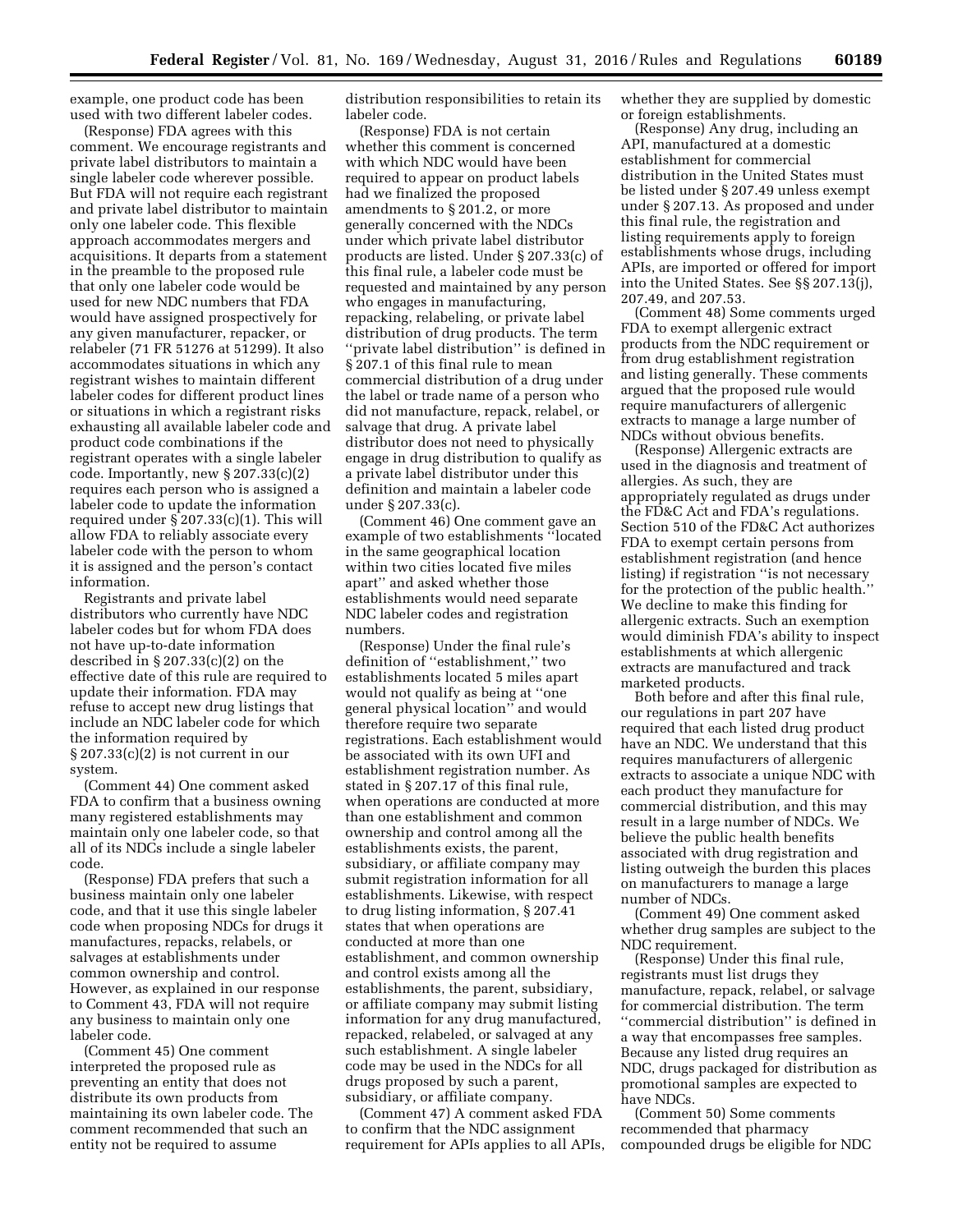assignment. These comments noted that hospital pharmacies use the NDC to reduce medication errors.

(Response) Drug products compounded by a licensed pharmacist or a licensed physician in conformance with section 503A of the FD&C Act are generally exempt from drug establishment registration and listing under part 207 before and after this final rule, consistent with the exemptions for pharmacies and practitioners in section 510(g) of the FD&C Act. The DQSA added section 503B to the FD&C Act. Under section 503B, a compounder can register with FDA as an ''outsourcing facility.'' Because the FD&C Act now establishes a separate registration and drug product reporting process for such outsourcing facilities, this final rule exempts outsourcing facilities from the registration and listing requirements of part 207. (See new § 207.13(k).)

Compounders that meet the conditions for exemption from registration and listing requirements under part 207 may elect to voluntarily register and list their products under part 207 and obtain NDCs.

2. What changes require a new NDC? (§ 207.35)

Section 207.33(f) of the proposed rule identified the types of changes to a drug that require a new NDC. This final rule includes new § 207.35 that states with greater clarity the types of changes to a drug that require a new NDC. Substantively, new § 207.35 is similar to the corresponding requirements in the proposed rule, but the provision does not require a new NDC when changes are made to inactive ingredients or when the Drug Master File number or Veterinary Master File number, if any, assigned to an API changes.

(Comment 51) Some comments were concerned about the types of changes to a drug that would require a new NDC in the proposed rule. In particular, many comments opposed the proposed requirement that changes in a drug's inactive ingredients would necessitate a new NDC.

(Response) This proposed requirement—that a change in a drug's inactive ingredients would necessitate a new NDC—has not been retained in the final rule. Under both the proposed rule and the final rule, any change in information submitted with a drug listing must be reflected in an updated listing under § 207.57. Certain more significant changes also require a new NDC, as specified in new § 207.35. Upon careful consideration, we agree with those comments that stated it would be unreasonably burdensome to require registrants to submit a new NDC each time they change the inactive ingredient composition of a product.

Some comments questioned the scope of the proposed requirement: Would it apply to changes from one inactive ingredient supplier to another? Would it apply to changes in the quantity at which an inactive ingredient is used? Would it apply to changes in the compositional specifications of an inactive ingredient?

The justification for this requirement suggested in the proposed rule was that some patients may be sensitive to certain inactive ingredients, and a change in NDC would flag for those patients and their pharmacists and health care providers that a drug's composition may have changed (or that some other characteristic identified in § 207.35 changed).

Upon careful consideration, we agree with those comments that challenged this justification. Paying attention to changes in NDCs would be an inexact way for patients, pharmacists, and health care providers to discover changes in inactive ingredients. As proposed and under this final rule, updates to drug listing information (including a new NDC) will be submitted each June and December, or sooner at the registrant's discretion. Thus, manufacturers will not be obligated to change an NDC immediately upon changing an inactive ingredient and update the NDC on their labels on a batch specific basis.

Comments pointed out that, particularly in the case of OTC monograph products, manufacturers currently have the flexibility to use certain inactive ingredients interchangeably. FDA's current guidance regarding the labeling of OTC drug products acknowledges this practice and includes formatting recommendations to accommodate the practice.2 The proposed rule did not explain, for example, how the new NDC requirement would apply in a situation where the manufacturer of an OTC monograph product may have switched inactive ingredients in several different batches in the 6 months leading up to a semiannual listing update submission.

Rather than impose this burden on some manufacturers, and recognizing that ingredient labeling and reference to batch numbers are more useful and exact ways to ascertain a drug's composition, this final rule does not require a new NDC when a drug's inactive ingredients change.

(Comment 52) One group of comments expressed concern about the many situations in which a new NDC would be needed under the proposed rule. In addition to mentioning changes in inactive ingredients, the comments cited any addition to a drug's label or labeling, including the addition of stickers with delivery and handling instructions and ''any material change to a drug's labeling or packaging insert'' as things that should not warrant a new NDC. The comments emphasized the burden associated with changes to a drug's NDC.

(Response) Several changes in this final rule will reduce the number of occasions when a drug requires a new or additional NDC, compared to the proposed rule. See the response to comment 51 regarding changes to inactive ingredients. See our response to Comment 17 regarding the revised definition of ''relabel'' in the final rule to exclude the addition or modification of information affixed solely for purposes of delivery to a customer, customer identification, or inventory management. Under this final rule, changes or additions to a label that do not qualify as relabeling do not necessitate a drug listing submission and NDC under § 207.53. Section 207.35 of this final rule does not include ''any material change'' to a drug's labeling or package insert among the changes that necessitate a new NDC. Labeling changes are generally not included in new § 207.35. Some labeling changes will be incidental to the changes included in new § 207.35 (*e.g.,* a change to a drug's established or proprietary name), but labeling changes themselves do not trigger the need for a new NDC under this final rule. FDA has also determined that changes in Drug Master File numbers or Veterinary Master File numbers describing APIs, alone, should not necessitate new NDCs. Changes in APIs themselves, *i.e.,* a change in the identity of an API, will continue to necessitate new NDCs under new § 207.35.

(Comment 53) The Animal Health Institute noted that Animal Drug User Fee Act (ADUFA) fees are assessed for each animal drug NDC. This comment pointed out that manufacturers of animal drug products will be potentially charged twice for a single drug product due to a change in the NDC during a fiscal year or due to multiple listings for a single product required under this final rule. The comment urged FDA to exempt animal drug manufacturers from paying such extra product fees imposed by this final rule.

(Response) As noted in our response to Comment 52, several changes in this

<sup>2</sup>See the guidance for industry ''Labeling OTC Human Drug Products-Questions and Answers, December 2008, pp. 10–11, available on the Internet at *<http://www.fda.gov/Drugs>* under Guidances (Drugs).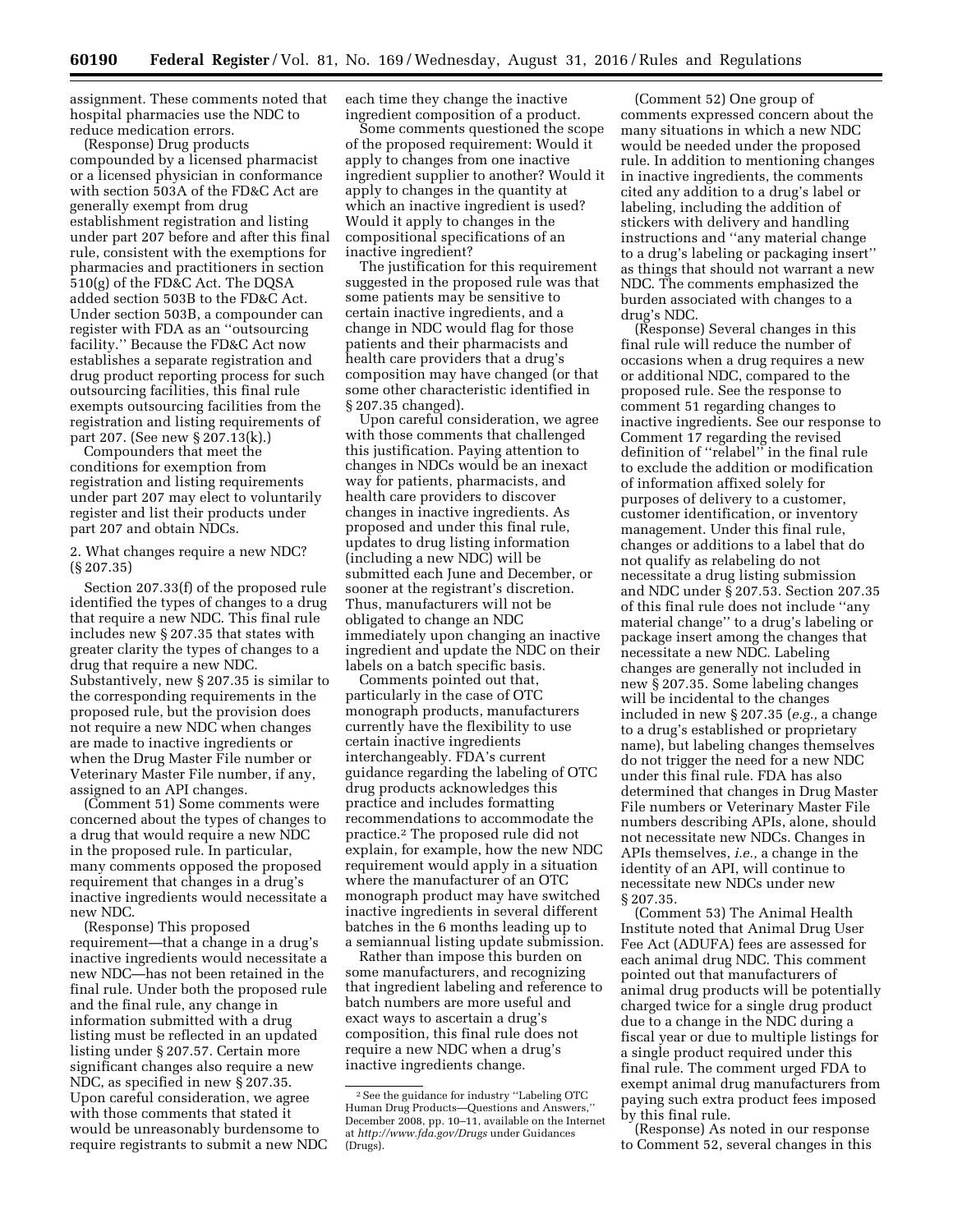final rule will reduce the number of occasions when a drug requires a new or additional NDC, compared to the proposed rule. Under ADUFA, the term ''animal drug product'' means each specific strength or potency of a particular active ingredient or ingredients in final dosage form marketed by a particular manufacturer or distributor, which is uniquely identified by the labeler code and product code portions of the NDC, and for which an animal drug application or a supplemental animal drug application has been approved. See section 739(3) of the FD&C Act. Because product fees are assessed under ADUFA for animal drug products meeting this definition, fees are not assessed for unfinished animal drugs or animal drugs that are not marketed. However, there may be instances where a change is made to a marketed animal drug product that necessitates a new NDC for that product during a single fiscal year, resulting in a new ADUFA product fee. This is an issue that has existed prior to this final rule.

(Comment 54) One comment asked whether a new NDC will be required when a manufacturer changes to a new supplier of an API or, relatedly, whether multiple NDCs would be needed if multiple suppliers of an API are indicated in an approval application for a finished drug product.

(Response) Section 207.35 of this final rule requires a new NDC when there is a change to any API. This provision includes changes from one API to another (*e.g.,* a change from acetaminophen to ibuprofen) and changes in the strength of an API. The provision does not encompass changes in suppliers and does not require multiple NDC product codes corresponding to multiple API suppliers.

(Comment 55) One comment requested clarification regarding when a change in drug product strength will require a new NDC (or when multiple strengths will require multiple NDCs). This comment distinguished between concentration and strength.

(Response) Section 207.35 of this final rule requires a new NDC if the strength of any API changes. The term ''strength'' is generally used to refer to the absolute quantity of API in a single unit dose (*e.g.,* 250 milligrams (mg) per tablet). Concentration, on the other hand, refers to the amount of an ingredient per defined weight or volume of product (*e.g.,* 1 mg/1 milliliter (mL)). Examples of multiple strengths requiring separate NDCs include 100 mg/tablet, 250 mg/ tablet, 1 mg/1 mL, and 2 mg/2 mL. Each of these would require its own NDC if

each is supplied as a unit dose. This is true even though the last two concentrations are equivalent.

(Comment 56) Some comments questioned whether two digits are sufficient for the package code segment of the NDC. Relatedly, some comments requested clarification regarding the need for a new NDC when changes are made to a drug's package size or type. For example, would a change from one type of plastic bottle to another necessitate a new NDC? Another comment argued that changes in medical gas packaging should not necessitate many new NDCs.

(Response) A 2-digit package code segment accommodates 100 different packaging configurations, counting ''00'' as one possibility.

There should be a separate package code for each package size. Therefore, if a package is enlarged to hold more of a drug product, it would need a new NDC.

A change in package configuration, such as a change from a bottle to a blister pack, would also require a new NDC.

Under new § 207.35(c), a new NDC (specifically a new package code segment) is needed for changes in the composition of packaging material that are significant enough so that the packaging type description previously submitted is no longer accurate. When submitting drug listing information electronically, registrants are currently prompted to identify the package type by selecting a choice from a drop down list. For example, ''Bottle, Plastic'' is currently one available selection in the drop down list. If a registrant originally described its packaging material using this term and later switched from one type of plastic bottle to another, there would be no need for a new NDC. But if a change in packaging material is more significant, from plastic bottle to glass bottle, for example, so that a new package type should be selected from the drop down list, FDA would require a new NDC with a new package code segment to accompany the revised listing under § 207.35(c). (This discussion pertains only to drug listing obligations. Please see the FDA guidance for industry on ''Container Closure Systems for Packaging Human Drugs and Biologics'' (May 1999, available on the Internet at *[http://](http://www.fda.gov/Drugs) [www.fda.gov/Drugs](http://www.fda.gov/Drugs)* under Guidances (Drugs)) regarding filing requirements for changes to container closure systems in the case of drug products that are the subject of an approved application (NDA, abbreviated new drug application (ANDA), or BLA)).

Medical gases are generally packaged in tanks, canisters, or cylinders. A

registrant listing a medical gas would choose the appropriate packaging type from the drop down list, populated with such terms, in our electronic drug establishment registration and listing system. We do not currently require more detail about the composition of a tank, canister, or cylinder in which a medical gas is packaged and would not require a listing update or a new NDC if the composition of a tank, canister, or cylinder changes. Therefore, we do not anticipate an unreasonable proliferation of NDCs associated with medical gas packaging under this final rule.

If a registrant exhausts all 100 package codes for a single product, that registrant may add a second product code, effectively making 100 more package codes available. This provision is reflected in § 207.35(c) of this final rule.

(Comment 57) One comment stated that many minor changes are made to a drug's packaging, such as resin composition and size optimization. This comment stated that these minor changes are already the subject of submissions to FDA, for example, as an annual report (submitted under § 314.81(b)(2)), a prior approval supplement to an NDA, or a changesbeing-effected supplement. This comment implicitly questioned the need for new NDC package codes triggered by these changes.

(Response) Section 207.35(c) of this final rule requires new NDCs, specifically new package codes, when changes are made to a drug's package size or type. See our response to comment 56 regarding our interpretation of this requirement. We acknowledge that certain postapproval packaging changes are reported to an NDA, BLA, or ANDA consistent with current § 314.70 and FDA *[http://](http://www.fda.gov/Drugss) [www.fda.gov/Drugs](http://www.fda.gov/Drugss)*s guidance for industry ''Container Closure Systems for Packaging Human Drugs and Biologics; Chemistry Manufacturing, and Controls Documentation'' (May 1999, available on the Internet at *[http://www.fda.gov/](http://www.fda.gov/Drugs)  [Drugs](http://www.fda.gov/Drugs)* under Guidances (Drugs)) and to a new animal drug application (NADA) or an abbreviated new animal drug application (ANADA) consistent with current § 514.8 and FDA's guidance for industry ''Chemistry, Manufacturing, and Controls Changes to an Approved NADA or ANDA'' (May 2007, available on the Internet at *[http://www.fda.gov/](http://www.fda.gov/Drugs)  [Drugs](http://www.fda.gov/Drugs)* under Guidances (Drugs)). These submissions, however, do not duplicate or satisfy the Agency's objectives behind drug listing and the use of the NDC to identify individual marketed drug products. These submissions also are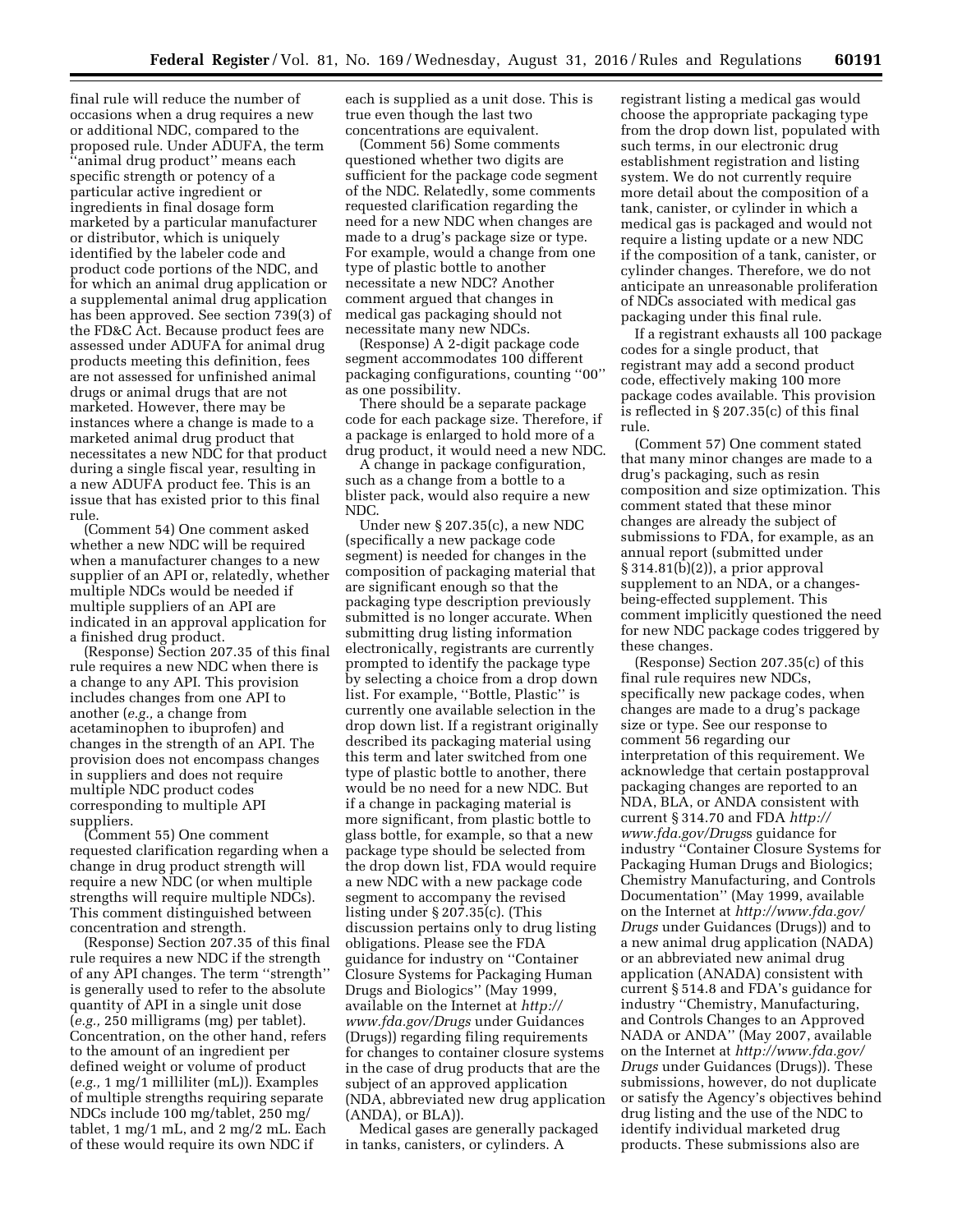not made for drugs that are not subject to the new drug approval requirements.

3. What restrictions pertain to the use of the NDC? (§ 207.37)

Proposed § 207.37 set forth restrictions pertaining to the use of NDCs. These provisions are retained in the final rule with minor revisions. New § 207.37 clarifies that a product improperly bearing an NDC may be deemed to be misbranded. Additionally, new § 207.37 is not addressed only to ''manufacturers, repackers, and relabelers.'' Persons who are not subject to part 207 are cautioned against concluding that the restrictions stated in § 207.37 do not apply to them. Improper use of an NDC, as described in § 207.37, may result in a misbranding charge under the FD&C Act, whether or not the responsible party is generally subject to part 207.

(Comment 58) One comment agreed that NDCs should not appear in the labeling of dietary supplements, foods, and medical devices, but encouraged FDA to exercise enforcement discretion in this area. Other comments urged FDA to permit the use of NDCs on medical devices and medical foods. Others asked FDA to implement an alternative identification system for medical devices before finalizing this rule.

(Response) Section 207.37 of this final rule states that a product may be deemed to be misbranded if an NDC is used on the product but it is not subject to part 207. Since publication of the proposed rule, FDA has issued a final rule requiring UDIs on medical devices (78 FR 58786, September 24, 2013). Section 801.57 of that rule (21 CFR 801.57) generally prohibits the use of an NDC on the label of a medical device after the date on which it must bear a UDI.

The use of an NDC on the label of a product that is not regulated as a drug may confuse and mislead consumers and health care providers into believing FDA regulates the product as a drug. Any enforcement actions in this area will be subject to a determination that a product violates § 801.57 or is misbranded, or otherwise violates the FD&C Act.

(Comment 59) One comment argued against the proposed rule's prohibition against the use of NDCs on non-drug products and asked, if this prohibition is retained in the final rule, how long manufacturers of such products would have to remove NDCs from their labels.

(Response) Please see our response to comment 58 regarding the nature of § 207.37, specifically our clarification that the use of NDCs in the labeling of non-drug products may be handled as

misbranding violations or as violations of § 801.57 as appropriate. See FDA's Unique Device Identifier rule (78 FR 58786) and any guidance FDA may issue regarding the compliance deadline for § 801.57. When an NDC in the labeling of a non-drug product creates the misleading impression that FDA regulates the product as a drug, that product may be subject to enforcement action.

#### *E. Listing (Part 207, Subpart D)*

1. Who must list drugs and what drugs must they list? (§ 207.41)

Proposed § 207.41 specified who must list drugs, and the provision is retained in this final rule. Section 207.41(c) now includes more detail about the manner in which drugs manufactured for private label distribution are listed.

(Comment 60) Some comments urged FDA to allow private label distributors to list drugs that are distributed under their names.

(Response) Please see our response to comment 16 regarding the definitions of ''private label distributor'' and ''private label distribution'' in § 207.1 for a discussion of the responsibilities of private label distributors in this final rule. Private label distributors are not obligated—by their status as private label distributors—to register an establishment or list drugs. They may, however, submit drug listing information or establishment registration information if acting as the authorized agent of a registrant on whose behalf the information is submitted.

2. When, after initial registration of an establishment, must drug listing information be submitted? (§ 207.45)

Proposed § 207.45 described an establishment's drug listing obligation at the time of initial registration. It stated that an establishment must, at the time of initial registration, list any drug then being manufactured, repacked, relabeled, or salvaged for commercial distribution at the establishment. Section 207.45 is revised in this final rule to state that such drugs must be listed no later than 3 calendar days after initial registration of the establishment.

(Comment 61) One comment encouraged FDA to provide flexibility in the timing of new drug listing submissions. The comment stated that it supported the current requirement of 5 calendar days from the start of manufacturing.

(Response) Several provisions of this final rule relate to the time periods within which establishment registrations, drug listings, and drug

listing updates must be submitted. Section 207.21 states that domestic establishments must register for the first time no later than 5 calendar days after beginning to manufacture, repack, relabel, or salvage a drug or an animal feed bearing or containing a new animal drug (whether or not commercially distributed). This 5-day window for initial establishment registration starts at the beginning of manufacture, not the beginning of commercial distribution. Section 207.45 states that each drug being manufactured, repacked, relabeled, or salvaged *for commercial distribution* at the time of initial registration must be listed no later than 3 calendar days after initial registration. Thus, the 3-day window established in § 207.45 relates to those drugs being manufactured at the establishment for commercial distribution at the time of initial registration. We will interpret the phrase ''for commercial distribution'' in § 207.45 flexibly as meaning immediate or near-term commercial distribution, not for storage prior to an initial product launch.

FDA recognizes that because it has made findings that nondisclosure of most drug listing information would be inconsistent with the protection of the public health (see § 207.81), registrants may be reluctant to list drugs that have not yet been commercially launched. FDA intends to interpret the timing requirements in a way that accommodates this concern. FDA also encourages and expects registrants to list drugs promptly upon commercial launch (following § 207.45 or § 207.57 as appropriate), recognizing that manufacturers have an incentive to list drugs promptly and have their proposed NDCs assigned by FDA. After a drug is listed, it should appear in our public NDC database within approximately 1 business day and in our internal database almost immediately.

3. What listing information must a registrant submit for a drug it manufactures? (§ 207.49)

Proposed § 207.49 identified the information that a registrant must provide with a drug listing submission for a drug it manufactures. Section 207.49 is retained and reorganized in this final rule. Some information included in proposed § 207.33(c) (what information must a manufacturer submit before we will assign an NDC number to a drug?) has been incorporated into new § 207.49 as drug listing information because it is not necessary under this final rule for manufacturers to request an NDC from FDA.

(Comment 62) One comment noted that an approved U.S. application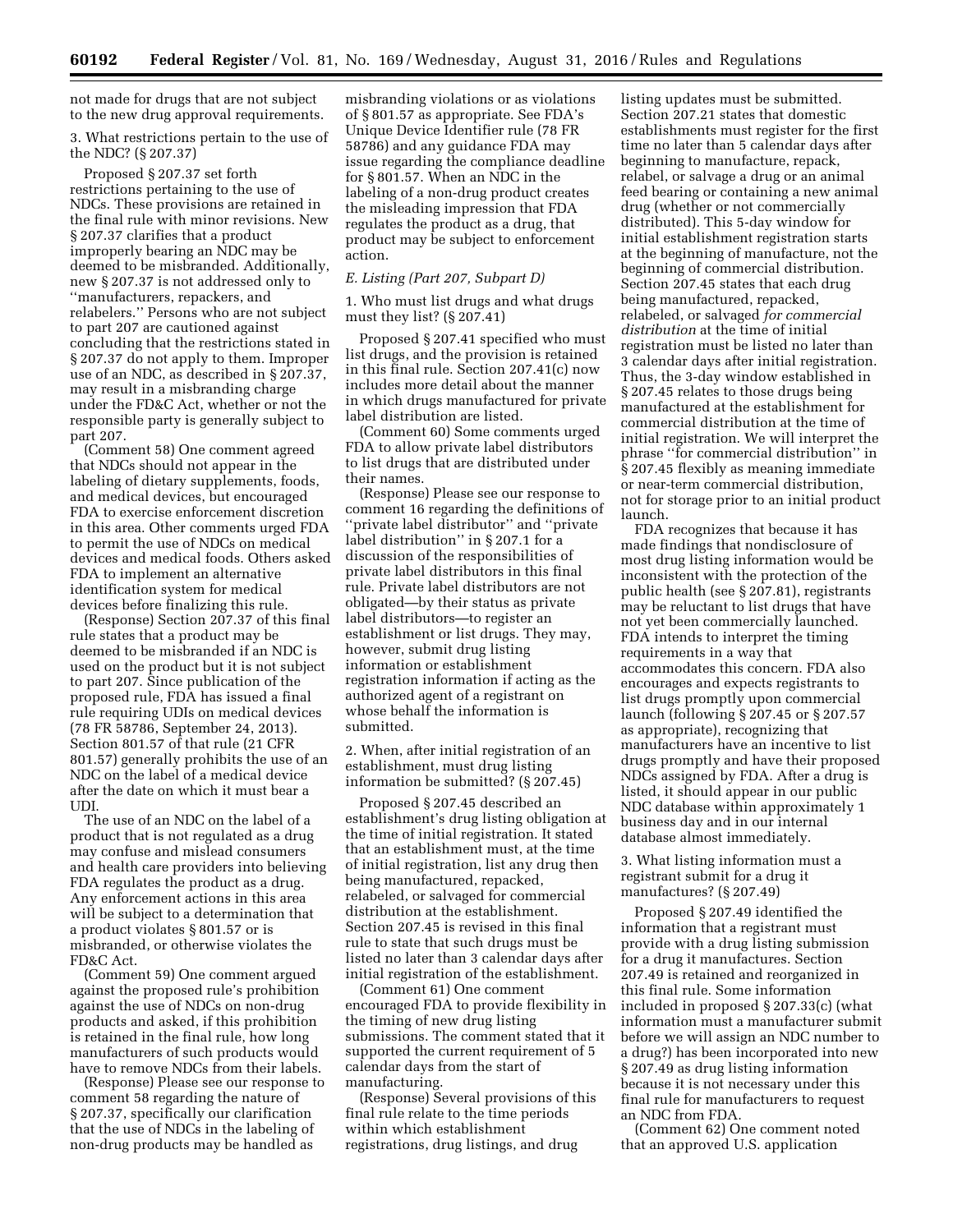number is included with drug listing information identified in § 207.49 and asked FDA to clarify whether an application must be approved before drug listing information is submitted.

(Response) Section 207.49(a)(7) of this final rule requires registrants to provide the approved U.S. application number with listing information for a drug if one exists. Thus, § 207.49 requires that an approved U.S. application number be provided with drug listing information only if it exists. Unapproved drugs can and must be listed without an application number.

Drugs that are the subject of an application need not be listed until they are manufactured for commercial distribution. Registrants who are awaiting approval of an application may voluntarily reserve an NDC for the drug that is the subject of the application prior to its approval under new § 207.33(d)(3). These registrants are also permitted, but not required, to list a drug before it is marketed, while providing a future start marketing date.

(Comment 63) Many comments opposed the submission of production volume information with drug listing information.

(Response) In the preamble to the proposed rule, FDA stated that it was considering whether to require establishments to provide the number of batches and batch size for each drug subject to the listing requirement that they manufactured, repacked, or relabeled since the establishment last provided listing information (71 FR 51276 at 51312). We have decided not to include such a requirement in this final rule.

(Comment 64) One comment urged FDA to eliminate the requirement that registrants submit representative samples of any other labeling for OTC drug products.

(Response) Section 207.49(a)(14)(ii)(b) of this final rule requires that for each human nonprescription drug not subject to section 505 of the FD&C Act or section 351 of the PHS Act (*i.e.,* not subject to premarket approval), drug listing information include the current label, the package insert (if any), and a representative sampling of any other labeling. The submission of ''any other labeling'' for such drugs is a requirement of section 510(j)(1)(B)(ii) of the FD&C Act.

(Comment 65) One comment questioned the proposed requirement that the ''drug facts'' labeling for OTC drug products be included in drug listing information, arguing that required labeling for OTC products is set forth in OTC monographs and in FDA's regulations in § 201.66.

(Response) We disagree with this comment. Section  $207.49(a)(14)(ii)(B)$  of this final rule requires that labeling submitted with drug listing information for human nonprescription drugs not subject to section 505 of the FD&C Act or section 351 of the PHS Act include the ''content of labeling.'' This term is defined in § 207.1(b) to include, for these drugs, the drug facts labeling required by § 201.66. The submission of drug listing information is the only mechanism by which FDA has quick access to the labeling that is currently in use for marketed OTC drug products. Furthermore, section 510(j)(1)(B)(ii) of the FD&C Act requires that the label, package insert, and a representative sampling of any other labeling be provided with listing information for all such drugs, thus encompassing the drug facts labeling.

(Comment 66) One comment urged FDA to require that drug listing information for human OTC drugs include the current product label, but not other labeling. This comment also urged FDA to accept such labels in portable document format (PDF) files rather than structured product labeling (SPL).

(Response) As explained in response to Comments 64 and 65, the FD&C Act requires that drug listing information for OTC human drugs not subject to section 505 of the FD&C Act or section 351 of the PHS Act include the label, package insert, and a representative sampling of ''any other labeling.'' Therefore, this comment's recommendation that only the current product label (*i.e.,* the container label) be submitted for such products is contrary to the FD&C Act, and we decline to adopt it. Drug listing information is the only mechanism by which FDA collects labeling for such products, and it is important that we have it readily available.

This final rule does not specify a file format for the submission of drug listing information, but it does require electronic submission in a format FDA can ''process, review, and archive.'' (See § 207.61(a) of this final rule.) As explained in our electronic registration and listing guidance, to facilitate the submission of drug establishment registration and drug listing information (including the content of labeling), FDA has adopted the use of extensible markup language (XML) files in a standard SPL format. The automated submission process functions most efficiently and effectively when this information is provided in a standardized format with defined code sets and codes. Information in a properly created and complete SPL file can facilitate processing and allows for

greater precision and accuracy through the use of coded data fields rather than merely electronic text. For these reasons, we will continue to expect drug listing information in SPL format.

In the case of unfinished drugs, § 207.49(a)(15)(iv) requires submission of the label (if any) but does not require registrants to submit the content of labeling. Because FDA does not currently electronically process the labels submitted for unfinished drugs, we have accepted and will continue to accept electronic submission unfinished drug labels in JPEG (Joint Photographic Experts Group) file format.

(Comment 67) One comment questioned the proposed requirement that drug listing information include the name of each inactive ingredient in a listed drug. Another comment argued that drug listing submissions for animal drug products in particular should not be required to identify inactive ingredients.

(Response) This requirement is retained in the final rule, specifically in new § 207.49(a)(5), applicable to both human and animal drugs. FDA finds it important to maintain up-to-date inactive ingredient information for all marketed drug products. This allows FDA, for example, to determine the extent to which a particular inactive ingredient is currently in use and identify drug products that contain it. FDA does not have access to this information in the form of a searchable database outside of our drug registration and listing information.

(Comment 68) We received several comments pertaining to the drug listing obligations of contract manufacturers, contract packagers, and contract laboratories. One requested clarification regarding the manner in which a contract manufacturer or packager would submit listing information for an investigational drug manufactured or packaged for use in a clinical trial.

(Response) Contract manufacturers, packagers, and laboratories—unless they are exempt under section 510(g) of the FD&C Act or § 207.13—will generally qualify as manufacturers under this final rule and will be required to register their establishments. Under § 207.41 of this final rule, registrants must list drugs they manufacture, repack, relabel or salvage *for commercial distribution.* The definition of ''commercial distribution in new § 207.1 excludes drugs distributed for investigational use under part 312 (21 CFR part 312) or part 511 (21 CFR part 511). The drugs referred to in this comment may be exempt from listing under this analysis.

(Comment 69) Another comment asked how a contract manufacturer or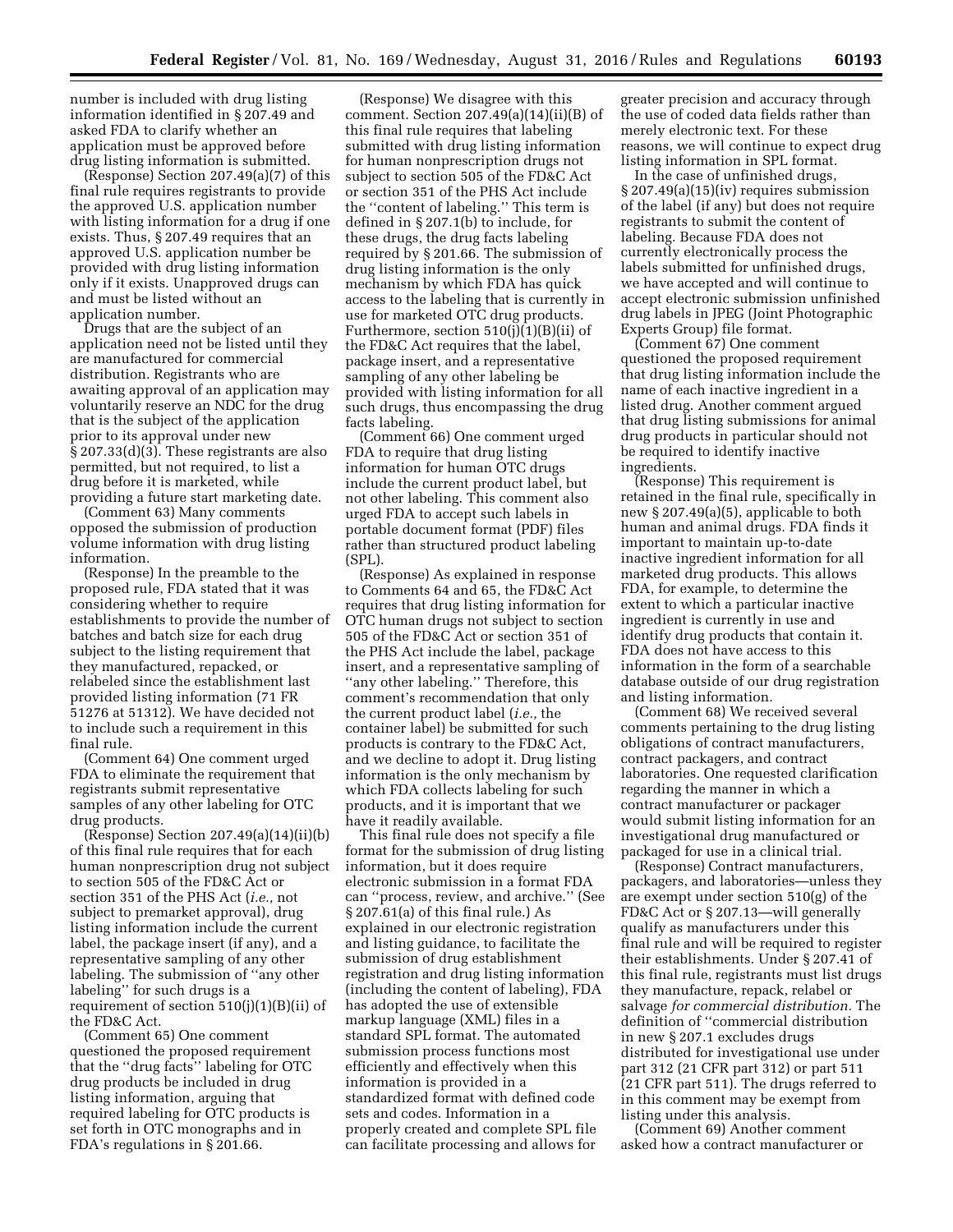packager should be expected to submit twice annual drug listing updates, attesting for example that there have been no changes to a drug's labeling, when the contract manufacturer or packager is not responsible for or aware of labeling changes in the ordinary course of its business.

(Response) This comment relates to a wide variety of situations. We recognize that contractors play an important role in drug manufacture. Some perform specialized operations for another manufacturer (*e.g.,* blister packaging), and others perform all manufacturing operations for a virtual drug company. Some contract manufacturers handle drugs that are the subject of an approved application and are sold under the name of the application holder. Others manufacture OTC drugs for multiple private label distributors. Each situation will require its own analysis under this final rule, and there may be more than one way to satisfy the rule's requirements.

If a contract manufacturer is performing one or more steps in a larger manufacturing operation, it may be shipping an unfinished drug to another contracting party. In that case, the contract manufacturer would submit listing information under § 207.49 for the unfinished drug it distributes commercially, *i.e.,* the unfinished drug that leaves its registered establishment(s). This would include labeling information required under § 207.49(a)(15)(iv), meaning the label applied to the unfinished drug. In this scenario, the contract manufacturer would not be responsible for listing updates that describe labeling changes for the finished drug product, if the contract manufacturer does not commercially distribute the finished drug product.

If a contractor is performing all steps or just the final steps in a drug manufacturing process, the contractor should describe the finished drug product in its listing submission. In some cases, a contract manufacturer may be responsible for formulating the product and developing its labeling. This might be true in the case of an OTC store brand, private label distribution product, for example. In that situation, the contracting parties would likely agree that the contract manufacturer is in the best position to submit drug listing information and updates (as it is required to do under this final rule), and this would include the submission of any labeling changes with twice annual listing updates. In other cases, a contractor might play a much smaller role. It might only place a product manufactured and developed by

someone else into its final packaging. In that case, the contractor would be required by this final rule to submit listing information pertaining to the finished drug product, including the twice annual updates. The contractor might satisfy this obligation by consulting with the drug's developer about any changes in drug listing information or by letting the drug's developer act as its authorized agent for the submission of drug listing information and updates. At all times, however, the actual manufacturer of a drug (or repacker, relabeler, or salvager) is legally responsible for ensuring that the requirements of this final rule are satisfied.

(Comment 70) One comment stated that ''the proposed requirement for finished product contract testing laboratories to list all of the products they test should be eliminated.'' The comment pointed out that testing laboratories only handle representative samples of products that do not enter the supply chain.

(Response) This comment addresses an issue that arises under the FD&C Act and the drug registration and listing regulations as they have long existed. (See the definition of ''manufacturing or processing'' that has existed in § 207.3 prior to this final rule.) Testing laboratories, whether they test finished drug products or in-process materials, may have important roles in drug manufacturing and are appropriately treated as manufacturers under part 207 if they engage in testing or control procedures necessary for manufacture under current good manufacturing practices. Any testing laboratory that qualifies as a ''manufacturer'' under this final rule must register its establishment(s) where drugs are tested. The listing obligation, however, applies only to drugs that a registrant places into commercial distribution. Therefore, if a laboratory tests in-process materials or finished product and then commercially distributes the tested product, *e.g.,* for further processing or for distribution as finished product, that laboratory would have an obligation to list the drugs it commercially distributes. More likely, however, if the laboratory merely tests product samples and reports the test results to another party without further distributing the tested samples, it has no listing obligation.

(Comment 71) One comment expressed concern that importers would have to identify manufacturers for their drug components and provide a chain of custody description for each handler from manufacturer to importer.

(Response) This comment reflects a misunderstanding of a statement in the proposed rule describing section 801(d)(3) of the FD&C Act. To clarify, § 207.49(a)(12) of this final rule requires a registrant listing a drug it manufacturers to provide: (1) The name and UFI of the establishment where the registrant manufactures the drug and (2) the name and UFI of every other establishment where manufacturing is performed for the drug. With respect to this second category of information, if the registrant provides a properly assigned and listed NDC for unfinished drug(s) it uses to produce the listed drug (sometimes referred to as ''immediate source NDCs''), the registrant does not need to provide names and UFIs of the upstream establishments.

(Comment 72) One comment asked FDA to clarify a statement in the preamble of the proposed rule regarding certificates of analysis for imported articles.

(Response) This comment reflects a misunderstanding of the proposed rule. The passage it refers to quotes section 801(d)(3) of the FD&C Act (71 FR 51276 at 51284). Section 801(d)(3) of the FD&C Act applies only to certain imported products, and this final rule does not implement it.

4. What listing information must a registrant submit for a drug it repacks or relabels? (§ 207.53)

Proposed § 207.53 identified the information that a registrant must provide with a listing submission for a drug it repacks or relabels. Section 207.53 is retained and reorganized in this final rule. Some information included in proposed § 207.33(d) (What information must a repacker or relabeler submit before we will assign an NDC number to a drug?) has been incorporated into new § 207.53 as drug listing information because it is not necessary under this final rule for manufacturers to request an NDC from FDA.

(Comment 73) A comment from the medical gas industry expressed concern about the proposed rule's requirement that repackers identify, in drug listing information, the NDC associated with a drug immediately before it is received by the repacker for repackaging. This comment argued that the complexity of medical gas distribution makes this requirement difficult to satisfy.

(Response) We agree that medical gas repackers would need to significantly change the way they currently do business to identify immediate source NDCs as specified in the proposed rule. In response to this comment, we have included an exception in § 207.53 of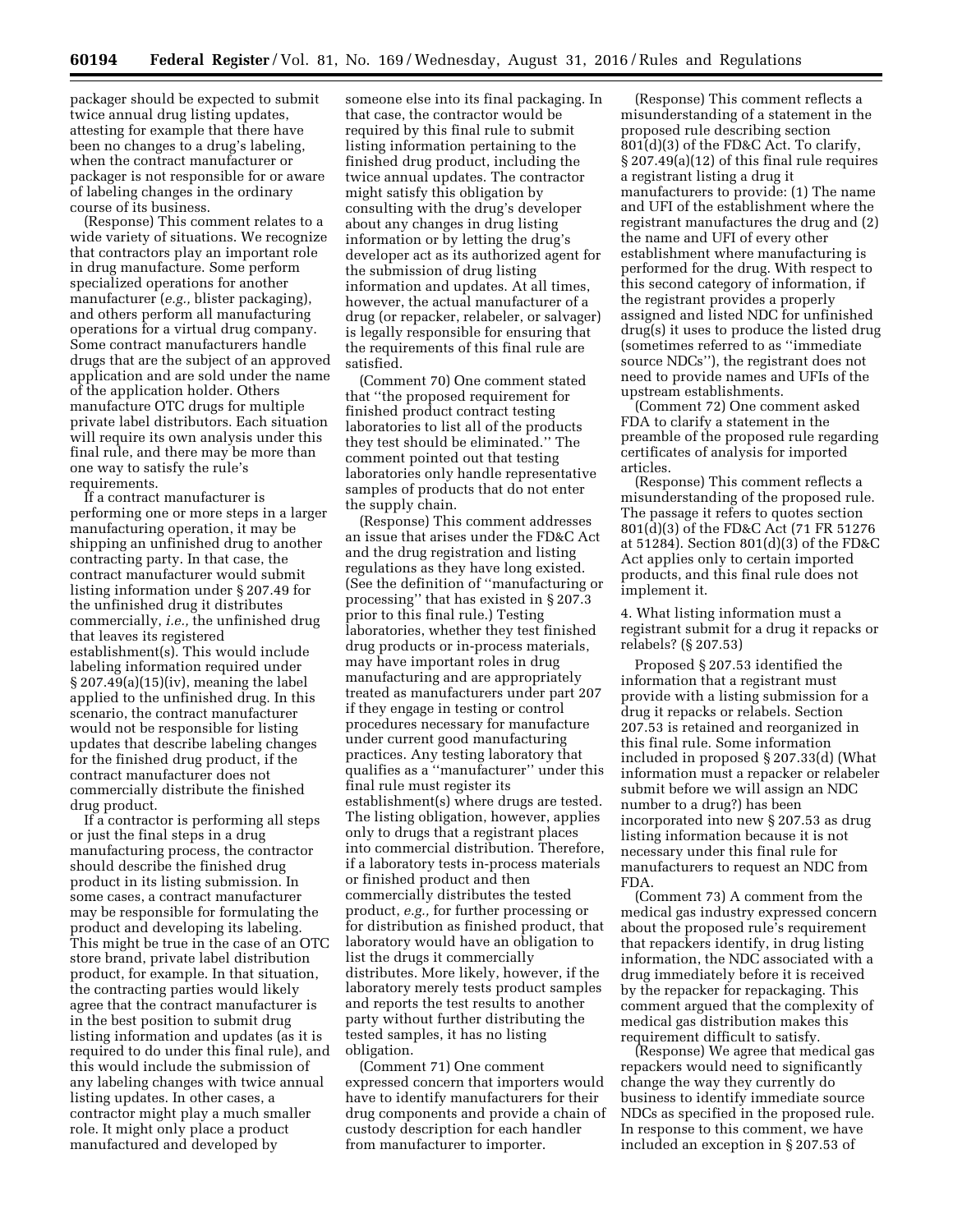this final rule so that repackers and relabelers of medical gases are not required to include with drug listing submissions the NDC assigned to each medical gas they receive for repacking or relabeling.

### 5. What are the requirements for reviewing and updating listing information? (§ 207.57)

Proposed § 207.57 described the requirements for reviewing and updating drug listing information. The provision is retained in this final rule with editorial revisions intended to improve clarity. Additionally, the section now says registrants are encouraged to submit listing updates at the time of any change affecting previously submitted information. We have also deleted a reference to § 207.55. Under § 207.55, FDA may ask a registrant to explain the basis for its belief that a drug is not subject to approval. We do not expect registrants to routinely update information provided to us under § 207.55.

(Comment 74) Some comments opposed the requirement that to satisfy the June and December listing update obligation, registrants must certify that no changes have occurred if no changes have occurred since the last review and update of listing information.

(Response) The preamble to the proposed rule specifically requested comments regarding the burden that may result from the no changes certification requirement in the context of drug listing updates (71 FR 51276 at 51314). We have retained in this final rule the requirement in § 207.57(b) that registrants update their submitted drug listing information each June and December. The review and updating of drug listing information is critical to the integrity of FDA's database. We recognize, however, that requiring registrants to submit a twice-annual ''no changes'' certification, on a product-byproduct basis, for each of their listings would impose a substantial burden on registrants, particularly those that maintain hundreds or thousands of drug listings. Therefore, § 207.57 of this final rule requires registrants to report changes to drug listing information either at the time of any change affecting information previously reported or during the next June or December listing update following the change. At the time of the annual registration update under § 207.29(b), a registrant may submit a blanket ''no changes'' certification covering all of its listed drug products for which no changes affecting previously reported listing information were made since the last annual registration update or listing

submission. This blanket, ''no changes'' certification applies only to drug listing information that has been submitted electronically, as it would be too burdensome for FDA to maintain certifications for information that has not been submitted electronically. Therefore, it cannot be used to report that drug listing information submitted on paper in the past remains current. This limitation is intended to ease FDA's administrative burden and allow FDA to consider drug listing information to be fully migrated from paper submissions to our electronic drug registration and listing system.

Please see our response to Comment 30, which addresses this issue in the context of establishment registration updates.

(Comment 75) One comment stated that the obligation to provide updates on individual drug listings within 30 days will demand a great deal of resources from manufacturers.

(Response) This comment did not cite the specific provision of the proposed rule at issue. The preamble to the proposed rule acknowledged that proposed § 207.57(b) would require that drug listing information be reviewed and updated only every June and December, but also stated that FDA would request updates to listing information within 30 calendar days of a change, to maintain the accuracy of our drug listing database (71 FR 51276 at 51314). Under § 207.57 of this final rule, registrants are encouraged to submit updated drug listing information at the time of any change affecting information previously submitted, but they are required to submit such information only every June and December.

(Comment 76) Two comments asked FDA to clarify whether a registrant may report all changes to drug listing information when they occur, *i.e.,* on a rolling basis, instead of conducting a review and update each June and December.

(Response) Under § 207.57 of this final rule, registrants must review and update their drug listing information each June and December. This is a requirement of section 510(j)(2) of the FD&C Act. Registrants are additionally encouraged, but not required, to update drug listing information at the time when changes are made to previously reported information. These updates do not, however, take the place of the June and December updates, which may be satisfied by a no changes certification if no changes have occurred since the last review and update. We will read ''since the last review and update'' in  $\S 207.57(b)(2)$  as referring to the

registrant's most recent listing update for a given drug, whether submitted in June, December, or at any other time.

(Comment 77) One comment encouraged FDA to codify a registrant's ability to submit updated listing information at the time a change is made, rather than waiting for the next June or December review and update. This comment referred to a statement in the preamble to the proposed rule stating that registrants are requested to submit listing information within 30 days of a change.

(Response) We agree with this comment and have revised § 207.57 accordingly. New § 207.57 states that registrants are encouraged to submit listing updates at the time of any change affecting information previously submitted. This provision of the final rule does not refer to a 30-day window for such listing updates. We intend to read ''at the time of any change'' flexibly, encouraging registrants to submit listing updates as soon as possible, but allowing such updates at any time before they are due at the next June or December review and update.

(Comment 78) One comment expressed concern regarding the manner in which a drug's discontinuation is to be reported under § 207.57. This comment noted that historically, many registrants have waited to report that a drug has been discontinued until they no longer have to report the drug under applicable agreements with the Centers for Medicare and Medicaid Services. According to this comment, if an NDC is identified as discontinued while the drug is still in distribution up until expiration, there may be problems related to reimbursement and other matters.

(Response) The FD&C Act and § 207.57 of this final rule require listing updates, including information that a drug has been discontinued, at the latest, at the time of the next June or December review and update following the discontinuation. In the case of drugs that are subject to part 314, § 314.81(b)(3)(iv) also requires that their withdrawal from sale be reported to FDA. The reporting deadline under § 314.81(b)(3)(iv) is within 15 working days of the withdrawal from sale before the effective date of this final rule and within 30 calendar days of the withdrawal from sale after the effective date of this final rule. It is important that FDA receive this information soon after discontinuation for the integrity of our database.

In this final rule, as in the proposed rule, § 207.57 requires registrants, when reporting that a listed drug has been discontinued, to provide the expiration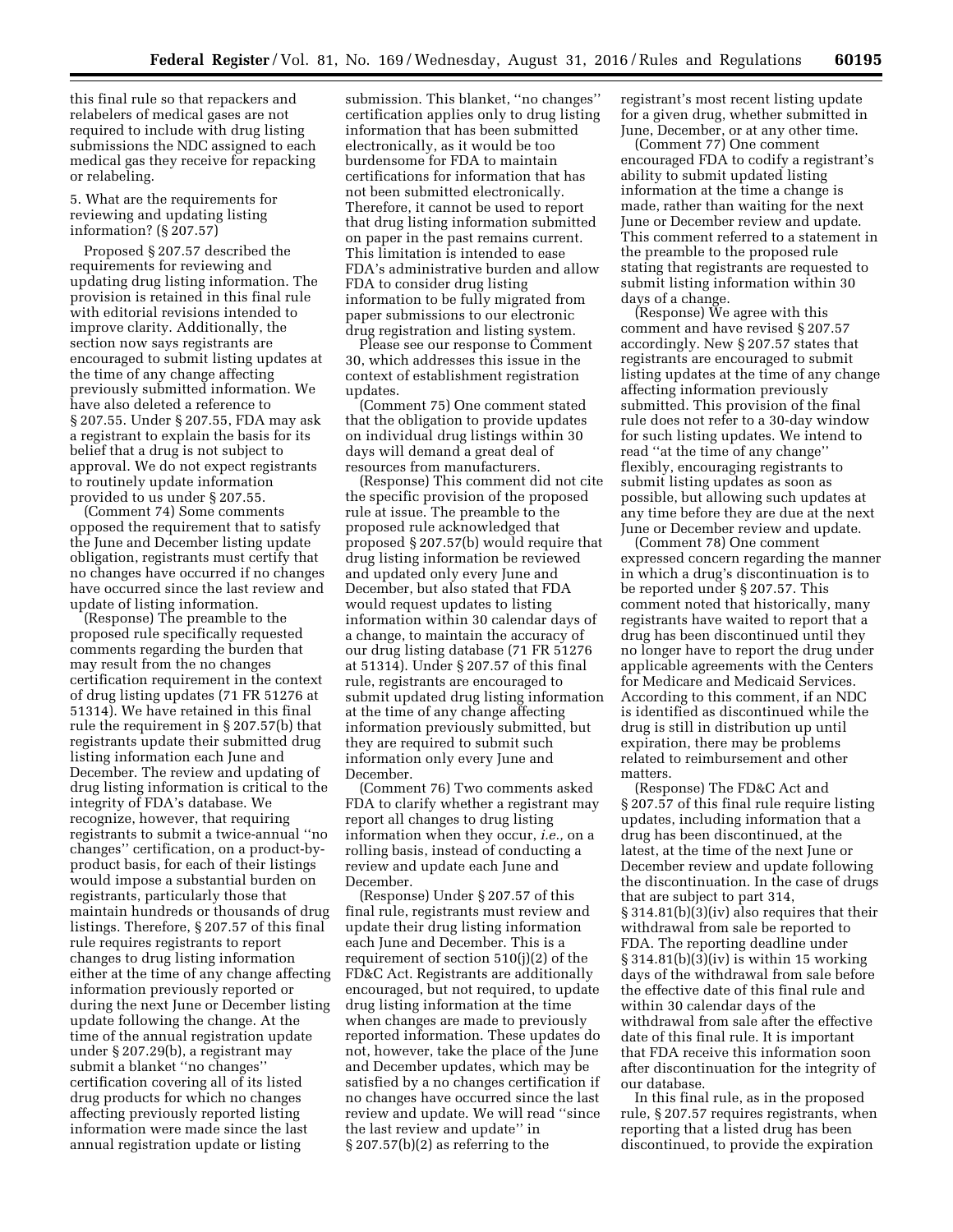date of the last lot manufactured, repacked, relabeled, or salvaged. FDA regards this date as the ''end marketing date'' and includes it in the public NDC database when a drug is reported to be discontinued.

Please note that, in addition to the requirements just discussed, section 506C of the FD&C Act, as amended by FDASIA, requires manufacturers of certain drugs that are life-supporting, life-sustaining, or intended for use in the prevention or treatment of a debilitating disease or condition, to notify FDA of a permanent discontinuance or certain interruptions in manufacture at least 6 months prior to the date of discontinuance or interruption or as soon as practicable if 6-month's prior notice is not possible.

(Comment 79) Two comments opposed the requirement in § 207.57 that registrants provide, for a discontinued drug, the expiration date of the last lot manufactured, repacked, relabeled, or salvaged, arguing that the expiration date of the last lot provides no assurance that the drug product will be available to consumers until that date is reached.

(Response) As explained in response to Comment 78, our use of the expiration date of the last lot as an ''end marketing date'' facilitates reimbursement while remaining stock of a discontinued drug works its way through distribution.

(Comment 80) Two comments requested clarification regarding how the inclusion of an approved application number in a drug listing submission can take the place of the content of labeling in SPL format, specifically how updated labeling would be provided at the time of a listing update if only the application number is referenced.

(Response) The proposed rule indicated that if ''a manufacturer provides a drug's approved U.S. application number as part of a drug's listing information, the labeling required under proposed § 207.49(g)(1) and . . . 207.49(g)(2) would be deemed to accompany the listing information'' (71 FR 51276 at 51309). This was written prior to FDA's adoption of SPL as the submission standard and is not an accurate reflection of how the process operates today. However, FDA has considered how our electronic system can avoid unnecessary duplication of effort between the submission of labeling updates to applications and the submission of drug listing information.

Under this final rule, a drug listing submission, whether it includes an approved application number or not, must include content of labeling as

specified in § 207.49. An advantage of the SPL format is that it allows the holder of a newly approved application to submit the content of labeling once, satisfying its obligations under parts 314 and 207 in a single submission. Upon initial approval, an applicant is required to submit a copy of final approved labeling. An electronic drug listing submission that includes the content of labeling in SPL format can satisfy this obligation. Even if the drug product is not yet ready for commercial distribution upon approval, SPL allows for a future start marketing date in the listing information so that a second submission is not necessary when the product is commercially launched.

As discussed in response to Comment 15, most drug labeling changes necessitate a listing update under § 207.57 of this final rule. Registrants who submit drug listing information through FDA's CDER Direct electronic submission portal (as well as those using some commercial software) will be able to recall a previous submission, including the content of labeling, and make appropriate changes when a listing update is due. But reference to an application number alone will not satisfy the requirement that updated content of labeling be submitted under § 207.57 in this final rule.

## *F. Electronic Format for Registration and Listing (Part 207, Subpart E)*

Proposed § 207.61 stated that establishment registration and listing information must be submitted to FDA electronically. As proposed, § 207.61 would have allowed advertisements and some labeling to be submitted to FDA either in paper or electronic format. In this final rule, § 207.61 is revised for clarity. Additionally, the final version of § 207.61 requires electronic submission of all establishment registration and listing information, consistent with FDAAA (no longer allowing for the submission of advertising on paper), unless a waiver is granted, and states that FDA may issue guidance from time to time on how to provide information in electronic format. Because the SPL format currently used for electronic submission of registration and listing information does not accommodate the submission of drug advertising, taking into account various types of advertising media currently in use, FDA is not currently collecting advertisements as part of drug listing information. If this technical limitation is resolved, we will explain in future guidance how and what registrants should transmit electronically as a representative sampling of advertisements. In the meantime, we may ask individual

registrants to submit a representative sampling of advertisements for specific prescription human drug products not subject to section 505 of the FD&C Act, relying on our authority under section  $510(j)(1)(B)(i)$  of the FD&C Act and § 207.49(a)(14) of this final rule.

The final version of § 207.61 also clarifies that, while drug registration and listing information must generally be submitted in the English language, in some cases the content of labeling may be submitted in a foreign language along with an accurate English translation.

(Comment 81) One comment stated that information should be included in the final rule to address whether FDA intends to develop a separate database for animal health products or incorporate animal drugs into the proposed electronic drug registration and listing database. The comment recommended that if a separate database is planned, information on whether the same data elements will be required to obtain an NDC number and list products would be helpful.

(Response) At issue in this rulemaking are changes to FDA's regulations governing drug establishment registration and listing, *i.e.,* changes to the codified language presented in the proposed rule and in this final rule. These regulations do not describe the electronic drug registration and listing systems developed by FDA, which may change from time to time. Currently, FDA maintains separate electronic systems for establishment registration and listing for human drugs and for animal drugs. The information that must be submitted with a drug listing submission, for both human drugs and animal drugs, is described in the regulations codified in part 207 as amended by this final rule.

(Comment 82) One comment noted that at the time of the proposed rule and the comment period, FDA's electronic drug registration and listing system had yet to be developed. Accordingly, stakeholders were unable to comment on an electronic system that had yet to be developed.

(Response) We understand stakeholder interest in the development of our electronic system for drug registration and listing. As noted in response to Comment 81, however, the amended regulations adopted in this rulemaking do not describe the electronic drug registration and listing systems developed by FDA. They generally describe information that must be submitted to FDA, and they require that it be submitted electronically. Therefore, the proposed rule did not solicit comments on the electronic drug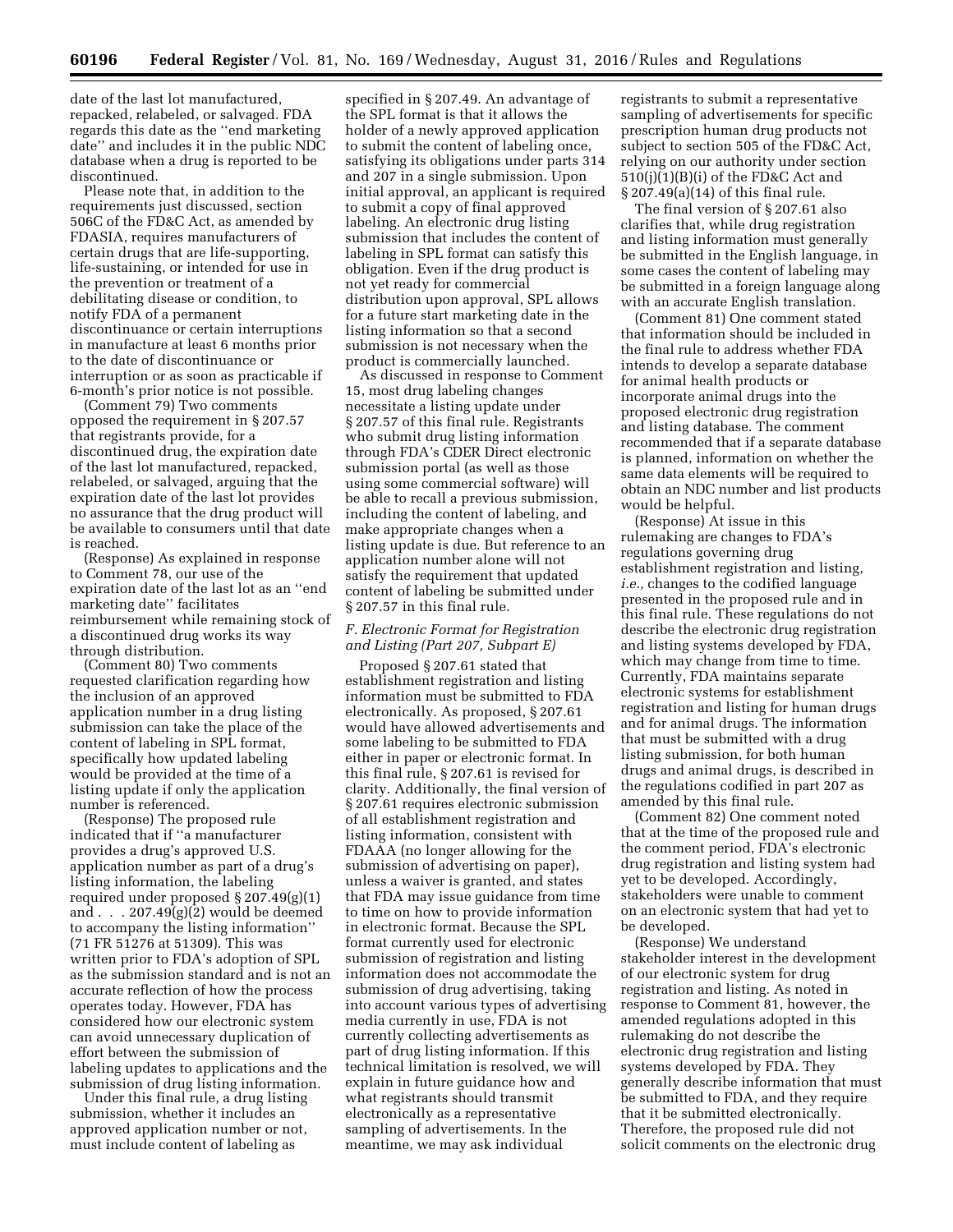registration and listing system then under development.

After the proposed rule was published, Congress amended the FD&C Act to require electronic submission of drug establishment registration and listing information. To implement this statutory change, FDA published draft guidance in 2008 and final guidance in 2009 concerning electronic submission of drug establishment registration and listing information. Stakeholders had an opportunity to comment on the electronic system described in our draft guidance and, as with all FDA guidance, have an ongoing opportunity to comment at any time.

FDA currently accepts drug establishment registration and drug listing information submitted electronically. We expect registrants to find electronic submission less burdensome than the use of paper forms, and we accept comments and suggestions from stakeholders regarding improvements to our electronic submission systems.

(Comment 83) One comment recommended that to facilitate the annual review and updating of both establishment registration and drug listing information, FDA provide registrants with a report of their current registration and listing information.

(Response) This comment does not relate to language that would be included in the codified portion of this final rule, but it does raise an important issue we would like to address. At all times, registrants are responsible for keeping track of registration and listing information they have submitted to FDA and should ensure the information is securely stored and can be retrieved.

Registrants who use an agent to submit establishment registration and drug listing information to FDA are encouraged to maintain their own records of the submitted information or obtain assurances that the agent will do so and will make the information available to the registrant on request, including if their business relationship is terminated.

FDA currently maintains publicly searchable databases that can be used to confirm an establishment is registered. Information about registered blood establishments is available through FDA's electronic Blood Establishment Registration (eBER) public query application. Information about registered HCT/P establishments is available through the Human Cell and Tissue Establishment Registration (HCTERS) public query application. Information about registered drug establishments can be obtained through FDA's Drug Establishments Current

Registration Site (DECRS). Additionally, FDA's NDC Directory currently includes listed finished drug products, but not unfinished drug products. It may be expanded in the future to include all listed drugs. Registrants can check these sources and may also request a report of their own registration and listing information from CDER's Drug Registration and Listing staff.

(Comment 84) Comments noted that changes to part 11 (21 CFR part 11) are being considered by the Agency and recommended that electronic submission of drug registration and listing information be delayed or exempt from compliance with part 11 until these changes have been decided.

(Response) Because of changes to section 510(p) of the FD&C Act adopted in FDAAA, registration and listing information is currently submitted electronically. Exceptions from the electronic submission requirement will be handled in accordance with the waiver provisions in this final rule (§§ 207.65, 607.22, and 1271.23).

Part 11 sets forth criteria under which FDA considers electronic records and signatures to be trustworthy and reliable. Part 11 applies to electronic records that are created, modified, maintained, archived, retrieved, or transmitted under statutory and regulatory requirements. In 2003, FDA published guidance for industry titled ''Part 11, Electronic Records; Electronic Signatures—Scope and Application'' (2003 Part 11 Guidance, available on the Internet at *<http://www.fda.gov/Drugs>*  under Guidances (Drugs)) and announced its availability in the **Federal Register** (68 FR 52779, September 5, 2003). This guidance announced a reexamination of part 11, a narrow interpretation of its scope, and a policy of enforcement discretion with respect to certain of its requirements. Part 11 currently remains in effect, and FDA's policy of enforcement discretion applies as described in the guidance.

Against this backdrop, the proposed rule included a discussion of how FDA intended to apply part 11 to electronic drug registration and listing. (See 71 FR 51276 at 51317.) Proposed §§ 207.61, 607.22, and 1271.22 specified that certain requirements of part 11 would not apply to information submitted to FDA under parts 207, 607, and 1271. In § 207.61 of this final rule, the applicability of part 11 is stated as follows: The submission of advertisements and labeling is exempt from the requirements of § 11.10(a), (c) through (h), and (k) and the corresponding requirements of § 11.30. Other information submitted under part 207, as well as information submitted

under parts 607 and 1271, is exempt from the requirements of § 11.10(b), (c), and (e) and the corresponding requirements of § 11.30. These statements in the codified portion of this final rule are intended to be read together with any current FDA guidance concerning our enforcement of part 11. For example, FDA's 2003 Part 11 Guidance states that we do not intend to take action to enforce compliance with the validation and audit trail requirements of part 11. This includes requirements described in § 11.10(a) and (e). Until our 2003 Part 11 Guidance is withdrawn or modified, these statements regarding enforcement discretion remain current. Therefore, any person submitting information electronically to FDA under this final rule may rely on the exemptions from part 11 written into parts 207, 607, and 1271, in addition to statements regarding part 11 enforcement discretion in current FDA guidance.

(Comment 85) One comment noted that a citizen petition is currently pending before FDA requesting that part 11 be revoked in its entirety (Docket No. FDA–2004–P–0036, formerly Docket No. 2004P–0429/CP1). This comment asked FDA to respond to the citizen petition before it completes this rulemaking.

(Response) The referenced citizen petition remains under review, and the part 11 regulations are currently being implemented as explained in FDA's 2003 Part 11 Guidance. FDA's publication of this final rule should not be interpreted as providing any indication of the manner in which the citizen petition will be resolved.

### *G. Miscellaneous (Part 207, Subpart F)*

Section 207.81 of the proposed rule identified establishment registration and listing information that will be available or not available for public disclosure after it is submitted to FDA. Section 510(f) of the FD&C Act states that establishment registration information is available for inspection and drug listing information is generally not available for inspection unless the Secretary (by delegation FDA) finds that an exemption from disclosure would be inconsistent with protection of the public health. Consistent with this statutory provision, proposed § 207.81 stated that establishment registration information would be generally available for disclosure and that most, but not all, drug listing information would be available for disclosure, as its nondisclosure would be inconsistent with protection of the public health. Generally categorized as not available for disclosure in the proposed rule was information obtained under: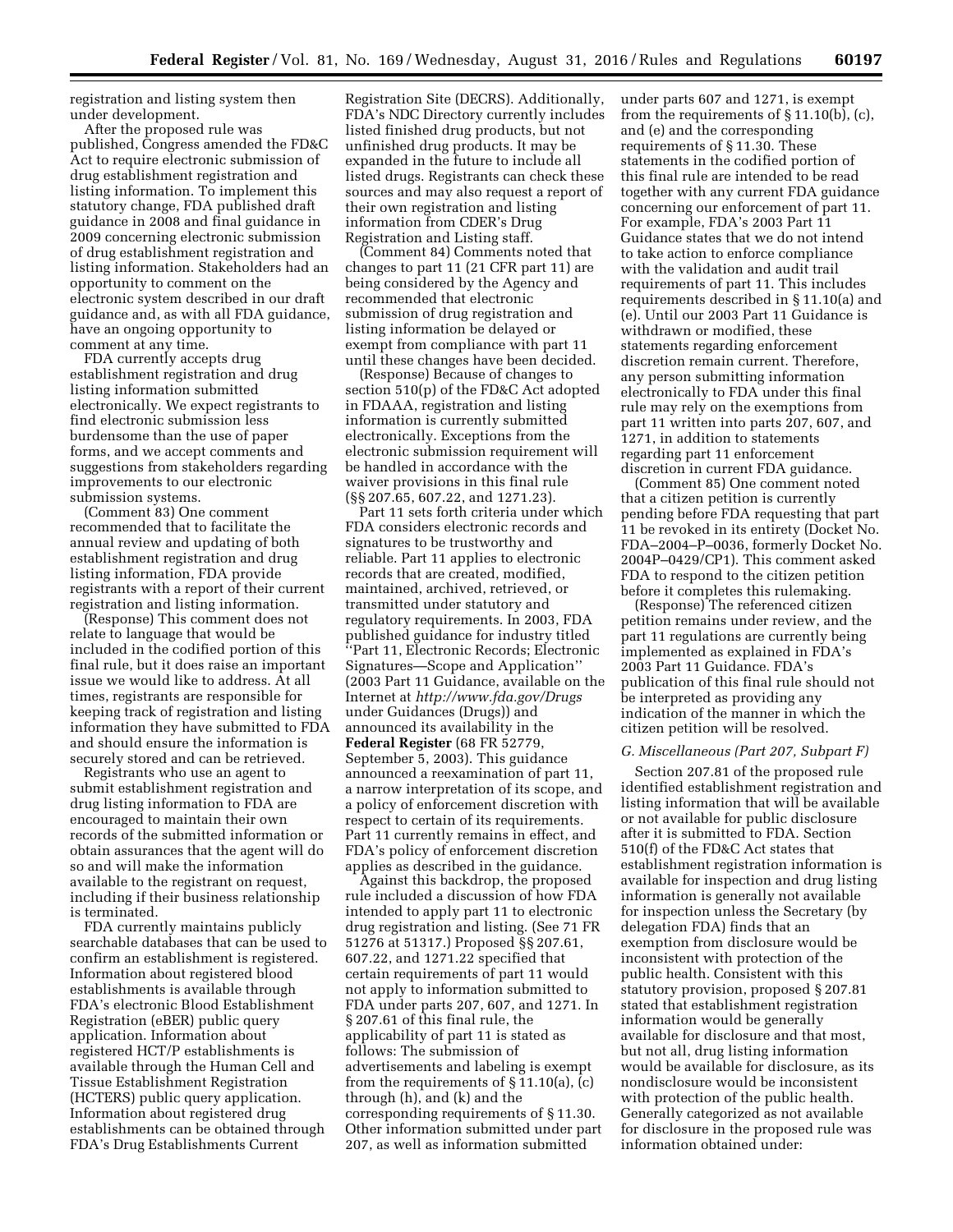• Proposed § 207.33(d)(1)(ii)—Source NDCs for repacked or relabeled drugs submitted in the context of an NDC request for such drugs,

• Proposed  $\S 207.54(b)(1)$ —Source NDCs for salvaged drugs, and

• Information submitted as the basis upon which it has been determined that a particular drug product is not subject to section 505 or 512 of the FD&C Act, the premarket approval requirement for new drugs and new animal drugs.

In this final rule, § 207.81 has been revised in several ways. The section has been reorganized so that registration and listing information that will be available for public disclosure is identified in paragraph (a), and exceptions are identified in paragraphs (b) and (c). Cited section numbers have been revised, consistent with the renumbering of sections in this final rule (and the shifting of some information required in the proposed rule as supporting an NDC request to information required in the final rule as drug listing information). Substantively, § 207.81 of this final rule identifies an expanded set of information obtained under the following sections as information that will not be available for public disclosure:

• § 207.53(b)—Immediate source NDCs for repacked or relabeled drugs;

• § 207.54(a)—Immediate source NDCs for salvaged drugs;

• § 207.54(c)—The name or UFI of an establishment where a specific drug is salvaged;

• §207.55—Information submitted as the basis upon which it has been determined that a particular drug is not subject to section 505 or 512 of the Federal Food, Drug, and Cosmetic Act or section 351 of the Public Health Service Act;

• § 207.33(d)(3)—Information submitted to reserve an NDC;

• § 207.49(a)(9)—For unfinished drugs, the number assigned to the Drug Master File or Veterinary Master File, if any;

•  $§ 207.49(a)(12)$ —The names and UFIs of establishments where manufacturing is performed for listed drugs and/or immediate source NDCs;

• § 207.53(c)—The names and UFIs of establishments where repacking or relabeling is performed for listed drugs; and

• § 207.49(a)(5)—The names of any inactive ingredients submitted with drug listing information for which the registrant makes a valid assertion of confidentiality.

In this final rule, establishment registration information will be available for disclosure, consistent with section 510(f) of the FD&C Act, except

in limited circumstances as described in § 207.81(c). FDA has found that nondisclosure of most drug listing information for marketed drugs would be inconsistent with the protection of the public health. In most cases, drug listing information is obvious or is disclosed elsewhere (*e.g.,* a drug's established and proprietary names, its dosage form and route of administration, its active ingredient(s)). Specifically, FDA has made a finding that nondisclosure of the listing information identified in the following bulleted list would be inconsistent with protection of the public health, except in limited circumstances as described in § 207.81(c):

• Information obtained under § 207.33 will be available for public disclosure, but only after a drug is marketed. This information that will be available for public disclosure includes information a registrant or private label distributor submits or updates under § 207.33(c) to obtain an NDC labeler code but does not include information submitted under § 207.33(d)(3) to reserve an NDC. Information submitted under § 207.33(c) to obtain a labeler code (and updates to the information) includes basic contact information for the registrant or private label distributor to whom the labeler code is assigned, the types of activities (*e.g.,* manufacture, repackaging, or private label distribution) in which the person requesting the labeler code engages with respect to drugs, and the types of drugs to which the labeler code will be applied. This is not necessarily, but is arguably, classified as drug listing information because it relates to NDCs and labeler code segments of NDCs. FDA makes the finding referred to in section 510(f) of the FD&C Act that nondisclosure of this information, in the case of marketed drugs, would be inconsistent with protection of the public health. The contact information described in § 207.33(c)(1)(i) allows consumers to verify in some cases that they do not have a counterfeit product. It also provides additional contact information for the consumer's reference. Disclosure of the types of activities reported under § 207.33(c)(1)(ii) may provide additional clarity as to a labeler's role in producing or marketing a drug. Information on the types of drugs to which a labeler code will be applied, described in § 207.33(c)(1)(iii), is largely available to the public, but centralizing it promotes the free flow of information to interested consumers.

• Most information obtained under § 207.49 (listing information a registrant must submit for a drug it manufactures)

will be available for public disclosure after a drug is marketed. This information includes the drug's NDC; its established and proprietary name; the name and quantity of each active pharmaceutical ingredient in the drug; the name of each inactive ingredient (unless a valid assertion of confidentiality is made); the dosage form; the drug's approved U.S. application number if any; the drug type (finished vs. unfinished, human vs. animal, prescription vs. nonprescription); for drugs subject to the imprinting requirements of 21 CFR part 206, the drug's size, shape, color, scoring, and code imprint (if any); the route or routes of administration of the drug; the schedule of the drug under the Controlled Substances Act; advertisements; labeling; contact information for private label distributors; OTC monograph references if any; and the date on which a drug was introduced into commercial distribution. FDA makes the finding referred to in section 510(f) of the FD&C Act that nondisclosure of the foregoing information, in the case of marketed drugs, would be inconsistent with protection of the public health. The drug information described in §§ 207.49(a)(1), (3), (10), (15), and 207.49(b)(1) and (2) will enable individuals with concerns about counterfeiting to compare information about a product in their possession with information provided to FDA. The ingredient information described in §§ 207.49(a)(4) and (5) will in some cases allow individuals to verify ingredient information provided in labeling against FDA's records. The information described in §§ 207.49(a)(6), (8), and (11) relates to proper physical form and use of a drug. The application number described in § 207.49(a)(7) allows individuals to access disclosable FDA records about a drug's approval. Whether and how a drug is scheduled under the Controlled Substances Act  $(\S 207.49(a)(13))$  relates to safe use of the drug. The advertisements and labeling described in §§ 207.49(a)(14) and (15) may include information individuals have not seen elsewhere describing the risks and benefits of a drug. Furthermore, FDA's disclosure of labeling information obtained under § 207.49(a)(15) will allow for the availability of current drug labeling information through DailyMed, a computerized repository of drug information maintained by the National Library of Medicine. The contact information described in § 207.49(a)(16)(ii) may provide additional contact information for an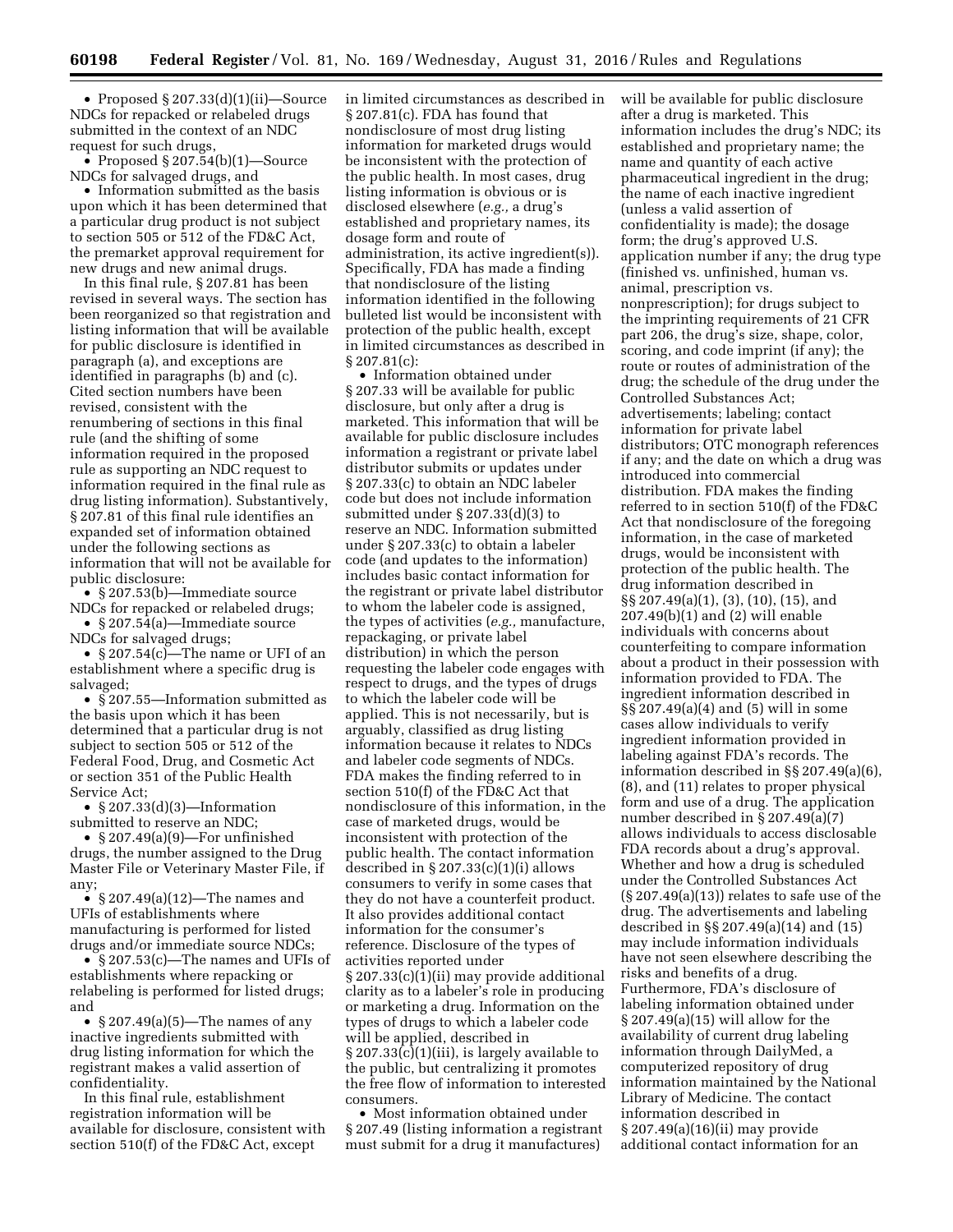individual's reference. All of this information is largely available to the public, but centralizing it promotes the free flow of information to interested consumers, health care providers, and others. Note that two types of information obtained under § 207.49 will not be available for public disclosure: (1) The names of inactive ingredients in a listed drug if the registrant listing the drug makes a valid assertion of confidentiality for them at the time of drug listing and (2) the number assigned to the Drug Master File or Veterinary Master File, if any, that describes the manufacture of an unfinished drug.

• Most information obtained under § 207.53 (listing information a registrant must submit for a drug that it repacks or relabels) will be available for public disclosure after a drug is marketed. This information includes the repacked or relabeled drug's NDC, labeling, advertisements, and contact information for private label distributors. FDA makes the finding referred to in section 510(f) of the FD&C Act that nondisclosure of the foregoing information, in the case of marketed drugs, would be inconsistent with protection of the public health. The NDC described in § 207.53(a) helps identify who repacked or relabeled a drug. Labeling and advertising information described in §§ 207.53(d) and 207.53(e) may include information individuals have not seen elsewhere describing the risks and benefits of a drug. Furthermore, FDA's disclosure of labeling information obtained under § 207.53(d) will allow for the availability of current drug labeling information through DailyMed, a computerized repository of drug information maintained by the National Library of Medicine. The contact information for private label distributors described in § 207.53(f)(2) may provide additional contact information for an individual's reference. All of this information is largely available to the public, but centralizing it will promote the free flow of information. Note that two types of information obtained under § 207.53 are not available for disclosure: (1) The NDC assigned to a finished drug received by a registrant for repacking or relabeling and (2) the name and UFI of establishments where repacking or relabeling is performed.

• Some information obtained under § 207.54 (listing information a registrant must submit for a drug it salvages) will be available for public disclosure after a drug is marketed. This information includes the salvaged drug's lot number and expiration date. FDA makes the finding referred to in section 510(f) of

the FD&C Act that nondisclosure of the foregoing information, in the case of marketed drugs, would be inconsistent with protection of the public health. Disclosure of the lot number and expiration date information described in § 207.54(b) may help address any concerns about a salvaged product's quality, potency, and shelf life.

• Most information obtained under § 207.57 (information registrants must submit when updating listing information) will be available for public disclosure. In most cases, information submitted under § 207.57 updates information previously submitted under §§ 207.49, 207.53, or 207.54. The same disclosure rules will apply whether information is submitted in an original drug listing submission or in an updated listing. Our findings under section 510(f) of the FD&C Act, described previously, that nondisclosure of certain listing information obtained under §§ 207.49, 207.53, and 207.54 would be inconsistent with protection of the public health apply whether the information is obtained in an original listing submission or an updated listing submission. Accordingly, the reasons supporting this finding discussed previously apply to updates submitted under § 207.57. Some information obtained under § 207.57 will not have been received previously under §§ 207.49, 207.53, or 207.54. This information includes: (1) The date a registrant discontinues the manufacture, repacking, relabeling, or salvaging for commercial distribution of a listed drug and the expiration date of the last lot manufactured, repacked, relabeled, or salvaged, (2) the date a registrant resumes the manufacture, repacking, or relabeling, for commercial distribution or a drug previously discontinued, and (3) certifications that no changes have occurred since the last listing review and update. FDA makes the finding referred to in section 510(f) of the FD&C Act that nondisclosure of the foregoing information, in the case of marketed or discontinued drugs, would be inconsistent with protection of the public health. The date a business discontinues or resumes manufacturing a drug, submitted under § 207.57(b)(1)(ii) or (iii), may help address concerns some individuals may have about whether a drug in their possession is counterfeit. The certification that no changes have occurred described in § 207.57(b)(2) will inform individuals that drug listing information previously submitted to FDA is up to date as of the no changes certification date.

(Comment 86) One comment requested that FDA not disclose the

names of inactive ingredients in animal drugs submitted with drug listing information. This comment stated that inactive ingredients in animal drugs are generally not listed on labels. Another comment urged FDA not to place the burden on registrants to proactively request that the names of inactive ingredients in human drugs be treated as trade secrets.

(Response) The proposed rule included a discussion about disclosure of inactive ingredients reported in drug listing submissions and stated that FDA will disclose this information unless it is subject to trade secret protection. See 71 FR 51276 at 51321. In this final rule, we are codifying that approach by making it clear in § 207.81 that we will not disclose the names of any inactive ingredients submitted with drug listing information for which the registrant makes a valid assertion of confidentiality under § 20.61 or other applicable provision of law.

This approach will apply to both human and animal drugs in an ingredient-specific way. In other words, in the absence of a well-supported assertion of confidentiality for any given inactive ingredient reported under § 207.49, the name of that inactive ingredient will be available for public disclosure. The inactive ingredient composition of a drug product is of interest to consumers and in most cases is already disclosed on drug labels. We find that categorical nondisclosure of inactive ingredient information would be inconsistent with protection of the public health. It is therefore appropriate that FDA consider this information disclosable in the absence of a valid assertion of confidentiality that supports nondisclosure.

(Comment 87) One comment urged FDA not to disclose the relationship between customs brokers and their clients. This comment noted that the proposed rule would have required foreign establishments to identify in their establishment registrations each person who imports or offers for import their drugs into the United States. The proposed rule would have defined the term ''person who imports or offers for import'' broadly to include agents and brokers. As with establishment registration information generally, this information would have been available for disclosure under § 207.81 of the proposed rule.

(Response) As explained in our response to comment 11, in this final rule, we define the term ''person who imports or offers for import'' more narrowly than it was defined in the proposed rule. The new definition is not intended to include persons operating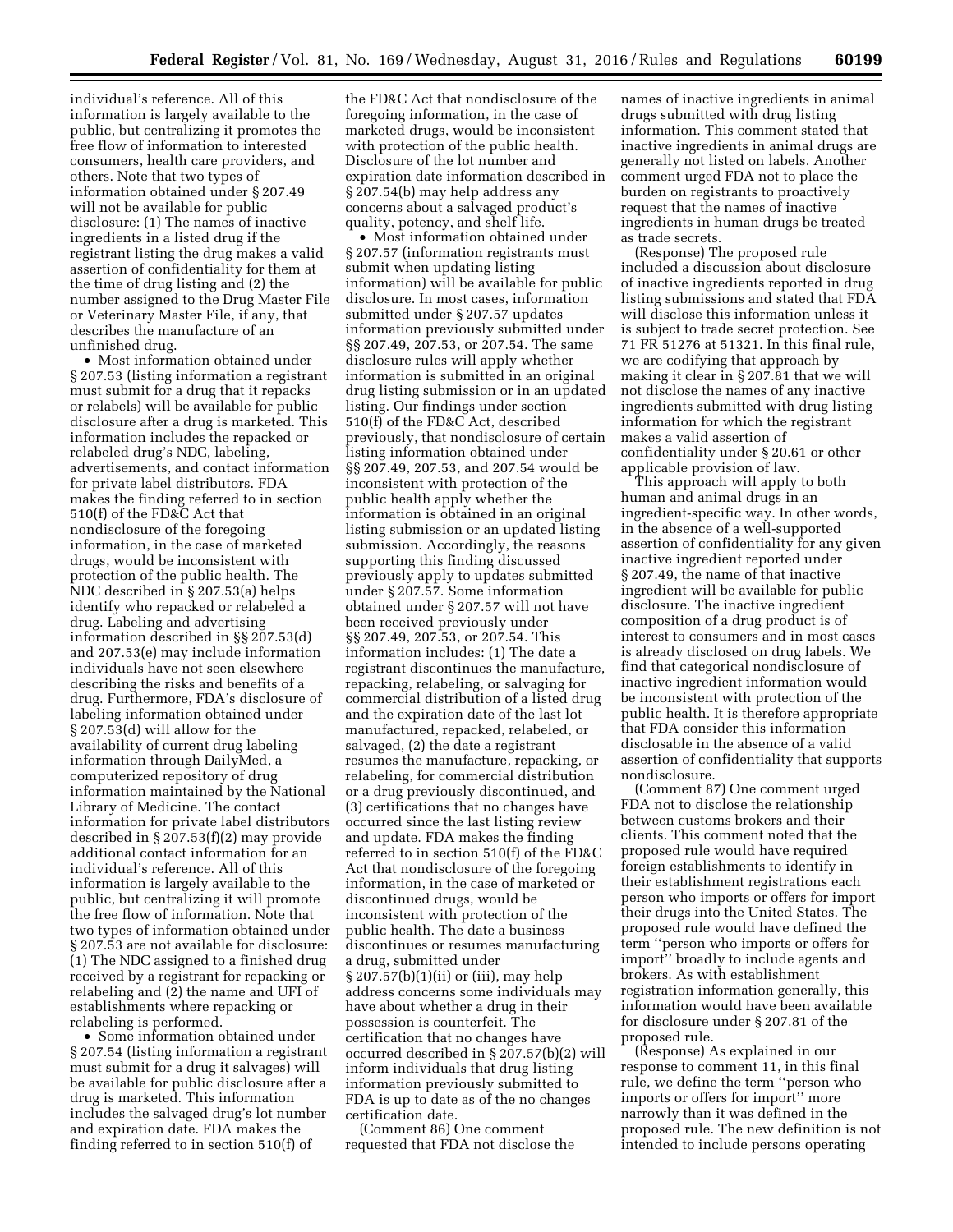merely as customs brokers. Therefore, a person operating merely as a customs broker will not be identified in a foreign establishment's registration information and hence will not have its relationship with the foreign establishment disclosed under § 207.81.

(Comment 88) One comment asked FDA to clarify the confidentiality of information submitted to obtain an NDC. Several comments stated that disclosure of listing information is inappropriate for a yet-to-be approved product.

(Response) As discussed in response to comment 31, under this final rule, registrants will propose their own NDCs with drug listing submissions. It is not necessary under this final rule to request an NDC from FDA and support that request with the information specified in § 207.33(c) of the proposed rule. Some of the information specified in proposed § 207.33(c) (*e.g.,* the drug's proprietary name and established name) has been added to drug listing information required under §§ 207.49, 207.53, and 207.54 of this final rule. The foregoing discussion explains which drug listing information will be available for disclosure and that it will not be available for disclosure until after the drug is marketed.

Section 207.33(d)(3) of this final rule allows anyone with a labeler code to voluntarily reserve an NDC for a drug product under development before it is listed. Information submitted under § 207.33(d)(3) to reserve an NDC is identified in § 207.81(b)(3) as generally exempt from disclosure. Because information submitted to FDA under § 207.33(d)(3) will relate to drug products under development, this exemption from disclosure prior to marketing is not inconsistent with protection of the public health.

(Comment 89) Two comments stated that under the proposed rule, drug listing information would be exempt from public disclosure unless the Secretary deemed its release to be necessary. These comments asked FDA to clarify the circumstances under which disclosure of drug listing information would be considered necessary.

(Response) These comments reflect a misunderstanding of the proposed rule. In the proposed rule, § 207.81 stated unambiguously that ''[a]fter a drug is listed, all information obtained for that drug under §§ 207.33, 207.49, 207.53, and 207.54,'' except for stated exceptions, would be made available for public disclosure upon request or at FDA's discretion (71 FR 51276 at 51353). We have determined, under section 510(f) of the FD&C Act and as

explained in the foregoing discussion, that most drug listing information relating to marketed products will be categorically presumed to be available for public disclosure because an exemption from disclosure would be inconsistent with protection of the public health. In the foregoing discussion, we have explained that § 207.81 of this final rule identifies a set of drug listing information that will generally not be available for public disclosure.

(Comment 90) One comment urged FDA not to disclose registration and listing information that reveals business relationships among trading partners, such as those between a drug's manufacturer and a private label distributor or between a manufacturer and a retail service repackager.

(Response) We have carefully considered this comment, along with section 510(f) of the FD&C Act and our longstanding rules and policies regarding disclosure of registration and listing information. As a statutory matter, establishment registration information is generally disclosable. (See section 510(f) of the FD&C Act.) Thus, information required for establishment registration under § 207.25 of this final rule is disclosable.

This final rule requires that foreign establishments report the name of each importer known to the establishment and the name of each person who imports or offers to import its drugs into the United States. This information is treated as establishment registration information under section 510(i) of the FD&C Act and under § 207.25 of this final rule, rather than as drug listing information. Because the information is establishment registration information, both the FD&C Act and this final rule require that it be available for public disclosure. FDA's intention to make this information available for disclosure was highlighted in the proposed rule (71 FR 51276 at 51321).

Drug listing information will not be available for public disclosure under this final rule unless its nondisclosure would be inconsistent with protection of the public health, as set forth in section 510(f) of the FD&C Act. Most drug listing information is obvious or is disclosed elsewhere such as in labeling (*e.g.,* size, shape, color, scoring, route of administration, approved application number, active ingredient(s)) and its nondisclosure would be inconsistent with protection of the public health. However, we recognize that, as emphasized in this comment, some drug listing information may reveal confidential business relationships. This final rule exempts from public

disclosure drug listing information obtained under § 207.49(a)(12) (name and UFI of the establishments where a drug is manufactured and/or immediate source NDCs), § 207.53(c) (name and UFI of establishments where repacking or relabeling is performed), or § 207.54(c) (name and UFI of establishments where salvaging is performed).

(Comment 91) One comment urged FDA to treat all registration and listing information as categorically exempt from disclosure.

(Response) We decline to take this approach. As explained in the foregoing discussion, the disclosure provisions in this final rule are consistent with section 510(f) of the FD&C Act, notably its requirement that establishment registration information be made publicly available and that drug listing information be disclosed only to the extent that its nondisclosure would be inconsistent with protection of the public health.

## *H. Human Cells, Tissues, and Cellular and Tissue-Based Products (Part 1271)*

The proposed rule included relatively minor amendments to part 1271 to require electronic submission of establishment registration and listing information for HCT/Ps. These amendments are retained in this final rule with some revisions. Under this final rule, manufacturers of HCT/Ps that are regulated solely under section 361 of the PHS Act are subject to establishment registration and listing under part 1271. Manufacturers of HCT/Ps that are regulated under section 351 of the PHS Act or as drugs under section 505 of the FD&C Act are subject to establishment registration and listing under part 207. (HCT/Ps that are regulated as medical devices under the FD&C Act are subject to establishment registration and listing under part 807.)

(Comment 92) One comment was concerned about the breadth of the definition of ''importer'' in proposed § 1271.3(mm). This comment noted that the proposed rule's definition of ''importer'' appeared to include domestic transplant centers (hospitals) housing patients awaiting hematopoietic stem cell (HSC) transplant and argued that requiring foreign establishments to identify such hospitals as ''importers'' would be unreasonably burdensome.

(Response) Please see our response to Comment 9 regarding the definition of ''importer'' in § 207.1. We agree with those comments that challenged the proposed definition as too broad, particularly as it would have captured downstream recipients of imported products. In parts 207, 607, and 1271,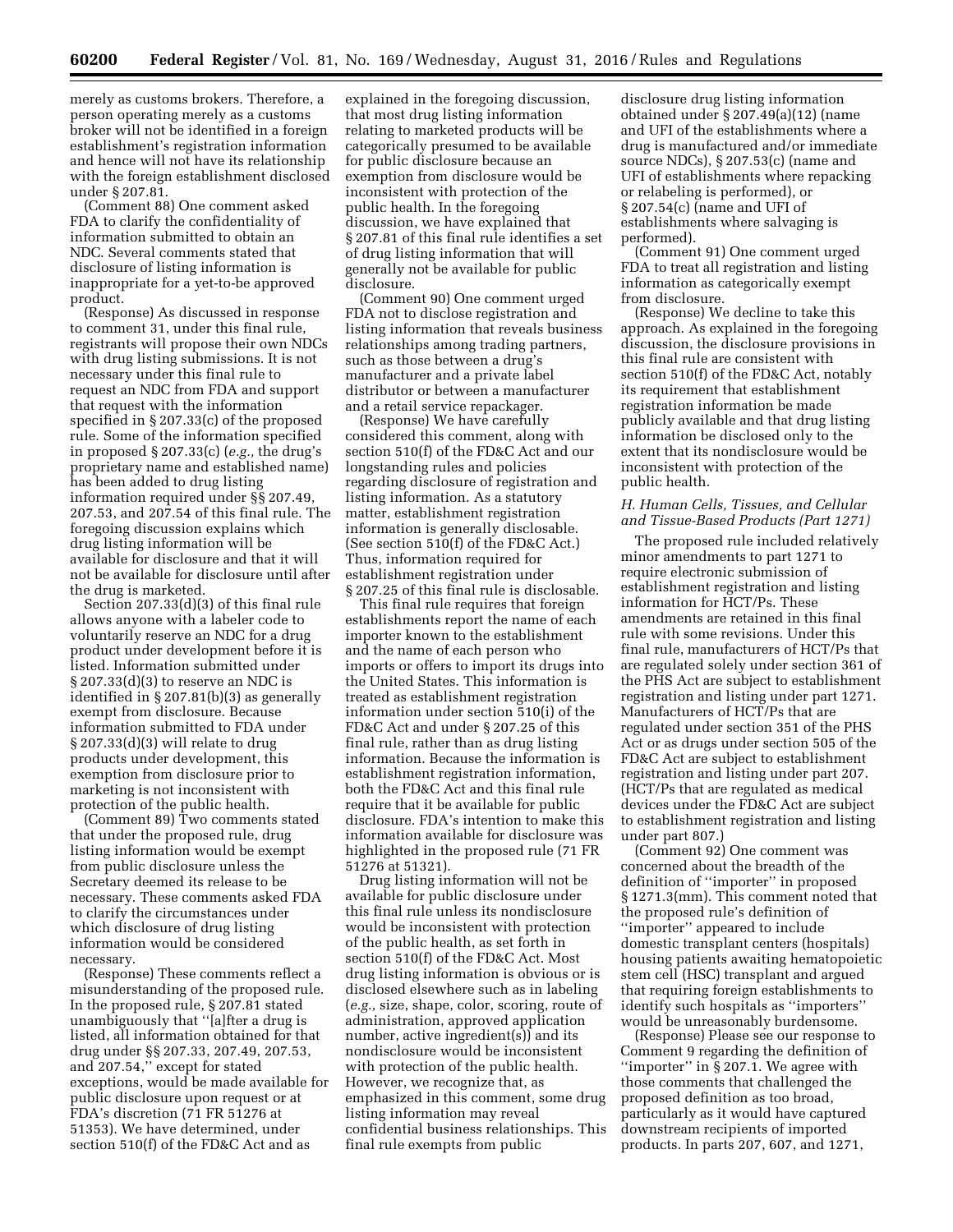we have narrowed the new definitions of ''importer'' by adding the words ''at the time of entry.'' Therefore, these definitions no longer capture downstream recipients such as hospitals.

#### **IV. Compliance Dates**

This final rule is effective November 29, 2016.

The proposed rule included proposed compliance dates by which registrants and other affected persons would be required to comply with different aspects of a final rule. For example, we proposed that manufacturers, repackers, and relabelers be given 3 years from the effective date of a final rule to ensure that the appropriate NDC appear on their labels. Proposed compliance deadlines were set forth in the preamble to the proposed rule but were not reflected in proposed codified regulatory language. (See 71 FR 51276 at 51345.)

The compliance dates are adjusted in this final rule to account for changes we have made in the final rule and to account for our 2009 implementation of electronic registration and listing under part 207 in accordance with revisions to the FD&C Act. Compliance dates associated with this final rule are presented in table 2.

Registrants are encouraged to comply with this final rule as soon as possible after its effective date. In many cases, the final rule will not necessitate changes in a registrant's current registration and listing practices because electronic submission of registration

## TABLE 2—COMPLIANCE DEADLINES

and listing information already takes place, and the information currently collected generally comports with this final rule. We recognize, however, that this final rule introduces new requirements, and some registrants will need to adjust their registration and listing activities. Table 2 should be read as a statement that FDA intends to exercise enforcement discretion between the effective date of this final rule and the compliance deadlines set forth in the table with respect to changes introduced in this final rule. At all times, however, persons subject to registration and listing must fulfill their statutory obligations and the relevant regulatory provisions set forth in parts 207, 607, and 1271, either before or after the effective date of this final rule.

| Requirement                                                                                                                                   | Effective date or compliance deadline                                                                                                                                                                                                                                                                                                                                                                                                                                                                                                                                                                                                                                                                                                                                                                                                                                                                                                                                                                                                                                                                                                                                                                                                                                                                                                                                                                                                                                                                                                                                                                                                                                                                                                                            |
|-----------------------------------------------------------------------------------------------------------------------------------------------|------------------------------------------------------------------------------------------------------------------------------------------------------------------------------------------------------------------------------------------------------------------------------------------------------------------------------------------------------------------------------------------------------------------------------------------------------------------------------------------------------------------------------------------------------------------------------------------------------------------------------------------------------------------------------------------------------------------------------------------------------------------------------------------------------------------------------------------------------------------------------------------------------------------------------------------------------------------------------------------------------------------------------------------------------------------------------------------------------------------------------------------------------------------------------------------------------------------------------------------------------------------------------------------------------------------------------------------------------------------------------------------------------------------------------------------------------------------------------------------------------------------------------------------------------------------------------------------------------------------------------------------------------------------------------------------------------------------------------------------------------------------|
| Electronic submission of establishment registration and listing informa-<br>tion under amended part 207.                                      | 90 days after publication.<br>For products currently subject to part 207, the electronic submission re-<br>quirement in section 510(p) of the FD&C Act was largely imple-<br>mented through FDA's 2009 electronic registration and listing guid-<br>ance (74 FR 26248). Upon the effective date of this final rule, FDA<br>expects continued electronic submission of registration and listing in-<br>formation in accordance with our electronic registration and listing<br>guidance and with new § 207.61. This applies to newly submitted<br>registration and listing information as well as updates to information<br>previously submitted. FDA will accept waiver requests in accordance<br>with §207.65 of this final rule upon its effective date.<br>Two years after the effective date of this final rule, FDA intends to re-<br>move from our current electronic database establishment registration<br>and listing information submitted in the past on paper and not up-<br>dated with a more recent electronic submission. The purpose of this<br>removal is to purge outdated information from our database, such as<br>information registrants failed to update after discontinuing a drug<br>product or closing an establishment. Therefore, registrants must mi-<br>grate their establishment registration and listing information to our<br>electronic system (or obtain a waiver from the electronic submission<br>requirement) before that time if they have not already done so. Req-<br>istrants may not rely on a "no changes" certification to migrate infor-<br>mation submitted in the past on paper to our electronic system. They<br>must enter and transmit current registration and listing information to<br>FDA electronically. |
| Electronic submission of blood establishment registration and listing in-<br>formation under amended part 607.                                | Owners or operators of human blood product establishments currently<br>register and list either electronically or by submitting Form FDA 2830<br>by mail. FDA will stop accepting paper submissions and require elec-<br>tronic submission of establishment registration and product listing in-<br>formation under amended part 607, unless individual waivers are<br>granted, 1 year after the effective date of this final rule.                                                                                                                                                                                                                                                                                                                                                                                                                                                                                                                                                                                                                                                                                                                                                                                                                                                                                                                                                                                                                                                                                                                                                                                                                                                                                                                              |
| Electronic submission of HCT/P establishment registration and listing<br>information under part 1271.                                         | Owners or operators of HCT/P establishments currently register and<br>list either electronically or by submitting Form FDA 3356 by mail.<br>FDA will stop accepting paper submissions and require electronic<br>submission of establishment registration and product listing informa-<br>tion under amended part 1271, unless individual waivers are grant-<br>ed, 1 year after the effective date of this final rule.                                                                                                                                                                                                                                                                                                                                                                                                                                                                                                                                                                                                                                                                                                                                                                                                                                                                                                                                                                                                                                                                                                                                                                                                                                                                                                                                           |
| Part 207, Subpart B-Registration (timing of establishment registration<br>and update submissions and substance of the information submitted). | Registrants are required to submit and update establishment registra-<br>tion information in accordance with amended subpart B of part 207<br>no later than the time when registration information is due after the<br>first anniversary of the effective date of this final rule. If the effective<br>date falls between October 1 and December 31, registrants must<br>submit information required by amended subpart B no later than the<br>next October through December annual review and update period.<br>However, registrants must comply with new § 207.29(a) (expedited up-<br>dates when certain establishment registration information changes)<br>upon the effective date of this final rule.                                                                                                                                                                                                                                                                                                                                                                                                                                                                                                                                                                                                                                                                                                                                                                                                                                                                                                                                                                                                                                                       |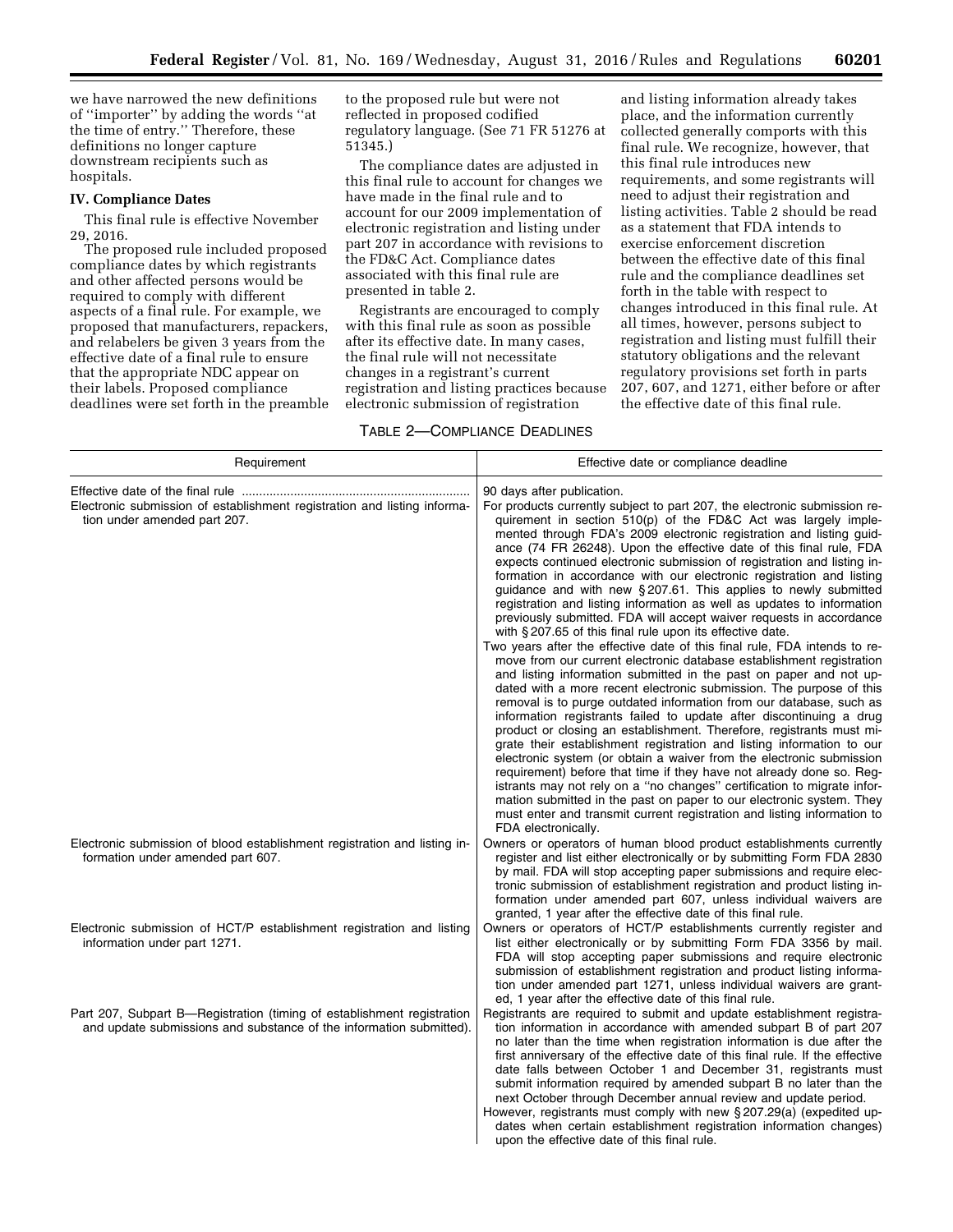| Requirement                                                                                                                                                                                      | Effective date or compliance deadline                                                                                                                                                                                                                                                                                                                                                                                                                                                                                                                                                                                                                                                                                                                                                                                                                                                                                                                                                                                                                                                                  |
|--------------------------------------------------------------------------------------------------------------------------------------------------------------------------------------------------|--------------------------------------------------------------------------------------------------------------------------------------------------------------------------------------------------------------------------------------------------------------------------------------------------------------------------------------------------------------------------------------------------------------------------------------------------------------------------------------------------------------------------------------------------------------------------------------------------------------------------------------------------------------------------------------------------------------------------------------------------------------------------------------------------------------------------------------------------------------------------------------------------------------------------------------------------------------------------------------------------------------------------------------------------------------------------------------------------------|
| Part 207, Subpart D-Listing (timing of drug listing and update submis-<br>sions and substance of the information submitted).<br>Part 607-Establishment registration for blood and blood products | Registrants are required to submit and update drug listing information<br>in accordance with amended subpart D of part 207 (including the<br>submission of NDCs that are formatted in accordance with subpart C<br>of part 207) no later than the time when listing information is due<br>after the first anniversary of the effective date of this final rule. If the<br>effective date falls during either June or December, registrants must<br>submit information required by subpart D no later than the June or<br>December listing update 12 months after the effective date.<br>Registrants are required to submit and update establishment registra-<br>tion information in accordance with amended part 607 no later than<br>the time when establishment registration information is due after the<br>first anniversary of the effective date of this final rule. If the effective<br>date falls between October 1 and December 31, registrants must<br>submit establishment registration information required by amended<br>part 607 no later than the next October through December annual |
| Part 607-Listing for blood and blood products                                                                                                                                                    | review and update period.<br>However, registrants must comply with new §607.26 (amendments to<br>establishment registration for certain changes such as ownership or<br>location) upon the effective date of this final rule.<br>Registrants are required to submit and update product listing informa-<br>tion in accordance with amended part 607 no later than the time<br>when listing information is due after the first anniversary of the effec-<br>tive date of this final rule. If the effective date falls during either June<br>or December, registrants must submit information required by sub-<br>part D no later than the June or December listing update 12 months<br>after the effective date.                                                                                                                                                                                                                                                                                                                                                                                        |
| Part 1271—Establishment registration for HCT/Ps                                                                                                                                                  | Registrants are required to submit and update establishment registra-<br>tion information in accordance with amended part 1271 no later than<br>the time when registration information is due after the first anniver-<br>sary of the effective date of this final rule. If the effective date falls in<br>December, registrants must submit establishment registration infor-<br>mation required by amended part 1271 no later than the next De-                                                                                                                                                                                                                                                                                                                                                                                                                                                                                                                                                                                                                                                      |
|                                                                                                                                                                                                  | cember annual review and update period under §1271.21(b).<br>Registrants are required to submit and update listing information in ac-<br>cordance with amended part 1271 no later than the time when listing<br>information is due after the first anniversary of the effective date of<br>this final rule. If the effective date falls during either June or Decem-<br>ber, registrants must submit information required by amended part<br>1271 no later than the June or December listing update 12 months<br>after the effective date.                                                                                                                                                                                                                                                                                                                                                                                                                                                                                                                                                             |

## TABLE 2—COMPLIANCE DEADLINES—Continued

## **V. Legal Authority**

We have the legal authority to amend our regulations on foreign and domestic establishment registration and listing for human drugs, including drugs that are regulated under a BLA, and animal drugs. The statutory basis for our authority includes sections 201, 301, 501, 502, 503, 505, 506, 506A, 506B, 506C, 510, 512, 513–516, 518–520, 701, 704, 721, 801, and 903 of the FD&C Act (21 U.S.C. 321, 331, 351, 352, 353, 355, 356, 356a, 356b, 356c, 360, 360b, 360c– 360f, 360h–360j, 371, 374, 379e, 381, and 393); 15 U.S.C. 1451–1561; sections 351 and 361 of the PHS Act (42 U.S.C. 262 and 264); and section 122, Pub. L. 105–115, 111 Stat. 2322 (21 U.S.C. 355 note).

Section 510(c) of the FD&C Act requires every person upon first engaging in the manufacture, preparation, propagation, compounding, or processing of a drug to immediately register with the Secretary his name, place of business, any such

manufacturing establishments and their unique facility identifiers, and a pointof-contact email address. The provisions in section 510(b) and (d) of the FD&C Act require annual registration beginning on October 1 and ending on December 31 of each year and registration of additional establishments, respectively. Section 510(i) of the FD&C Act requires any establishment within any foreign country engaged in the manufacture, preparation, propagation, compounding, or processing of a drug that is imported or offered for import into the United States to register with the Secretary by providing certain information. These provisions, together with section 701(a) of the FD&C Act (among others), authorize us to require the submission of the registration information specified in the final rule. The information specified in this final rule will help us identify who is manufacturing, repacking, relabeling, or salvaging drugs and where those operations are being

performed. In addition, some information (*e.g.,* official contact information) will help us communicate with establishments more effectively and schedule inspections more efficiently.

Section 510(j)(1) of the FD&C Act requires every person who registers to file with the Secretary, at the time of registration, a list of all drugs that are being manufactured, prepared, propagated, compounded, or processed by the registrant for commercial distribution. That list must be prepared in the form and manner prescribed by the Secretary and must be accompanied by a copy of labeling (or the label and package insert) and, in some cases, advertising. Section 510(j)(2) of the FD&C Act requires listing information updates every June and December. This listing information gives us a current inventory of marketed drugs. These provisions of the FD&C Act and others, together with section 701(a) of the FD&C Act, provide authority for requiring the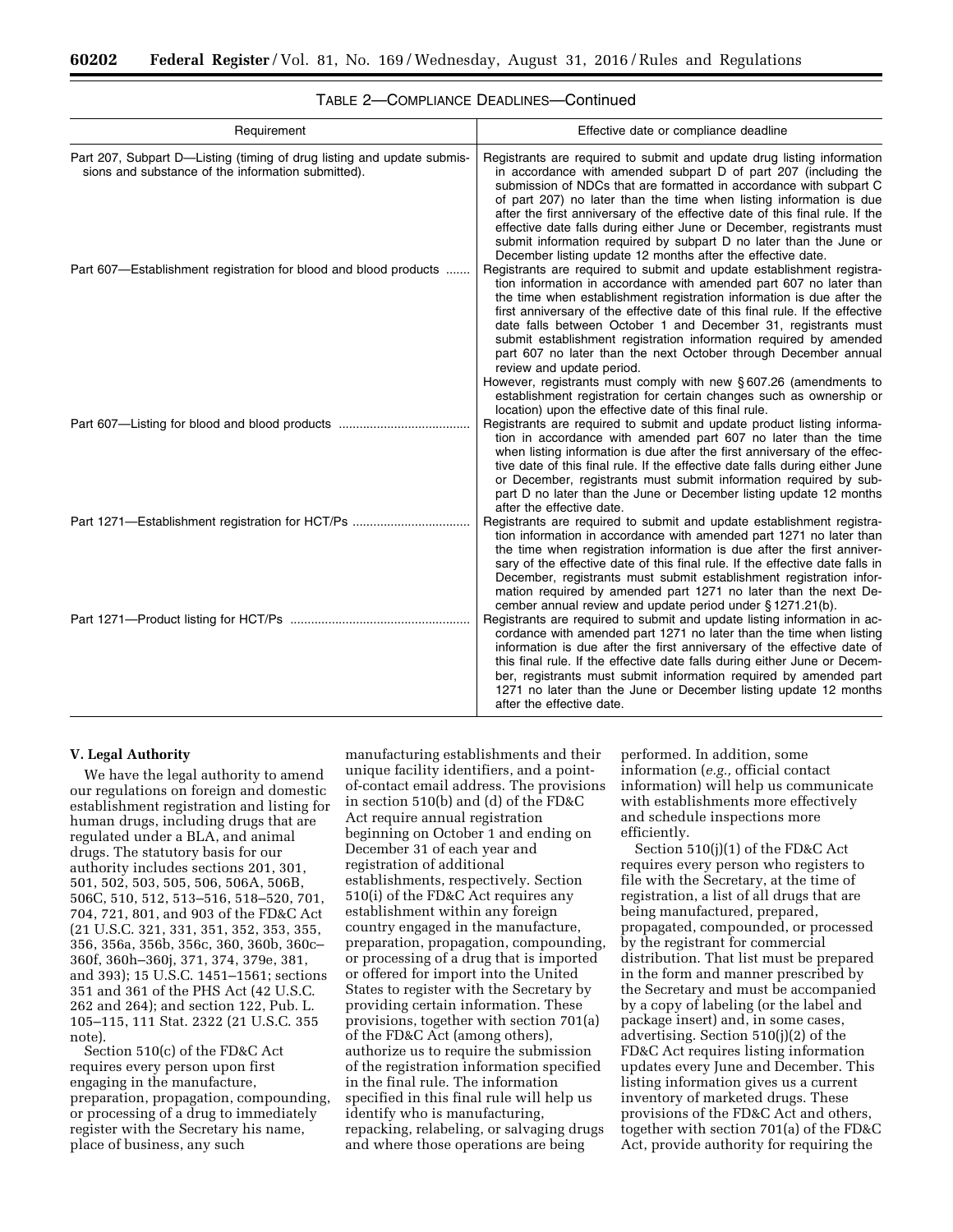submission of listing information set forth in this proposal. The drug listing information specified in this final rule will help us: (1) Develop a more current, robust inventory of drugs as a counterterrorism measure; (2) more effectively administer our postmarketing surveillance programs; (3) facilitate recalls of products; (4) identify drugs or ingredients in short supply in the event of a national emergency; and (5) identify drugs marketed in violation of the law.

Section 510(b) of the FD&C Act requires that information registrants supply for annual registration includes a UFI for the establishment and includes a point-of-contact email address. FDA published final guidance in November 2014 specifying that FDA's preferred UFI for drug establishment registration is the DUNS number, assigned and managed by Dun & Bradstreet.

Section 510(p) of the FD&C Act requires electronic submission of establishment registration and listing information, unless FDA waives the electronic submission requirement in individual cases. Establishments that manufacture HCT/Ps currently register and list HCT/Ps under FDA's regulations in part 1271. Pursuant to authority under section 361 of the PHS Act, FDA is requiring electronic submission of registration and listing information for HCT/Ps.

Section 510(j) requires biannual updates of certain listing information. Requiring certification under section 701(a) authority will help us with the efficient enforcement of the FD&C Act because we will be able to distinguish between situations where there has been noncompliance with registration and listing requirements from situations where there have been no changes in information. The failure to register or list under section 510 is a prohibited act under section 301(p) of the FD&C Act, and the failure to do either renders a drug misbranded under section 502(*o*) of the FD&C Act.

### **VI. Analysis of Environmental Impact**

We have determined under 21 CFR 25.30(h) that this action is of a type that does not individually or cumulatively have a significant effect on the human environment. Therefore, neither an environmental assessment nor an environmental impact statement is required.

### **VII. Economic Analysis of Impacts**

## *A. Introduction*

We have examined the impacts of the final rule under Executive Order 12866, Executive Order 13563, the Regulatory Flexibility Act (5 U.S.C. 601–612), and

the Unfunded Mandates Reform Act of 1995 (Pub. L. 104–4). Executive Orders 12866 and 13563 direct us to assess all costs and benefits of available regulatory alternatives and, when regulation is necessary, to select regulatory approaches that maximize net benefits (including potential economic, environmental, public health and safety, and other advantages; distributive impacts; and equity). We have developed a comprehensive Economic Analysis of Impacts that assesses the impacts of the final rule. We believe that this final rule is not a significant regulatory action as defined by Executive Order 12866.

The Regulatory Flexibility Act requires us to analyze regulatory options that would minimize any significant impact of a rule on small entities. Because the final requirements will not impose a significant burden on a substantial number of small entities (annualized costs represent at most, 0.01 percent of sales for small firms, and 0.002 percent for large firms, on average), we certify that the final rule will not have a significant economic impact on a substantial number of small entities.

The Unfunded Mandates Reform Act of 1995 (section 202(a)) requires us to prepare a written statement, which includes an assessment of anticipated costs and benefits, before issuing ''any rule that includes any Federal mandate that may result in the expenditure by State, local, and tribal governments, in the aggregate, or by the private sector, of \$100,000,000 or more (adjusted annually for inflation) in any one year.'' The current threshold after adjustment for inflation is \$146 million, using the most current (2015) Implicit Price Deflator for the Gross Domestic Product. This final rule will not result in an expenditure in any year that meets or exceeds this amount.

## *B. Summary of Benefits and Costs*

The full assessment of the economic analysis is available in Docket No. FDA– 2005–N–0464 (Ref. 1) and at *[http://](http://www.fda.gov/AboutFDA/ReportsManualsForms/Reports/EconomicAnalyses/default.htm) [www.fda.gov/AboutFDA/](http://www.fda.gov/AboutFDA/ReportsManualsForms/Reports/EconomicAnalyses/default.htm) [ReportsManualsForms/Reports/](http://www.fda.gov/AboutFDA/ReportsManualsForms/Reports/EconomicAnalyses/default.htm)  [EconomicAnalyses/default.htm.](http://www.fda.gov/AboutFDA/ReportsManualsForms/Reports/EconomicAnalyses/default.htm)* 

The final rule clarifies and codifies the Congressionally mandated requirements in FDAAA and FDASIA, and adds a few additional requirements to the information needed to list products. The final rule will improve management of the establishment registration and drug listing requirements and make these processes more efficient and effective for industry and for FDA. Maintaining a comprehensive electronic registration

and listing system supports implementation of the electronic prescribing provisions of the MMA. Because registrants submit electronic copies of the drug labeling with their drug listing, this rule also ensures the availability of current drug information through DailyMed, a computerized repository of drug labeling maintained by the National Library of Medicine. Establishment registration information helps FDA identify who is manufacturing, repacking, relabeling, and salvaging drugs and where those operations are performed. Quickly accessible electronic information about each establishment in the supply chain will help inform our enforcement efforts and improve our oversight of the entire drug supply chain. Product listing information also gives FDA a current inventory of drugs manufactured, repacked, relabeled, or salvaged for commercial distribution. Under current practices, registrants would only update listings when the listing information has changed. Consequently, some registrants have never submitted listings in an electronic format. By requiring electronic listings for all marketed drugs, the final rule will modernize our electronic systems and close an existing gap in data for drugs that are listed in our legacy system but not currently listed in our electronic system. Because the final rule primarily codifies current business practices, we anticipate that most of the benefits of a modern electronic drug registration and listing system were achieved as firms implemented electronic submissions in response to the FDAAA and FDASIA legislation. The incremental changes required by the final rule will yield benefits in addition to those already achieved. However, we lack sufficient information to quantify these marginal benefits.

Table 3 provides an itemized description of each incremental cost associated with registration and listing for part 207, part 607, and part 1271 registrants. For part 207 registrants, the final rule will require immediate source NDCs for unfinished drugs, listing missing inactive ingredients, and certification of no changes to their drug listings. Without the final rule, FDA faces an information gap because companies do not always notify the Agency when they stop marketing a product. For part 607 and part 1271 registrants, the requirements are quite slight for those that already submit registration and listing information electronically and minimal for the much smaller number of establishments that need to migrate their paper registration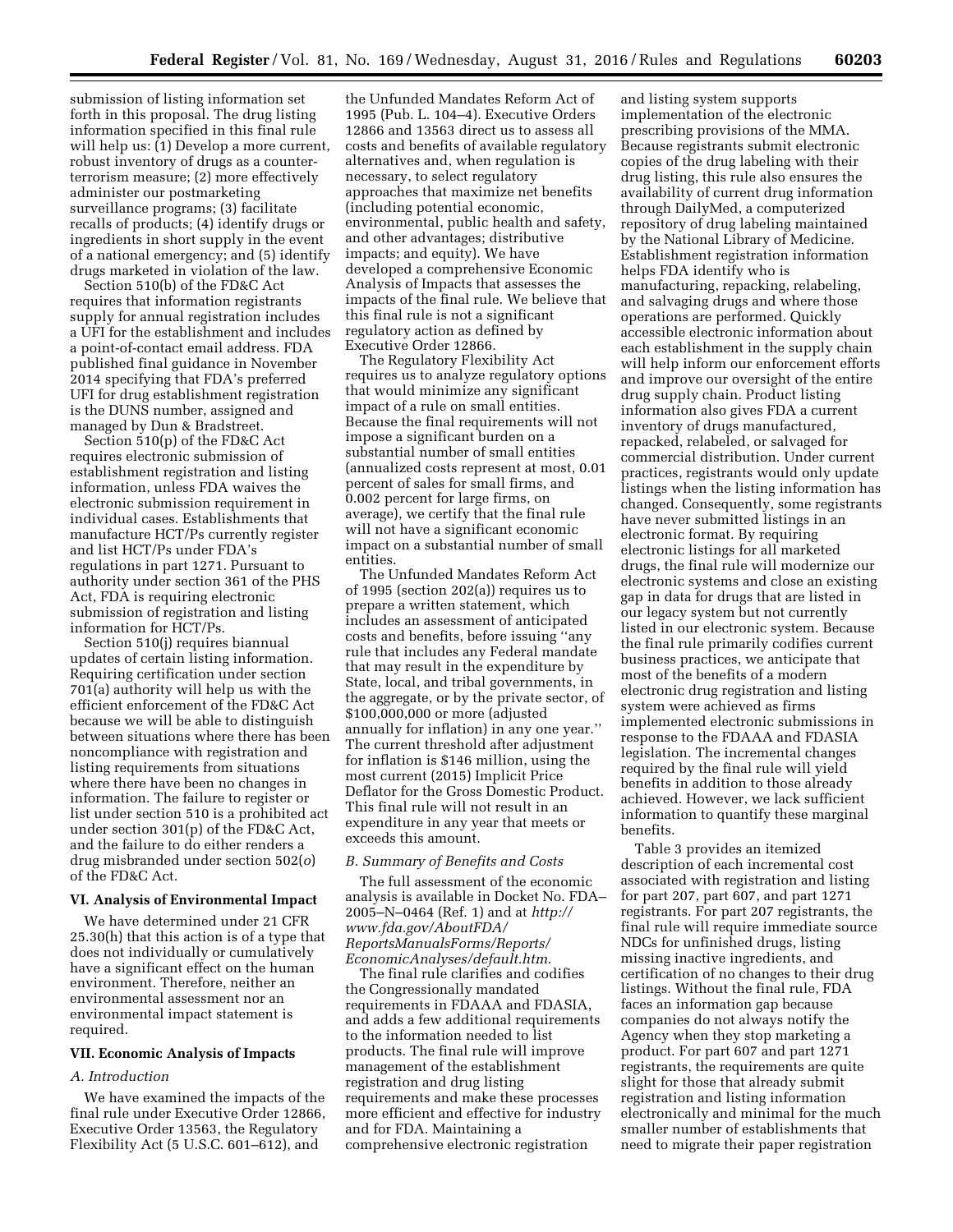and listing records to electronic format. All registrants will incur costs associated with reading and understanding the rule and revising

their standard operating procedures (SOPs), and these items represent the largest incremental cost. Most incremental costs are one-time only; the

only recurring costs are for part 207 registrants for certifying no changes to their listings the previous year when they renew their registrations.

## TABLE 3—ITEMIZED INCREMENTAL COSTS

[\$ millions]<sup>1</sup>

| Incremental costs                                          | Frequency          | Number of<br>hours<br>per unit | Number of units      | Total cost |
|------------------------------------------------------------|--------------------|--------------------------------|----------------------|------------|
| Drugs and biological products (part 207):                  |                    |                                |                      |            |
| Identify source of unfinished drugs (from source<br>NDCs). | Once               | 0.25                           | 93,700 listings      | \$3.1      |
|                                                            |                    | 0.25                           | 40,800 listings      | 1.4        |
|                                                            |                    | 2.5                            | 26,300 listings      | 8.7        |
| Read and understand the final rule                         | Once               | 21                             | 5,900 registrants    | 16.5       |
| Revise SOPs for registration and listing                   |                    | 19                             | 5,900 registrants    | 14.9       |
|                                                            |                    | 11                             | 2,950 registrants    | 4.3        |
|                                                            | Recurring annually | 0.5                            | 7,300 establishments | 0.5        |
| Human-blood products (part 607):                           |                    |                                |                      | 49.4       |
| Read and understand the final rule                         | Once               | 14                             | 2,700 registrants    | 5.0        |
| Revise SOPs for registration and listing                   | Once               | 11                             | 27 registrants       | 0.04       |
| Migrating records to FDA's electronic systems              | Once               |                                | 27 registrants       | 0.0        |
| Human-cell and tissue products (part 1271):                |                    |                                |                      | 5.1        |
| Read and understand the final rule                         |                    | 14                             | 2,800 registrants    | 5.2        |
| Revise SOPs for registration and listing                   |                    | 11                             | 280 registrants      | 0.4        |
| Migrating records to FDA's electronic system               | Once               |                                | 280 registrants      | 0.0        |
|                                                            |                    |                                |                      | 5.7        |

1We considered the length of the final rule, the number of small and large firms affected, and the extent each firm is affected in order to estimate the burden to read and understand the rule. For part 607 registration and listing, the cost estimate shown as \$0.0 million represents \$3,591. For part 1271 registration and listing, the cost estimate shown as \$0.0 million represents \$37,240.

Table 4 summarizes the total incremental costs; total annualized costs

are \$9.0 million when calculated at a 7 percent discount rate over 10 years, or

\$7.5 million when calculated using a 3 percent discount rate.

| Table 4—Economic Data: Costs and Benefits Statement |  |
|-----------------------------------------------------|--|
|-----------------------------------------------------|--|

|                                                                                        |                                                                                                                                                                                                                                                                                               |                                 |                                  | Units           |                                      |                              |                                                                                                                                                               |  |
|----------------------------------------------------------------------------------------|-----------------------------------------------------------------------------------------------------------------------------------------------------------------------------------------------------------------------------------------------------------------------------------------------|---------------------------------|----------------------------------|-----------------|--------------------------------------|------------------------------|---------------------------------------------------------------------------------------------------------------------------------------------------------------|--|
| Category                                                                               | Primary<br>estimate<br>(\$millions)                                                                                                                                                                                                                                                           | Low<br>estimate<br>(\$millions) | High<br>estimate<br>(\$millions) | Year<br>dollars | <b>Discount</b><br>rate<br>(percent) | Period<br>covered<br>(years) | <b>Notes</b>                                                                                                                                                  |  |
| Benefits:<br>Annualized Monetized<br>\$ millions/year.<br><b>Annualized Quantified</b> |                                                                                                                                                                                                                                                                                               |                                 |                                  |                 | 3                                    |                              |                                                                                                                                                               |  |
| Qualitative                                                                            | The final rule will complete and codify modernization of the registration and listing system, thus allowing FDA to<br>identify establishments, specific drugs or ingredients, to facilitate recalls or information alerts, and to exercise<br>competent oversight of this important industry. |                                 |                                  |                 |                                      |                              |                                                                                                                                                               |  |
| Costs:<br>Annualized Monetized<br>\$ millions/year.                                    | \$9.0<br>\$7.5                                                                                                                                                                                                                                                                                |                                 |                                  | 2014<br>2014    | 3                                    | 10<br>10                     | Recurring costs include<br>only annual time costs<br>of certifying there are no<br>changes to listings;<br>these costs are unique<br>to part 207 registrants. |  |
| <b>Annualized Quantified</b>                                                           |                                                                                                                                                                                                                                                                                               |                                 |                                  |                 | 3                                    |                              |                                                                                                                                                               |  |
| Qualitative<br>Transfers:                                                              |                                                                                                                                                                                                                                                                                               |                                 |                                  |                 |                                      | .                            |                                                                                                                                                               |  |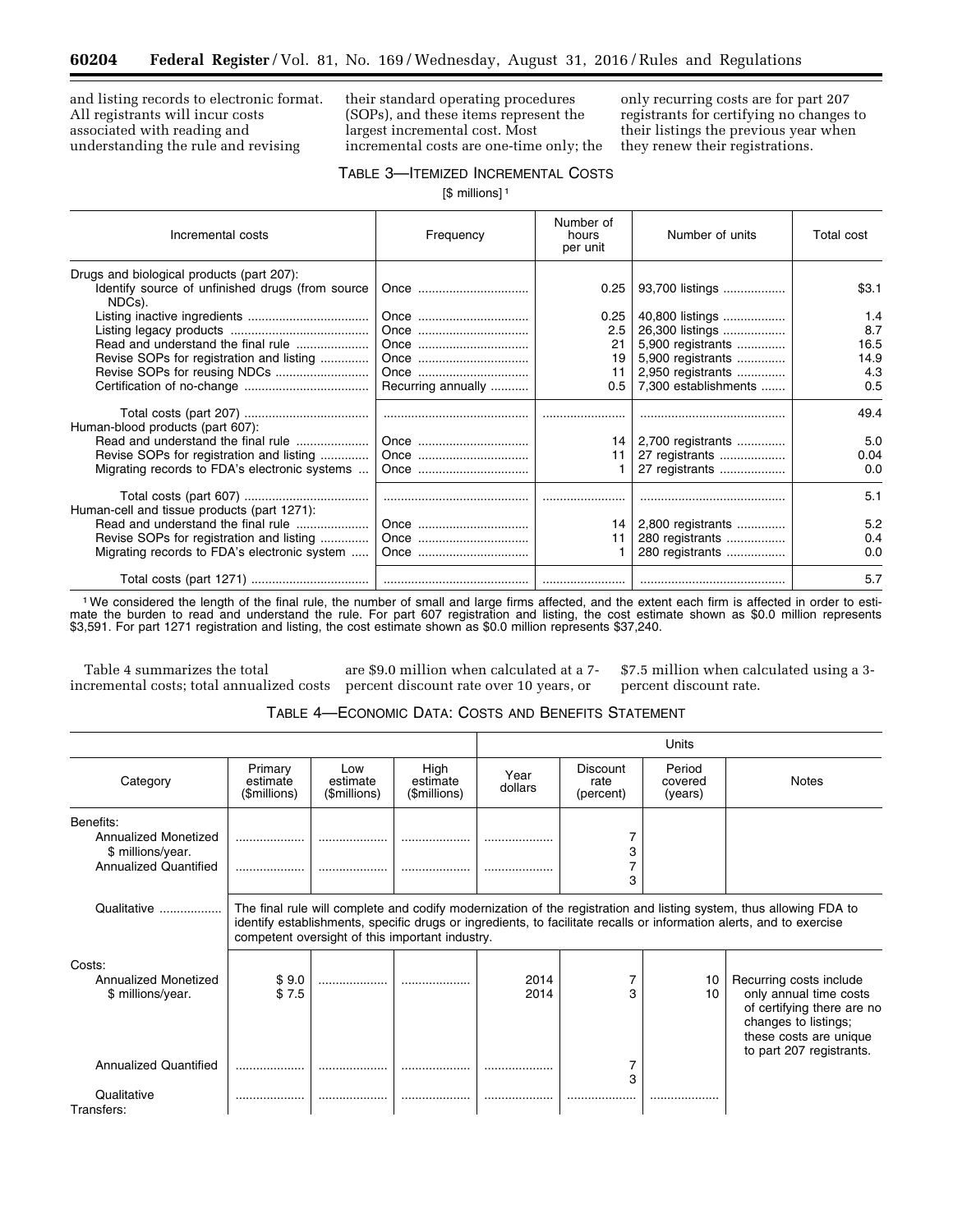|                                                               |                                     |                                 |                                  |                 |                                      | <b>Units</b>                 |              |
|---------------------------------------------------------------|-------------------------------------|---------------------------------|----------------------------------|-----------------|--------------------------------------|------------------------------|--------------|
| Category                                                      | Primary<br>estimate<br>(\$millions) | Low<br>estimate<br>(\$millions) | High<br>estimate<br>(\$millions) | Year<br>dollars | <b>Discount</b><br>rate<br>(percent) | Period<br>covered<br>(years) | <b>Notes</b> |
| <b>Federal Annualized</b><br>Monetized \$ mil-<br>lions/year. |                                     |                                 |                                  |                 | 3                                    |                              |              |
| From/To                                                       | From:                               |                                 |                                  | To:             |                                      |                              |              |
| <b>Other Annualized</b><br>Monetized \$ mil-<br>lions/year.   |                                     |                                 |                                  |                 | 3                                    |                              |              |
| From/To<br>From:                                              |                                     |                                 | To:                              |                 |                                      |                              |              |

TABLE 4—ECONOMIC DATA: COSTS AND BENEFITS STATEMENT—Continued

Effects:

State, Local or Tribal Government: No estimated effect.

Small Business: The final rule will have little impact on small businesses; annualized costs represent, at most, 0.01 percent of annual sales for small firms and 0.002 percent for large firms, on average.

## *C. Response to Comments on the Preliminary Impact Analysis of the Proposed Rule*

Most of the comments on the regulatory impact analysis of the proposed rule (PRIA) concerned the assignment of NDC numbers and the requirement that they be printed on container labels. Because these proposed changes are not included in the final rule, the comments are moot and are not discussed here. We also do not discuss the comments on the analysis of the proposed implementation of mandatory electronic registration and listing as this was mandated by FDAAA and largely implemented by guidance in 2009. Interested parties were able to comment on the burden estimates presented in the draft guidance entitled ''Providing Regulatory Submissions in Electronic Format—Drug Establishment Registration and Drug Listing'' when it was announced in the **Federal Register**  of July 11, 2008 (73 FR 39964) (available on the Internet at *[http://www.fda.gov/](http://www.fda.gov/Drugs)  [Drugs](http://www.fda.gov/Drugs)* under Guidances (Drugs). The remaining comments have been grouped by topic; the order in which they are discussed is not a reflection of importance.

(Comment 93) Some manufacturers believed the PRIA did not address the financial impact on their sector of the industry and disagreed with the Agency's assertion of no significant economic impact on a substantial number of small businesses. In particular, manufacturers of medical foods and medical devices did not believe we properly addressed the loss of revenue they could experience if they could not use NDC numbers on their

products. Contract manufacturers felt there should be a separate analysis of their sector of the industry as did medical gas firms who asserted their numbers were underrepresented.

(Response) We disagree with the comments. NDC numbers were never intended for use on medical foods. The medical food industry began using NDCs to simplify reimbursement payments by insurance companies. There are other mechanisms that can be used for medical food product reimbursement, and the secondary impact from FDA enforcement of existing rules is not part of a regulatory impact analysis of new requirements. The Unique Device Identification System final rule (78 FR 58786, September 24, 2013) replaces the use of NDC numbers on medical devices with a UDI number. The impact of this change was accounted for in that rule.

The PRIA measured the incremental cost to comply with the new or changed requirements on a per-establishment and per-listing basis. Most of the data in the analysis of the proposed rule are not relevant for the final rule because mandatory electronic submission began in June 2009 with the statutory implementation authorized by FDAAA; however, the methodology is relevant. We estimated the incremental cost for registration on a per establishment basis. We included all registered establishments in our estimate, so establishments in all industry sectors required to register are included in the analysis if they comply with the requirement. The information required for each establishment is essentially the same. Any economies of scale for a large firm to register multiple establishments at one time are economically

insignificant. The same is true for the incremental cost to list products. A contract manufacturer, or a repackager, may have more than one product to list, but the information required for each product is essentially the same for a contract manufacture and other manufacturers. The final rule provides that a private label distributer can list the products it distributes on behalf of contract manufacturers, but the legal obligation remains the contract manufacturers'.

The Regulatory Flexibility Act requires Agencies to assess the regulatory impact on domestic small entities and to analyze options that would lessen the burden on small entities. The Small Business Administration defines a drug manufacturer as small if it employs fewer than 750 people and a biological products entity as small if it employs fewer than 500.

The size of the entity is determined by the total employment of the ultimate parent firm, which can include companies outside the drug and biological products industries. For example, if a drug manufacturer's ultimate parent is a financial holding company that employs more than 750 people across a variety of industrial and service sectors, the firm would be considered large even if employment in drug manufacturing is only 100 employees.

For the proposed rule, we used a crude method, using U.S. Census information and a database of FDA's ''Approved Drug Products with Therapeutic Equivalence Evaluations'' (commonly referred to as the Orange Book) to characterize the number and size of the affected firms and used U.S.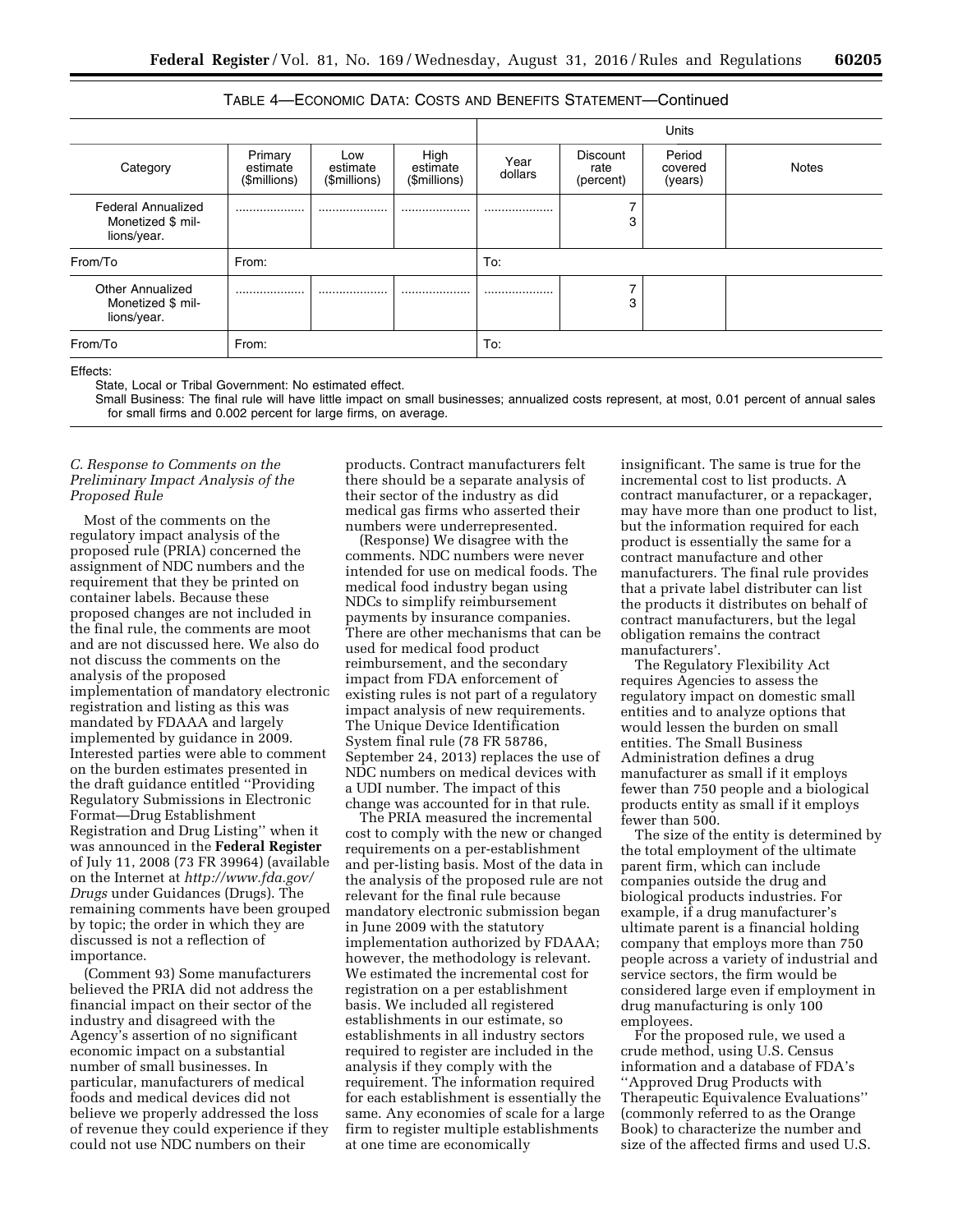Census data from the 2002 Economic Census and County Business Patterns for the financial information in the regulatory flexibility analysis. The Census data are reported by North American Industry Classification System codes (NAICS). Depending on the survey, the economic data are collected on an establishment or firm level. Companies whose primary NAICS code is not a drug or biologic manufacturer would not be included in the financial survey data. For example, the primary NAICS code for many small medical gas companies is not pharmaceutical preparations manufacturing (NAICS 325412), so these establishments are not included in the Census data for NAICS 325412. Including the financial data for medical gas establishments in the analysis would be optimal, but we are not aware of publicly available data that would capture this information. Although the financial information characterizing the industry did not include the medical gas sector, medical gas establishments were included in the burden estimates.

The regulatory impact analysis for this final rule uses Dun & Bradstreet information on total employment of the ultimate parent company to determine the size of entities affected by the rule, but we still use the Census data for NAICS 325412 and 325414 for the financial information because of limitations of available data.

There were a number of comments regarding the burden of submitting certain information in listing, in particular batch information, inactive ingredients, and certifying that there has been no change to a listing.

(Comment 94) Some comments noted that batch information is already included in annual reports for products that require applications, so the information is a duplication of effort. These comments also noted that this information can change often and adds an additional element that needs to be tracked and updated.

(Response) After considering the comments, FDA has decided not to include the batch information requirement in the final rule.

(Comment 95) Some comments suggested FDA reconsider the requirement or frequency of the requirement to certify that no change is necessary for listings every June and December. Using the 0.25-hour estimate from the proposed rule for the time required to verify and certify a listing, one company with 800 products calculated that it would take 114 hours (around 14, 8-hour days) twice a year to comply with the requirement, assuming about 60 percent of their total products

did not require updates in June and December. Another company with over 7,000 products said it would take 6 months to validate and certify their listings with no changes. They suggested making the no changes certification requirement every 2 years rather than biannually. Another comment suggested that changing the requirement to certifying by establishment, rather than by listing, would result in a savings of \$1 million per year.

(Response) After considering the comments, we have revised the requirement for no changes certification from a per-listing basis to an establishment basis. Rather than certifying each June and December that there is no change to each individual listing, registrants can certify by establishment that the electronically listed products are up to date when they annually renew their registrations.

(Comment 96) Some comments regarding submitting inactive ingredients as part of listing stated it was unnecessary, burdensome, and in some cases would result in the release of information a company considered proprietary. These comments noted that inactive ingredients are included in human and animal drug applications and must be listed on the labels of OTC products. Some manufacturers of animal drugs claimed that inactive ingredients are not customarily supplied on the label and were concerned with the release of proprietary information.

(Response) Although inactive ingredients are identified in product applications and, in many cases, on product labels, the information is not easily accessible and the names are not fully standardized. Listing is the only mechanism by which FDA can readily access ingredient information across all products. Entering the inactive ingredients using defined terminology increases the accuracy and the efficiency of data searches. We use the information in listing to inform many processes FDA uses for protecting public health, including surveillance for serious drug adverse reactions, inspection of facilities used for drug manufacturing and processing, and monitoring drug products imported into the United States. To prevent public disclosure of information a registrant views as confidential, an inactive ingredient can be designated as confidential during the listing process.

#### **VIII. Paperwork Reduction Act of 1995**

This final rule contains information collection requirements that are subject to review by the Office of Management and Budget (OMB) under the Paperwork

Reduction Act of 1995 (the PRA) (44 U.S.C. 3501–3520). The title, description, and respondent description of the information collection provisions are shown with an estimate of the annual reporting burden. Included in the estimate is the time for reviewing instructions, searching existing data sources, gathering and maintaining the data needed, and completing and reviewing each collection of information.

*Title:* Requirements for Foreign and Domestic Establishment Registration and Listing for Human Drugs, Including Drugs That Are Regulated Under a Biologics License Application, and Animal Drugs.

*Description:* The final rule reorganizes, consolidates, clarifies, and modifies current regulations on registering establishments and listing drugs codified in part 207 for human and animal drugs, in part 607 for blood and blood products, and in part 1271 for HCT/Ps. The final rule describes when and how to register and list and what information must be submitted for registration and listing. The final rule clarifies the NDC system for drugs and requires that each drug product subject to the listing requirements of this final rule have a unique NDC.

The final rule codifies the current statutory requirement that registration and listing information be submitted to FDA electronically instead of using paper forms unless a waiver is obtained. Historically, drug establishment registration and drug listing information was submitted using Form FDA 2656 (Registration of Drug Establishment/ Labeler Code Assignment), Form FDA 2657 (Drug Product Listing), and Form FDA 2658 (Registered Establishments' Report of Private Label Distributors). Before the enactment of FDAAA, section 510(p) of the FD&C Act expressly provided for electronic submission of drug establishment registration information upon a finding that electronic receipt was feasible, and section 510(j) of the FD&C Act specified that drug listing information was to be prepared in the form and manner prescribed by FDA. Section 224 of FDAAA, which amended section 510(p) of the FD&C Act, now requires electronic drug listing in addition to electronic drug establishment registration. In certain cases, and as discussed in section VIII.E, if it is unreasonable to expect a person to submit registration and listing information electronically, FDA may grant a waiver from the electronic submission requirement.

In June 2009, FDA made available the electronic registration and listing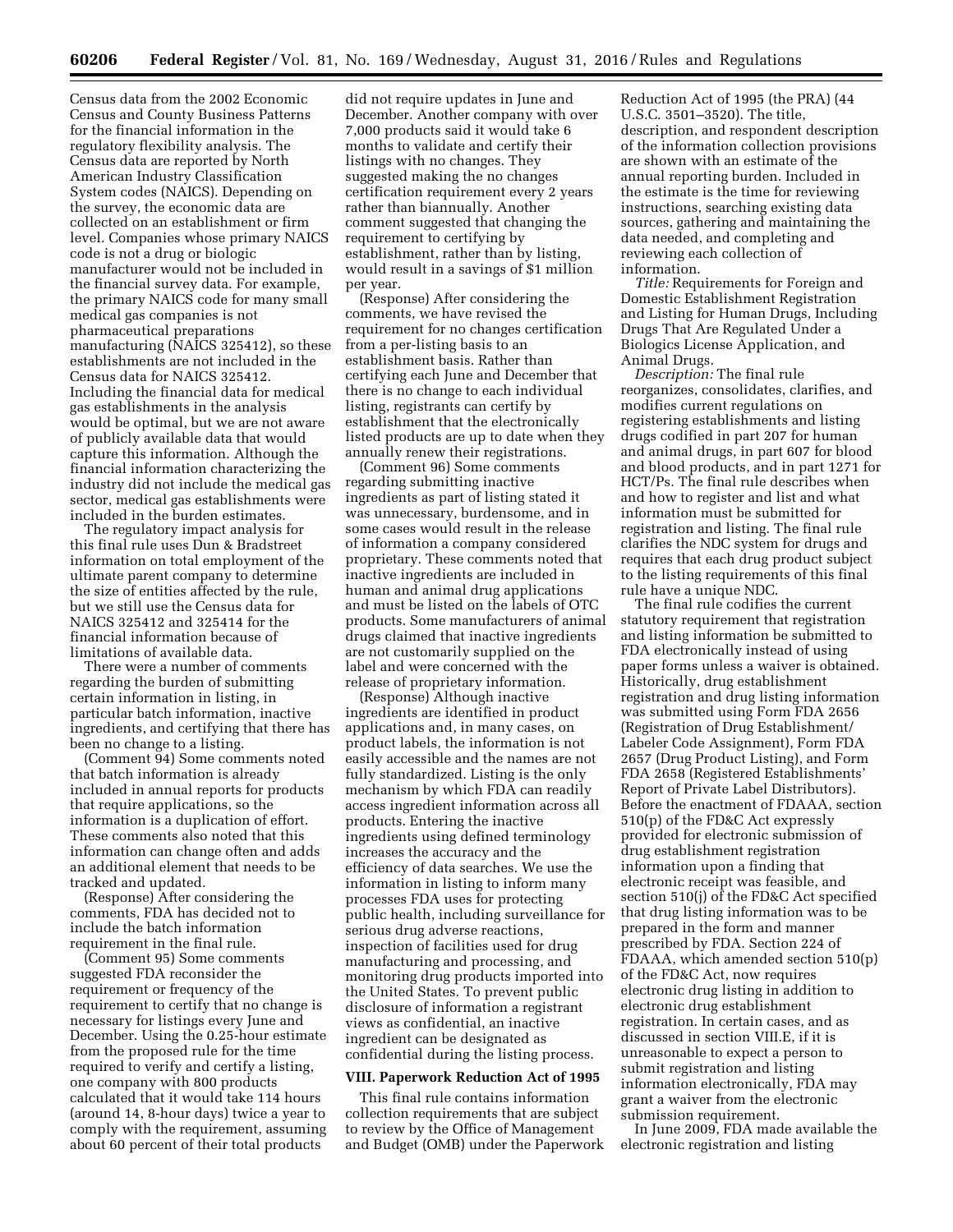guidance (74 FR 26248, available on the Internet at *<http://www.fda.gov/Drugs>*  under Guidances (Drugs)) to provide recommendations on fulfilling the statutory requirement to submit electronically drug establishment registration and drug listing information. The guidance describes the types of information to include for purposes of drug establishment registration and drug listing and how to prepare and submit the information in an electronic format (Structured Product Labeling (SPL) files) that FDA can process, review, and archive. In June 2009, FDA began accepting submissions required under the part 207 regulations into our electronic drug registration and listing system. The format for these electronic submissions employs Extensible Markup Language (XML) and uses the SPL standard to organize the data within the file. This electronic registration and listing enables FDA to employ a number of automated validations to ensure the quality of the data received.

In addition to the information that previously was collected on the FDA forms, the electronic registration and listing guidance addresses, with respect to part 207, the electronic submission of other statutorily required information as follows:

• The name of each importer that is known to the establishment (the U.S. company or individual in the United States that is an owner, consignee, or recipient of the foreign establishment's drug that is imported into the United States) (section 510(i)(1)(A) of the FD&C Act);

• The name of each person who imports or offers the foreign establishment's drug for import (the name of each agent, broker, or other entity, other than a carrier, that the foreign drug establishment uses to facilitate the import of its drug into the United States) (section 510(i)(1)(A) of the FD&C Act); and

• For a registered foreign drug establishment, the name, address, and telephone number of its U.S. agent (§ 207.40(c)).

The electronic registration and listing guidance also recommends the voluntary submission of the following additional information, when applicable:

• The email address for the United States agent, and the telephone number(s) and email address for the importer and person who imports or offers for import their drug;

• A site-specific Data Universal Numbering System (DUNS) number for each entity (in November 2014, we issued the guidance for industry entitled

''Specification of the Unique Facility Identifier System for Drug Establishment Registration'' (79 FR 65977, available on the Internet at *<http://www.fda.gov/Drugs>* under Guidances (Drugs)) and obtained OMB approval to broaden the entity identification number covered in OMB control number 0910–0045);

• The NDC product code for the source drug that is repacked or relabeled;

• Distinctive characteristics of certain listed drugs (*i.e.,* the flavor, the color, and image of the actual solid dosage form); and

• Registrants may indicate that they view as confidential an inactive ingredient or the registrant's business relationship with an establishment.

We currently have OMB approval under the PRA (OMB control number 0910–0045) for the information collection in current part 207, the information that was submitted using Form FDA 2656, Form FDA 2657, and Form FDA 2658, and the information collection set forth in the electronic registration and listing guidance, including the electronic submission of registration and listing information as required by FDAAA. The information collection for current part 607 is approved by OMB under OMB control number 0910–0052. The information collection for current part 1271 is approved by OMB under OMB control number 0910–0543.

In tables 5, 6, 7, and 8, we estimate the total burden to comply with the applicable information collection requirements for parts 207, 607, and 1271 as set forth in this final rule. These burden estimates for the applicable regulations will replace some of the currently approved estimates in OMB control numbers 0910–0045, 0910–0052, and 0910–0543. These estimates are based on FDA's experience with reviewing registration and listing submissions under part 207 since June 2009 and on the number of submissions currently received, the number of respondents submitting this information, and the number of registered establishments and listed drugs, blood products, and HCT/Ps currently in FDA's drug registration and listing database.

## *A. Registration Information Collection Under Part 207*

#### 1. Requirements

Under § 207.17, manufacturers, repackers, relabelers, and drug product salvagers must register their establishments. This is consistent with current registration information

collection, except that PET drug producers are not exempt from registration under the final rule, and the final rule states that FDA will accept registration information from a private label distributor if it is acting as an authorized agent for and submitting information that pertains to an establishment that manufactures, repacks, relabels, or salvages drugs.

Under § 207.21, domestic manufacturers, domestic repackers, domestic relabelers, and domestic drug product salvagers must complete initial registration of each establishment no later than 5 calendar days after beginning to manufacture, repack, relabel, or salvage a drug. In addition, foreign manufacturers, foreign repackers, foreign relabelers, and foreign drug product salvagers must register each establishment before the drug is imported or offered for import into the United States. This is consistent with current registration information collection.

The information that must be provided to FDA for registration is described in § 207.25. The final rule does not require the following currently required information collection:

• Kind of ownership or operation.

• Title of each corporate officer and director.

The final rule requires the following new registration information collection:

• Type of operations performed at each establishment.

• Contact information for the establishment's official contact.

Under § 207.29, registrants must review their registration information annually between October 1 and December 31and report all changes to their registration information or certify that no changes have occurred. In addition to the annual review and update, registrants must submit expedited reports of certain changes within 30 calendar days of the change. Currently, registrants must renew their registration information annually and submit certain amendments to registration within 5 days of a change. Section 207.29 differs from the current requirement to submit amendments to registration in the following ways:

• The final rule lengthens the current time period for reporting changes to registration information from 5 days (10 business days for a change in United States agent information) to 30 calendar days.

• The final rule revokes the current requirement to report a change in individual ownership and corporate or partnership structure and the current requirement to submit a signed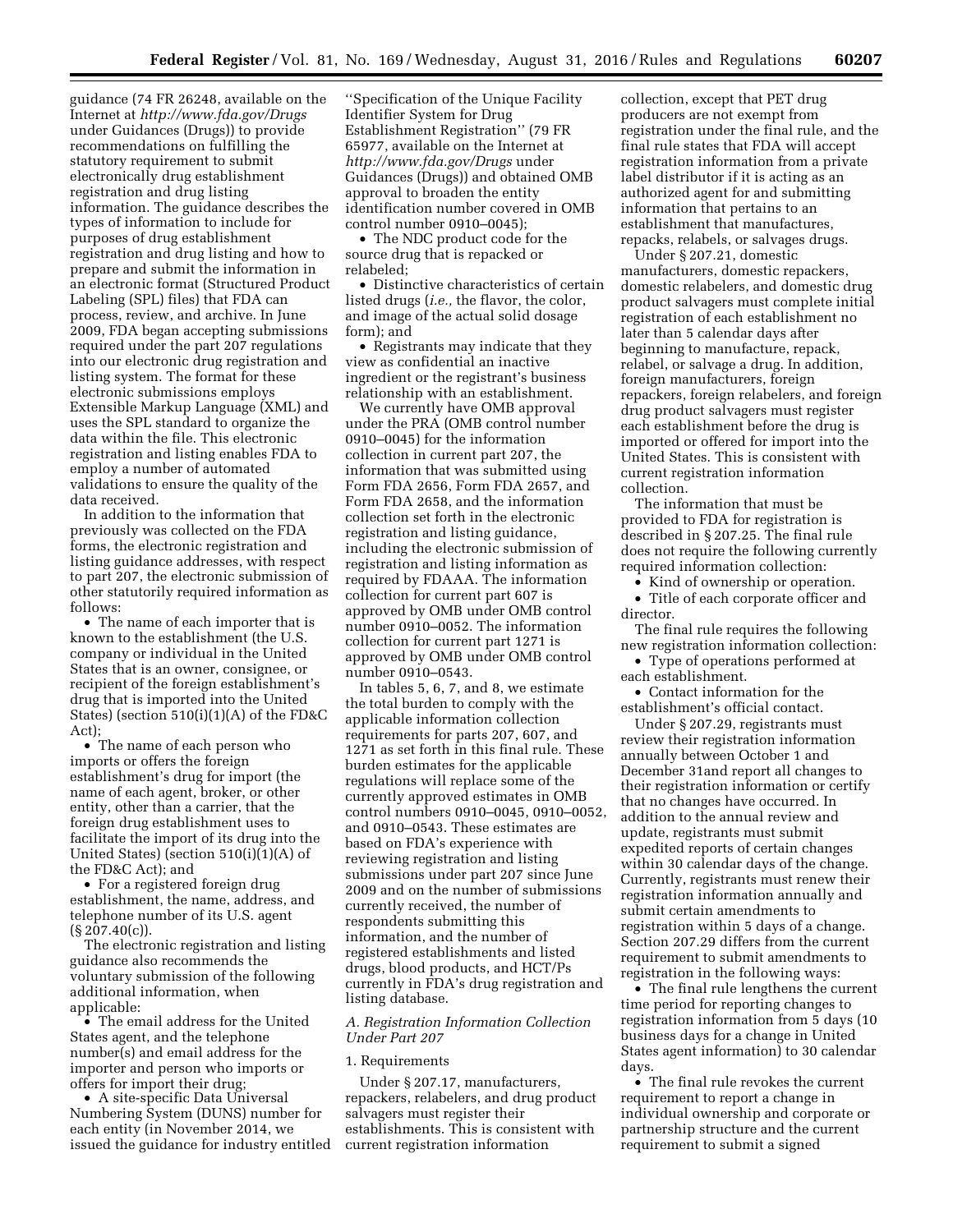statement for a change in a registered establishment's firm name.

New registration information collected under the final rule includes the certification that no changes have occurred and reporting certain changes as expedited updates within 30 calendar days.

### 2. Burden Estimates

Based on the number of new establishments that currently register each year, we estimate that approximately 1,400 registrants will submit electronically approximately 2,800 new establishment registrations annually. Based on the number of registered establishments in our database, we estimate that approximately 10,000 registrants will provide approximately 10,000 annual reviews and updates of registration information (including expedited updates) or reviews and certifications that no changes have occurred.

The estimates include the registration of establishments for both domestic and foreign manufacturers, repackers, relabelers, and drug product salvagers, and registration information submitted by anyone acting as an authorized agent for an establishment that manufactures, repacks, relabels, or salvages drugs. The estimates include an additional 80 PET drug producers who are not exempt from registration under the final rule and approximately 30 manufacturers of plasma derivatives.

We estimate that it will take approximately 1 hour for registrants to submit initial registration information electronically for each new establishment.

We also estimate that it will take approximately 30 minutes for each annual review and update of registration information (including any expedited updates) or each review and certification that no changes have occurred.

The burden hour estimates are based on our familiarity with the amount of time it takes registrants to input registration information electronically since June 2009. The estimates are an average of the time it would take to register a domestic or foreign establishment and an average of the time it would take to review registration information and update several registration items in the database or review registration information and only certify that no changes have occurred.

## *B. Listing Information Collection Under Part 207*

## 1. Requirements

Under § 207.41, registrants must list drugs they manufacture, repack, relabel, or salvage for commercial distribution. This requirement is consistent with current listing information collection, except that drug product salvagers are not currently required to list under part 207.

The final rule revises current NDCrelated listing submissions as follows:

• A registrant must list each drug it manufactures, repacks, or relabels using an NDC that includes the registrant's own labeler code, regardless of whether the drug is commercially distributed under the registrant's own label or trade name or under the label or trade name of a private label distributor.

• Each registrant must list each drug it manufactures, repacks, or relabels for commercial distribution under the trade name or label of a private label distributor using an NDC that includes such private label distributor's labeler code.

• During listing, each manufacturer, repacker, or relabeler must propose for assignment by FDA an NDC that includes its own labeler code for each package size and type of drug that it manufactures, repacks, or relabels for commercial distribution.

• If a drug is distributed under the trade name or label of a private label distributor, the manufacturer, repacker, or relabeler must also propose for assignment by FDA an NDC that includes the labeler code of the private label distributor under whose trade name or label the drug is distributed, for each package size and type so distributed.

• A manufacturer, repacker, relabeler, or private label distributor may also reserve a proposed NDC for a drug, before the drug is listed, by submitting certain information.

Under § 207.45, registrants must list, no later than 3 calendar days after the initial registration of each establishment, any drug being manufactured, repacked, relabeled, or salvaged for commercial distribution at that establishment. This requirement is consistent with current listing information collection, except that the final rule specifies within 3 calendar days after initial registration.

Under the final rule, the information registrants must submit to list a drug, including the information that must be submitted (by a registrant or a private label distributor) to receive a labeler code, is described in §§ 207.33, 207.49, 207.53, 207.54, 207.55, and 207.61. Under current part 207, we assign a labeler code to each registrant and the registrant assigns the product code and the package code for each drug product's NDC.

The listing and NDC information collections required by the final rule are already approved by OMB under OMB control number 0910–0045, except for the following: (1) The name of each inactive ingredient in a listed drug (assertions of confidentiality associated with individual inactive ingredients are covered in the electronic registration and listing guidance); (2) additional information, such as email address, to identify a domestic registrant (identifying information for foreign registrants is part of the electronic registration and listing guidance information collection and in current § 207.40(c)); (3) the drug master file or veterinary master file number, if one exists, must be submitted by the manufacturer for an unfinished drug; (4) drug product salvagers (who do not repack or relabel) must submit the lot number and expiration date and NDC assigned to the drug immediately before the drug is received by the drug product salvager; (5) all new labeling for a repacked or relabeled drug must be submitted, and not only the changed labeling; (6) package type and volume information corresponding to the package code segment of the NDC must be submitted; (7) a drug's OTC monograph reference (if any) and the date on which the drug was or will be introduced into commercial distribution are both requested for voluntary submission; and (8) the name and Unique Facility Identifier (UFI) of the establishment where the registrant who lists the drug manufactures it and the type of operation performed on the drug at that establishment, and, if an immediate source NDC is not provided, the name and UFI of every other establishment where manufacturing is performed for the drug and the type of operation performed at each such establishment must be provided.

Under § 207.57, registrants must update drug listing information submitted previously (either when the change is made or, at a minimum, each June and December). Registrants must also notify FDA if any listed drug has been discontinued from marketing or if any discontinued drug has been reintroduced and provide listing information for any drug not yet listed (at the time of annual establishment registration if not sooner). Under § 207.35, registrants must notify us of a change in any of the drug characteristics (except certain identifying information) for an NDC in § 207.33, and assign a new product code and package code for that drug. Current listing information collection does not specifically require any type of certification if there are no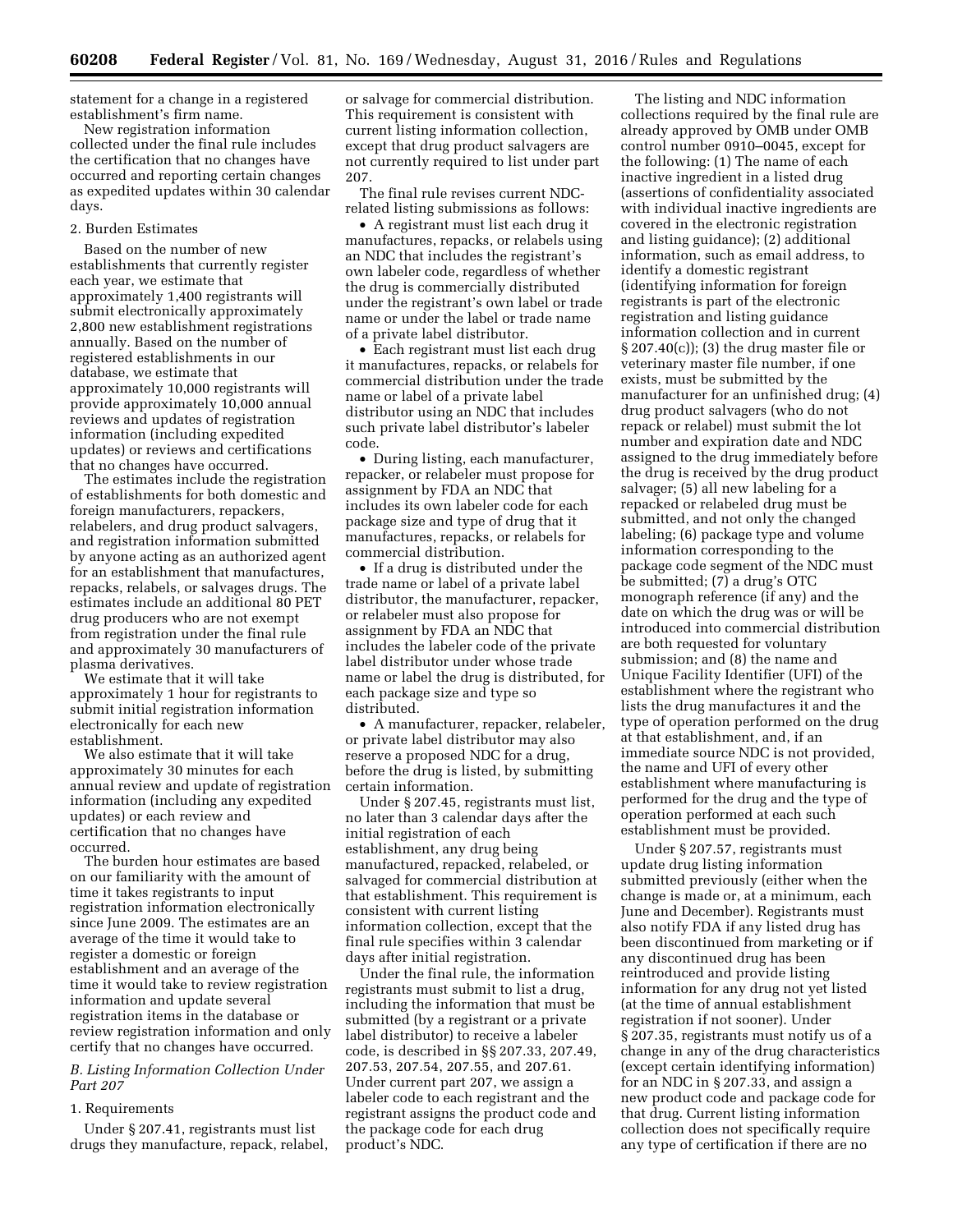changes, and only material changes to listing information must be reported.

### 2. Burden Estimates

Based on the number of drugs listed annually since June 2009, we estimate that approximately 1,713 registrants will submit electronically approximately 12,469 new listings annually (including the information submitted to obtain a labeler code and to reserve an NDC for future use).

Based on the number of drugs in our listing database and the current number of changes to listing information submitted, we estimate that approximately 5,300 registrants will provide approximately 10,000 June and 10,000 December reviews and updates of listing information—a total of approximately 20,000 submissions annually (including the information submitted to revise an NDC).

The estimates for the number of drug listings include both domestic and foreign listings, listings submitted by registrants for products sold under their own names as well as products intended for private label distribution, and information submitted related to an NDC and to obtain a labeler code. The estimate for the number of drugs subject to the listing requirements includes PET drugs and approximately 30 plasma derivatives. The estimates for the number of June and December reviews and updates of listing information include the number of changes to drug characteristics pertaining to the drug product code to obtain a new NDC and the reports of the withdrawal of an approved drug from sale under § 314.81(b)(3)(iii).

Based on our familiarity with the time required to input listing information electronically since June 2009, we estimate that it will take registrants approximately 1 hour and 30 minutes to submit information electronically for each drug they list for the first time (for both foreign and domestic registrant listings). These estimates are an average of the time it will take manufacturers, repackers, relabelers, and drug product salvagers, with drug product salvagers taking considerably less time than manufacturers. The estimates include the time for submitting the content of labeling and other labeling in electronic format. (For drugs subject to an approved marketing application, the electronic submission of the content of labeling under current § 314.50(l)(1)(i) is also approved under OMB control number 0910–0001.) We also estimate that it will take approximately 45 minutes for each June and December review and update of listing information. These estimates are an

average of the time it would take to review and update listing information or to review and certify that no changes have occurred. The estimates include the time for submitting any labeling for each drug, changes to the drug's characteristics submitted for a new NDC, and reports of the withdrawal of an approved drug from sale under § 314.81(b)(3)(iii).

## *C. Registration and Listing Information Collection Under Part 607*

#### 1. Requirements

Under § 607.22(a) of the final rule, blood establishments must submit initial and subsequent registration and product listing electronically through the Blood Establishment Registration and Product Listing system, or any future superseding electronic system. All information submitted under this part must be transmitted to FDA electronically. Currently, under § 607.22, manufacturers must register establishments and list blood products on Form FDA 2830. The requested information is consistent with the current requirement to register establishments and list products approved under OMB control number 0910–0052. A separate discussion regarding waivers under § 607.22(b) is discussed in section E.

Under §§ 607.25(a) and 607.25 (b)(3) of the final rule, establishments must include the Unique Facility Identifier as part of the registration and product listing. The other requested information under this regulation is consistent with the current requirements to register establishments and list products approved under OMB control number 0910–0052.

Under § 607.25(b)(1) of the final rule, blood establishments are required to list blood products by the established and proprietary name. This is consistent with the current listing requirement approved under OMB control number 0910–0052. Currently, manufacturers of plasma derivatives and bulk product substances register and list under both parts 607 and 207. The final rule revises this requirement by requiring persons who engage solely in the production of plasma derivatives, bulk product substances, and recombinant version of plasma derivatives or animal derived plasma derivatives to register and list only under part 207. Any reduction in burden is expected to be minimal (approximately 20 establishments) and will be reflected under OMB control number 0910–0052. To be consistent with part 207, we are also deleting the reference in part 607 to Form FDA 2250 (National Drug Code Directory Input)

because this form is no longer being used by CDER or CBER.

Under current § 607.40, foreign establishments must include information for the United States agent as part of its initial and updated registration. The final rule requires submission of minimal additional information (*i.e.,* email address) for the United States agent. This information is consistent with the current registration information approved under OMB control number 0910–0052. The final rule requires the foreign establishment to report to FDA changes in the United States agent's name, address, telephone number, and email address within 30 calendar days of the change. The final rule lengthens from 10 business days to 30 calendar days the time period for reporting changes in the United States agent's information to FDA.

## 2. Burden Estimates

Based on the number of new establishments that currently register with FDA each year, we estimate 68 establishments will provide new establishment registration and product listings annually under §§ 607.22(a), 607.25(a), and (b)(3).

We estimate that it takes approximately 60 minutes to provide the initial registration and listing information for each new establishment.

Based on the number of establishments that currently submit registration and product listing updates, we estimate 2,615 establishments will provide establishment registration and product listing updates annually under §§ 607.22(a), 607.25(a), and (b)(3).

We estimate that it takes approximately 30 minutes to provide the establishment registration and listing update information for establishment.

These burden hour estimates are based on institutional experience with the current registration and listing requirements.

## *D. Registration and Listing Information Collection Under Part 1271*

### 1. Requirements

Under § 1271.22, establishments must register, list products, and provide updates electronically. The current regulation includes the option to submit registration, listing, and updates electronically.

Under § 1271.25, establishments must also submit the telephone number and email address of the reporting official. Each foreign establishment must submit the name, the address, telephone number, and email address of each importer that is known to the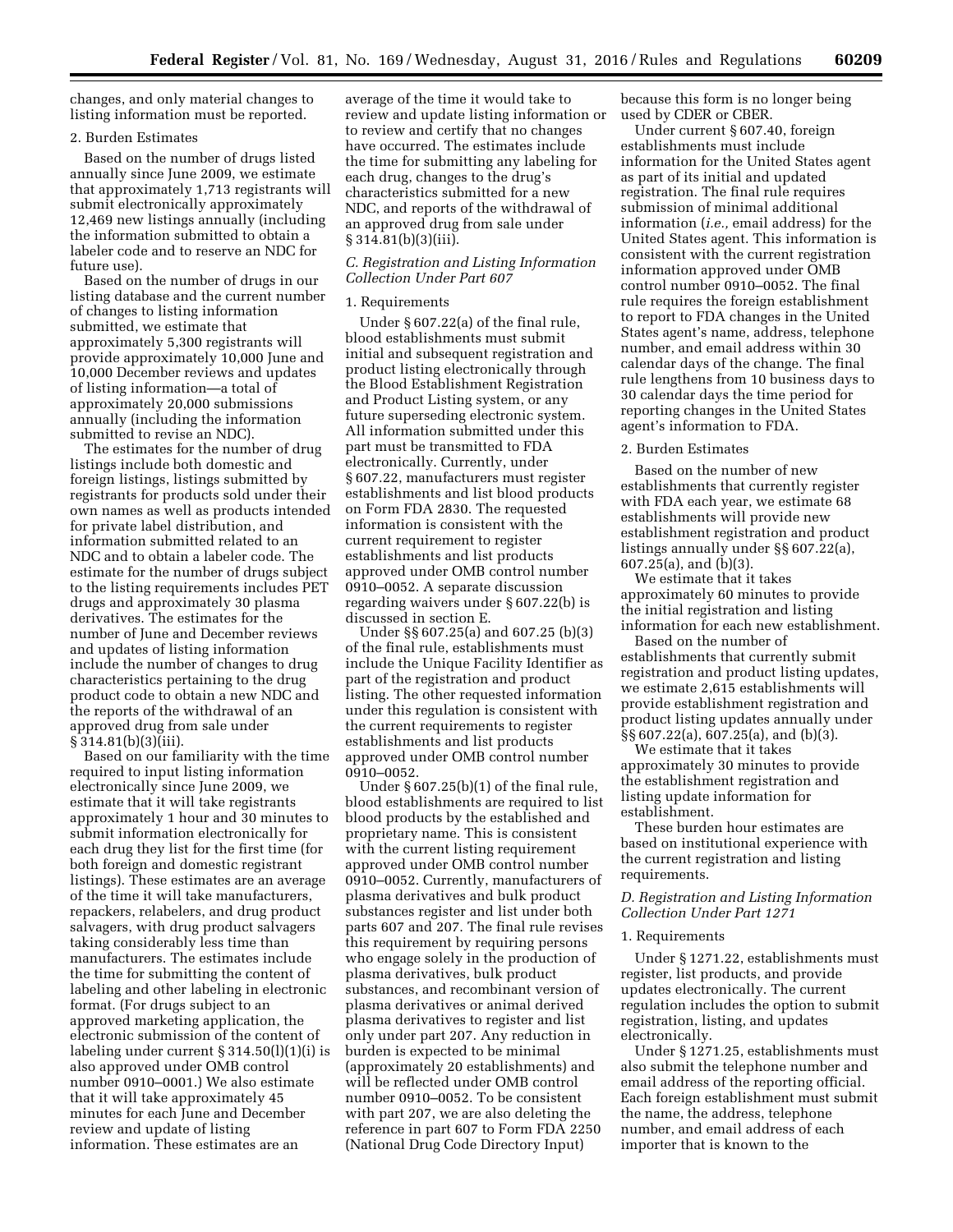establishment and the name of each person who imports or offers for import such HCT/P to the United States. Foreign establishments must also submit the name, the address, telephone number, and email address of their United States agent.

Under § 1271.26, establishments must report a change to the United States agent's name, address, telephone number, or email address. The final rule will also lengthen to 30 calendar days the current requirement of reporting the changes within 5 days.

## 2. Burden Estimates

Based on the number of new establishments that currently register with FDA each year, we estimate that approximately 225 establishments will provide new establishment registration annually. Based on information from FDA's database, we estimate that approximately 2,700 establishments are registered and listed with FDA and will provide establishment and listing updates. The number of establishments that currently register and list with FDA includes both foreign and domestic establishments. If no change has occurred, an update is not required. Based on the number of establishments from FDA's database, we estimate that approximately 1,200 establishments will provide changes to establishment ownership or location, or changes to the United States agent's information.

We estimate that it would take approximately 45 minutes to provide the initial registration and listing information for each new establishment.

We estimate that it would take approximately 30 minutes for each annual review and update of registration and listing information for each establishment.

We estimate that it would take approximately 15 minutes for each establishment to provide a change in ownership and location, or a change to the U.S. agent's information.

These burden hour estimates are based on institutional experience with the current registration and listing requirements. The estimates are an average of the time it would take to register an establishment, and an average of the time it would take to review registration and listing information, and update several registration and listing items in the database.

## *E. Waiver Request Information*

### 1. Part 207

Under § 207.65, registrants may request a waiver from the requirement in § 207.61 that information must be provided to us in electronic format. We expect very few waiver requests because only a computer, Internet access, and an email address are needed to register and list electronically and because electronic submission has been required since June 2009.

We estimate that approximately one registrant will request a waiver annually and that each request will take approximately 30 minutes to prepare and submit to us.

## 2. Part 607

Under § 607.22(b), both domestic and foreign establishments may request a waiver from the requirement that information must be provided to FDA in electronic format. We expect few waiver requests because only a computer, Internet access, and an email address are needed to register and list electronically.

We estimate that approximately 25 manufacturers will request a waiver annually and that each request will take approximately 1 hour to prepare and submit to us.

When we grant a request for a waiver, we intend to make available to the manufacturer the paper form—Form FDA 2830 for registration and listing.

#### 3. Part 1271

Under § 1271.23, manufacturers may request a waiver from the requirement in § 1271.22 that information must be provided to FDA in electronic format. We expect a limited number of waiver requests because only a computer, Internet access, and an email address are needed to register and list electronically.

We estimate that approximately 100 manufacturers will request a waiver annually and that each request will take approximately 1 hour to prepare and submit to FDA.

When we grant a request for a waiver, we intend to make available to the manufacturer the paper form—revised Form FDA 3356 for registration and listing.

## *F. Public Disclosure Exemption Requests*

Under § 207.81(c), registrants may request that certain information in § 207.81(a) not be made available from their registration and listing information. Based on our experience

with registration and listing information inspection requests under current § 207.37, we estimate that approximately 100 registrants will submit this request annually and that each request will take approximately 1 hour to prepare and submit to us. (Assertions of confidentiality associated with individual inactive ingredients or the registrant's business relationship with an establishment is part of the June 2009 electronic registration and listing guidance information collection and is covered under OMB control number 0910–0045).

## *G. Standard Operating Procedure for Electronic Submission*

The requirement under section 510(p) of the FD&C Act for electronic drug establishment registration and electronic drug listing resulted in our amending OMB control number 0910– 0045 in June 2009 to include the burden for preparing a standard operating procedure (SOP) for the electronic submission requirement, creating the SPL file, including accessing and reviewing the technical specifications and instructional documents provided by FDA, reviewing and selecting appropriate terms and codes used to create the SPL file, obtaining the digital certificate used with FDA's electronic submission gateway, and uploading the SPL file for submission. Although most registrants have already prepared an SOP for the electronic submission requirements, each year additional firms will need to create an SOP. As provided in table 6, FDA estimates that approximately 1,000 firms will have to expend a one-time burden to prepare, review, and approve an SOP, and we estimate that it will take approximately 40 hours per recordkeeper to create 1,000 new SOPs, for a total of 40,000 hours. We also estimate approximately 3,295 hours for annual recordkeeping maintenance of these records.

### *H. Capital Costs*

There are one-time capital costs associated with this rulemaking. These costs are discussed in section VII, ''Economic Analysis of Impacts.''

*Description of Respondents:*  Manufacturers, repackers, relabelers, drug product salvagers, and private label distributors as described in the final rule.

*Burden Estimate:* Tables 5, 6, 7, and 8 provide the annual reporting and recordkeeping burdens for this final rule.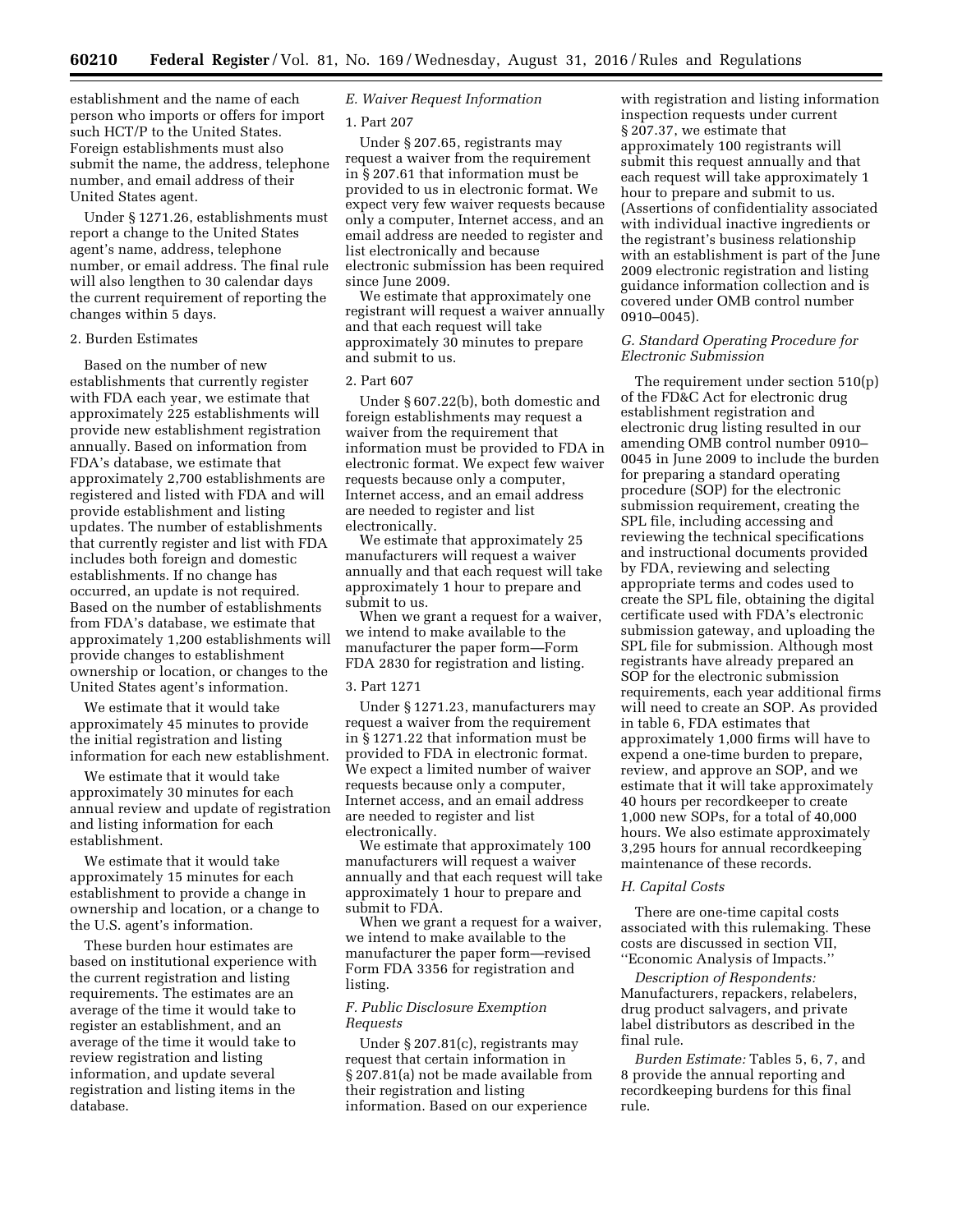| 21 CFR Sections and reporting requirements                                                                           | Number of<br>respondents | Number of<br>responses per<br>respondent | Total annual<br>responses | Hours per<br>registration or<br>listina | Total hours |
|----------------------------------------------------------------------------------------------------------------------|--------------------------|------------------------------------------|---------------------------|-----------------------------------------|-------------|
| Initial Establishment Registration (§§ 207.17, 207.21,                                                               | 1.400                    |                                          | 2.800                     |                                         | 2.800       |
| Annual Review and Update of Registration Information (in-<br>Initial Listing (including NDC) Information (§§ 207.33, | 10.000                   |                                          | 10.000                    | 0.50                                    | 5.000       |
| 207.41, 207.45, 207.49, 207.53, 207.54, 207.55)<br>June and December Review and Update (or Certification)            | 1.713                    | 7.28                                     | 12.470                    | 1.5                                     | 18.705      |
| of Listing (including NDC) Information (§§207.35,                                                                    | 5.300                    | 20                                       | 106,000                   | 0.75                                    | 79.500      |
|                                                                                                                      |                          |                                          |                           | 0.50                                    | 0.5         |
| Public disclosure exemption requests (§ 207.81(c))                                                                   | 100                      |                                          | 100                       |                                         | 100         |
|                                                                                                                      |                          |                                          |                           |                                         | 106.105     |

## TABLE 5—ESTIMATED ANNUAL REPORTING BURDEN UNDER PART 207

# TABLE 6—ESTIMATED ANNUAL RECORDKEEPING BURDEN UNDER PART 207

| SOP for creating and uploading the SPL File | Number of<br>recordkeepers | Number of<br>records per<br>Recordkeeper | Total annual<br>records | Average<br>burden per<br>recordkeeping | Total hours     |
|---------------------------------------------|----------------------------|------------------------------------------|-------------------------|----------------------------------------|-----------------|
|                                             | ,000<br>3.295              |                                          | ,000<br>3.295           | 40                                     | 40,000<br>3.295 |
| T∩tal                                       |                            |                                          |                         |                                        | 43.295          |

## TABLE 7—ESTIMATED ANNUAL REPORTING BURDEN UNDER PART 607

| 21 CFR Sections                                                                                                                                                            | Number of<br>respondents | Number of<br>responses per<br>respondent | Total annual<br>responses | Average<br>burden per<br>response | Total hours |
|----------------------------------------------------------------------------------------------------------------------------------------------------------------------------|--------------------------|------------------------------------------|---------------------------|-----------------------------------|-------------|
| Initial Establishment Registration and Product Listing<br>Annual Review and Update of Establishment Registration<br>and Blood Product Listing (607.22(a) and 607.25(a) and | 68                       |                                          | 68                        |                                   | 68          |
|                                                                                                                                                                            | 2,615                    |                                          | 2.615                     | 0.5                               | 308. ا      |
|                                                                                                                                                                            | 25                       |                                          | 25                        |                                   | 25          |
|                                                                                                                                                                            |                          |                                          |                           |                                   | 1.401       |

# TABLE 8—ESTIMATED ANNUAL REPORTING BURDEN UNDER PART 1271

| 21 CFR Sections                                                                                                    | Number of<br>respondents | Number of<br>responses per<br>respondent | Total annual<br>responses | Average<br>burden per<br>response | Total hours |
|--------------------------------------------------------------------------------------------------------------------|--------------------------|------------------------------------------|---------------------------|-----------------------------------|-------------|
| Initial Establishment Registration and Listing (1271.25)<br>Annual Review and Update of Establishment Registration | 225                      |                                          | 225                       | 0.75                              | 168.75      |
|                                                                                                                    | 2.700                    |                                          | 2.700                     | 0.5                               | 350. ا      |
|                                                                                                                    | 100                      |                                          | 100                       |                                   | 100         |
| Amend Establishment Registration (1271.26)                                                                         | 1.200                    |                                          | <b>1.200</b>              | 0.25                              | 300         |
|                                                                                                                    |                          |                                          |                           |                                   | 1.918.75    |

The information collection provisions of this final rule have been submitted to OMB for review, as required by section 3507(d) of the PRA. Prior to the effective date of this final rule, FDA will publish a notice in the **Federal Register**  announcing OMB's decision to approve, modify, or disapprove the information collection provisions in this final rule. An Agency may not conduct or sponsor, and a person is not required to respond

to, a collection of information unless it displays a currently valid OMB control number.

## **IX. Federalism**

FDA has analyzed this final rule in accordance with the principles set forth in Executive Order 13132. FDA has determined that the rule does not contain policies that have substantial direct effects on the States, on the

relationship between the National Government and the States, or on the distribution of power and responsibilities among the various levels of government. Accordingly, the Agency has concluded that the rule does not contain policies that have federalism implications as defined in the Executive order and, consequently, a federalism summary impact statement is not required.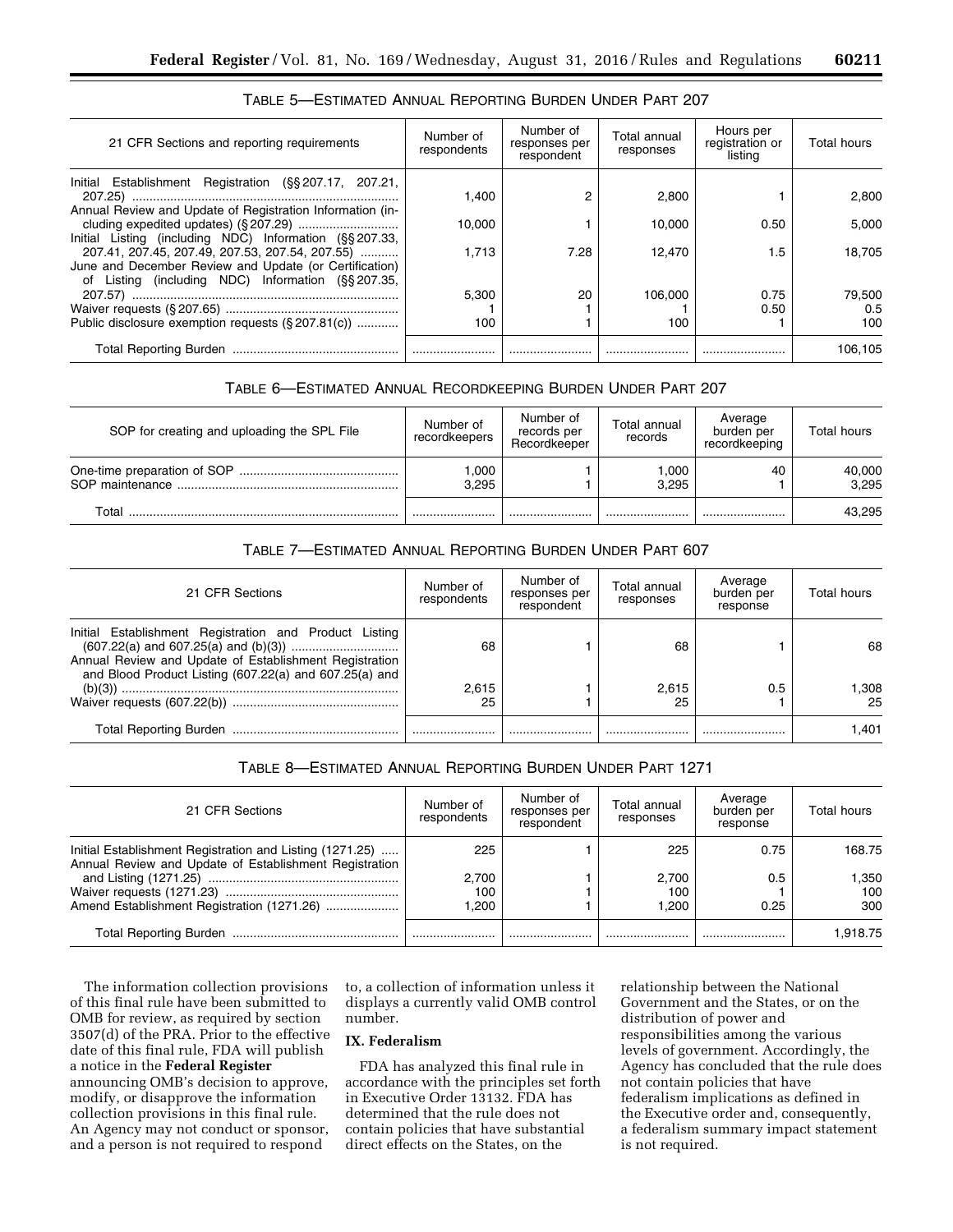## **X. References**

The following reference is on display in the Division of Dockets Management, (HFA–305), Food and Drug Administration, 5630 Fishers Lane, rm. 1061, Rockville, MD 20852, and is available for viewing by interested persons between 9 a.m. and 4 p.m., Monday through Friday. It is also available electronically at *[http://](http://www.regulations.gov) [www.regulations.gov](http://www.regulations.gov) and at [http://](http://www.fda.gov/AboutFDA/ReportsManualsForms/Reports/EconomicAnalyses/default.htm)  [www.fda.gov/AboutFDA/](http://www.fda.gov/AboutFDA/ReportsManualsForms/Reports/EconomicAnalyses/default.htm) [ReportsManualsForms/Reports/](http://www.fda.gov/AboutFDA/ReportsManualsForms/Reports/EconomicAnalyses/default.htm)  [EconomicAnalyses/default.htm.](http://www.fda.gov/AboutFDA/ReportsManualsForms/Reports/EconomicAnalyses/default.htm)* 

1. FDA/Economics Staff, ''Requirements for Foreign and Domestic Establishment Registration and Listing for Human Drugs, Including Drugs That Are Regulated Under a Biologics License Application, and Animal Drugs, Final Regulatory Impact Analysis, Final Regulatory Flexibility Analysis, Unfunded Mandates Reform Act Analysis,'' 2016.

## **List of Subjects**

### *21 CFR Part 20*

Confidential business information, Courts, Freedom of information, Government employees.

### *21 CFR Part 201*

Drugs, Labeling, Reporting and recordkeeping requirements.

### *21 CFR Part 207*

Drugs, Reporting and recordkeeping requirements.

### *21 CFR Part 314*

Administrative practice and procedure, Confidential business information, Drugs, Reporting and recordkeeping requirements.

### *21 CFR Parts 514 and 515*

Administrative practice and procedure, Animal drugs, Confidential business information, Reporting and recordkeeping requirements.

## *21 CFR Part 601*

Administrative practice and procedure, Biologics, Confidential business information.

*21 CFR Part 607* 

Blood.

#### *21 CFR Part 1271*

Biologics, Drugs, Human cells and tissue-based products, Medical devices, Reporting and recordkeeping requirements.

Therefore, under the Federal Food, Drug, and Cosmetic Act, the Public Health Service Act, and under authority delegated to the Commissioner of Food and Drugs, 21 CFR parts 20, 201, 207,

314, 514, 515, 601, 607, and 1271 are amended as follows:

## **PART 20—PUBLIC INFORMATION**

■ 1. The authority citation for part 20 continues to read as follows:

**Authority:** 5 U.S.C. 552; 18 U.S.C. 1905; 19 U.S.C. 2531–2582; 21 U.S.C. 321–393, 1401– 1403; 42 U.S.C. 241, 242, 242a, 242l, 242n, 243, 262, 263, 263b–263n, 264, 265, 300u– 300u–5, 300aa–l.

## **§ 20.100 [Amended]**

■ 2. Amend § 20.100 $(c)(9)$  by removing ''§ 207.37'' and by adding in its place ''§ 207.81''.

■ 3. Revise § 20.116 to read as follows:

### **§ 20.116 Drug and device registration and listing information.**

Information submitted to the Food and Drug Administration pursuant to section 510(a) through (j) of the Federal Food, Drug, and Cosmetic Act shall be subject only to the special disclosure provisions established in §§ 207.81 and 807.37 of this chapter.

# **PART 201—LABELING**

■ 4. The authority citation for part 201 continues to read as follows:

**Authority:** 21 U.S.C. 321, 331, 351, 352, 353, 355, 358, 360, 360b, 360gg–360ss, 371, 374, 379e; 42 U.S.C. 216, 241, 262, 264.

#### **§ 201.1 [Amended]**

■ 5. Amend § 201.1(f) by removing ''§ 207.3(b)'' and adding in its place ''§ 207.1''.

## **§ 201.2 [Amended]**

■ 6. Amend § 201.2 by removing the last sentence.

■ 7. In § 201.25 revise the first sentence of paragraph (c)(1) introductory text to read as follows:

### **§ 201.25 Bar code label requirements.**

\* \* \* \* \*  $(c) * * * *$ 

(1) Each drug product described in paragraph (b) of this section must have a bar code that contains, at a minimum, the appropriate National Drug Code (NDC) number in a linear bar code that meets European Article Number/ Uniform Code Council (EAN/UCC) or Health Industry Business Communications Council (HIBCC) standards or another standard or format that has been approved by the relevant Food and Drug Administration Center Director. \* \*

\* \* \* \* \*

■ 8. Revise part 207 to read as follows:

**PART 207—REQUIREMENTS FOR FOREIGN AND DOMESTIC ESTABLISHMENT REGISTRATION AND LISTING FOR HUMAN DRUGS, INCLUDING DRUGS THAT ARE REGULATED UNDER A BIOLOGICS LICENSE APPLICATION, AND ANIMAL DRUGS, AND THE NATIONAL DRUG CODE** 

## **Subpart A—General**

Sec.

- 207.1 What definitions and interpretations of terms apply to this part?
- 207.3 Bulk drug substance.<br>207.5 What is the purpose
- What is the purpose of this part?
- 207.9 Who does this part cover?
- 207.13 Who is exempt from the registration and listing requirements?

#### **Subpart B—Registration**

- 207.17 Who must register?
- 207.21 When must initial registration information be provided?
- 207.25 What information is required for registration?
- 207.29 What are the requirements for reviewing and updating registration information?

### **Subpart C—National Drug Code**

- 207.33 What is the National Drug Code (NDC), how is it assigned, and what are its requirements?
- 207.35 What changes require a new NDC?
- 207.37 What restrictions pertain to the use
- of the NDC?

### **Subpart D—Listing**

- 207.41 Who must list drugs and what drugs must they list?
- 207.45 When, after initial registration of an establishment, must drug listing information be submitted?
- 207.49 What listing information must a registrant submit for a drug that it manufactures?
- 207.53 What listing information must a registrant submit for a drug that it repacks or relabels?
- 207.54 What listing information must a registrant submit for a drug that it salvages?
- 207.55 What additional drug listing information may FDA require?
- 207.57 What information must registrants submit when updating listing information and when?

### **Subpart E—Electronic Format for Registration and Listing**

- 207.61 How is registration and listing information provided to FDA?
- 207.65 How can a waiver of the electronic submission requirement be obtained?

### **Subpart F—Miscellaneous**

- 207.69 What are the requirements for an official contact and a United States agent?
- 207.77 What legal status is conferred by registration and listing?
- 207.81 What registration and listing information will FDA make available for public disclosure?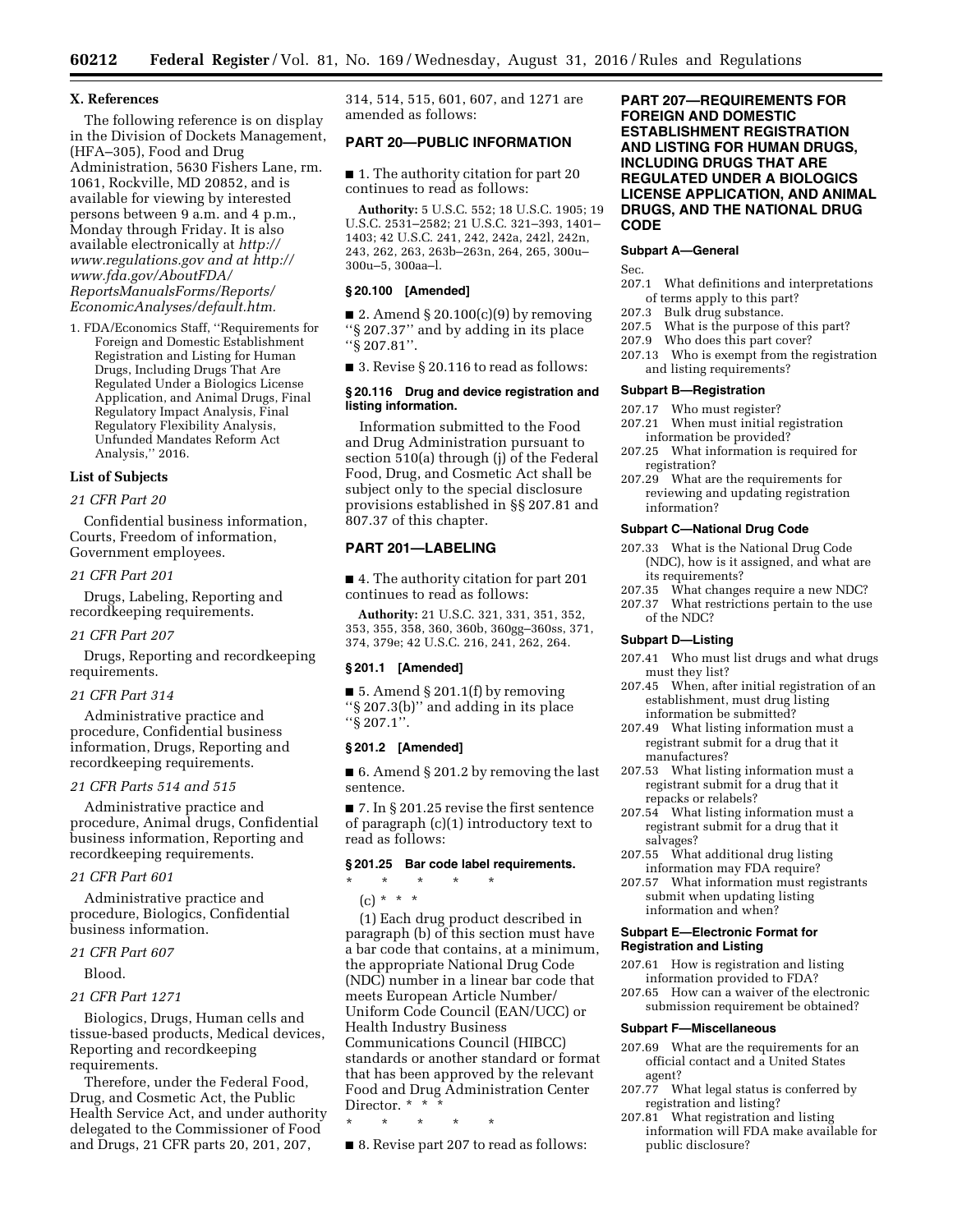**Authority:** 21 U.S.C. 321, 331, 351, 352, 355, 360, 360b, 371, 374, 381, 393; 42 U.S.C. 262, 264, 271.

### **Subpart A—General**

## **§ 207.1 What definitions and interpretations of terms apply to this part?**

The definitions and interpretations of terms in sections 201 and 510 of the Federal Food, Drug, and Cosmetic Act apply to the terms used in this part, if not otherwise defined in this section. The following definitions apply to this part:

*Active pharmaceutical ingredient*  means any substance that is intended for incorporation into a finished drug product and is intended to furnish pharmacological activity or other direct effect in the diagnosis, cure, mitigation, treatment, or prevention of disease, or to affect the structure or any function of the body. Active pharmaceutical ingredient does not include intermediates used in the synthesis of the substance.

*Bulk drug substance,* as referenced in sections  $503A(b)(1)(A)$  and  $503B(a)(2)$  of the Federal Food, Drug, and Cosmetic Act, means the same as ''active pharmaceutical ingredient'' as defined in § 207.1(b).

*Commercial distribution* means any distribution of a human drug, except for investigational use under part 312 of this chapter, and any distribution of an animal drug or an animal feed bearing or containing an animal drug, except for investigational use under part 511 of this chapter. The term does not include internal or interplant transfer between registered establishments under common ownership and control, including a parent, subsidiary, or affiliate company. For foreign establishments that manufacture, repack, relabel, or salvage, or for foreign private label distributors, the term ''commercial distribution'' has the same meaning except the term does not include distribution of any drug that is neither imported nor offered for import into the United States.

*Content of labeling* means:

(1) For human prescription drugs that are subject to section 505 of the Federal Food, Drug, and Cosmetic Act or section 351 of the Public Health Service Act: The content of the prescription drug labeling (as specified in §§ 201.56, 201.57, and 201.80 of this chapter), including all text, tables, and figures.

(2) For human prescription drugs that are not subject to section 505 of the Federal Food, Drug, and Cosmetic Act or section 351 of the Public Health Service Act: The labeling equivalent to the content of the prescription drug

labeling (as specified in §§ 201.56, 201.57, and 201.80 of this chapter), including all text, tables, and figures.

(3) For human over-the-counter (OTC) drugs: All text, tables, and figures including the drug facts labeling required by § 201.66 of this chapter.

(4) For animal drugs (including, but not limited to, drugs that are subject to section 512 of the Federal Food, Drug, and Cosmetic Act): The content of the labeling that accompanies the drug that is necessary to enable safe and proper administration of the drug (*e.g.,* the labeling applicable to veterinary drugs specified in part 201 of this chapter), including all text, tables, and figures.

*Domestic* for purposes of registration and listing under this part, when used to modify the term ''registrant,'' ''manufacturer,'' ''repacker,'' ''relabeler,'' ''salvager,'' ''private label distributor,'' or ''establishment,'' refers to a registrant, manufacturer, repacker, relabeler, salvager, private label distributor, or establishment within any State or Territory of the United States, the District of Columbia, or the Commonwealth of Puerto Rico.

*Drug,* for the purposes of registration and listing under this part, has the meaning given in section 201(g)(1) of the Federal Food, Drug, and Cosmetic Act.

*Establishment* means a place of business under one management at one general physical location. The term includes, among others, independent laboratories that engage in control activities for a registered drug establishment (*e.g.,* consulting laboratories), manufacturers of medicated feeds and of vitamin products that are drugs in accordance with section 201(g) of the Federal Food, Drug, and Cosmetic Act, human blood donor centers, and animal facilities used for the production or control testing of licensed biologicals, and establishments engaged in salvaging.

*Establishment registration number*  means the number assigned to the establishment, as identified by FDA, after the establishment registration required in this part.

*Finished drug product* means a finished dosage form (*e.g.,* tablet, capsule, or solution) that contains at least one active pharmaceutical ingredient, generally, but not necessarily, in association with other ingredients in finished package form suitable for distribution to pharmacies, hospitals, or other sellers or dispensers of the drug product to patients or consumers.

*Foreign* for the purposes of registration and listing under this part:

(1) When used to modify the term ''manufacturer,'' ''repacker,'' ''relabeler,'' or ''salvager,'' refers to a manufacturer, repacker, relabeler, or salvager, who is located in a foreign country and who manufactures, repacks, relabels, or salvages a drug, or an animal feed bearing or containing a new animal drug, that is imported or offered for import into the United States.

(2) When used to modify the term ''establishment'' refers to an establishment that is located in a foreign country and is engaged in the manufacture, repackaging, relabeling, or salvaging of any drug, or any animal feed bearing or containing a new animal drug, that is imported or offered for import into the United States.

*Importer* means, for purposes of this part, a person in the United States that is an owner, consignee, or recipient, at the time of entry, of a foreign establishment's drug, or an animal feed bearing or containing a new animal drug, that is imported into the United States.

*Manufacture* means each step in the manufacture, preparation, propagation, compounding, or processing of a drug or an animal feed bearing or containing a new animal drug. Manufacture includes the making by chemical, physical, biological, or other procedures or manipulations of a drug, or an animal feed bearing or containing a new animal drug, including control procedures applied to the final product or to any part of the process. Manufacture includes manipulation, sampling, testing, or control procedures applied to the final product or to any part of the process, including, for example, analytical testing of drugs for another registered establishment's drug. For purposes of this part, and in order to clarify the responsibilities of the entities engaged in different operations, the term manufacture is defined and used separately from the terms relabel, repackage, and salvage, although the term ''manufacture, preparation, propagation, compounding, or processing,'' as used in section 510 of the Federal Food, Drug, and Cosmetic Act, includes relabeling, repackaging, and salvaging activities.

*Manufacturer* means a person who owns or operates an establishment that manufactures a drug or an animal feed bearing or containing a new animal drug. This term includes, but is not limited to, control laboratories, contract laboratories, contract manufacturers, contract packers, contract labelers, and other entities that manufacture a drug, or an animal feed bearing or containing a new animal drug, as defined in this paragraph. For purposes of this part,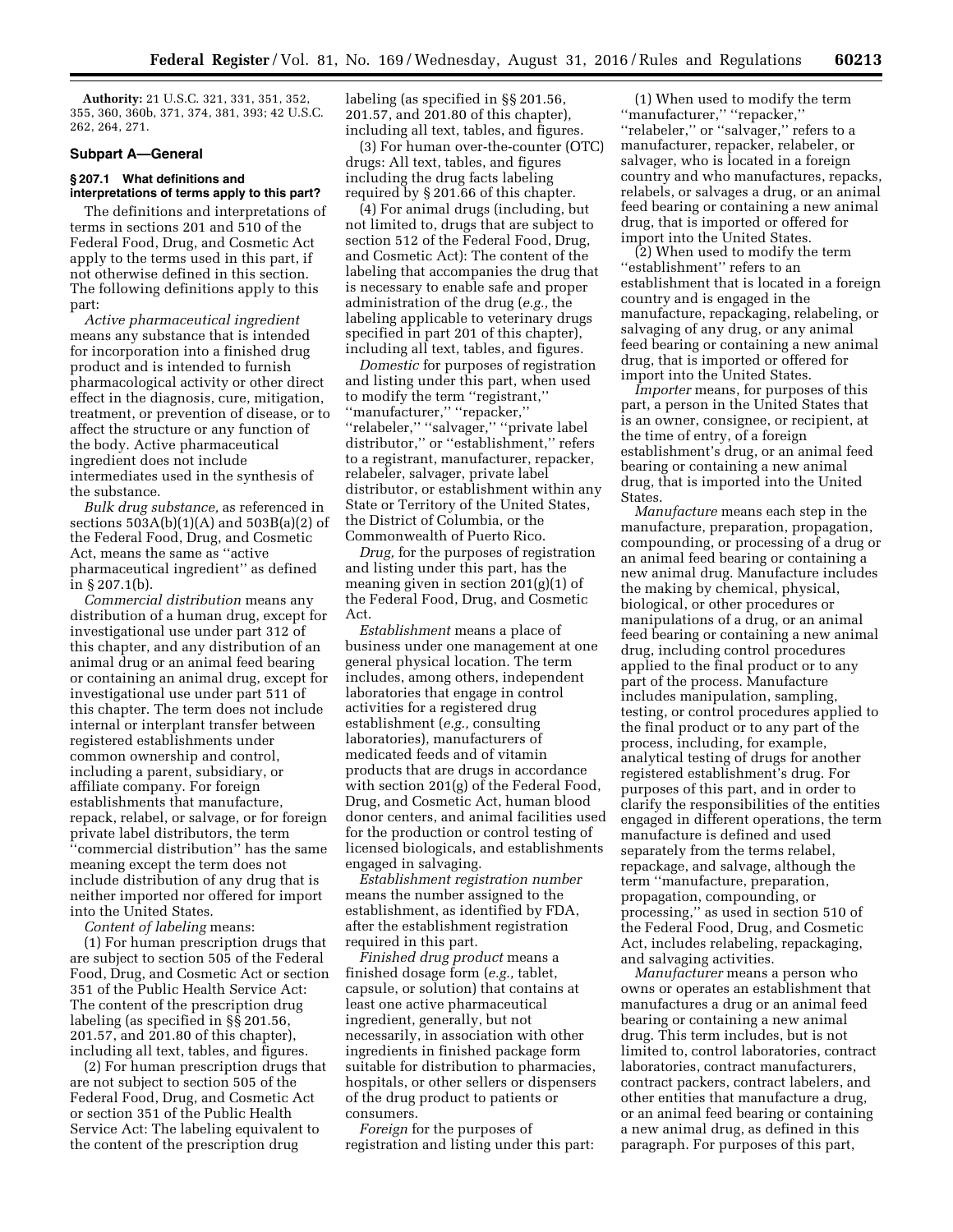and in order to clarify the responsibilities of the entities engaged in different operations, the term manufacturer is defined and used separately from the terms relabeler, repacker, and salvager, although the term ''manufacture, preparation, propagation, compounding, or processing,'' as used in section 510 of the Federal Food, Drug, and Cosmetic Act, includes the activities of relabelers, repackers, and salvagers. Repackers, relabelers, and salvagers are subject to the provisions of this part that are applicable to repackers, relabelers, and salvagers, but are not subject to the provisions of this part that are applicable to manufacturers. When not modified by ''domestic'' or ''foreign,'' the term includes both domestic manufacturers and foreign manufacturers.

*Material change* means any change in any drug listing information, as required under §§ 207.49, 207.53, 207.54, 207.55, or 207.57 except changes in format of labeling, labeling changes of an editorial nature, or inclusion of a bar code or initial inclusion of an NDC on the label.

*Outsourcing facility* means a compounder that has elected to register with FDA under section 503B of the Federal Food, Drug, and Cosmetic Act and that meets all of the conditions of section 503B.

*Person who imports or offers for import* means, for purposes of this part, the owner or exporter of a drug who consigns and ships a drug from a foreign country to the United States. This includes persons who send a drug to the United States by international mail or other private delivery service, but it does not include carriers who merely transport the drug.

*Private label distribution* means commercial distribution of a drug under the label or trade name of a person who did not manufacture, repack, relabel, or salvage that drug.

*Private label distributor* means, with respect to a particular drug, a person who did not manufacture, repack, relabel, or salvage the drug but under whose label or trade name the drug is commercially distributed.

*Registrant* means any person that owns or operates an establishment that manufactures, repacks, relabels, or salvages a drug, and is not otherwise exempt from establishment registration requirements under section 510 of the Federal Food, Drug, and Cosmetic Act or this part.

*Relabel* means to change the existing label or labels on a drug or drug package, or change or alter the existing labeling for a drug or drug package, without repacking the drug or drug

package. This term does not include the addition or modification of information affixed solely for purposes of delivery to a customer, customer identification, and/or inventory management.

*Relabeler* means a person who owns or operates an establishment that relabels a drug. When not modified by ''domestic'' or ''foreign,'' the term includes both domestic relabelers and foreign relabelers.

*Repack or repackage* means the act of taking a finished drug product or unfinished drug from the container in which it was placed in commercial distribution and placing it into a different container without manipulating, changing, or affecting the composition or formulation of the drug.

*Repacker* means a person who owns or operates an establishment that repacks a drug or drug package. When not modified by ''domestic'' or ''foreign,'' the term includes both domestic repackers and foreign repackers.

*Representative sampling of advertisements* means typical advertising material (including the promotional material described in § 202.1(l)(1) of this chapter, but excluding labeling as determined in § 202.1(l)(2) of this chapter), that gives a balanced picture of the promotional claims used for the drug.

*Representative sampling of any other labeling* means typical labeling material (including the labeling material described in § 202.1(l)(2) of this chapter, but excluding labels and package inserts) that gives a balanced picture of the promotional claims used for the drug.

*Salvage* means the act of segregating out those finished drug products that may have been subjected to improper storage conditions (such as extremes in temperature, humidity, smoke, fumes, pressure, age, or radiation) for the purpose of returning the products to the marketplace and includes applying manufacturing controls such as those required by current good manufacturing practice in parts 210 and 211 of this chapter.

*Salvager* means a person who owns or operates an establishment that engages in salvaging. When not modified by "domestic" or "foreign," the term includes both domestic and foreign salvagers.

*Unfinished drug* means an active pharmaceutical ingredient either alone or together with one or more other ingredients but does not include finished drug products.

#### **§ 207.3 Bulk drug substance.**

*Bulk drug substance,* as referenced in sections  $503A(b)(1)(A)$  and  $503B(a)(2)$  of the Federal Food, Drug, and Cosmetic Act, previously defined in § 207.3(a)(4), means the same as ''active pharmaceutical ingredient'' as defined in § 207.1(b).

## **§ 207.5 What is the purpose of this part?**

Establishment registration information helps FDA identify who is manufacturing, repacking, relabeling, and salvaging drugs and where those operations are performed. Drug listing information gives FDA a current inventory of drugs manufactured, repacked, relabeled, or salvaged for commercial distribution. Both types of information facilitate implementation and enforcement of the Federal Food, Drug, and Cosmetic Act and are used for many important public health purposes.

## **§ 207.9 Who does this part cover?**

(a) Except as provided in paragraph (b) of this section, this part applies to:

(1) Domestic manufacturers, domestic repackers, domestic relabelers and domestic salvagers, not exempt under section 510(g) of the Federal Food, Drug, and Cosmetic Act or § 207.13, regardless of whether their drugs enter interstate commerce;

(2) Foreign manufacturers, foreign repackers, foreign relabelers and foreign salvagers, not exempt under section 510(g) of the Federal Food, Drug, and Cosmetic Act or § 207.13;

(3) Private label distributors, because they must have labeler codes;

(4) Establishments engaged in the manufacture, repacking, relabeling, or salvaging of human drugs regulated under a biologics license application (BLA). These establishments are subject to the requirements of this part unless they are required to register and list such drugs as human blood or blood products under part 607 of this chapter and do not engage in activities that would otherwise require them to register and list under this part.

(5) Establishments engaged in the manufacture (as defined in § 1271.3(e) of this chapter) of human cells, tissues, and cellular and tissue-based products (HCT/Ps) (as defined in § 1271.3(d) of this chapter) that, under § 1271.20 of this chapter, are also drugs regulated under section 351 of the Public Health Service Act or section 505 of the Federal Food, Drug, and Cosmetic Act. These establishments must register and list those HCT/Ps following the procedures described in this part.

(b) This part does not apply to owners and operators of establishments that collect or process human whole blood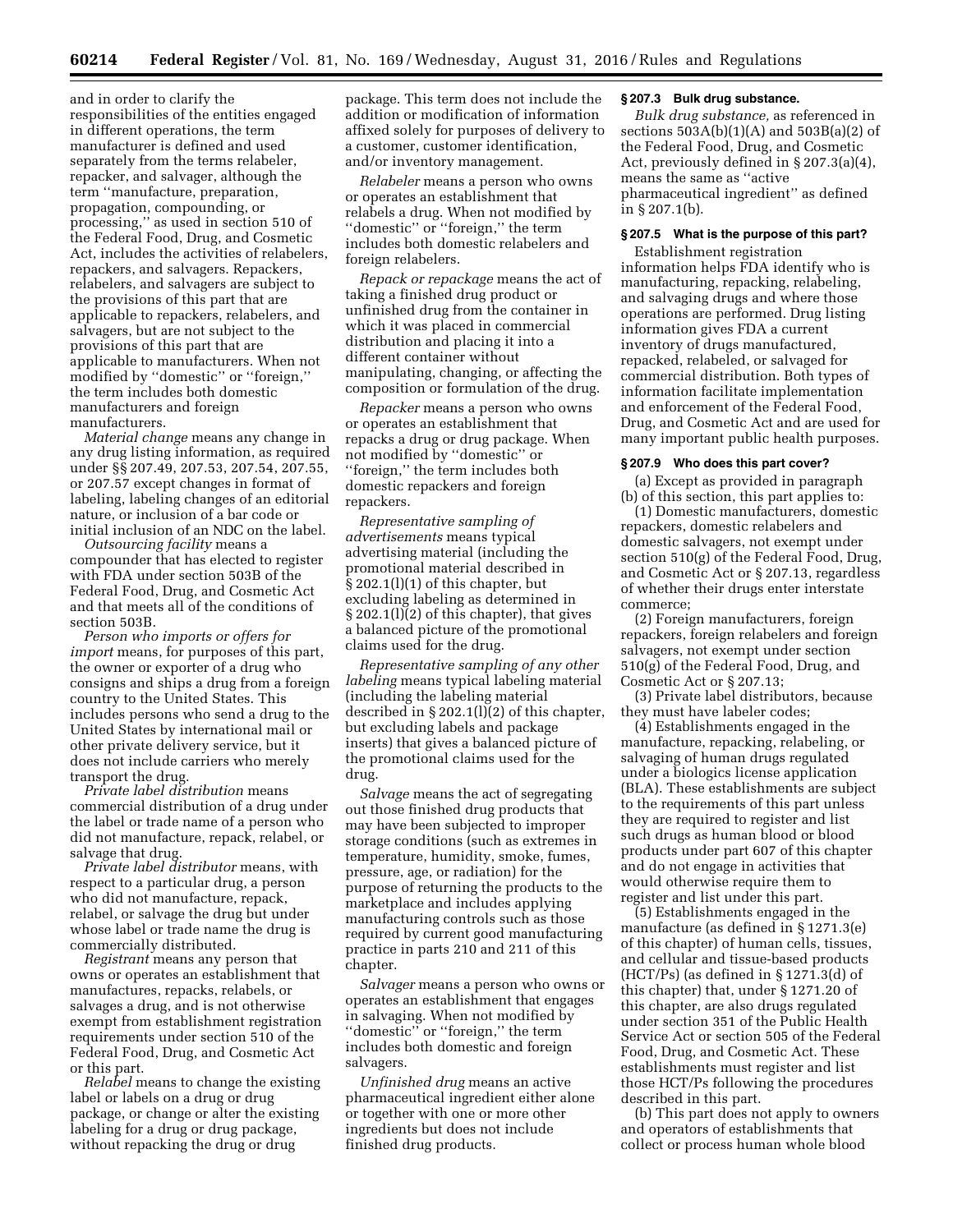and blood products unless the establishment also manufactures, repacks, or relabels other drugs. For purposes of this paragraph (b), human whole blood and blood products do not include plasma derivatives such as albumin, Immune Globulin, Factor VIII and Factor IX, and recombinant versions of plasma derivatives or animal derived plasma derivatives, or bulk product substances such as fractionation intermediates or pastes. Establishments that collect or process human whole blood and blood products as well as establishments involved in testing of human whole blood and blood products must register and list under part 607 of this chapter. Manufacturers of licensed devices and manufacturers of licensed biological products used in a licensed device must register and list under part 607 of this chapter.

(c) This part does not apply to establishments that solely manufacture, prepare, propagate, compound, assemble, or process medical devices. Registration and listing regulations for such establishments are codified in part 807 of this chapter.

#### **§ 207.13 Who is exempt from the registration and listing requirements?**

Except as provided in § 207.13(l), the following classes of persons are exempt from registration and drug listing in accordance with section 510(g) of the Federal Food, Drug, and Cosmetic Act or because FDA has determined, under section 510(g)(5) of the Federal Food, Drug, and Cosmetic Act, that their registration is not necessary for the protection of the public health. This exemption is limited to establishment registration and drug listing requirements and does not relieve a person from other statutory or regulatory obligations.

(a)(1) Pharmacies that:

(i) Operate in conformance with all applicable local laws regulating the practice of pharmacy and medicine, including all applicable local laws regulating the dispensing of prescription drugs;

(ii) Regularly engage in dispensing prescription drugs upon a valid prescription by practitioners licensed by law to administer these drugs to patients under their professional care; and

(iii) Do not manufacture, repack, relabel, or salvage drugs other than in the regular course of their business of dispensing or selling drugs at retail.

(2) The exemption in this paragraph (a) is limited to pharmacies located in any State as defined in section 201(a)(1) of the Federal Food, Drug, and Cosmetic Act.

(b)(1) Hospitals, clinics, other health care entities, and public health agencies that:

(i) Operate establishments in conformance with all applicable local laws regulating the practice of pharmacy and medicine, including all applicable local laws regulating the dispensing of prescription drugs;

(ii) Regularly engage in dispensing prescription drugs, other than human whole blood or blood products, upon a valid order or prescription by practitioners licensed by law to administer these drugs to patients under their professional care; and

(iii) Do not manufacture, repack, relabel, or salvage drugs other than in the regular course of their practice of pharmacy, including dispensing.

(2) The exemption in this paragraph (b) is limited to hospitals, clinics, other health care entities, and public health agencies located in any State as defined in section 201(a)(1) of the Federal Food, Drug, and Cosmetic Act.

(c) Individuals or establishments under contract, agreement, or other arrangement with a registered establishment and engaged solely in recovering cells or tissues and sending the recovered cells or tissues to the registered establishment to become components of a biological product are exempt from registration and listing under this part unless FDA determines that drug establishment registration and listing is necessary for the protection of the public health.

(d) Practitioners who are licensed by law to prescribe or administer drugs and who manufacture, repack, relabel, or salvage drugs solely for use in their professional practice.

(e) Manufacturers, repackers, relabelers, or salvagers who manufacture, repack, relabel, or salvage drugs solely for use in research, teaching, or chemical analysis and not for sale.

(f) Manufacturers, repackers, and relabelers of harmless inactive ingredients such as excipients, colorings, flavorings, emulsifiers, lubricants, preservatives, or solvents that become components of drugs.

(g) Manufacturers, repackers, relabelers, or salvagers of Type B or Type C medicated feeds, except for persons who manufacture, repack, relabel, or salvage Type B or Type C medicated feeds starting from Category II, Type A medicated articles for which a medicated feed mill license approved under part 515 of this chapter is required. This exemption also does not apply to persons that would otherwise be required to register (such as manufacturers, repackers, relabelers, or

salvagers of certain free-choice feeds, as defined in § 510.455 of this chapter, or certain liquid feeds, as defined in § 558.5 of this chapter, where the specifications and/or formulas are not published and a medicated feed mill license is required). All manufacturers, repackers, relabelers, or salvagers of Type B or Type C medicated feeds are exempt from listing.

(h) Any manufacturer, repacker, relabeler, or salvager of a virus, serum, toxin, or analogous product intended for the treatment of domestic animals who holds an unsuspended and unrevoked license issued by the Secretary of Agriculture under the animal virusserum-toxin law of March 4, 1913 (37 Stat. 832 (21 U.S.C. 151 *et seq.*)), provided that this exemption from registration applies only to the manufacturer, repacker, relabeler, or salvager of that animal virus, serum, toxin, or analogous product.

(i) Carriers, in their receipt, carriage, holding, or delivery of drugs in the usual course of business as carriers.

(j) Foreign establishments whose drugs are imported or offered for import into the United States must comply with the establishment registration and listing requirements of this part unless exempt under this section or unless:

(1) Their drugs enter a foreign trade zone and are re-exported without having entered U.S. commerce, or

(2) Their drugs are imported in conformance with section 801(d)(3) of the Federal Food, Drug, and Cosmetic Act.

(k) Entities that are registered with FDA as outsourcing facilities and that compound drugs in conformance with section 503B of the Federal Food, Drug, and Cosmetic Act.

(l) The exemptions provided in paragraphs (a) through (k) of this section do not apply to such persons if they:

(1) Manufacture (as defined in § 207.1(b)), repack, relabel, or salvage compounded positron emission tomography drugs as defined in section 201(ii) of the Federal Food, Drug, and Cosmetic Act;

(2) Manufacture (as defined in § 600.3(u) of this chapter) a human biological product subject to licensing under section 351 of the Public Health Service Act; or

(3) Engage in activities that would otherwise require them to register under this part.

#### **Subpart B—Registration**

## **§ 207.17 Who must register?**

(a) Unless exempt under section 510(g) of the Federal Food, Drug, and Cosmetic Act or this part, all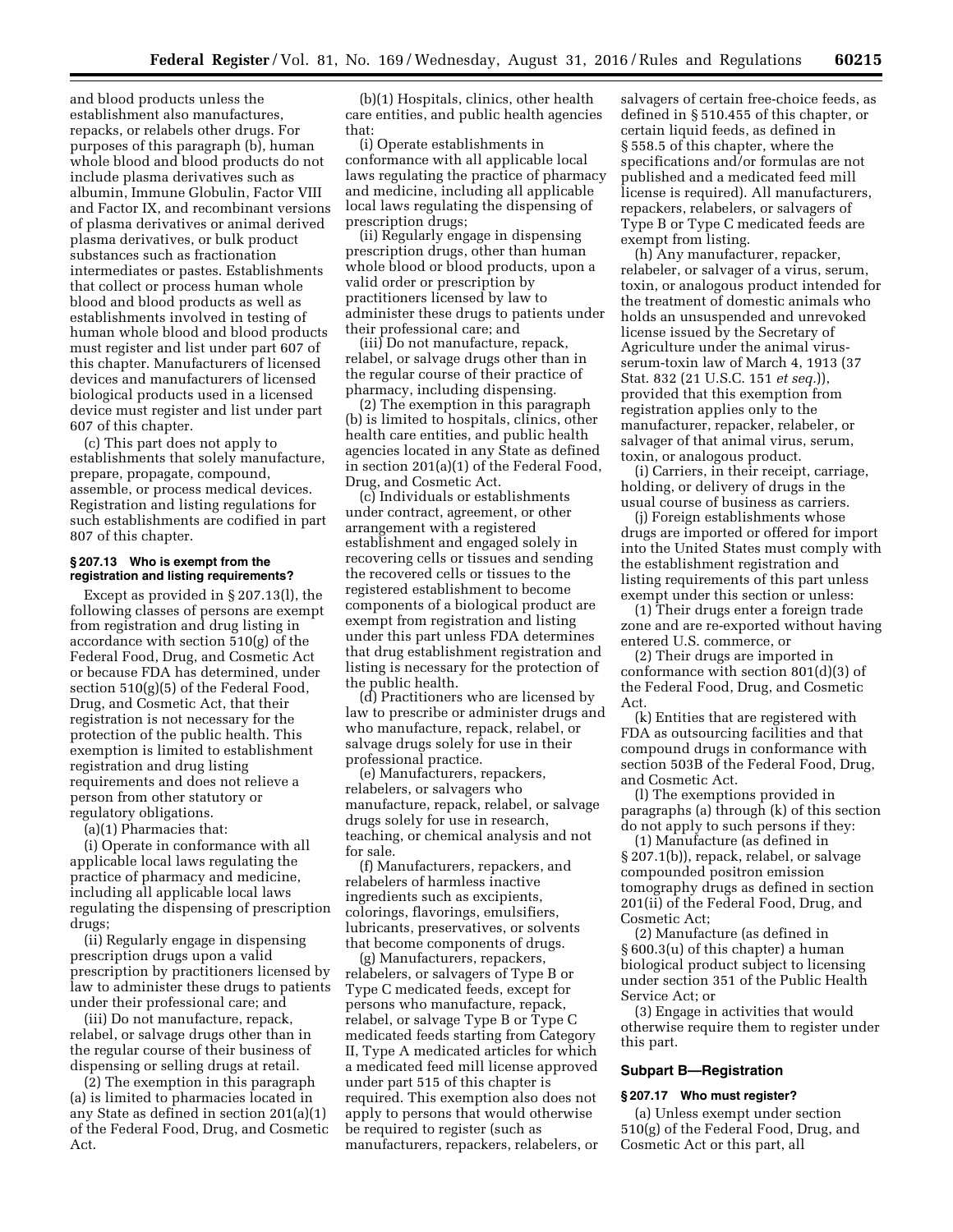manufacturers, repackers, relabelers, and salvagers must register each domestic establishment that manufactures, repacks, relabels, or salvages a drug, or an animal feed bearing or containing a new animal drug, and each foreign establishment that manufactures, repacks, relabels, or salvages a drug, or an animal feed bearing or containing a new animal drug, that is imported or offered for import into the United States. When operations are conducted at more than one establishment and common ownership and control among all the establishments exists, the parent, subsidiary, or affiliate company may submit registration information for all establishments.

(b) Private label distributors who do not also manufacture, repack, relabel, or salvage drugs are not required to register under this part. FDA will accept registration or listing information submitted by a private label distributor only if it is acting as an authorized agent for and submitting information that pertains to an establishment that manufactures, repacks, relabels, or salvages drugs.

#### **§ 207.21 When must initial registration information be provided?**

(a) Registrants must register each domestic establishment no later than 5 calendar days after beginning to manufacture, repack, relabel, or salvage a drug or an animal feed bearing or containing a new animal drug at such establishment.

(b) Registrants must register each foreign establishment before a drug or an animal feed bearing or containing a new animal drug manufactured, repacked, relabeled, or salvaged at the establishment is imported or offered for import into the United States.

## **§ 207.25 What information is required for registration?**

Registrants must provide the following information:

(a) Name of the owner or operator of each establishment; if a partnership, the name of each partner; if a corporation, the name of each corporate officer and director, and the place of incorporation;

(b) Each establishment's name, physical address, and telephone number(s);

(c) All name(s) of the establishment, including names under which the establishment conducts business or names by which the establishment is known;

(d) Registration number of each establishment, if previously assigned by FDA;

(e) A Unique Facility Identifier in accordance with the system specified under section 510 of the Federal Food, Drug, and Cosmetic Act.

(f) All types of operations performed at each establishment;

(g) Name, mailing address, telephone number, and email address of the official contact for the establishment, as provided in § 207.69(a); and

(h) Additionally, with respect to foreign establishments subject to registration, the name, mailing address, telephone number, and email address must be provided for:

(1) The United States agent, as provided in § 207.69(b);

(2) Each importer in the United States of drugs manufactured, repacked, relabeled, or salvaged at the establishment that is known to the establishment; and

(3) Each person who imports or offers for import such drug to the United States.

### **§ 207.29 What are the requirements for reviewing and updating registration information?**

(a) *Expedited updates.* Registrants must update their registration information no later than 30 calendar days after:

(1) Closing or selling an establishment;

(2) Changing an establishment's name or physical address; or

(3) Changing the name, mailing address, telephone number, or email address of the official contact or the United States agent. A registrant, official contact, or United States agent may notify FDA about a change of information for the designated official contact or United States agent, but only a registrant is permitted to designate a new official contact or United States agent.

(b) *Annual review and update of registration information.* Registrants must review and update all registration information required under § 207.25 for each establishment.

(1) The first review and update must occur during the period beginning on October 1 and ending December 31 of the year of initial registration, if the initial registration occurs prior to October 1. Subsequent reviews and updates must occur annually, during the period beginning on October 1 and ending December 31 of each calendar year.

(2) The updates must reflect all changes that have occurred since the last annual review and update.

(3) If no changes have occurred since the last registration, registrants must certify that no changes have occurred.

#### **Subpart C—National Drug Code**

#### **§ 207.33 What is the National Drug Code (NDC), how is it assigned, and what are its requirements?**

(a) *What is the NDC for a drug and what products must have unique NDCs*? The NDC for a drug is a numeric code. Each finished drug product or unfinished drug subject to the listing requirements of this part must have a unique NDC to identify its labeler, product, and package size and type.

(b) *What is the format of an NDC*? (1) Except as described in paragraph (b)(4) of this section, the NDC must consist of 10 or 11 digits, divided into three segments as follows:

(i) The first segment of the NDC is the labeler code and consists of 4, 5, or 6 digits. The labeler code is assigned by FDA.

(ii) The second segment of the NDC is the product code and consists of 3 or 4 digits, as specified in paragraphs (b)(2) and (3) of this section.

(iii) The third segment of the NDC is the package code and consists of 1 or 2 digits as specified in paragraphs (b)(2) and (3) of this section. The package code identifies the package size and type of the drug and differentiates between different quantitative and qualitative attributes of the product packaging.

(2) The following combinations of labeler code, product code and package code character lengths are permissible:

(i) If a labeler code is either 5 or 6 digits in length, it may be combined with:

(A) A product code consisting of 4 digits and a package code consisting of 1 digit for a total NDC length of 10 or 11 digits (5–4–1 or 6–4–1), or

(B) A product code consisting of 3 digits and a package code consisting of 2 digits for a total NDC length of 10 or 11 digits (5–3–2 or 6–3–2).

(ii) If a labeler code is 4 digits in length, it may be combined only with a product code consisting of 4 digits and a package code consisting of 2 digits for a total NDC length of 10 digits (4–4–2).

(3) A registrant or private label distributor with a given labeler code must use only one Product-Package Code configuration (*e.g.,* a 3-digit product code combined with a 2-digit package code or a 4-digit product code combined with a 1-digit package code). This single configuration must be used in all NDCs that include the given labeler code that are reserved in accordance with § 207.33(d)(3) or listed in accordance with § 207.49 or § 207.53.

(4) An alternatively formatted NDC that is approved for use by the relevant Center Director may be used for the following HCT/Ps if they are minimally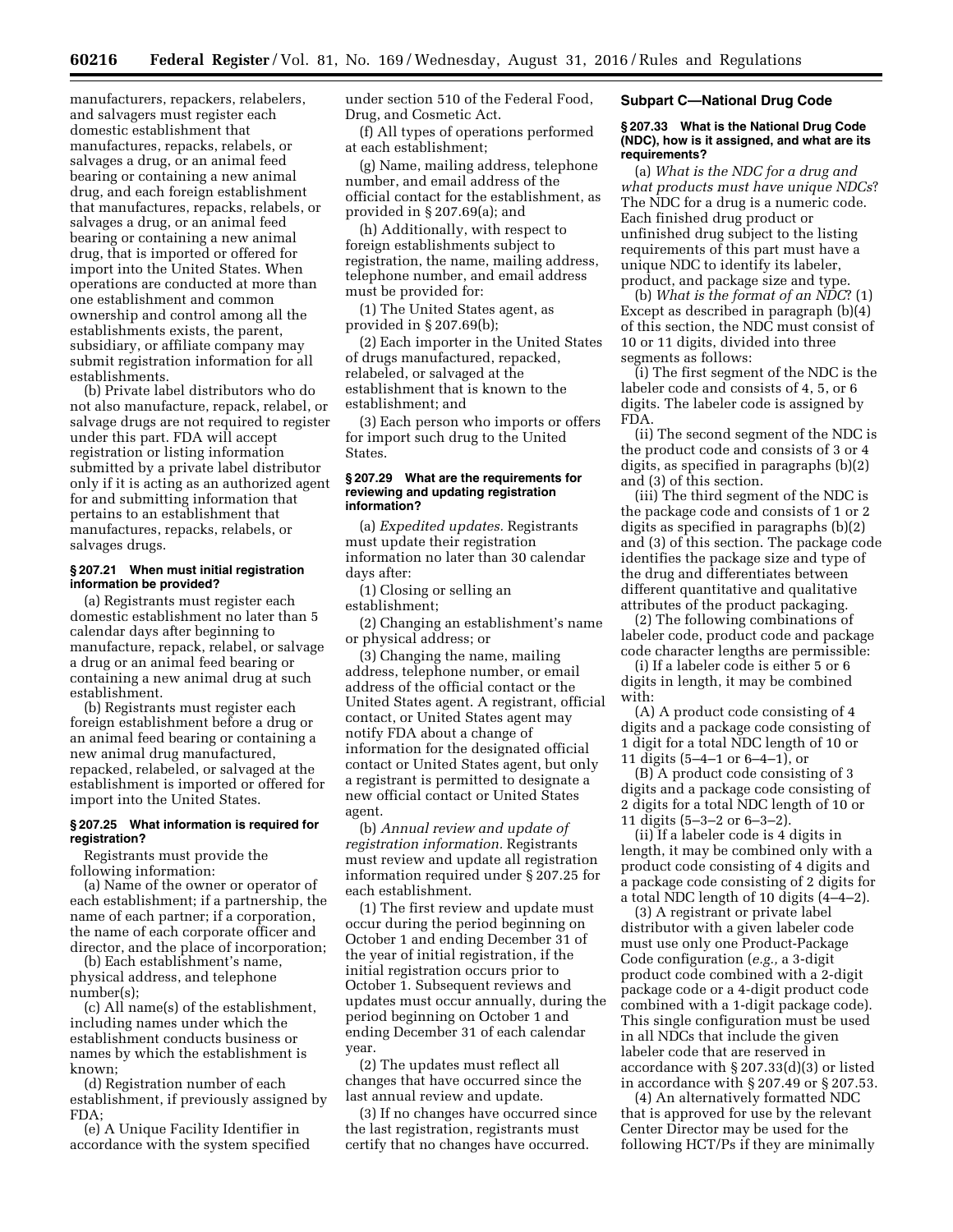manipulated: Hematopoietic stem/ progenitor cells derived from peripheral and cord blood, and lymphocytes collected from peripheral blood.

(c) *Who must obtain an NDC labeler code and how is the code assigned and updated*? (1) Each person who engages in manufacturing, repacking, relabeling, or private label distribution of a drug subject to listing under this part must apply for an NDC labeler code, by providing the following information:

(i) The name, physical address, email address, and other contact information FDA may request, of the person for whom the NDC labeler code is requested;

(ii) The type(s) of activities (*e.g.,*  manufacture or repacking) in which the person requesting the NDC labeler code engages with respect to human drugs; and

(iii) The type(s) of drug(s) (human, animal, or both, and prescription, nonprescription, or both) to which the NDC labeler code will be applied.

(2) Each person who is assigned an NDC labeler code must update the information submitted under paragraph (c)(1)of this section within 30 calendar days after any change to that information.

(d) *How is an NDC proposed for assignment by FDA, when is an NDC assigned by FDA, and how can a proposed NDC be reserved*? (1) An NDC is proposed for assignment by FDA when it is submitted for the first time with listing information in accordance with § 207.49 or § 207.53, as applicable.

(i) Each manufacturer, repacker, or relabeler must propose for assignment by FDA an NDC that includes its own labeler code for each package size and type of drug that it manufactures, repacks, or relabels for commercial distribution.

(ii) In addition, if a drug is distributed under the trade name or label of a private label distributor, the manufacturer, repacker, or relabeler must also propose for assignment by FDA an NDC that includes the labeler code of the private label distributor under whose trade name or label the drug is distributed, for each package size and type so distributed.

(2) If a proposed NDC conforms to the requirements of this section and is not reserved for a different drug or was not previously assigned to a different drug, FDA will assign the NDC to a drug when it receives listing information required for that drug under § 207.49 or § 207.53.

(3) A manufacturer, repacker, relabeler, or private label distributor may voluntarily reserve a proposed NDC for a drug, before the drug is listed, by submitting the following information:

(i) A proposed NDC that conforms to the requirements of this section;

(ii) The established name of the active ingredient(s) and the strength of each active ingredient in the drug; and

(iii) In the case of a finished drug product, the dosage form, and route of administration.

(4) If the required information is submitted and the proposed NDC is properly formatted and not already assigned or reserved, FDA will reserve the proposed NDC for a period of 2 years from the date of submission. If the drug for which the proposed NDC is reserved is not listed in accordance with § 207.49 or § 207.53 during such 2-year period, the reservation of the proposed NDC will lapse. FDA may also cancel the reservation of a proposed NDC at any time on the request of the person whose labeler code is included in the proposed NDC.

(e) *How must the information be submitted to us*? The information described in paragraphs (c) and (d) of this section must be submitted electronically unless FDA grants a waiver under § 207.65.

### **§ 207.35 What changes require a new NDC?**

(a) Once an NDC has been assigned by FDA, the registrant must propose a new and unique NDC for a drug when there is a change, after the drug is initially marketed, to any of the information identified in paragraphs (b) and (c) of this section. A new NDC must be proposed to FDA for assignment through an updated listing in accordance with § 207.57.

(b) The proposed new NDC must include a new product code when there is a change to any of the following information:

(1) The drug's established name or proprietary name, if any;

(2) Any active pharmaceutical ingredient or the strength of any active pharmaceutical ingredient;

(3) The dosage form;

(4) A change in the drug's status, between prescription and nonprescription, or for animal drugs, between prescription, nonprescription, or veterinary feed directive (VFD) status;

(5) A change in the drug's intended use between human and animal; or

(6) The drug's distinguishing characteristics such as size, shape, color, code imprint, flavor, and scoring (if any).

(c) When there is a change only to the package size or type, including the immediate unit-of-use container, if any, the proposed new NDC must include only a new package code and retain the existing product code unless all

available package codes have already been combined with the existing product code in NDCs assigned by FDA.

#### **§ 207.37 What restrictions pertain to the use of the NDC?**

(a) A product may be deemed to be misbranded if an NDC is used:

(1) To represent a different drug than the drug for which the NDC has been assigned, as described in § 207.33;

(2) To denote or imply FDA approval of a drug; or

(3) On products that are not subject to parts 207, 607 of this chapter, or 1271 of this chapter, such as dietary supplements and medical devices.

(b) If marketing is resumed for a discontinued drug, and no changes have been made to the drug that would require a new NDC under § 207.35, the drug must have the same NDC that was assigned to it as described in § 207.33, before marketing was discontinued.

#### **Subpart D—Listing**

### **§ 207.41 Who must list drugs and what drugs must they list?**

(a) Each registrant must list each drug that it manufactures, repacks, relabels, or salvages for commercial distribution. Each domestic registrant must list each such drug regardless of whether the drug enters interstate commerce. When operations are conducted at more than one establishment, and common ownership and control exists among all the establishments, the parent, subsidiary, or affiliate company may submit listing information for any drug manufactured, repacked, relabeled, or salvaged at any such establishment. A drug manufactured, repacked, or relabeled for private label distribution must be listed in accordance with paragraph (c) of this section.

(b) Registrants must provide listing information for each drug in accordance with the listing requirements described in §§ 207.49, 207.53, and 207.54 that correspond to the activity or activities they engage in for that drug.

(c)(1) For both animal and human drugs, each registrant must list each drug it manufactures, repacks, or relabels for commercial distribution under the trade name or label of a private label distributor using an NDC that includes such private label distributor's labeler code.

(2) Additionally, in the case of human drugs, each registrant must list each human drug it manufactures, repacks, or relabels using an NDC that includes the registrant's own labeler code, regardless of whether the drug is commercially distributed under the registrant's own label or trade name or under the label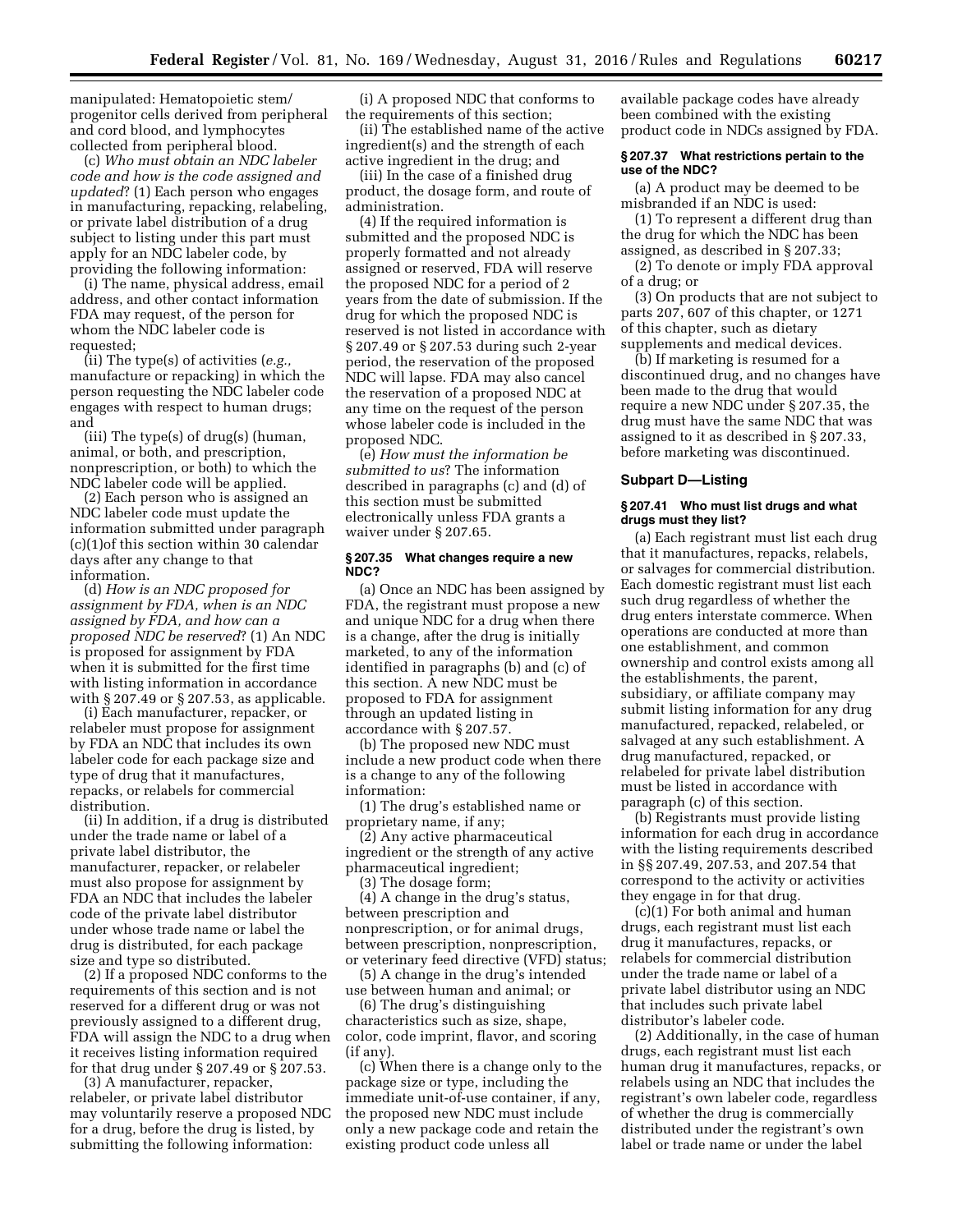or trade name of a private label distributor.

### **§ 207.45 When, after initial registration of an establishment, must drug listing information be submitted?**

For each drug being manufactured, repacked, relabeled, or salvaged for commercial distribution at an establishment at the time of initial registration, drug listing information must be submitted no later than 3 calendar days after the initial registration of the establishment.

#### **§ 207.49 What listing information must a registrant submit for a drug it manufactures?**

(a) Each registrant must provide the following listing information for each drug it manufactures for commercial distribution.

(1) The appropriate NDC(s), as described in § 207.33, that include all package code variations. In the case of human drugs, the appropriate NDC(s) submitted under this paragraph include the registrant's labeler code. In the case of animal drugs, the appropriate NDC(s) submitted under this paragraph include the registrant's labeler code, except that when the drug is manufactured for commercial distribution under the trade name or label of a private label distributor, the appropriate NDC(s) for animal drugs include the private label distributor's labeler code;

(2) Package type and volume information corresponding to the package code segment of the NDC;

(3) The listed drug's established name and proprietary name, if any;

(4) The name and quantity of each active pharmaceutical ingredient in the listed drug;

(5) The name of each inactive ingredient in the listed drug, along with any assertions of confidentiality associated with individual inactive ingredients;

(6) The dosage form;

(7) The drug's approved U.S. application number, if any;

(8) The drug type (*e.g.,* as applicable, finished vs. unfinished, human vs. animal, prescription vs. nonprescription);

(9) In the case of an unfinished drug, the number assigned to the Drug Master File or Veterinary Master File, if any, that describes the manufacture of the drug;

(10) For each drug that is subject to the imprinting requirements of part 206 of this chapter including products that are exempted under § 206.7(b), the drug's size, shape, color, scoring, and code imprint (if any);

(11) The route or routes of administration of the drug;

(12) For each drug bearing an NDC: (i) The name and Unique Facility Identifier of the establishment where the registrant who lists the drug manufactures it and the type of operation performed on the drug at that establishment, and

(ii) The name and Unique Facility Identifier of every other establishment where manufacturing is performed for the drug and the type of operation performed at each such establishment. This includes all establishments involved in the production of each unfinished drug received by the registrant for use in the production of the drug being listed. The names, Unique Facility Identifiers, and type of operations for establishments involved in production of each unfinished drug received by the registrant for use in the production of the drug being listed may be provided by including the properly assigned and listed NDC for such unfinished drug.

(13) The schedule of the drug under section 202 of the Controlled Substances Act, if applicable;

(14) Advertisements:

(i) A representative sampling of advertisements for a human prescription drug that is not subject to section 505 of the Federal Food, Drug, and Cosmetic Act or section 351 of the Public Health Service Act;

(ii) If FDA requests it, for good cause, a copy of all advertisements for a human prescription drug that is not subject to section 505 of the Federal Food, Drug, and Cosmetic Act or section 351 of the Public Health Service Act, including those advertisements described in § 202.1(*l*)(1) of this chapter. Such advertisements must be submitted within 30 calendar days after FDA's request.

(15) For drugs bearing the NDC(s) reported under paragraph (a)(1) of this section, except those drugs manufactured exclusively for private label distribution and not distributed under the registrant's own name and label, provide the following labeling, as applicable:

(i) *Human prescription drugs.* All current labeling except that only one representative container or carton label need be submitted where differences exist only in the quantity of contents statement or the bar code. This labeling submission must include the content of labeling, as defined in § 207.1(b).

(ii) *Human nonprescription drugs.* (A) For each human nonprescription drug subject to section 505 of the Federal Food, Drug, and Cosmetic Act or section 351 of the Public Health Service Act, all current labeling, except that only one representative container or carton label

need be submitted where differences exist only in the quantity of contents statement or the bar code. This labeling submission must include the content of labeling, as defined in § 207.1(b).

(B) For each human nonprescription drug not subject to section 505 of the Federal Food, Drug, and Cosmetic Act or section 351 of the Public Health Service Act, the current label (except that only one representative container or carton label need be submitted where differences exist only in the quantity of contents statement or the bar code), the package insert (if any), and a representative sampling of any other labeling. This labeling submission must include the content of labeling as defined in section § 207.1(b).

(iii) *Animal drugs.* (A) For each animal drug that is subject to section 512 of the Federal Food, Drug, and Cosmetic Act, which includes, but is not limited to, new animal drugs that have been approved, conditionally approved, or indexed under sections 512, 571, or 572 of the Federal Food, Drug, and Cosmetic Act, a copy of all current labeling (except that only one representative container or carton label need be submitted where differences exist only in the quantity of contents statement), including the content of labeling as defined in § 207.1(b);

(B) For all other animal drugs, a copy of the current label (except that only one representative container or carton label need be submitted where differences exist only in the quantity of contents statement), the package insert, the content of labeling as defined in § 207.1(b), and a representative sampling of any other labeling;

(iv) *All other listed drugs.* For all other listed drugs, including unfinished drugs, the label (if any), except that only one representative label need be submitted where differences exist only in the quantity of contents statement.

(16) Listing submissions described in § 207.41(c)(2) for human drugs manufactured for private label distribution must include all information specified in § 207.49(a)(2) through (14) and:

(i) The appropriate NDC(s) (as described in § 207.33) that include the private label distributor's labeler code and all package code variations;

(ii) The name, mailing address, telephone number, and email address of the private label distributor; and

(iii) For drugs bearing the NDC(s) reported under paragraph (a)(16)(i) of this section, labeling as described in paragraph (a)(15) of this section that accompanies the private label distributor's product.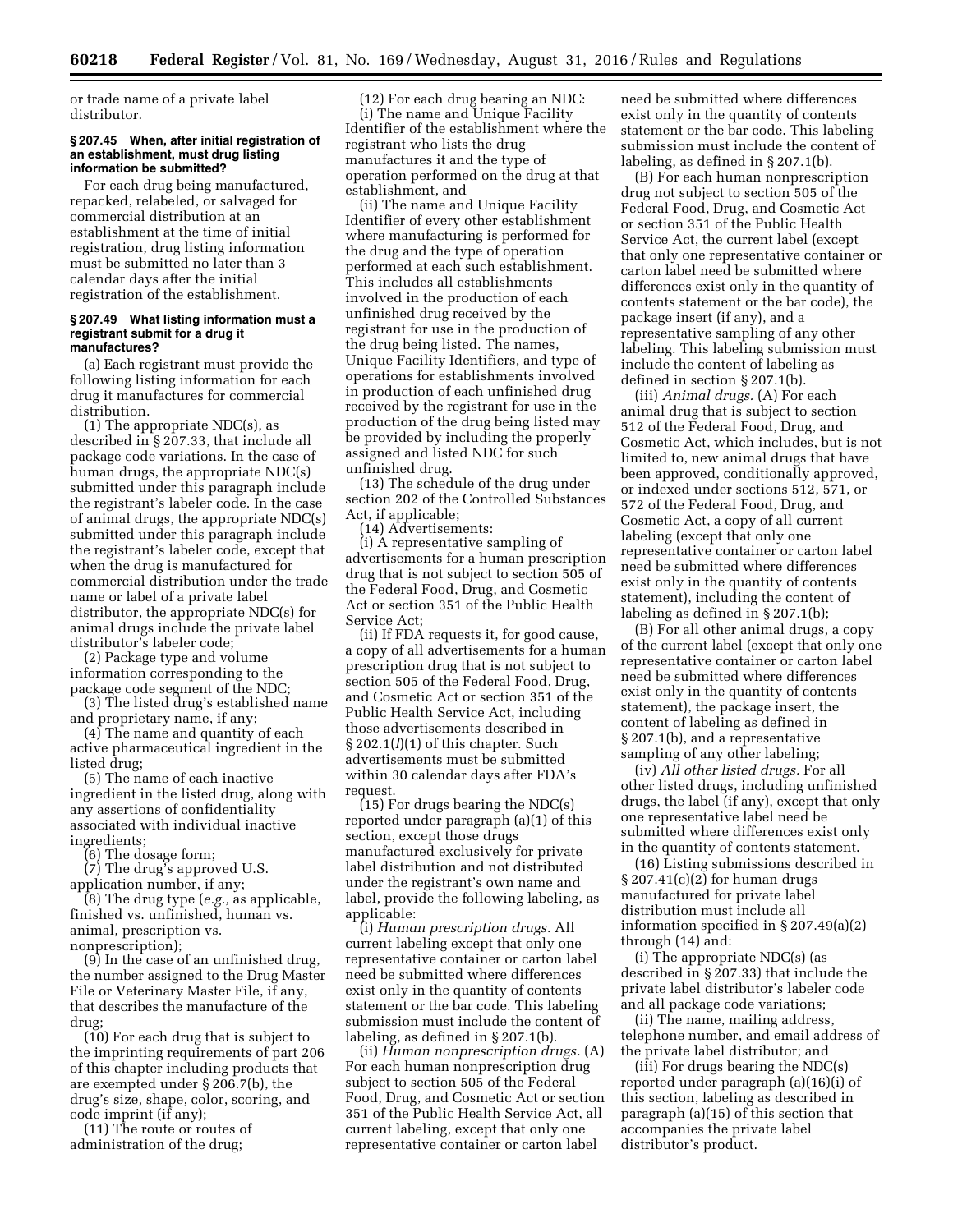(b) Additionally, each registrant is requested, but not required, to provide the following information for each human drug it manufactures for commercial distribution:

(1) The drug's over-the-counter monograph reference, if any; and

(2) The date on which the drug was or will be introduced into commercial distribution.

### **§ 207.53 What listing information must a registrant submit for a drug that it repacks or relabels?**

Each registrant must provide the following listing information for each drug it repacks or relabels:

(a) *NDC.* The appropriate NDC(s), as described in § 207.33, that include the registrant's labeler code and all package code variations;

(b) *Source NDC.* The NDC assigned to each finished drug received by the registrant for repacking or relabeling, with the exception of medical gases. Each such NDC must be associated with the corresponding NDC(s) for repacked or relabeled drugs, reported under paragraph (a) of this section.

(c) *Name and Unique Facility Identifier.* For each drug identified by an NDC reported under paragraph (a) of this section, the name and Unique Facility Identifier of every establishment where repacking or relabeling is performed for the drug and the type of operation (repacking vs. relabeling) performed at each such establishment.

(d) *Labeling.* For each drug identified by an NDC reported under paragraph (a) of this section, except those human drugs repacked or relabeled exclusively for private label distribution and not distributed under the registrant's own name and label, provide the following:

(1) *Human prescription drugs.* All current labeling for the repacked or relabeled drug except that only one representative container or carton label need be submitted where differences exist only in the quantity of contents statement or the bar code. This labeling submission must include the content of labeling, as defined in section § 207.1(b).

(2) *Human nonprescription drugs.* (i) For each human nonprescription drug subject to section 505 of the Federal Food, Drug, and Cosmetic Act or section 351 of the Public Health Service Act, all current labeling, except that only one representative container or carton label need be submitted where differences exist only in the quantity of contents statement or the bar code. This labeling submission must include the content of labeling, as defined in § 207.1(b).

(ii) For each human nonprescription drug not subject to section 505 of the

Federal Food, Drug, and Cosmetic Act or section 351 of the Public Health Service Act, the current label (except that only one representative container or carton label need be submitted where differences exist only in the quantity of contents statement or the bar code), the package insert (if any), and a representative sampling of any other labeling. This labeling submission must include the content of labeling as defined in § 207.1(b).

(3) *Animal drugs.* (i) For each animal drug that is subject to section 512 of the Federal Food, Drug, and Cosmetic Act, which includes but is not limited to, new animal drugs that have been approved, conditionally approved, or indexed under sections 512, 571, or 572 of the Federal Food, Drug, and Cosmetic Act, a copy of all current labeling (except that only one representative container or carton label need be submitted where differences exist only in the quantity of contents statement), including the content of labeling as defined in § 207.1(b);

(ii) For all other animal drugs, a copy of the current label (except that only one representative container or carton label need be submitted where differences exist only in the quantity of contents statement), the package insert, the content of labeling as defined in § 207.1(b), and a representative sampling of any other labeling;

(4) *All other.* For all other listed drugs, including unfinished drugs, the label (if any), except that only one representative label need be submitted where differences exist only in the quantity of contents statement.

(e) *Advertisements.* (1) A representative sampling of advertisements for a human prescription drug that is not subject to section 505 of the Federal Food, Drug, and Cosmetic Act or section 351 of the Public Health Service Act;

(2) If we request it for good cause, a copy of all advertisements for a particular drug described in paragraph (e)(1) of this section, including advertisements described in § 202.1(l)(1) of this chapter. Such advertisements must be submitted within 30 calendar days after our request.

(f) *Private label distributor products.*  A listing submission for a human drug distributed by a private label distributor described in § 207.41(c)(2) must include information specified in § 207.53(b) through (e) as applicable and:

(1) The appropriate NDC(s) (as described in § 207.33) that include the private label distributor's labeler code and all package code variations;

(2) The name, mailing address, telephone number, and email address of the private label distributor; and

(3) For drugs bearing the NDC(s) reported under paragraph (f)(1) of this section, labeling as described in paragraphs (d)(1) through (4) of this section, as applicable, that accompanies the private label distributor's product.

#### **§ 207.54 What listing information must a registrant submit for a drug that it salvages?**

A registrant who also relabels or repacks a drug that it salvages must list the drug it relabels or repacks in accordance with § 207.53 rather than in accordance with this section. A registrant who performs only salvaging with respect to a drug must provide the following listing information for that drug.

(a) The NDC assigned to the drug immediately before the drug is received by the registrant for salvaging;

(b) The lot number and expiration date of the salvaged drug product; and

(c) The name and Unique Facility Identifier for each establishment where the registrant salvages the drug.

## **§ 207.55 What additional drug listing information may FDA require?**

For a particular listed drug, upon our request, the registrant must briefly state the basis for its belief that the drug is not subject to section 505 or 512 of the Federal Food, Drug, and Cosmetic Act or section 351 of the Public Health Service Act.

#### **§ 207.57 What information must registrants submit when updating listing information and when?**

Registrants must review and update listing information at a minimum, as follows:

(a) Registrants must provide listing information at the time of annual establishment registration for any drug manufactured, repacked, relabeled, or salvaged by them for commercial distribution that has not been listed previously.

(b) Registrants must review and update their drug listing information each June and December. When doing so, registrants must:

(1)(i) Provide listing information, in accordance with §§ 207.49, 207.53, and 207.54, for any drug manufactured, repacked, relabeled, or salvaged by them for commercial distribution that has not been previously listed;

(ii) Submit the date that they discontinued the manufacture, repacking, relabeling or salvaging for commercial distribution of a listed drug and provide the expiration date of the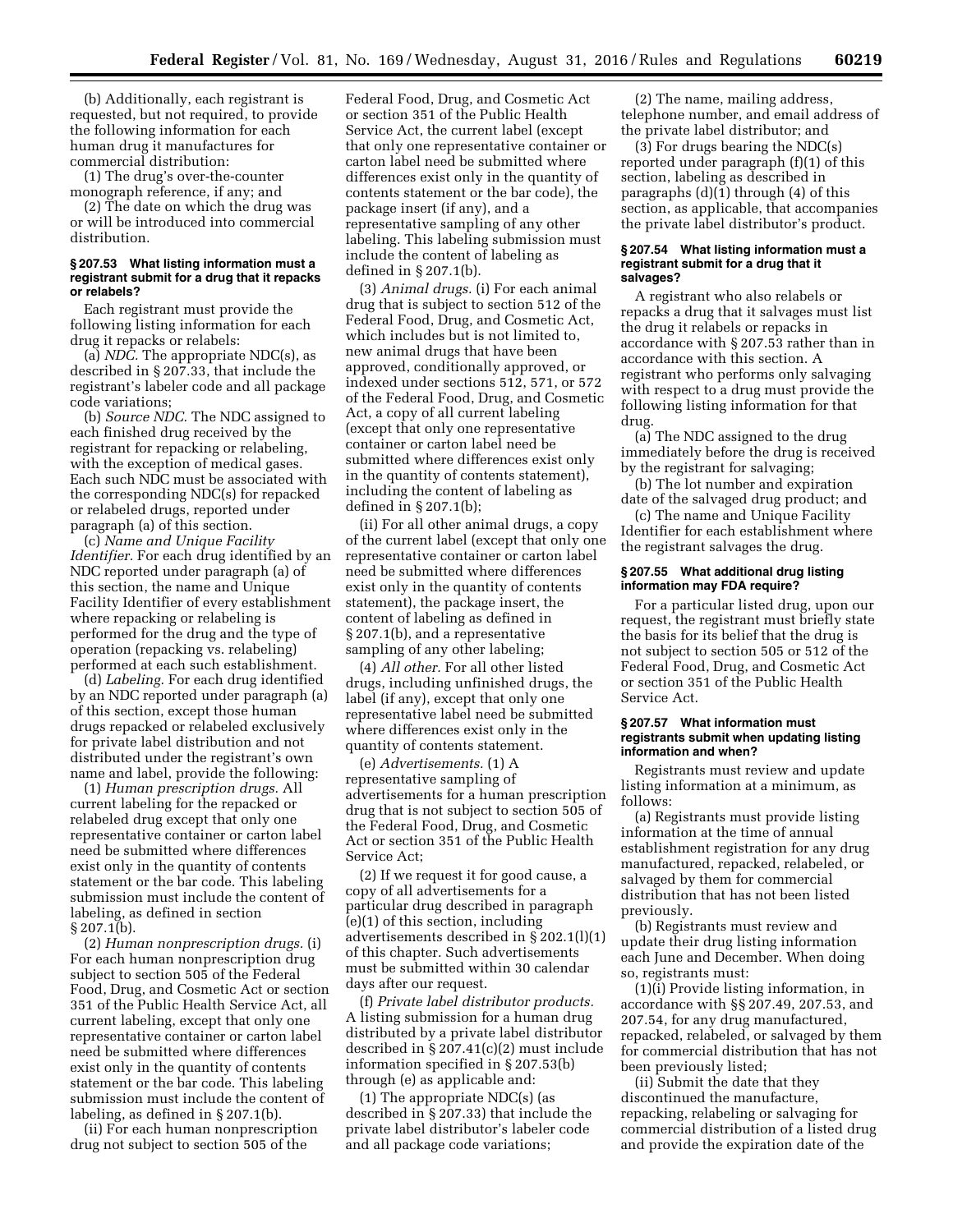last lot manufactured, repacked, relabeled, or salvaged;

(iii) Submit the date that they resumed the manufacture, repacking, or relabeling for commercial distribution of a drug previously discontinued, and provide any required listing information not previously submitted; and

(iv) Submit any material changes in any information previously submitted pursuant to §§ 207.49, 207.53, 207.54, or other relevant sections of this part; or

(2) For each listed drug, certify that no changes subject to reporting under paragraph (b)(1)(iv) of this section have occurred if no such changes have occurred since the last review and update. If a drug is discontinued and FDA has received the information required under paragraph (b)(1)(ii) of this section, no further certifications are necessary for the discontinued drug. After initial electronic listing, registrants may satisfy the listing update requirement with respect to unchanged listing information by making a single ''no changes'' certification during the annual registration update under § 207.29(b) applicable to all of the registrant's listed drugs for which no changes have been made since the previous annual registration update.

(c) Registrants are encouraged to submit listing information for every drug subject to listing under this part prior to commercial distribution and are encouraged to update listing information at the time of any change affecting information previously submitted.

## **Subpart E—Electronic Format for Registration and Listing**

## **§ 207.61 How is registration and listing information provided to FDA?**

(a) *Electronic format.* (1) Except as provided in § 207.65, all information submitted under this part must be transmitted to FDA in electronic format by using our electronic drug registration and listing system, in a form that we can process, review, and archive. We may periodically issue guidance on how to provide registration and listing information in electronic format (specifying for example method of transmission, media, file formats, preparation, and organization of files).

(2) Information provided in electronic format must comply with part 11 of this chapter, except as follows:

(i) Advertisements and labeling, including the content of labeling, required under this part are exempt from the requirements in § 11.10(a), (c) through (h), and (k) of this chapter and the corresponding requirements in § 11.30 of this chapter.

(ii) All other information submitted under this part is exempt from the requirements in § 11.10(b), (c), and (e) of this chapter and the corresponding requirements in § 11.30 of this chapter.

(b) *English language.* Drug establishment registration and drug listing information must be provided in the English language. The content of labeling must be provided at a minimum in the English language. Where § 201.15(c) of this chapter permits product labeling solely in a foreign language, the content of labeling must be submitted in that language along with an accurate English translation.

#### **§ 207.65 How can a waiver of the electronic submission requirement be obtained?**

(a) All information submitted under this part must be transmitted to FDA electronically in accordance with § 207.61(a) unless FDA has granted a request for waiver of this requirement prior to the date on which submission of such information is due. Submission of a request for waiver does not excuse timely compliance with the registration and listing requirements. FDA will grant a waiver request if FDA determines that the use of electronic means for submission of registration and listing information is not reasonable for the registrant making the waiver request.

(b) Waiver requests under this section must be submitted in writing and must include the specific reasons why electronic submission is not reasonable for the registrant and a U.S. telephone number and mailing address where FDA can contact the registrant. All waiver requests must be sent to: SPL Coordinator, U.S. Food and Drug Administration, 10903 New Hampshire Ave., Bldg. 32, Silver Spring, MD 20993.

(c) If FDA grants the waiver request, FDA may limit its duration and will specify terms of the waiver and provide information on how to submit establishment registration, drug listings, other information, and updates, as applicable.

#### **Subpart F—Miscellaneous**

#### **§ 207.69 What are the requirements for an official contact and a United States agent?**

(a) *Official contact.* Registrants subject to the registration requirements of this part must designate an official contact for each establishment. The official contact is responsible for:

(1) Ensuring the accuracy of registration and listing information; and

(2) Reviewing, disseminating, routing, and responding to all communications from FDA including emergency communications.

(b) *United States agent.* Registrants of foreign establishments subject to this part must designate a single United States agent. The United States agent must reside or maintain a place of business in the United States and may not be a mailbox, answering machine or service, or other place where a person acting as the United States agent is not physically present. The United States agent is responsible for:

(1) Reviewing, disseminating, routing, and responding to all communications from FDA including emergency communications;

(2) Responding to questions concerning those drugs that are imported or offered for import to the United States;

(3) Assisting FDA in scheduling inspections; and

(4) If FDA is unable to contact a foreign registrant directly or expeditiously, FDA may provide the information and/or documents to the United States agent. FDA's providing information and/or documents to the United States agent is equivalent to providing the same information and/or documents to the foreign registrant.

## **§ 207.77 What legal status is conferred by registration and listing?**

(a) Registration of an establishment or listing of a drug does not denote approval of the establishment, the drug, or other drugs of the establishment, nor does it mean that a product may be legally marketed. Any representation that creates an impression of official approval or that a drug is approved or is legally marketable because of registration or listing is misleading and constitutes misbranding.

(b) FDA's acceptance of registration and listing information, inclusion of a drug in our database of drugs, or assignment of an NDC does not denote approval of the establishment or the drug or any other drugs of the establishment, nor does it mean that the drug may be legally marketed. Any representation that creates the impression that a drug is approved or is legally marketable because it appears in our database of drugs, has been assigned or displays an NDC, or the establishment has been assigned an establishment registration number or Unique Facility Identifier is misleading and constitutes misbranding. Failure to comply with § 207.37 may also constitute misbranding.

(c) Neither registration nor listing constitutes a determination by FDA that a product is a drug as defined by section 201(g)(1) of the Federal Food, Drug, and Cosmetic Act. Registration or listing may, however, be evidence that a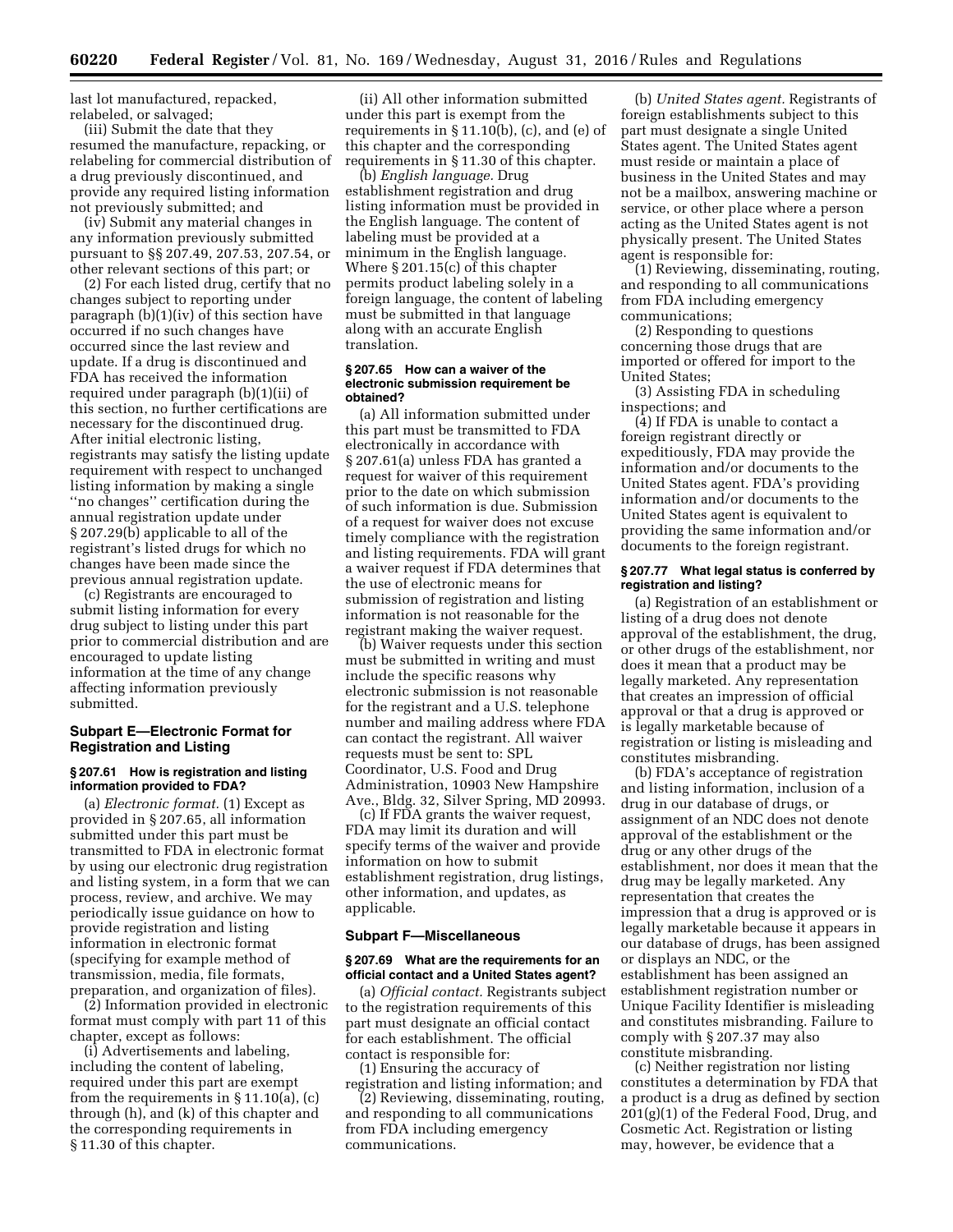facility intends to or does manufacture, repack, relabel, distribute, or salvage drugs or that a product is intended to be a drug.

#### **§ 207.81 What registration and listing information will FDA make available for public disclosure?**

(a) Except as provided in paragraphs (b) and (c) of this section, the following information will be available for public disclosure, upon request or at FDA's discretion:

(1) All establishment registration information, and

(2) After a drug is marketed, information obtained under § 207.33, § 207.49, § 207.53, § 207.54, or § 207.57.

(b) Unless such information is publicly available or FDA finds that confidentiality would be inconsistent with protection of the public health, FDA will not make publicly available:

(1) Any information submitted under § 207.55 as the basis upon which it has been determined that a particular drug is not subject to section 505 or 512 of the Federal Food, Drug, and Cosmetic Act or section 351 of the Public Health Service Act,

(2) The names of any inactive ingredients submitted under § 207.49(a)(4) for which the registrant makes a valid assertion of confidentiality under § 20.61 of this chapter or other provision of law, or

(3) Drug listing information obtained under § 207.33(d)(3), § 207.49(a)(9) and (12), § 207.53(b) and (c), or § 207.54(a) or (c).

(c) FDA may determine, in limited circumstances and on a case-by-case basis, that it would be consistent with the protection of the public health and the Freedom of Information Act to exempt from public disclosure specific information identified in paragraph (a) of this section.

## **PART 314—APPLICATIONS FOR FDA APPROVAL TO MARKET A NEW DRUG**

■ 9. The authority citation for part 314 continues to read as follows:

**Authority:** 21 U.S.C. 321, 331, 351, 352, 353, 355, 356, 356a, 356b, 356c, 356e, 371, 374, 379e, 379k–1.

■ 10. In § 314.81, revise paragraph (b)(3)(iv) to read as follows:

### **§ 314.81 Other postmarketing reports.**

- \* \* \* \* \*
	- (b) \* \* \*
	- $(3) * * * *$

(iv) *Withdrawal of approved drug product from sale.* (*a*) Within 30 calendar days of the withdrawal of an approved drug from sale, applicants who are manufacturers, repackers, or

relabelers subject to part 207 of this chapter must submit the following information about the drug, in accordance with the applicable requirements described in §§ 207.61 and 207.65:

(*1*) The National Drug Code (NDC);

(*2*) The identity of the drug by established name and by proprietary name, if any;

(*3*) The new drug application number or abbreviated application number;

(*4*) The date on which the drug is expected to be no longer in commercial distribution. FDA requests that the reason for withdrawal of the drug from sale be included with the information.

(*b*) Within 30 calendar days of the withdrawal of an approved drug from sale, applicants who are not subject to part 207 of this chapter must submit the information listed in paragraphs (b)(3)(iv)(*a*)(*1*) through (*4*) of this section. The information must be submitted either electronically or in writing to the Drug Registration and Listing Office, Food and Drug Administration, Center for Drug Evaluation and Research.

(*c*) Reporting under paragraph (b)(3)(iv*)*(*a*) of this section constitutes compliance with the requirements of § 207.57 of this chapter to update drug listing information with respect to the withdrawal from sale.

\* \* \* \* \*

## **§ 314.125 [Amended]**

■ 11. Amend § 314.125 in paragraph (b)(11) by removing the words ''or processed''.

## **PART 514—NEW ANIMAL DRUG APPLICATIONS**

■ 12. The authority citation for part 514 continues to read as follows:

**Authority:** 21 U.S.C. 321, 331, 351, 352, 354, 356a, 360b, 360ccc, 371, 379e, 381.

■ 13. In § 514.111 add paragraph (a)(12) to read as follows:

## **§ 514.111 Refusal to approve an application.**

 $(a) * * * *$ 

(12) The drug will be produced in whole or in part in an establishment that is not registered and not exempt from registration under section 510 of the Federal Food, Drug, and Cosmetic Act and part 207 of this chapter.

## **PART 515—MEDICATED FEED MILL LICENSE**

■ 14. The authority citation for part 515 continues to read as follows:

**Authority:** 21 U.S.C. 360b, 371.

\* \* \* \* \*

#### **§ 515.10 [Amended]**

■ 15. In § 515.10(b)(8), remove the phrase ''§§ 207.20 and 207.21'' and add in its place the phrase ''part 207''.

## **PART 601—LICENSING**

■ 16. The authority citation for part 601 continues to read as follows:

**Authority:** 15 U.S.C. 1451–1561; 21 U.S.C. 321, 351, 352, 353, 355, 356b, 360, 360c– 360f, 360h–360j, 371, 374, 379e, 381; 42 U.S.C. 216, 241, 262, 263, 264; sec. 122, Pub. L. 105–115, 111 Stat. 2322 (21 U.S.C. 355 note).

 $\blacksquare$  17. In § 601.2, add paragraph (f) to read as follows:

### **§ 601.2 Applications for biologics licenses; procedures for filing.**

\* \* \* \* \*

(f) *Withdrawal from sale of approved biological products.* A holder of a biologics license application (BLA) must report to FDA, in accordance with the requirements of §§ 207.61 and 207.65, the withdrawal from sale of an approved biological product. The information must be submitted to FDA within 30 working days of the biological product's withdrawal from sale. The following information must be submitted: The holder's name; product name; BLA number; the National Drug Code; and the date on which the product is expected to be no longer in commercial distribution. The reason for the withdrawal of the biological product is requested but not required to be submitted.

## **PART 607—ESTABLISHMENT REGISTRATION AND PRODUCT LISTING FOR MANUFACTURERS OF HUMAN BLOOD AND BLOOD PRODUCTS AND LICENSED DEVICES**

■ 18. The authority citation for part 607 continues to read as follows:

**Authority:** 21 U.S.C. 321, 331, 351, 352, 355, 360, 371, 374, 381, 393; 42 U.S.C. 262, 264, 271.

■ 19. Revise the heading for part 607 to read as set forth above.

■ 20. Add § 607.1 to subpart A to read as follows:

## **§ 607.1 Scope.**

(a) This part establishes establishment registration and product listing requirements for manufacturers of human blood and blood products.

(b) This part establishes establishment registration and product listing requirements for manufacturers of products that meet the definition of a device under the Federal Food, Drug, and Cosmetic Act and that are licensed under section 351 of the Public Health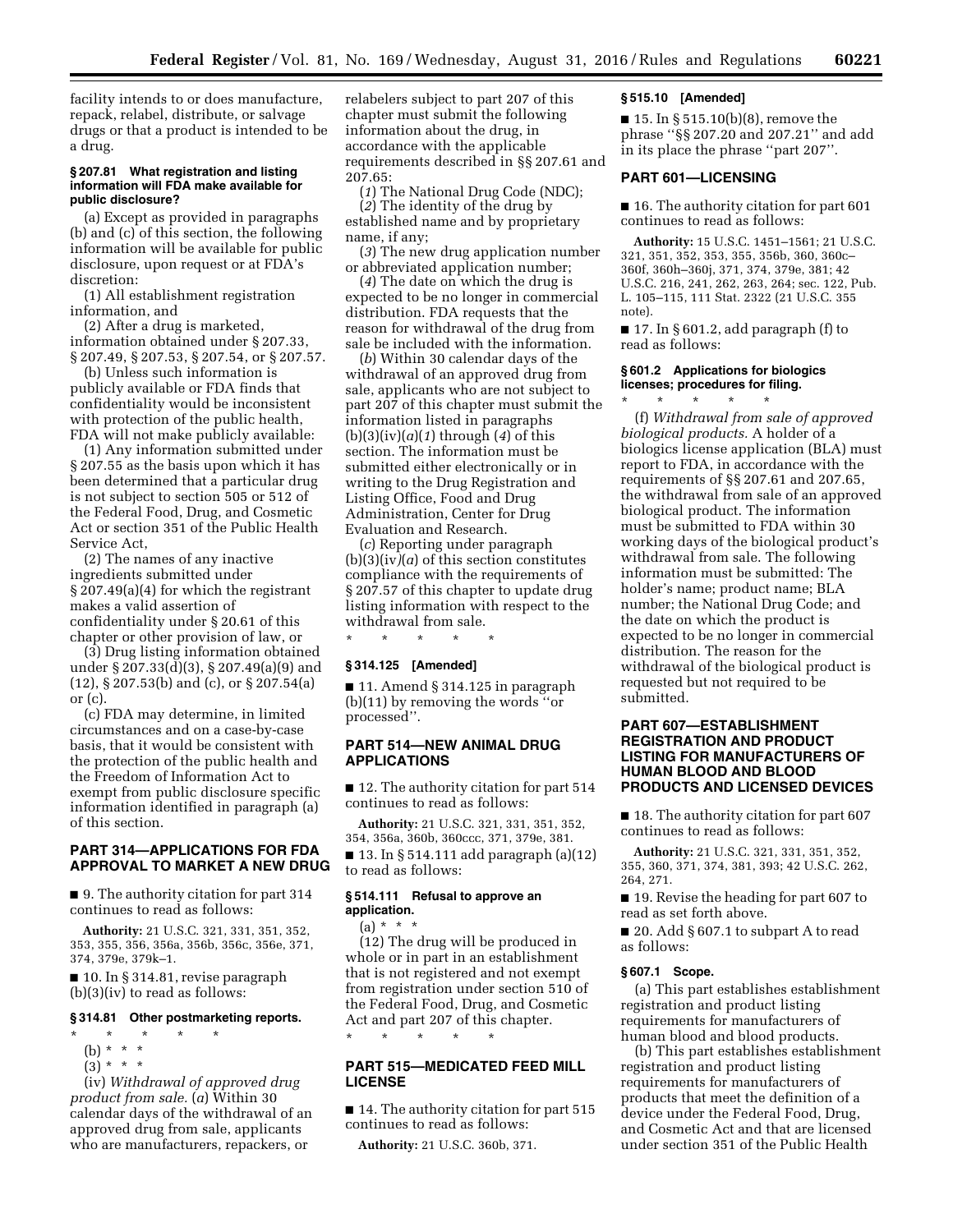Service Act, as well as licensed biological products used in the manufacture of a licensed device. ■ 21. In § 607.3 revise the second

sentence in paragraph (b) and add paragraphs (k) and (*l*) to read as follows:

# **§ 607.3 Definitions.**

\* \* \* \* \* (b) \* \* \* For the purposes of this part only, blood and blood product also means those products that meet the definition of a device under the Federal Food, Drug, and Cosmetic Act and that are licensed under section 351 of the Public Health Service Act, as well as licensed biological products used in the manufacture of a licensed device.

\* \* \* \* \*

(k) *Importer* means a person in the United States that is an owner, consignee, or recipient, at the time of entry, of a foreign establishment's blood product that is imported into the United States.

(*l*) *Foreign* for the purpose of registration and listing under this part when used to modify the term ''establishment'' refers to an establishment that is located in a foreign country and is the site where a blood product that is imported or offered for import into the United States was manufactured.

■ 22. Revise § 607.7 to read as follows:

#### **§ 607.7 Establishment registration and product listing of blood banks and other firms manufacturing human blood and blood products.**

All owners or operators of establishments that engage in the manufacturing of blood products are required to register, pursuant to section 510 of the Federal Food, Drug, and Cosmetic Act. Registration and listing of blood products must comply with this part. Registration does not permit any blood bank or similar establishment to ship blood products in interstate commerce.

■ 23. In § 607.20 revise the first sentence in paragraph (c) to read as follows:

## **§ 607.20 Who must register and submit a blood product list.**

 $\star$   $\star$   $\star$ (c) Except in the case of licensed device manufacturers, no registration fee is required. \* \* \*

■ 24. In § 607.21 revise the last sentence to read as follows:

## **§ 607.21 Times for establishment registration and blood product listing.**

\* \* \* Owners or operators of all establishments so engaged must register annually between October 1 and December 31 and must update their

blood product listing every June and December.

■ 25. Revise § 607.22 to read as follows:

#### **§ 607.22 How to register establishments and list blood products.**

(a) Initial and subsequent registrations and product listings must be submitted electronically through the Blood Establishment Registration and Product Listing system, or any future superseding electronic system. This information must be submitted in accordance with part 11 of this chapter, except for the requirements in § 11.10(b), (c), and (e), and the corresponding requirements in § 11.30. All information submitted under this part must be transmitted to FDA electronically unless FDA has granted a request for waiver of this requirement prior to the date on which the information is due. Submission of a request for waiver does not excuse timely compliance with the registration and listing requirements. FDA will grant a waiver request if FDA determines that the use of electronic means for submission of registration and listing information is not reasonable for the registrant making the waiver request.

(b) Waiver requests under this section must be submitted in writing and must include the specific reasons why electronic submission is not reasonable for the registrant and a U.S. telephone number and mailing address where FDA can contact the registrant. All waiver requests must be sent to the Director of FDA's Center for Biologics Evaluation and Research through the Document Control Center (see addresses *in*  § 600.2).

(c) If FDA grants the waiver request, FDA may limit its duration and will specify terms of the waiver and provide information on how to submit establishment registration, drug listings, other information, and updates, as applicable.

■ 26. Revise § 607.25 to read as follows:

### **§ 607.25 Information required for establishment registration and blood product listing.**

(a) The Blood Establishment Registration and Product Listing system requires furnishing or confirming registration information required by the Federal Food, Drug, and Cosmetic Act. This information includes the name and street address of the establishment, including post office code; a registration number if previously assigned by FDA and a Unique Facility Identifier in accordance with the system specified under section 510 of the Federal Food, Drug, and Cosmetic Act; all trade names used by the establishment; the kind of

ownership or operation (that is, individually owned partnership, or corporation); and the name of the owner or operator of such establishment. The term ''name of the owner or operator'' must include, in the case of a partnership, the name of each partner and, in the case of a corporation, the name and title of each corporate officer and director and the name of the State of incorporation. The information required must be given separately for each establishment, as defined in § 607.3(c).

(b) The following information must also be provided:

(1) A list of blood products by established name as defined in section 502(e) of the Federal Food, Drug, and Cosmetic Act and by proprietary name, if any, which are being manufactured for commercial distribution at the identified establishment and which have not been included in any list previously submitted to FDA through the Blood Establishment Registration and Product Listing system or any future superseding electronic system.

(2) For each blood product so listed that is subject to section 351 of the Public Health Service Act, the license number of the manufacturer issued by the Center for Biologics Evaluation and Research, Food and Drug Administration.

(3) For each blood product listed, the registration number if previously assigned by FDA and the Unique Facility Identifier of the parent establishment. An establishment not owned, operated, or controlled by another firm or establishment is its own parent establishment.

■ 27. In § 607.26 revise the first sentence to read as follows:

#### **§ 607.26 Amendments to establishment registration.**

Changes in individual ownership, corporate or partnership structure, location, or blood product handling activity must be submitted electronically through the Blood Establishment Registration and Product Listing system, or any future superseding electronic system, as an amendment to registration within 5 calendar days of such changes. \* \* \* ■ 28. In § 607.30 revise the introductory text of paragraph (a) to read as follows:

#### **§ 607.30 Updating blood product listing information.**

(a) After submission of the initial blood product listing information, every person who is required to list blood products under § 607.20 must submit electronically through the Blood Establishment Registration and Product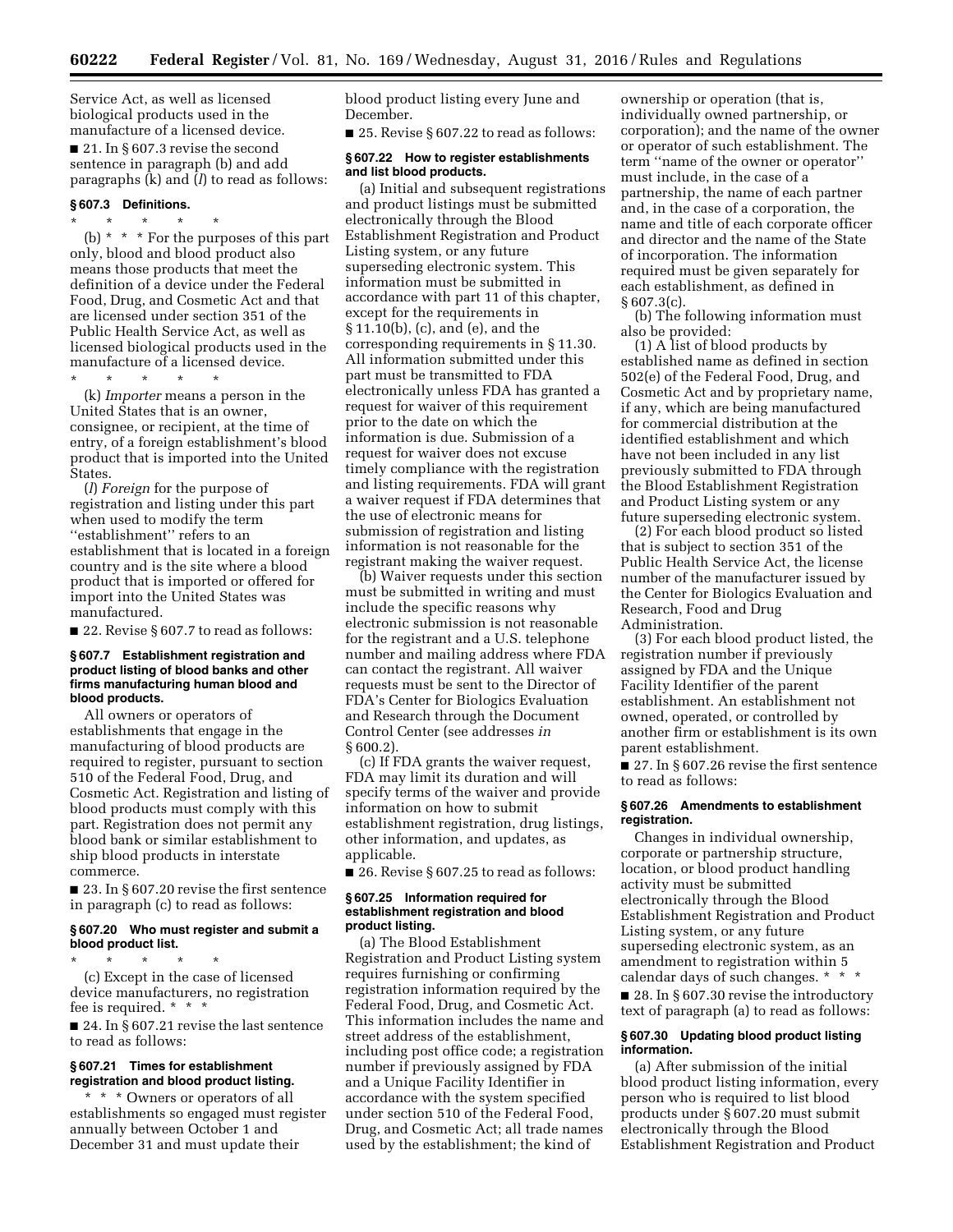Listing system, or any future superseding electronic system, at a minimum once in June and December of every year, the following information:

\* \* \* \* \* ■ 29. Revise § 607.35 to read as follows:

## **§ 607.35 Blood product establishment registration number.**

An establishment registration number will be assigned to each blood product establishment registered in accordance with this part.

■ 30. Revise § 607.37 to read as follows:

## **§ 607.37 Public disclosure of establishment registration and blood product listing information.**

(a) Except as provided in paragraph (b) of this section, all registration and listing information obtained under §§ 607.25, 607.26, and 607.30 will be made available for public disclosure through the Center for Biologics Evaluation and Research (CBER) Blood Establishment Registration Database Web site by using the CBER electronic Web-based application or by going in person to the Food and Drug Administration, Division of Freedom of Information Public Reading Room (see addresses in § 20.120(a) of this chapter).

(b) FDA may find, in limited circumstances and on a case-by-case basis, that it would be consistent with the protection of the public health to exempt from public disclosure specific listing information obtained under § 607.25 or § 607.30.

(c) Other requests for information regarding blood establishment registrations and blood product listings should be directed to the Food and Drug Administration, Center for Biologics Evaluation and Research Office of Communication, Outreach, and Development, 10903 New Hampshire Ave., Bldg. 71, Rm. 3103, Silver Spring, MD 20993–0002.

■ 31. Revise § 607.39 to read as follows:

## **§ 607.39 Misbranding by reference to establishment registration, validation of registration, or to registration number.**

Registration of an establishment, validation of registration, or assignment of a registration number does not in any way denote approval of the firm or its products nor does it mean that the products may be legally marketed. Any representation that creates an impression of official approval because of establishment registration, validation of registration, or possession of a registration number is misleading and constitutes misbranding.

■ 32. In § 607.40 revise paragraphs (d) introductory text and (d)(3) and add paragraph (e) to read as follows:

## **§ 607.40 Establishment registration and blood product listing requirements for foreign blood product establishments.**

(d) Each foreign establishment required to register under paragraph (a) of this section must submit the name, address, telephone number, and email address of its United States agent as part of its initial and updated registration information in accordance with subpart B of this part. Each foreign establishment must designate only one United States agent.

\* \* \* \* \*

\* \* \* \* \*

(3) The foreign establishment or the United States agent must report changes in the United States agent's name, address, telephone number, or email address to FDA within 30 calendar days of the change.

(e) Each foreign establishment required to register under paragraph (a) of this section must register and list blood products using the Blood Establishment Registration and Product Listing system, or any superseding electronic system, unless FDA waives the electronic submission requirement in accordance with § 607.22.

■ 33. In § 607.65 add paragraph (g) to read as follows:

## **§ 607.65 Exemptions for blood product establishments.**

\* \* \* \* \*

(g) Persons who engage solely in the production of any plasma derivative, including, but not limited to, albumin, Immune Globulin, Factor VIII and Factor IX, bulk product substances such as fractionation intermediates or pastes, or recombinant versions of plasma derivatives or animal derived plasma derivatives. These persons must register and list under part 207 of this chapter.

■ 34. Add subpart E, consisting of § 607.80, to part 607 to read as follows:

## **Subpart E—Establishment Registration and Product Listing Of Licensed Devices**

### **§ 607.80 Applicability of part 607 to licensed devices.**

Manufacturers of products that meet the definition of a device under the Federal Food, Drug, and Cosmetic Act and that are licensed under section 351 of the Public Health Service Act, as well as licensed biological products used in the manufacture of a licensed device, must register and list following the procedures under this part, with respect to their manufacture of those products, unless otherwise noted in this section.

## **PART 1271—HUMAN CELLS, TISSUES, AND CELLULAR AND TISSUE–BASED PRODUCTS**

■ 35. The authority citation for part 1271 continues to read as follows:

**Authority:** 42 U.S.C. 216, 243, 263a, 264, 271.

### **§ 1271.1 [Amended]**

 $\blacksquare$  36. Amend § 1271.1 in paragraphs (a) and  $(b)(2)$  by removing "207.20 $(f)$ " and adding in its place  $"207.9(a)(5)$ "; in paragraph (a) by removing the term ''a unified'' and adding in its place the term ''an electronic''; and in paragraph (b)(2) by removing the phrase ''in subpart B of this part'' and adding in its place the phrase ''in part 207 (if a drug and/or biological product) of this chapter or part 807 (if a device) of this chapter''.

 $\blacksquare$  37. In § 1271.3 add paragraphs (mm) and (nn) to read as follows:

#### **§ 1271.3 How does FDA define important terms in this part?**  \* \* \* \* \*

(mm) *Importer* means a company or individual in the United States that is the owner, consignee, or recipient, at the time of entry, of the foreign establishment's HCT/P that is imported into the United States.

(nn) *United States agent* means a person residing or maintaining a place of business in the United States whom a foreign establishment designates as its agent. This definition excludes mailboxes, answering machines or services, or other places where an individual acting as the foreign establishment's agent is not physically present.

## **§ 1271.20 [Amended]**

 $\blacksquare$  38. Amend § 1271.20 by removing ''207.20(f)'' and adding in its place ''207.9(a)(5)'' and by removing the phrase ''subparts B, C, and D of this part'' and adding in its place ''subparts C and D of this part''.

■ 39. Revise § 1271.22 to read as follows:

### **§ 1271.22 How do I register and submit an HCT/P list?**

(a) You must use the electronic registration and listing system at *[http://](http://www.fda.gov/cber/tissue/tisreg.htm) [www.fda.gov/cber/tissue/tisreg.htm](http://www.fda.gov/cber/tissue/tisreg.htm)* in accordance with § 1271.25 for:

- (1) Establishment registration,
- (2) HCT/P listings, and

(3) Updates of registration and HCT/ P listing.

(b) FDA will periodically issue guidance on recommended procedures for providing registration and listing information in electronic format (for